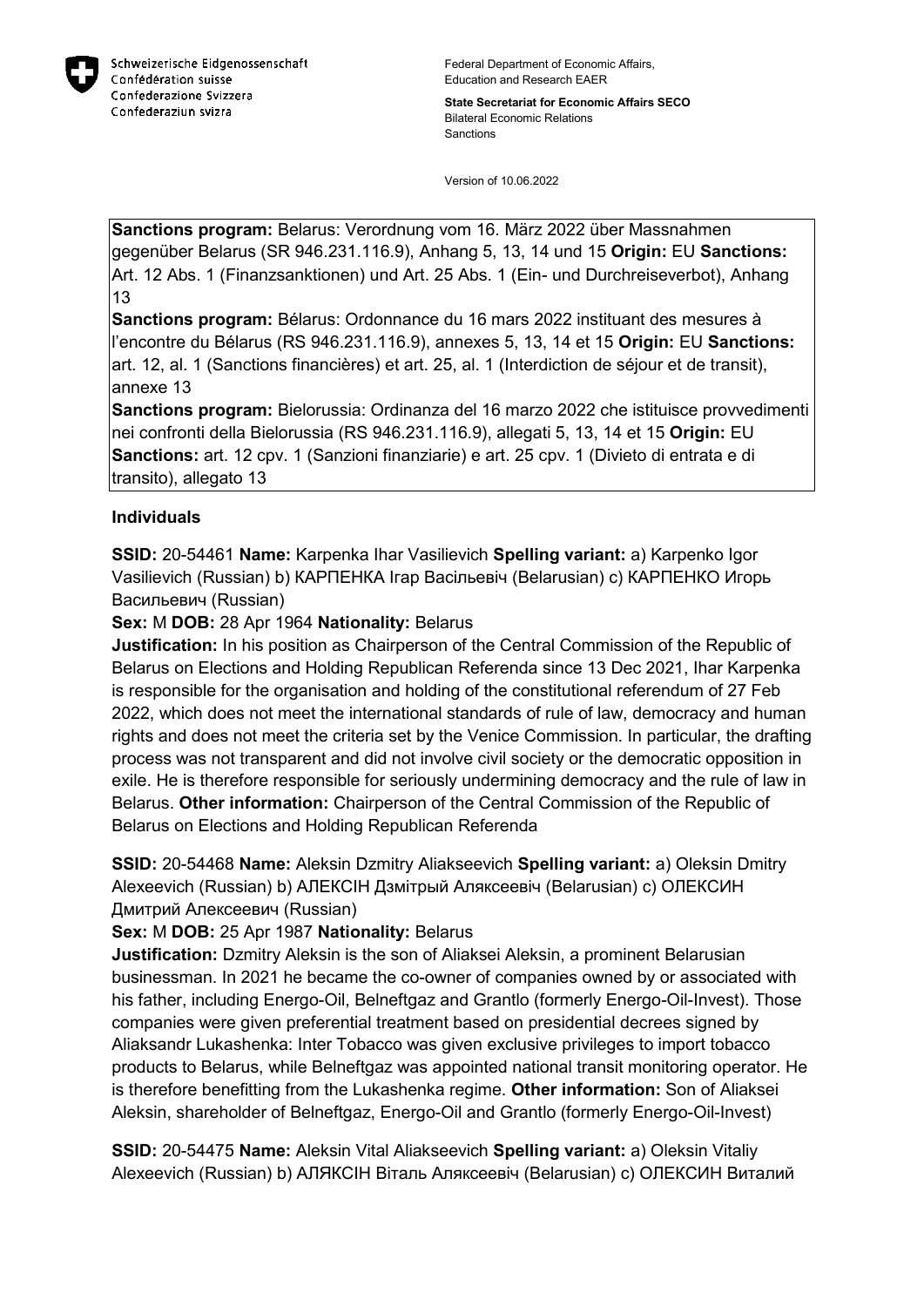## Алексеевич (Russian)

## **Sex:** M **DOB:** 29 Aug 1997 **Nationality:** Belarus

**Justification:** Vital Aleksin is the son of Aliaksei Aleksin, a prominent Belarusian businessman. In 2021 he became the co-owner of companies owned by or associated with his father, including Energo-Oil, Belneftgaz and Grantlo (formerly Energo-Oil-Invest). Those companies were given preferential treatment based on presidential decrees signed by Aliaksandr Lukashenka: Inter Tobacco was given exclusive privileges to import tobacco products to Belarus, while Belneftgaz was appointed national transit monitoring operator. He is therefore benefitting from the Lukashenka regime. **Other information:** Son of Aliaksei Aleksin, shareholder of Belneftgaz, Energo-Oil and Grantlo (formerly Energo-Oil-Invest)

## **SSID:** 20-54482 **Name:** Karić Bogoljub **Spelling variant:** a) КАРИЋ Богољуб (Serbian) b) КАРИЧ Боголюб (Russian)

**Sex:** M **DOB:** 17 Jan 1954 **POB:** Peja/Pec, Kosovo **Nationality:** Republic of Serbia **Justification:** Bogoljub Karić is a Serbian businessman and politician. Together with his family members, he developed a network of real estate companies in Belarus and has cultivated a network of contacts with the family of Aliaksandr Lukashenka. In particular, he has been closely associated with Dana Holdings and its former subsidiary Dana Astra, and he reportedly represented those entities during meetings with Lukashenka. The Minsk World project, which was developed by a company associated with Karić, was described by Lukashenka as "an example of cooperation of the Slavonic world". Thanks to those close relationships with Lukashenka and his entourage, companies associated with Karić received preferential treatment from the Lukashenka regime, including tax breaks and plots of land for real estate development. He is therefore benefitting from and supporting the Lukashenka regime. **Other information: a)** Serbian businessman and politician, associated with the company Dana Holdings **b)** Passport number: 012830978 (valid until 27.12.2026)

# **SSID:** 20-54492 **Name:** Sich Andrii **Spelling variant:** a) Sych Andrey (Russian) b) СИЧ Андрiй (Belarusian) c) СЫЧ Андрей (Russian)

## **Sex:** M **DOB:** 20 Sep 1990 **POB:** Belarus **Nationality:** Belarus

**Justification:** Andrii Sich is a co-host of the programme "Platform" on state-owned television channel "Belarus 1". In that position, he has supported regime narratives that aim to discredit independent media, undermine democracy and justify repression. He has supported the Lukashenka regime's narrative about Western states' intentions to organise a coup d'état in Belarus and called for harsh punishments for those allegedly involved, supported disinformation campaigns about mistreatment of migrants arriving in the Union from Belarus, and promoted the image of independent media as agents of foreign influence whose activity should be restricted. He is therefore supporting the Lukashenka regime. **Other information: a)** Co-host of programme "Platform" on state-owned television channel "Belarus 1" **b)** Member of organisation "Rusj molodaja"

**SSID:** 20-54501 **Name:** Mikusheu Dzianis Aliaksandravich **Spelling variant:** a) Mikushev Denis Alexandrovich (Russian) b) МIКУШЭЎ Дзянiс Аляксандравiч (Belarusian) c) МИКУШЕВ Денис Александрович (Russian)

## **Sex:** M **DOB:** 21 Mar 1980 **Nationality:** Belarus

**Justification:** Dzianis Mikusheu is the Head of the Department for Supervision of Compliance with the Law of Court Decisions in Criminal Cases of the Prosecutor's Office of the Gomel Region/Oblast and senior legal adviser. In that position, he is responsible for initiating the prosecutions of Siarhei Tsikhanouski, Artsiom Sakau, Dzmitry Papou, lhar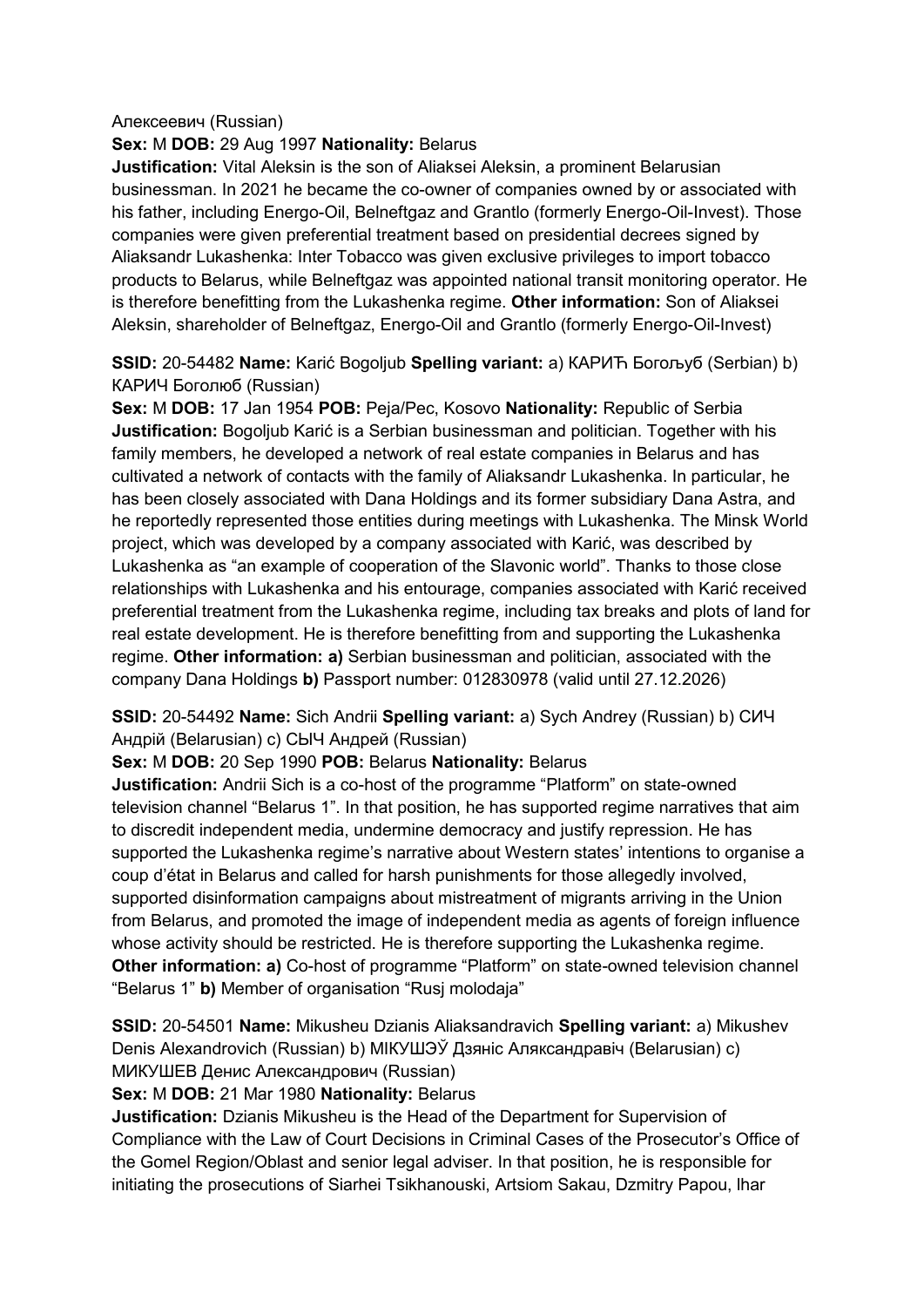Losik, Uladzimir Tsyhanovich and Mikalai Statkevich. He contributed to the arbitrary detention of Siarhei Tsikhanouski, as presented in the report by the Human Rights Council's Working Group on Arbitrary Detention. He is therefore responsible for serious human rights violations and for undermining the rule of law, as well as for the repression of civil society and democratic opposition. **Other information:** Head of the Department for Supervision of Compliance with the Law of Court Decisions in Criminal Cases of the Prosecutor's Office of the Gomel Region/Oblast; senior legal adviser

**SSID:** 20-54508 **Name:** Dolia Mikalai Ivanavich **Spelling variant:** a) Dolya Nikolai Ivanovich (Russian) b) ДОЛЯ Мiĸалай Iванавiч (Belarusian) c) ДОЛЯ Ниĸолай Иванович (Russian) **Sex:** M **DOB:** 3 Jul 1979 **Nationality:** Belarus

**Justification:** Mikalai Dolia is a judge at the Gomel Regional Court. ln that position, he is responsible for sentencing Siarhei Tsikhanouski, Artsiom Sakau, Dzmitry Papou, lhar Losik, Uladzimir Tsyhanovich and Mikalai Statkevich to disproportionally lengthy prison terms. He contributed to the arbitrary detention of Siarhei Tsikhanouski, as presented in the report by the Human Rights Council's Working Group on Arbitrary Detention. He is therefore responsible for serious violations of human rights and for undermining the rule of law, as well as for the repression of civil society and democratic opposition. **Other information: a)** Judge at the Gomel Regional Court **b)** Personal ID: 3070379H041PBI

**SSID:** 20-54516 **Name:** Parshyn Andrei Yauhenavich **Spelling variant:** a) Parshin Andrei Yevgenevich (Russian) b) ПАРШЫН Андрэй Яўгенавiч (Belarusian) c) ПАРШИН Андрей Евгеньевич (Russian)

**Sex:** M **DOB:** 19 Feb 1974 **Address:** 4A Skryganova St., Apt. 211, Minsk, Belarus **Nationality:** Belarus

**Justification:** Andrei Parshyn is the Head of the Main Department for Combating Organised Crime and Corruption (GUBOPiK) in the Ministry of Internal Affairs since 2021. GUBOPiK is one of the main bodies responsible for political persecution in Belarus, including arbitrary and unlawful arrests and ill-treatment, including torture, of activists and members of civil society. GUBOPiK has published on its Telegram profile videos of forced confessions by Belarusian activists and ordinary citizens, exposing them to the Belarusian general public and using them as a tool for political pressure. GUBOPiK also detained Mark Bernstein, one of the top Russian-language Wikipedia editors, for publishing information on the Russian aggression against Ukraine, considered as anti-Russian "fake news". Andrei Parshyn is therefore responsible for serious violations of human rights and for the repression of civil society in Belarus. **Other information:** Head of the Main Department for Combating Organised Crime and Corruption in Belarus (GUBOPiK)

**SSID:** 20-54524 **Name:** Tur Ihar Piatrovich **Spelling variant:** a) Tur Igor Petrovich (Russian) b) ТУР Iгар Пятровiч (Belarusian) c) ТУР Игорь Петрович (Russian)

**Sex:** M **DOB:** 26 Mar 1989 **POB:** Grodno (Hrodna), Belarus **Nationality:** Belarus **Justification:** Ihar Tur is an employee of the state-owned television channel "ONT" and one of the main propagandists of the Lukashenka regime. He is the host of the "Propaganda" programme, in which he calls for violence, discredits opposition activists and promotes videos with forced confessions from political prisoners. He is the author of a number of false reports on protests by the Belarusian opposition, and of disinformation regarding events in the Union and regarding attacks on civil society. He is also responsible for spreading disinformation and violence-inciting messages online. He was awarded a medal by Aliaksandr Lukashenka for his work in the media. He is therefore benefitting from and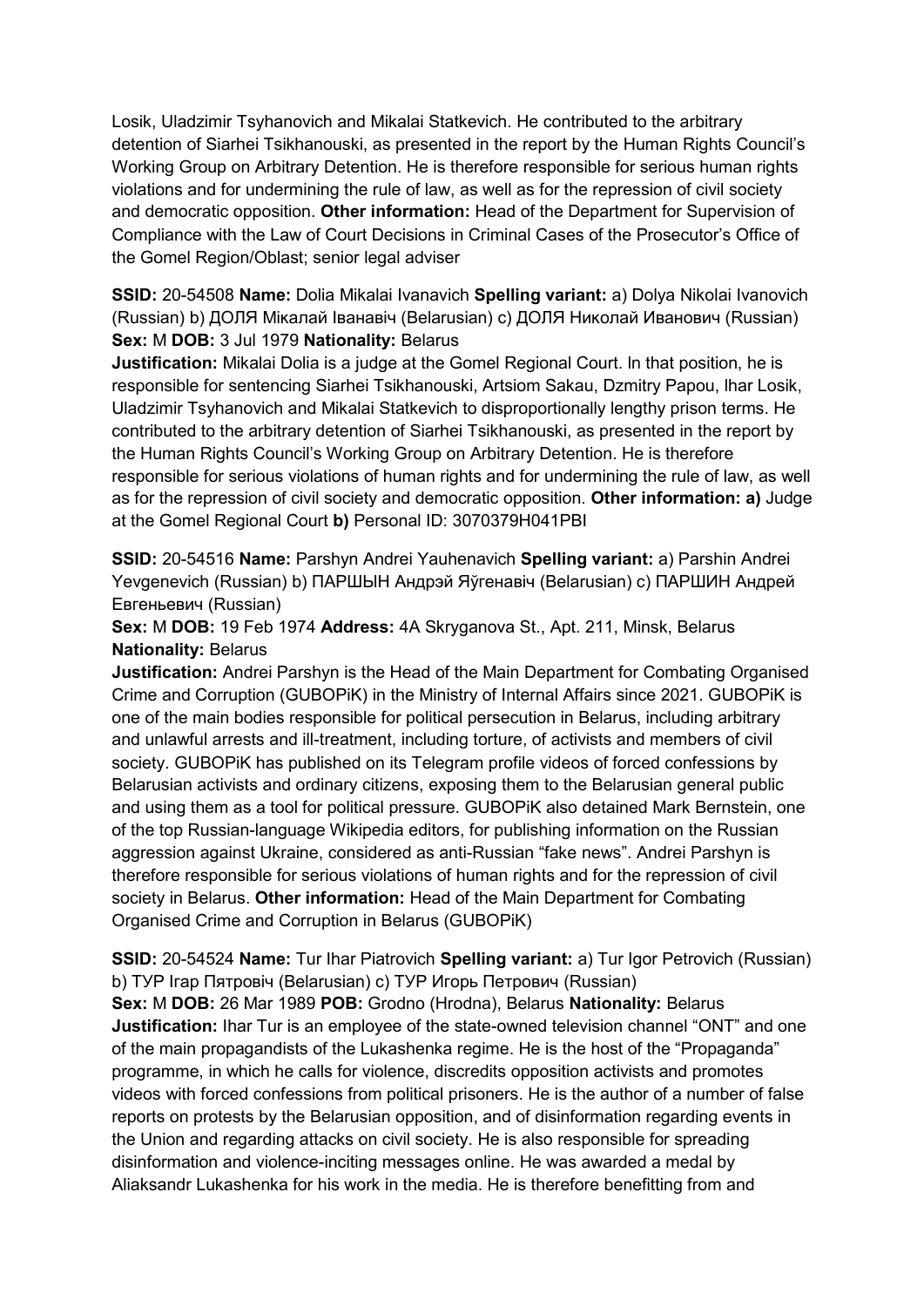supporting the Lukashenka regime. **Other information:** Employee of state-owned television channel "ONT", author and anchor of several programmes ("Propaganda", "To be completed")

**SSID:** 20-54532 **Name:** Hladkaya Lyudmila Leanidauna **Spelling variant:** a) Gladkaya Lyudmila Leonidovna (Russian) b) ГЛАДКАЯ Людмiла Леанiдаўна (Belarusian) c) ГЛАДКАЯ Людмила Леонидовна (Russian)

**Sex:** W **DOB:** 30 Jun 1983 **Address:** 8A Vodolazhsky St., apt. 45, Minsk, Belarus **Nationality:** Belarus

**Justification:** Lyudmila Hladkaya is one of the most prominent propagandists of the Lukashenka regime. She is an employee of the newspaper "SB Belarus Segodnya" and an associate of other pro-regime media, including state-owned television channel "Belarus 1". She frequently uses hate speech and derogatory language while speaking of democratic opposition. She has also conducted numerous "interviews" with unjustly detained Belarusian citizens, often students, showing them in humiliating situations and mocking them. She has promoted repression by the Belarusian security apparatus and taken part in disinformation and information manipulation campaigns. She is publicly voicing support for Aliaksandr Lukashenka and expressing pride in serving his regime. For her work, she has been publicly praised by and received awards from Lukashenka. She is therefore benefitting from and supporting the Lukashenka regime. **Other information:** Special correspondent of "SB Belarus Segodnya" newspaper, presenter on state-owned television channel "Belarus 1"

**SSID:** 20-54540 **Name:** Azaronak Ryhor Yuryevich **Spelling variant:** a) Azaryonok Grigoriy Yurevich (Russian) b) АЗАРОНАК Рыгор Юр'евiч (Belarusian) c) АЗАРЁНОК Григорий Юрьевич (Russian)

**Sex:** M **DOB:** 18 Oct 1995 **POB:** Minsk, Belarus **Nationality:** Belarus

**Justification:** Ryhor Azaronak is one of the chief propagandists of the Lukashenka regime. He is a political columnist, author and the host of weekly propaganda shows on the stateowned television channel "CTV". In his broadcasts he endorsed violence against dissenters of the Lukashenka regime, and systematically used derogatory language about activists, journalists and other opponents of the Lukashenka regime. He received an award with the medal "For Courage" from Aliaksandr Lukashenka. He is therefore benefitting from and supporting the Lukashenka regime. **Other information: a)** Employee of state-owned television channel "CTV", author and host of several programmes ("Secret Springs of Politics", "Order of Judas", "Panopticon") **b)** Rank: Lieutenant in reserve

**SSID:** 20-54549 **Name:** Galavatyi Ivan Ivanavich **Spelling variant:** a) Golovaty Ivan Ivanovich (Russian) b) ГАЛАВАТЫ Iван Iванавiч (Belarusian) c) ГОЛОВАТЫЙ Иван Иванович (Russian)

**Sex:** M **DOB:** 15 Jun 1976 **POB:** Pogost Settlement, Soligorsk District, Minsk Province, Belarus **Nationality:** Belarus

**Justification:** Ivan Galavatyi is the Director-General of the state-owned enterprise Belaruskali, which is a major source of revenue and foreign currency for the Lukashenka regime. He is a member of the Council of the Republic of the National Assembly and holds multiple other high positions in Belarus. He has received multiple state awards, including directly from Aliaksandr Lukashenka, during his career. He has been closely associated with Lukashenka and members of his family. He is therefore benefitting from and supporting the Lukashenka regime. The employees of Belaruskali who took part in strikes and peaceful protests in the aftermath of the fraudulent Aug 2020 presidential elections in Belarus were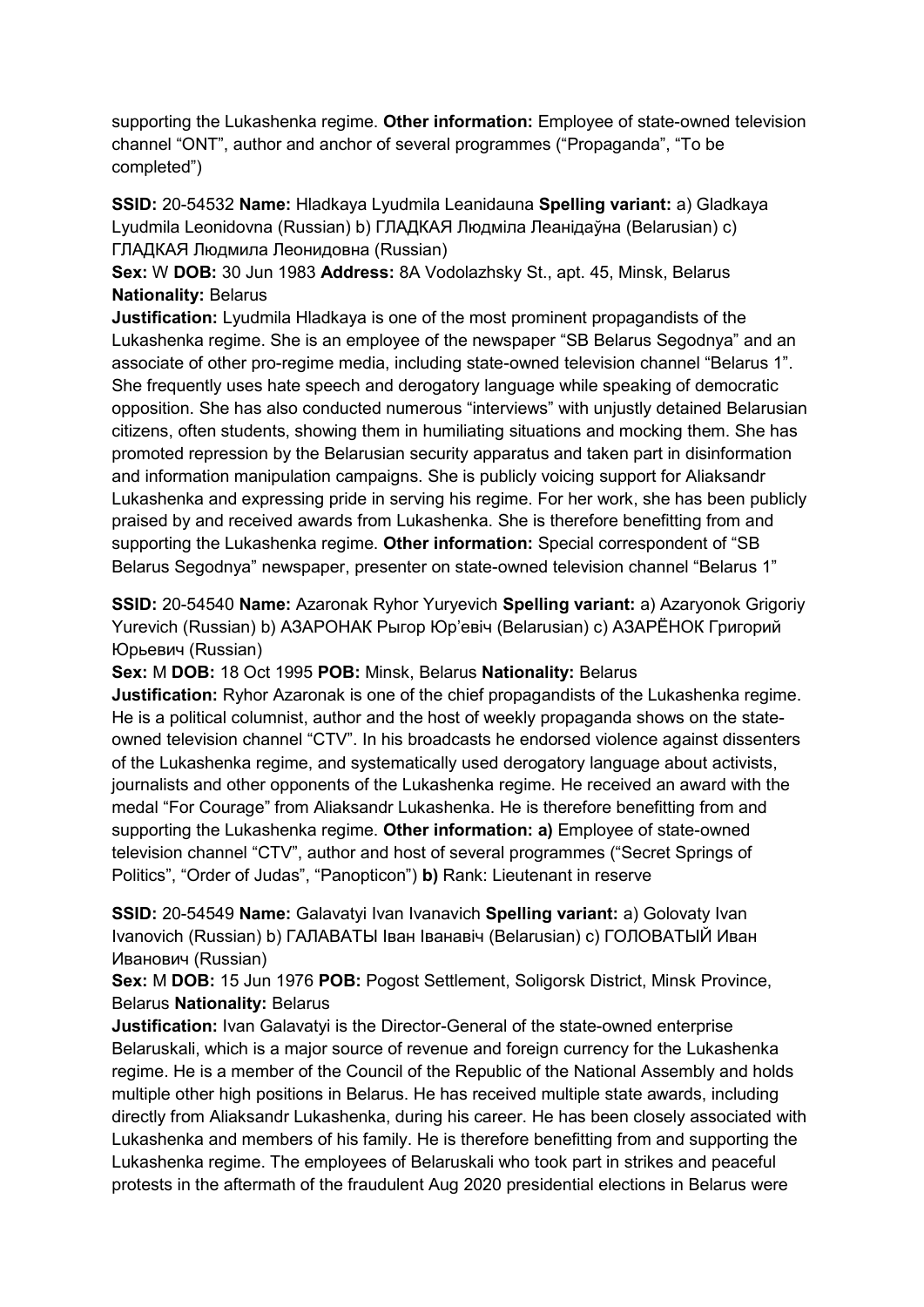deprived of premiums and dismissed. Lukashenka himself personally threatened to replace the strikers with miners from Ukraine. Ivan Galavatyi is therefore responsible for the repression of civil society. **Other information: a)** Director-General of the Open Joint Stock Company "Belaruskali" **b)** Member of the Standing Committee of the Council of the Republic of the National Assembly of the Republic of Belarus for Foreign Affairs and National Security

**SSID:** 20-4596 **Name:** Sheiman Viktar Uladzimiravich **Spelling variant:** a) Sheyman Viktar Uladzimiravich (Belarusian) b) Sheiman Viktor Vladimirovich (Russian) c) Sheyman Viktor Vladimirovich (Russian) d) ШЭЙМАН Віктар Уладзіміравіч (Belarusian) e) ШЕЙМАН Виктор Владимирович (Russian)

**Sex:** M **DOB:** 26 May 1958 **POB:** Soltanishki, Grodno Region (Hrodna Oblast), Belarus **Address:** Belarus President Property Management Directorate, 38 Karl Marx St., Minsk, 220016, Belarus

**Justification:** Former Head of the Belarus President Property Management Directorate. Responsible for the unresolved disappearances of Yuri Zakharenko, Viktor Gonchar, Anatoly Krasovski and Dmitri Zavadski in Belarus in 1999-2000. Former Secretary of the Security Council. Sheiman remains a Special Assistant/Aid to the President. He remains an influential and active member of the Lukashenka regime. **Relation:** Related to GHU – Main Economic Department of the Presidential Administration (SSID 20-44315) **Other information:** Former Head of the Belarus President Property Management Directorate **Modifications:** Amended on 14 Dec 2012, 20 Dec 2013, 18 Nov 2015, 22 Mar 2021, 16 Mar 2022

**SSID:** 20-4603 **Name:** Navumau Uladzimir Uladzimiravich **Spelling variant:** a) Naumov Vladimir Vladimirovich (Russian) b) НАВУМАЎ Уладзімір Уладзіміравіч (Belarusian) c) НАУМОВ Владимир Владимирович (Russian)

**Sex:** M **DOB:** 7 Feb 1956 **POB:** Smolensk, Russian Federation

**Justification:** Failed to take action to investigate the case of the unresolved disappearances of Yuri Zakharenko, Viktor Gonchar, Anatoly Krasovski and Dmitri Zavadski in Belarus in 1999-2000. Former Minister of Internal Affairs and also former Head of the President's Security Service. As a Minister of Internal Affairs he was responsible for the repression of peaceful demonstrations until his retirement on 6 Apr 2009 for health reasons. Received a residence in the Drozdy nomenklatura district in Minsk from the Presidential Administration. In Oct 2014, was awarded the Order 'For Merit' III degree by President Lukashenka. **Other information:** Former Minister of Internal Affairs; former Head of the President's Security Service **Modifications:** Amended on 14 Dec 2012, 20 Dec 2013, 28 Nov 2014, 18 Nov 2015, 22 Mar 2021

**SSID:** 20-4610 **Name:** Sivakau Iury Leanidavich **Spelling variant:** a) Sivakau Yuri Leanidavich (Belarusian) b) Sivakou Yuri Leanidavich (Belarusian) c) Sivakov Iury Leonidovich (Russian) d) Sivakov Yuri Leonidovich (Russian) e) СIВАКАЎ Юрый Леанiдавiч (Belarusian) f) СIВАКОЎ Юрый Леанiдавiч (Belarusian) g) СИВАКОВ Юрий Леонидович (Russian)

**Sex:** M **DOB:** 5 Aug 1946 **POB:** Onor, Sakhalin Region (Sakhalin Oblast), Russian Federation **Address:** Belarusian Association of Veterans of Special Forces of the Ministry of Internal Affairs 'Honour', 111 Mayakovskogo St., Minsk, 220028, Belarus **Justification:** Orchestrated the unresolved disappearances of Yuri Zakharenko, Viktor Gonchar, Anatoly Krasovski and Dmitri Zavadski in Belarus in 1999-2000. Former Minister of Tourism and Sports, former Minister of Internal Affairs and former Deputy Head of the Presidential Administration. **Other information:** Former Minister of Internal Affairs; former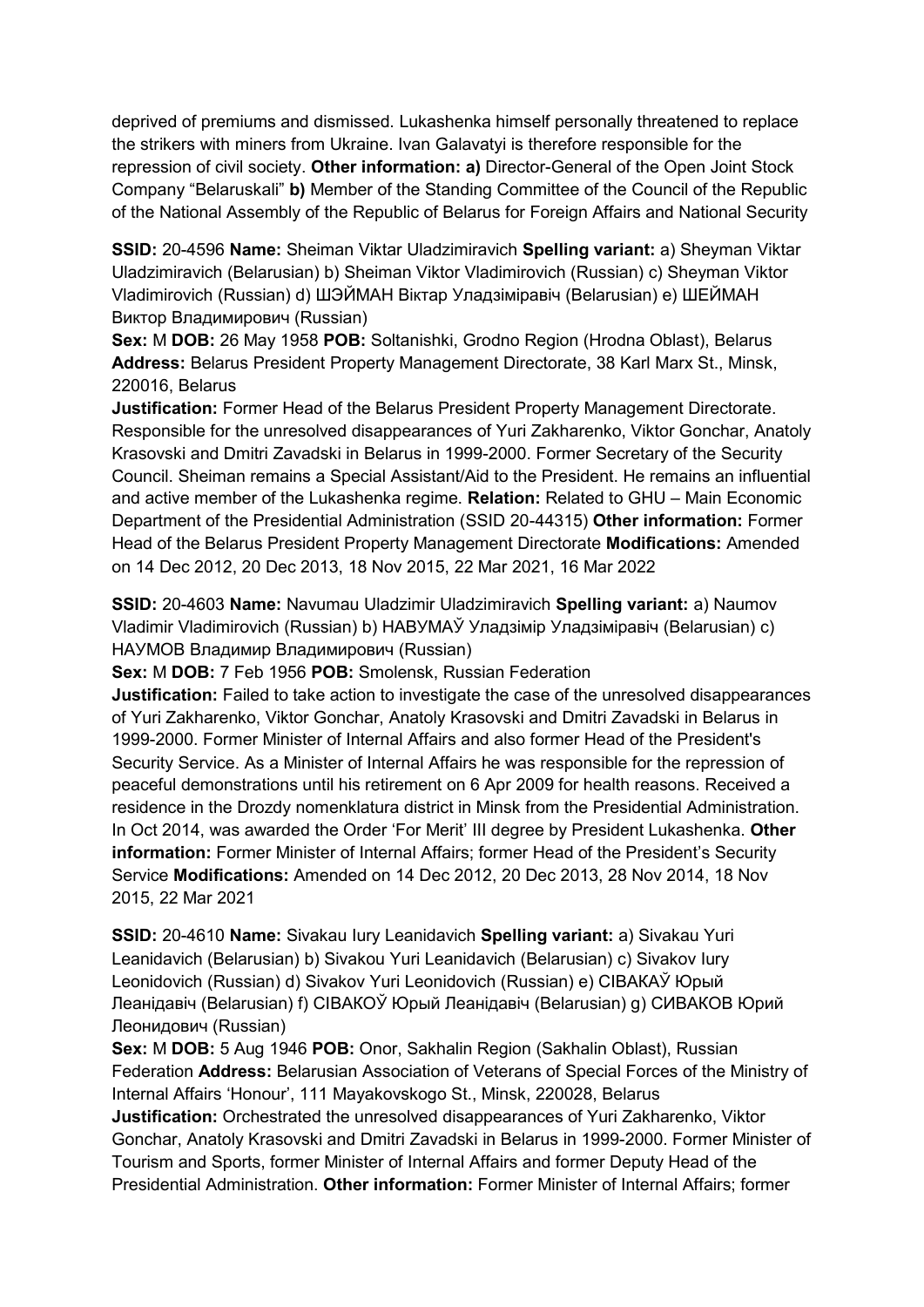Deputy Head of the Presidential Administration **Modifications:** Amended on 14 Dec 2012, 20 Dec 2013, 28 Nov 2014, 22 Mar 2021

**SSID:** 20-4617 **Name:** Paulichenka Dzmitry Valerievich **Spelling variant:** a) Pavlichenko Dmitri Valerievich (Russian) b) Pavlichenko Dmitriy Valeriyevich (Russian) c) ПАЎЛIЧЭНКА Дзмiтрый Валер'евіч (Belarusian) d) ПАВЛИЧЕНКО Дмитрий Валериевич (Russian) **Sex:** M **DOB:** 1966 **POB:** Vitebsk (Viciebsk), Belarus **Address:** Belarusian Association of Veterans of Special Forces of the Ministry of Internal Affairs 'Honour', 111 Mayakovskogo St., Minsk, 220028, Belarus

**Justification:** Key person in the unresolved disappearances of Yuri Zakharenko, Viktor Gonchar, Anatoly Krasovski and Dmitri Zavadski in Belarus in 1999-2000. Former Commander of the Special Rapid Response Unit (SOBR) at the Ministry of Internal Affairs (MoIA). Businessman, Head of 'Honour', the MoIA's Association of veterans from the special forces of the MoIA. He was identified as commanding an OMON unit during the brutal crackdown on protesters that took place in Belarus in the wake of the 2020 presidential election. **Other information:** Former Commander of the Special Rapid Response Unit (SOBR); Commander of an OMON unit **Modifications:** Amended on 14 Dec 2012, 20 Dec 2013, 28 Nov 2014, 22 Mar 2021, 16 Mar 2022

**SSID:** 20-43443 **Name:** Karaeu Yuri Khadzimuratavich **Spelling variant:** a) Karaev Yuri Khadzimuratovich (Russian) b) КАРАЕЎ Юрый Хаджымуратавiч (Belarusian) c) КАРАЕВ Юрий Хаджимуратович (Russian)

**Sex:** M **DOB:** 21 Jun 1966 **POB:** Vladikavkaz (f.k.a. Ordzhonikidze), Russian Federation **Justification:** In his former leadership position as Minister of Internal Affairs (MoIA), he is responsible for the repression and intimidation campaign led by MoIA forces in the wake of the 2020 presidential election, in particular arbitrary arrests and ill treatment, including torture, of peaceful demonstrators as well as intimidation and violence against journalists. Remains active in the Lukashenka regime as an aide to the President of Belarus - Inspector for the Grodno/Hrodna Region/Oblast. **Other information:** Former Minister of Internal Affairs; Lieutenant General of Militia (police force); Aide to the President of the Republic of Belarus - Inspector for the Grodno/Hrodna Region/Oblast **Modifications:** Listed on 13 Oct 2020, amended on 11 Dec 2020, 22 Mar 2021

**SSID:** 20-43451 **Name:** Kazakevich Genadz Arkadzievich **Spelling variant:** a) Kazakevich Gennadi Arkadievich (Russian) b) КАЗАКЕВIЧ Генадзь Аркадзьевiч (Belarusian) c) КАЗАКЕВИЧ Геннадий Аркадьевич (Russian)

**Sex:** M **DOB:** 14 Feb 1975 **POB:** Minsk, Belarus

**Justification:** In his former leadership position as First Deputy Minister of Internal Affairs (MoIA), he is responsible for the repression and intimidation campaign led by MoIA forces in the wake of the 2020 presidential election, in particular arbitrary arrests and ill-treatment, including torture, of peaceful demonstrators as well as intimidation and violence against journalists. He remains active in the Lukashenka regime as the Deputy Minister of Internal Affairs. He retains his post of Chief of the Criminal Militia. **Other information:** Former First Deputy Minister of Internal Affairs; Deputy Minister of Internal Affairs - Chief of the Criminal Militia, Colonel of Militia (police force) **Modifications:** Listed on 13 Oct 2020, amended on 22 Mar 2021

**SSID:** 20-43458 **Name:** Barsukou Aliaksandr Piatrovich **Spelling variant:** a) Barsukov Aleksandr Petrovich (Russian) b) БАРСУКОЎ Аляксандр Пятровiч (Belarusian) c)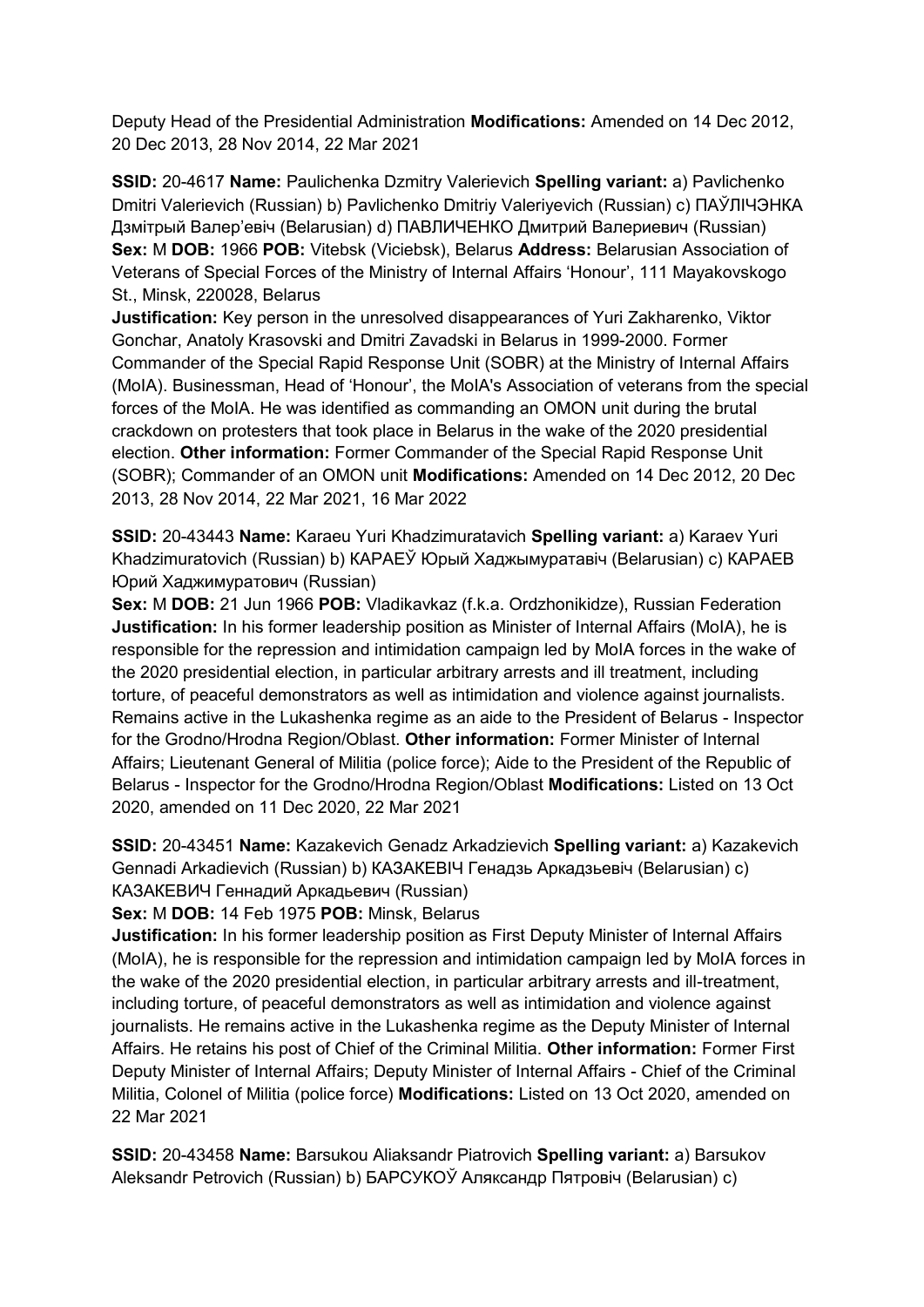## БАРСУКОВ Александр Петрович (Russian)

**Sex:** M **DOB:** 29 Apr 1965 **POB:** Vetkovski District (Vetka District), Belarus **Justification:** In his former leadership position as Deputy Minister of Internal Affairs (MoIA), he is responsible for the repression and intimidation campaign led by MoIA forces in the wake of the 2020 presidential election, in particular arbitrary arrests and ill-treatment, including torture, of peaceful demonstrators as well as intimidation and violence against journalists. He remains active in the Lukashenka regime as Aide to the President of Belarus - Inspector for the Minsk Region/Oblast. **Other information:** Former Deputy Minister Internal Affairs; Lieutenant-General of Militia (police force); Aide to the President of the Republic of Belarus - Inspector for the Minsk Region/Oblast **Modifications:** Listed on 13 Oct 2020, amended on 22 Mar 2021

**SSID:** 20-43466 **Name:** Khamenka Siarhei Mikalaevich **Spelling variant:** a) Khomenko Sergei Nikolaevich (Russian) b) ХАМЕНКА Сяргей Мiкалаевiч (Belarusian) c) ХОМЕНКО Сергей Николаевич (Russian)

**Sex:** M **DOB:** 21 Sep 1966 **POB:** Yasinovataya, Ukraine

**Justification:** In his former leadership position as Deputy Minister of the Ministry of Internal Affairs (MoIA), he was responsible for the repression and intimidation campaign led by MoIA forces in the wake of the 2020 presidential election, in particular arbitrary arrests and illtreatment, including torture, of peaceful demonstrators as well as intimidation and violence against journalists. He remains active in the Lukashenka regime as Minister of Justice. **Other information:** Former Deputy Minister of Internal Affairs, Major-General of Militia (police force); Minister of Justice **Modifications:** Listed on 13 Oct 2020, amended on 22 Mar 2021, 16 Mar 2022

**SSID:** 20-43474 **Name:** Nazaranka Yuri Genadzevich **Spelling variant:** a) Nazarenko Yuri Gennadievich (Russian) b) НАЗАРАНКА Юрый Генадзевiч (Belarusian) c) НАЗАРЕНКО Юрий Геннадьевич (Russian)

**Sex:** M **DOB:** 17 Apr 1976 **POB:** Slonim, Belarus

**Justification:** In his former leadership position as Deputy Minister of the Ministry of Internal Affairs (MoIA) and Commander of the MoIA Internal Troops, he is responsible for the repression and intimidation campaign led by MoIA forces, in particular the Internal Troops under his command, in the wake of the 2020 presidential election, in particular arbitrary arrests and ill-treatment, including torture, of peaceful demonstrators as well as intimidation and violence against journalists. He remains active in the Lukashenka regime as first Deputy Minister of Internal Affairs and Head of the Public Security Police. **Other information:** Former Deputy Minister of Internal Affairs, Former Commander of the Internal Troops; First Deputy Minister of Internal Affairs, Head of the Public Security Police, Major General of Militia (police force) **Modifications:** Listed on 13 Oct 2020, amended on 22 Mar 2021

**SSID:** 20-43482 **Name:** Atabekau Khazalbek Baktibekavich **Spelling variant:** a) Atabekov Khazalbek Bakhtibekovich (Russian) b) АТАБЕКАЎ Хазалбек Бактiбекавiч (Belarusian) c) АТАБЕКОВ Хазалбек Бахтибекович (Russian)

**Sex:** M **DOB:** 18 Mar 1967

**Justification:** In his position as Deputy Commander of the Internal Troops of the Ministry of Internal Affairs (MoIA), he is responsible for the repression and intimidation campaign led by MoIA forces, in particular the Internal Troops under his command, in the wake of the 2020 presidential election, in particular arbitrary arrests and ill-treatment, including torture, of peaceful demonstrators, as well as intimidation and violence against journalists. **Other**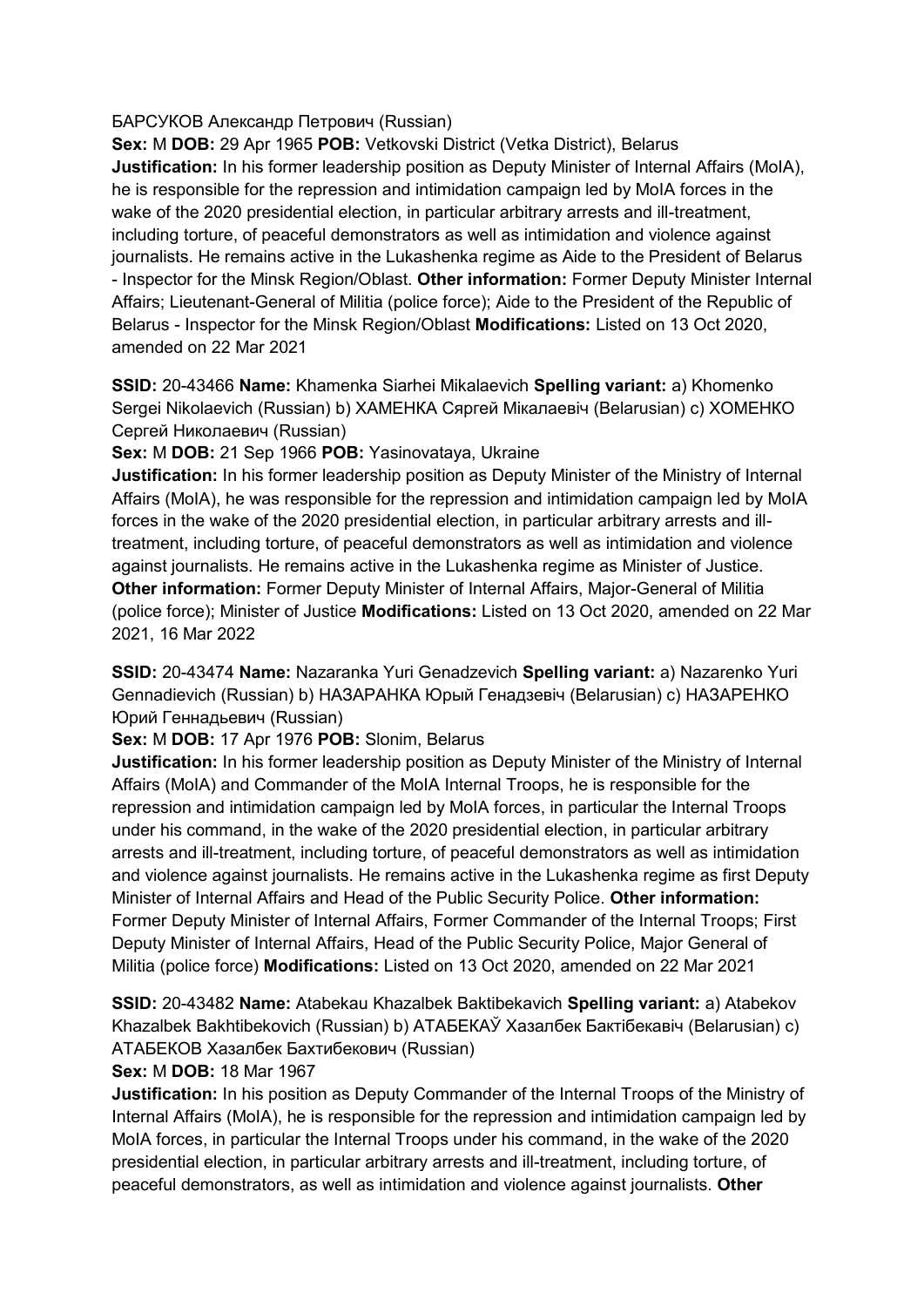**information:** Deputy Commander of the Internal Troops **Modifications:** Listed on 13 Oct 2020, amended on 22 Mar 2021

**SSID:** 20-43488 **Name:** Bykau Aliaksandr Valerievich **Spelling variant:** a) Bykov Alexander Valerievich (Russian) b) БЫКАЎ Аляксандр Валер'евiч (Belarusian) c) БЫКОВ Александр Валерьевич (Russian)

## **Sex:** M

**Justification:** In his position as Commander of the Special Rapid Response Unit (SOBR) of the Ministry of internal Affairs, he is responsible for the repression and intimidation campaign led by SOBR forces in the wake of the 2020 presidential election, in particular arbitrary arrests and ill treatment, including torture, of peaceful demonstrators. **Other information:** Commander of the Special Rapid Response Unit (SOBR), Lieutenant Colonel **Modifications:** Listed on 13 Oct 2020, amended on 22 Mar 2021

**SSID:** 20-43493 **Name:** Shepeleu Aliaksandr Sviataslavavich **Spelling variant:** a) Shepelev Alexander Svyatoslavovich (Russian) b) ШЭПЕЛЕЎ Аляксандр Святаслававiч (Belarusian) c) ШЕПЕЛЕВ Александр Святославович (Russian)

**Sex:** M **DOB:** 14 Oct 1975 **POB:** village of Rublevsk, Kruglyanskiy district, Mogilev region (Mahiliou Oblast), Belarus

**Justification:** In his senior position as Head of the Department for Safety and Security in the Ministry of Internal Affairs (MoIA), he is involved in the repression and intimidation campaign led by MoIA forces in the wake of the 2020 presidential election, in particular arbitrary arrests and ill-treatment, including torture, of peaceful demonstrators as well as intimidation and violence against journalists. **Other information:** Head of the Department for Safety and Security, Ministry of Internal Affairs **Modifications:** Listed on 13 Oct 2020, amended on 22 Mar 2021

**SSID:** 20-43501 **Name:** Balaba Dzmitry Uladzimiravich **Spelling variant:** a) Balaba Dmitry Vladimirovich (Russian) b) БАЛАБА Дзмiтрый Уладзiмiравiч (Belarusian) c) БАЛАБА Дмитрий Владимирович (Russian)

**Sex:** M **DOB:** 1 Jun 1972 **POB:** village of Gorodilovo, Minsk region (Minsk Oblast), Belarus **Justification:** In his command position over OMON forces in Minsk, he is responsible for the repression and intimidation campaign led by OMON forces in Minsk in the wake of the 2020 presidential election, in particular arbitrary arrests and ill-treatment, including torture, of peaceful demonstrators as well as intimidation and violence against journalists. **Other information:** Head of OMON ('Special Purpose Police Detachment') for the Minsk City Executive Committee **Modifications:** Listed on 13 Oct 2020, amended on 22 Mar 2021

**SSID:** 20-43509 **Name:** Kubrakou Ivan Uladzimiravich **Spelling variant:** a) Kubrakov Ivan Vladimirovich (Russian) b) КУБРАКОЎ Iван Уладзiмiравiч (Belarusian) c) КУБРАКОВ Иван Владимирович (Russian)

**Sex:** M **DOB:** 5 May 1975 **POB:** village of Malinovka, Mogilev Region (Mahiliou Oblast), Belarus

**Justification:** In his former position as Head of the Main Internal Affairs Directorate of the Minsk City Executive Committee, he is responsible for the repression and intimidation campaign led by police forces in the wake of the 2020 presidential election, in particular arbitrary arrests and ill-treatment of peaceful demonstrators as well as intimidation and violence against journalists. He remains active in the Lukashenka regime as the Minister of Internal Affairs. **Other information:** Former Head of the Main Internal Affairs Directorate of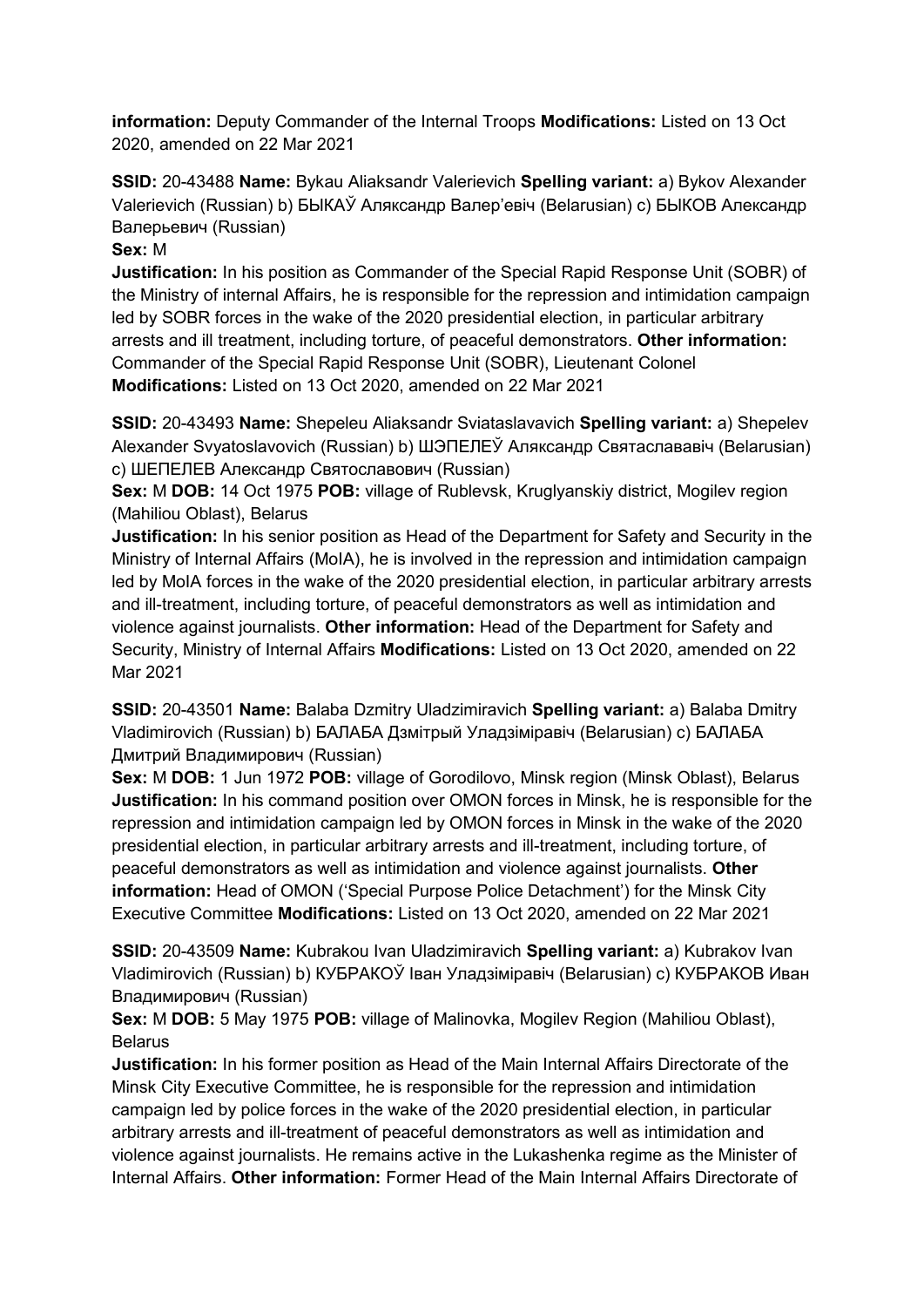the Minsk City Executive Committee; Minister of Internal Affairs, Major General of Militia (police force) **Modifications:** Listed on 13 Oct 2020, amended on 22 Mar 2021

**SSID:** 20-43517 **Name:** Gamola Maxim Aliaksandravich **Spelling variant:** a) Hamola Maxim Aliaksandravich (Belarusian) b) Gamola Maxim Alexandrovich (Russian) c) ГАМОЛА Максiм Аляксандравiч (Belarusian) d) ГАМОЛА Максим Александрович (Russian) **Sex:** M

**Justification:** In his former position as Head of the Police Department in Moskovski District, Minsk, he is responsible for the repression and intimidation campaign in that district against peaceful protesters in the wake of the 2020 presidential election, in particular arbitrary arrests, excessive use of force and ill-treatment, including torture. He remains active in the Lukashenka regime as Deputy Head of the Minsk City Police Department and Head of Criminal Police. **Other information:** Former Head of the Police Department in Moskovski District, Minsk; Deputy head of the Minsk City Police Department, Head of Criminal Police **Modifications:** Listed on 13 Oct 2020, amended on 22 Mar 2021

**SSID:** 20-43522 **Name:** Aliashkevich Aliaksandr Mikhailavich **Spelling variant:** a) Aleshkevich Alexander Mikhailovich (Russian) b) АЛЯШКЕВIЧ Аляксандр Мiхайлавiч (Belarusian) c) АЛЕШКЕВИЧ Александр Михайлович (Russian) **Sex:** M

**Justification:** In his former position as First Deputy Head of the District Department of Internal Affairs in Moskovsky District, Minsk, and Head of Criminal Police, he was responsible for the repression and intimidation campaign in that district against peaceful protesters in the wake of the 2020 presidential election, in particular arbitrary arrests, excessive use of force and ill-treatment, including torture. He remains active in the Lukashenka regime as Head of the District Department of Internal Affairs in Leninsky District, Minsk. **Other information:** Former First Deputy Head of the District Department of Internal Affairs in Moskovsky District, Minsk, Head of Criminal Police; Head of the District Department of Internal Affairs in Leninsky District, Minsk **Modifications:** Listed on 13 Oct 2020, amended on 22 Mar 2021, 16 Mar 2022

**SSID:** 20-43527 **Name:** Galenka Andrei Vasilievich **Spelling variant:** a) Galenka Andrey Vasilievich (Russian) b) ГАЛЕНКА Андрэй Васiльевiч (Belarusian) c) ГАЛЕНКА Андрей Васильевич (Russian)

## **Sex:** M

**Justification:** In his position as Deputy Head of the District Department of Internal Affairs in Moskovski District, Minsk and Head of Public Safety Police, he is responsible for the repression and intimidation campaign in that district against peaceful protesters in the wake of the 2020 presidential election, in particular arbitrary arrests, excessive use of force and illtreatment, including torture. **Other information:** Deputy Head of the District Department of Internal Affairs in Moskovski District, Minsk, Head of Public Safety Police **Modifications:**  Listed on 13 Oct 2020, amended on 22 Mar 2021

**SSID:** 20-43532 **Name:** Vasilieu Aliaksandr Paulavich **Spelling variant:** a) Vasiliev Alexander Pavlovich (Russian) b) ВАСIЛЬЕЎ Аляксандр Паўлавiч (Belarusian) c) ВАСИЛЬЕВ Александр Павлович (Russian)

**Sex:** M **DOB:** 24 Mar 1975 **POB:** Mogilev, Belarus

**Justification:** In his former position as Head of the Department of Internal Affairs of Gomel/Homyel Region/Oblast Executive Committee, he was responsible for the repression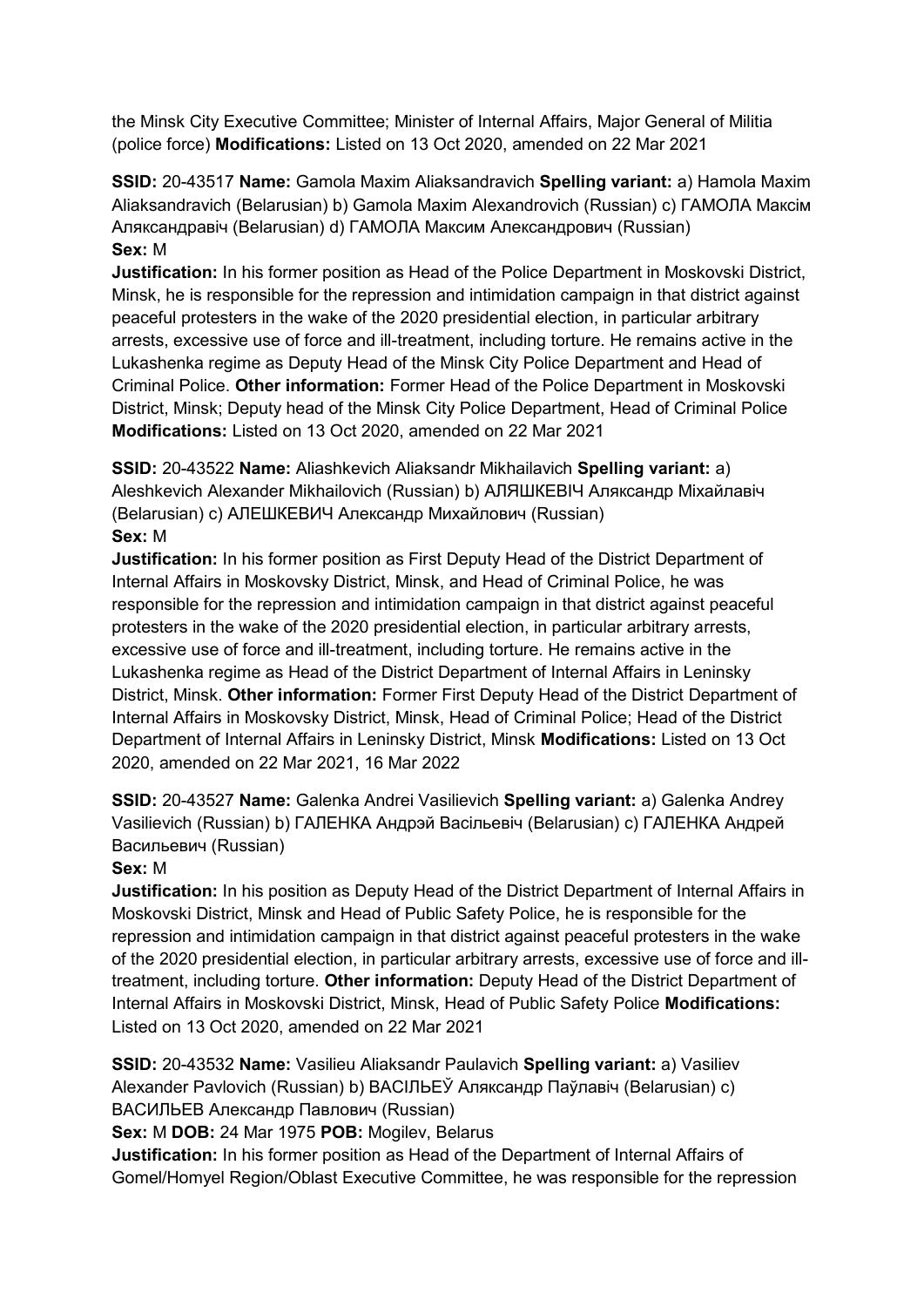and intimidation campaign in that region/oblast against peaceful protesters in the wake of the 2020 presidential election, in particular arbitrary arrests, excessive use of force and illtreatment, including torture. He remains active in the Lukashenka regime as Head of the Academy of the Ministry of Internal Affairs. **Other information:** Former Head of the Department of Internal Affairs of Gomel/Homyel Region/Oblast Executive Committee; Head of the Academy of the Ministry of Internal Affairs **Modifications:** Listed on 13 Oct 2020, amended on 22 Mar 2021, 16 Mar 2022

**SSID:** 20-43540 **Name:** Shuliakouski Aleh Mikalaevich **Spelling variant:** a) Shuliakovski Oleg Nikolaevich (Russian) b) ШУЛЯКОЎСКI Алег Мiкалаевiч (Belarusian) c) ШУЛЯКОВСКИЙ Олег Николаевич (Russian)

**Sex:** M **DOB:** 26 Jul 1977

**Justification:** In his former position as First Deputy Head of the Department of Internal Affairs of Gomel/Homyel Region/Oblast Executive Committee and Head of Criminal Police, he was responsible for the repression and intimidation campaign in that region/oblast against peaceful protesters in the wake of the 2020 presidential election, in particular arbitrary arrests, excessive use of force and ill-treatment, including torture. He remains active in the Lukashenka regime as Head of the Department of Internal Affairs of the Brest Region/Oblast Executive Committee. **Other information:** Former First Deputy Head of the Department of Internal Affairs of Gomel/Homyel Region/Oblast Executive Committee, Head of Criminal Police; Head of the Department of Internal Affairs of the Brest Region/Oblast Executive Committee **Modifications:** Listed on 13 Oct 2020, amended on 22 Mar 2021, 16 Mar 2022

**SSID:** 20-43546 **Name:** Vasilieu Anatol Anatolievich **Spelling variant:** a) Vasiliev Anatoli Anatolievich (Russian) b) ВАСIЛЬЕЎ Анатоль Анатольевiч (Belarusian) c) ВАСИЛЬЕВ Анатолий Анатольевич (Russian)

**Sex:** M **DOB:** 26 Jan 1972 **POB:** Gomel (Homyel), Gomel Region (Homyel Oblast), Belarus **Justification:** In his former position as Deputy Head of the Department of Internal Affairs of Gomel/Homyel Region/Oblast Executive Committee and Head of Public Safety Police, he was responsible for the repression and intimidation campaign in that region/oblast against peaceful protesters in the wake of the 2020 presidential election, in particular arbitrary arrests, excessive use of force and ill-treatment, including torture. He remains active in the Lukashenka regime as Deputy Chairman of the Investigative Committee. **Other information:** Former Deputy Head of the Department of Internal Affairs of Gomel/Homyel Region/Oblast Executive Committee, Head of Public Safety Police; Deputy Chairman of the Investigative Committee **Modifications:** Listed on 13 Oct 2020, amended on 11 Dec 2020, 22 Mar 2021, 7 Jul 2021, 16 Mar 2022

**SSID:** 20-43554 **Name:** Astreika Aliaksandr Viachaslavavich **Spelling variant:** a) Astreiko Alexander Viacheslavovich (Russian) b) АСТРЭЙКА Аляксандр Вячаслававiч (Belarusian) c) АСТРЕЙКО Александр Вячеславович (Russian)

**Sex:** M **DOB:** 22 Dec 1971 **POB:** Kapyl, Belarus

**Justification:** In his former position as Head of the Department of Internal Affairs of Brest Region/Oblast Executive Committee and Major-General of Militia, he was responsible for the repression and intimidation campaign in that region/oblast against peaceful protesters in the wake of the 2020 presidential election, in particular arbitrary arrests, excessive use of force and ill-treatment, including torture. He remains active in the Lukashenka regime as Head of the Department of Internal Affairs of the Minsk Region/Oblast Executive Committee. **Other information:** Former Head of the Department of Internal Affairs of Brest Region/Oblast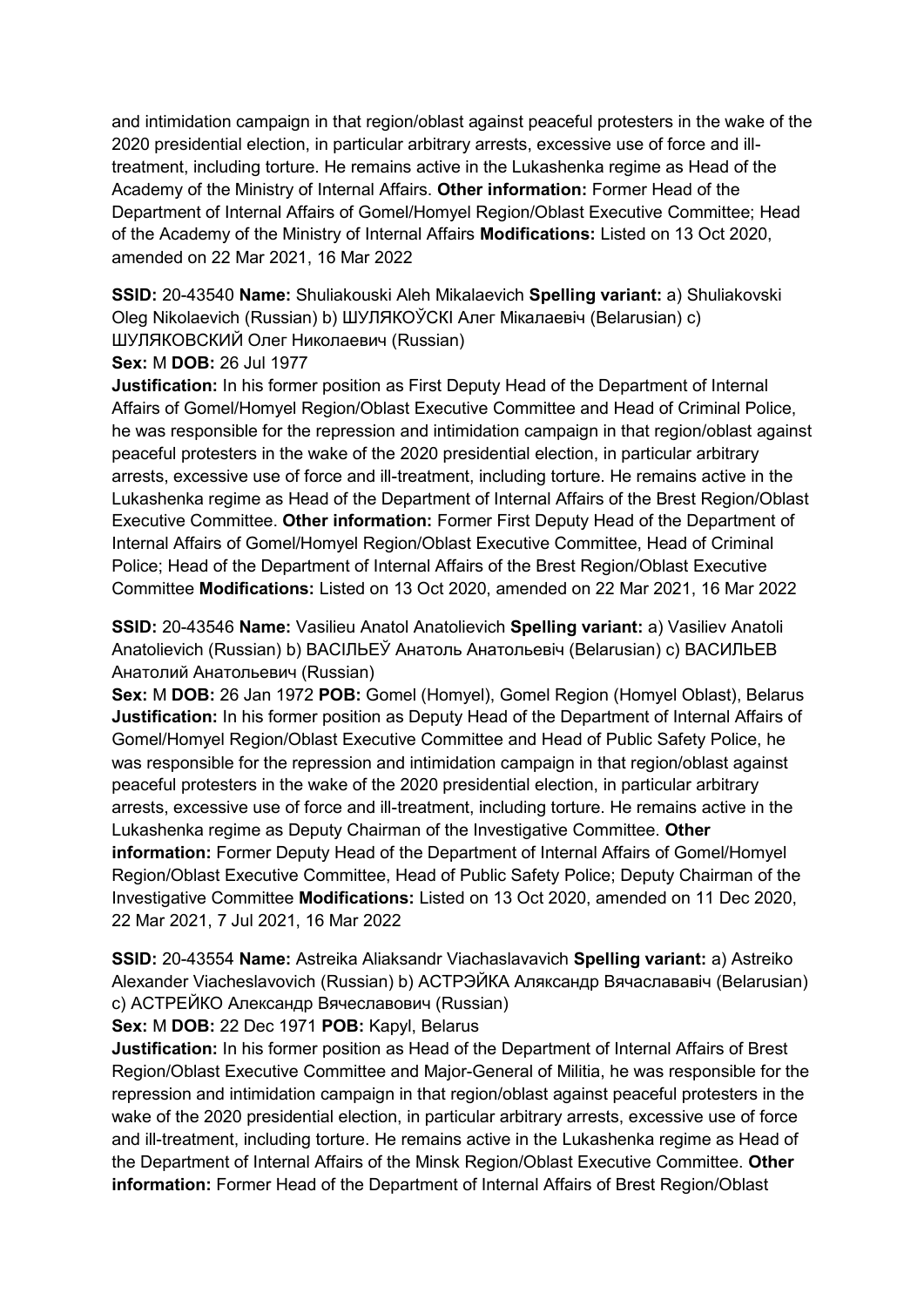Executive Committee, Major-General of Militia (police force); Head of the Department of Internal Affairs of the Minsk Region/Oblast Executive Committee **Modifications:** Listed on 13 Oct 2020, amended on 22 Mar 2021, 16 Mar 2022

**SSID:** 20-43562 **Name:** Zhurauski Leanid **Spelling variant:** a) Zhuravski Leonid (Russian) b) ЖУРАЎСКI Леанiд (Belarusian) c) ЖУРАВСКИЙ Леонид (Russian) **Sex:** M **DOB:** 20 Sep 1975

**Justification:** In his command position over OMON forces in Vitebsk/Viciebsk, he is responsible for the repression and intimidation campaign led by OMON forces in Vitebsk/Viciebsk in the wake of the 2020 presidential election, in particular arbitrary arrests and ill-treatment of peaceful demonstrators. **Other information:** Head of OMON ('Special Purpose Police Detachment') in Vitebsk/Viciebsk **Modifications:** Listed on 13 Oct 2020, amended on 22 Mar 2021

**SSID:** 20-43568 **Name:** Damarnacki Mikhail **Spelling variant:** a) Domarnatsky Mikhail (Russian) b) ДАМАРНАЦКI Мiхаiл (Belarusian) c) ДОМАРНАЦКИЙ Михаил (Russian) **Sex:** M

**Justification:** In his command position over OMON forces in Gomel/Homyel, he is responsible for the repression and intimidation campaign led by OMON forces in Gomel/Homyel in the wake of the 2020 presidential election, in particular arbitrary arrests and ill-treatment of peaceful demonstrators. **Other information:** Head of OMON ('Special Purpose Police Detachment') in Gomel/Homyel **Modifications:** Listed on 13 Oct 2020, amended on 22 Mar 2021

**SSID:** 20-43573 **Name:** Mikhovich Maxim **Spelling variant:** a) Mikhovich Maxim (Russian) b) МIХОВIЧ Максiм (Belarusian) c) МИХОВИЧ Максим (Russian) **Sex:** M

**Justification:** In his command position over OMON forces in Brest, he is responsible for the repression and intimidation campaign led by OMON forces in Brest in the wake of the 2020 presidential election, in particular arbitrary arrests and ill-treatment of peaceful demonstrators. **Other information:** Head of OMON ('Special Purpose Police Detachment') in Brest, Lieutenant Colonel **Modifications:** Listed on 13 Oct 2020, amended on 22 Mar 2021

**SSID:** 20-43578 **Name:** Matkin Aleh Uladzimiravich **Spelling variant:** a) Matkin Oleg Vladimirovitch (Russian) b) МАТКIН Алег Уладзiмiравiч (Belarusian) c) МАТКИН Олег Владимирович (Russian)

# **Sex:** M

**Justification:** In his position as Head of the Penal Correction Department that has authority over the detention facilities of the Ministry of Internal Affairs, he is responsible for the inhumane and degrading treatment, including torture, inflicted on citizens detained in those detention facilities in the wake of the 2020 presidential election and for the general brutal crackdown on peaceful protesters. **Other information:** Head of the Penal Correction Department in the Ministry of Internal Affairs, Major-General of Militia (police force) **Modifications:** Listed on 13 Oct 2020, amended on 22 Mar 2021

**SSID:** 20-43583 **Name:** Sakalouski Ivan Yurievich **Spelling variant:** a) Sokolovski Ivan Yurievich (Russian) b) САКАЛОЎСКI Iван Юр'евiч (Belarusian) c) СОКОЛОВСКИЙ Иван Юрьевич (Russian)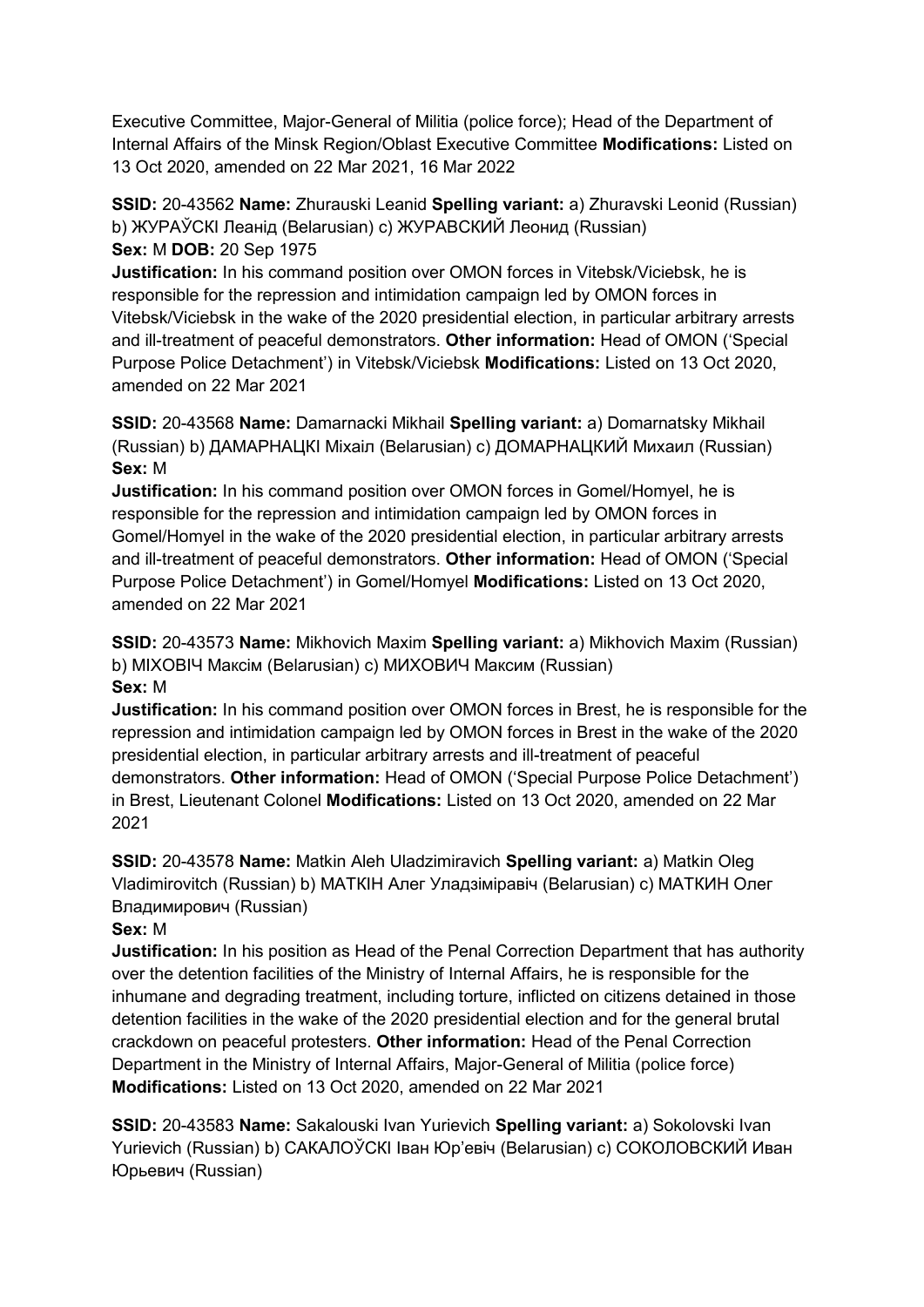# **Sex:** M

**Justification:** In his capacity as Director of the Akrestina detention centre in Minsk, he is responsible for the inhumane and degrading treatment, including torture, inflicted on citizens detained in that detention centre in the wake of the 2020 presidential election. **Other information:** Director of the Akrestina detention centre, Minsk **Modifications:** Listed on 13 Oct 2020

**SSID:** 20-43588 **Name:** Vakulchyk Valeri Paulavich **Spelling variant:** a) Vakulchik Valery Pavlovich (Russian) b) ВАКУЛЬЧЬIК Валéрый Пáўлавiч (Belarusian) c) ВАКУЛЬЧИК Валерий Павлович (Russian)

# **Sex:** M **DOB:** 19 Jun 1964 **POB:** Radostovo, Belarus

**Justification:** In his former leadership position as Chairman of the State Security Committee (KGB), he was responsible for the participation of the KGB in the repression and intimidation campaign in the wake of the 2020 presidential election, in particular arbitrary arrests and illtreatment, including torture, of peaceful demonstrators and opposition members. He remains active in the Lukashenka regime as Aide to the President of Belarus – Inspector for the Brest Region/Oblast. **Other information:** Former Chairman of the State Security Committee (KGB); Former State Secretary of the Security Council; Aide to the President of the Republic of Belarus – Inspector for the Brest Region/Oblast **Modifications:** Listed on 13 Oct 2020, amended on 22 Mar 2021

**SSID:** 20-43596 **Name:** Tserabau Siarhei Yaugenavich **Spelling variant:** a) Terebov Sergey Evgenievich (Russian) b) ЦЕРАБАЎ Сяргей Яўгенавiч (Belarusian) c) ТЕРЕБОВ Сергей Евгеньевич (Russian)

# **Sex:** M **DOB:** 1972 **POB:** Borisov, Belarus

**Justification:** In his leadership position as First Deputy Chairman of the State Security Committee (KGB), he is responsible for the participation of the KGB in the repression and intimidation campaign in the wake of the 2020 presidential election, in particular arbitrary arrests and ill-treatment, including torture, of peaceful demonstrators and opposition members. **Other information:** First Deputy Chairman of the State Security Committee (KGB) **Modifications:** Listed on 13 Oct 2020, amended on 22 Mar 2021

**SSID:** 20-43604 **Name:** Ravutski Dzmitry Vasilievich **Spelling variant:** a) Reutsky Dmitry Vasilievich (Russian) b) РАВУЦКI Дзмiтрый Васiльевiч (Belarusian) c) РЕУЦКИЙ Дмитрий Васильевич (Russian)

# **Sex:** M

**Justification:** In his leadership position as Deputy Chairman of the State Security Committee (KGB), he is responsible for the participation of the KGB in the repression and intimidation campaign in the wake of the 2020 presidential election, in particular arbitrary arrests and ill-treatment, including torture, of peaceful demonstrators and opposition members. **Other information:** Deputy Chairman of the State Security Committee (KGB) **Modifications:** Listed on 13 Oct 2020, amended on 22 Mar 2021

**SSID:** 20-43609 **Name:** Kalach Uladzimir Viktaravich **Spelling variant:** a) Kalach Vladimir Viktorovich (Russian) b) КАЛАЧ Уладзiмiр Вiктаравiч (Belarusian) c) КАЛАЧ Владимир Викторович (Russian)

# **Sex:** M

**Justification:** In his former leadership position as Deputy Chairman of the State Security Committee (KGB), he was responsible for the participation of the KGB in the repression and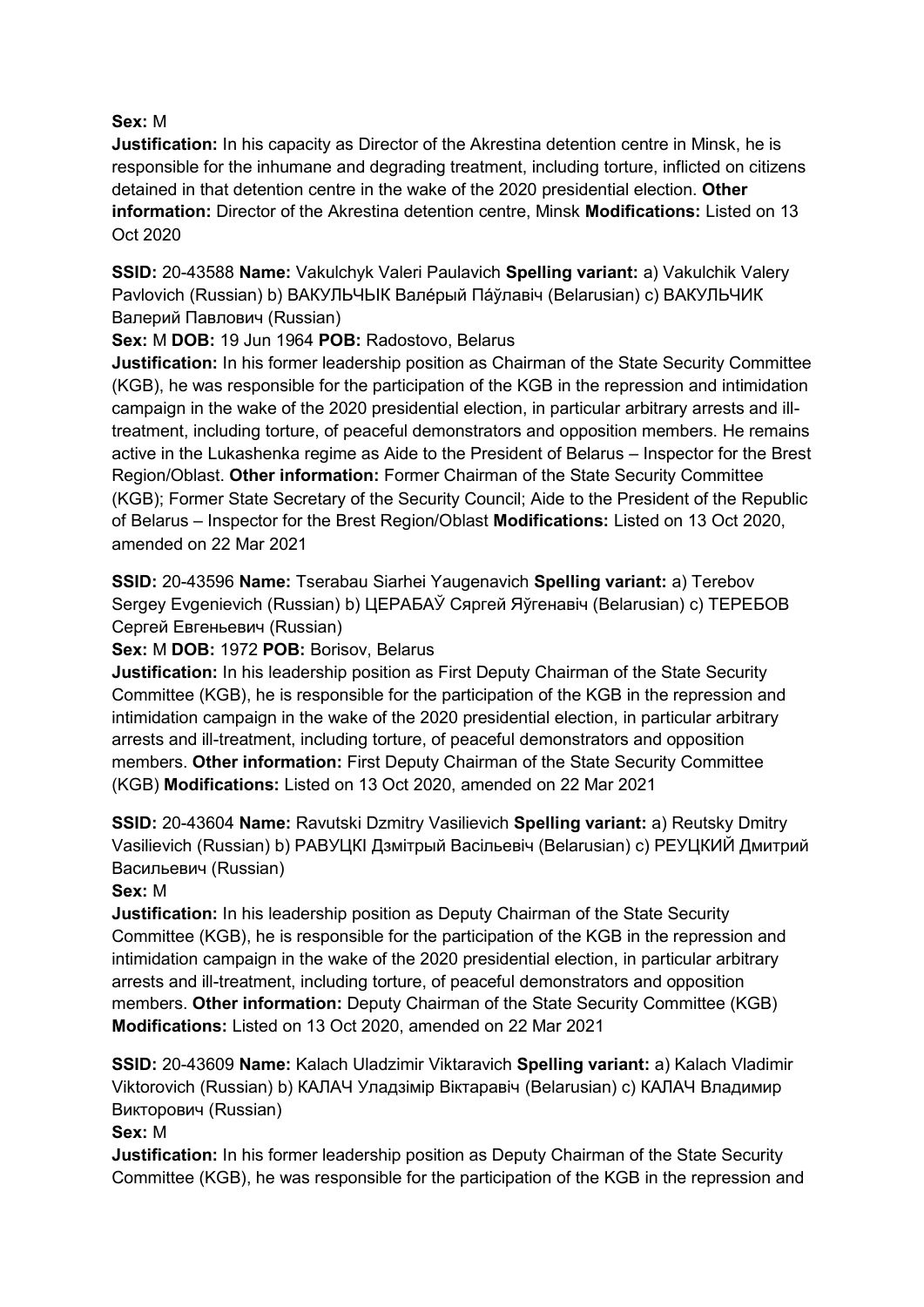intimidation campaign in the wake of the 2020 presidential election, in particular arbitrary arrests and ill-treatment, including torture, of peaceful demonstrators and opposition members. He remains active in the Lukashenka regime as Aide to the President of the Republic of Belarus - Inspector for Minsk Region/Oblast. **Other information: a)** Former Deputy Chairman of the State Security Committee (KGB); Aide to the President of the Republic of Belarus - Inspector for Minsk Region/Oblast **b)** Rank: Major-General **Modifications:** Listed on 13 Oct 2020, amended on 22 Mar 2021, 16 Mar 2022

**SSID:** 20-43614 **Name:** Charnyshou Alieg Anatolevich **Spelling variant:** a) Chernyshev Oleg Anatolievich (Russian) b) ЧАРНЫШОЎ Алег Анатольевiч (Belarusian) c) ЧЕРНЫШЁВ Олег Анатольевич (Russian)

## **Sex:** M

**Justification:** In his former leadership position as Deputy Chairman of the State Security Committee (KGB), he was responsible for the participation of the KGB in the repression and intimidation campaign in the wake of the 2020 presidential election, in particular arbitrary arrests and ill-treatment, including torture, of peaceful demonstrators and opposition members. He remains active in the Lukashenka regime as Deputy Chairman of the Presidium of the National Academy of Sciences. **Other information: a)** Former Deputy Chairman of the State Security Committee (KGB); Deputy Chairman of the Presidium of the National Academy of Sciences **b)** Rank: Major-General **Modifications:** Listed on 13 Oct 2020, amended on 22 Mar 2021, 16 Mar 2022

**SSID:** 20-43619 **Name:** Kanyuk Aliaksandr Uladzimiravich **Spelling variant:** a) Konyuk Aleksandr Vladimirovich (Russian) b) КАНЮК Аляксандр Уладзiмiравiч (Belarusian) c) КОНЮК Александр Владимирович (Russian)

**Sex:** M **DOB:** 11 Jul 1960 **POB:** Grodno (Hrodna), Belarus

**Justification:** In his former position as Prosecutor General, he was responsible for the widespread use of criminal proceedings to disqualify opposition candidates ahead of the 2020 presidential election and to prevent persons from joining the Coordination Council launched by the opposition to challenge the outcome of that election. He remains active in the Lukashenka regime as the ambassador of Belarus to Armenia. **Other information:** Former Prosecutor General of the Republic of Belarus; Ambassador of the Republic of Belarus to Armenia **Modifications:** Listed on 13 Oct 2020, amended on 22 Mar 2021

**SSID:** 20-43627 **Name:** Yarmoshina Lidzia Mihailauna **Spelling variant:** a) Yermoshina Lidia Mikhailovna (Russian) b) ЯРМОШЫНА Лiдзiя Мiхайлаўна (Belarusian) c) ЕРМОШИНА Лидия Михайловна (Russian)

**Sex:** W **DOB:** 29 Jan 1953 **POB:** Slutsk, Belarus

**Justification:** In her former position as Chairwoman of the Central Electoral Commission (CEC), she was responsible for its misconduct of the 2020 presidential electoral process, its non-compliance with basic international standards of fairness and transparency, and its falsification of election results. The CEC and its leadership have, in particular, organised the dismissal of certain opposition candidates on spurious grounds and placed disproportionate restrictions on observers in polling stations. The CEC has also ensured that the election commissions under its supervision are composed in a biased manner. **Other information:** Former Chairwoman of the Central Electoral Commission (CEC) **Modifications:** Listed on 13 Oct 2020, amended on 22 Mar 2021, 16 Mar 2022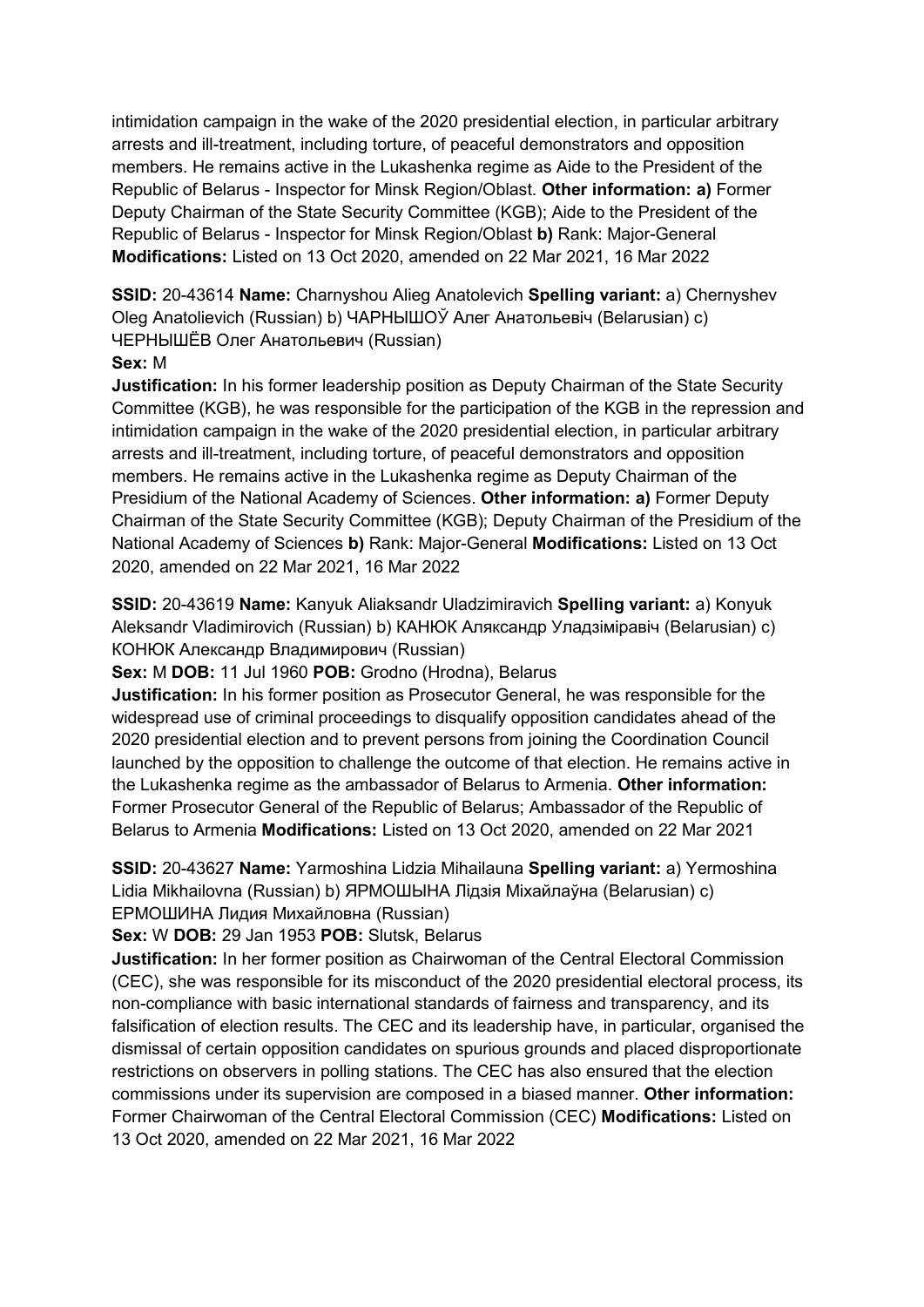**SSID:** 20-43636 **Name:** Ipatau Vadzim Dzmitryevich **Spelling variant:** a) Ipatov Vadim Dmitrievich (Russian) b) IПАТАЎ Вадзiм Дзмiтрыевiч (Belarusian) c) ИПАТОВ Вадим Дмитриевич (Russian)

**Sex:** M **DOB:** 30 Oct 1964 **POB:** Kolomyia, Ivano-Frankivsk Region (Ivano-Frankivsk Oblast), Ukraine

**Justification:** As Deputy Chairman of the CEC, he is responsible for its misconduct of the 2020 presidential electoral process, its non-compliance with basic international standards of fairness and transparency and its falsification of election results. The CEC and its leadership have, in particular, organised the dismissal of certain opposition candidates on spurious grounds and placed disproportionate restrictions on observers in polling stations. The CEC has also ensured that the election commissions under its supervision are composed in a biased manner. **Other information:** Deputy Chairman of the Central Electoral Commission (CEC) **Modifications:** Listed on 13 Oct 2020, amended on 22 Mar 2021

**SSID:** 20-43645 **Name:** Dmuhaila Alena Mikalaeuna **Spelling variant:** a) Dmuhailo Elena Nikolaevna (Russian) b) ДМУХАЙЛА Алена Мiкалаеўна (Belarusian) c) ДМУХАЙЛО Елена Николаевна (Russian)

**Sex:** W **DOB:** 1 Jul 1971

**Justification:** As Secretary of the CEC, she is responsible for its misconduct of the 2020 presidential electoral process, its non-compliance with basic international standards of fairness and transparency and its falsification of election results. The CEC and its leadership have, in particular, organised the dismissal of certain opposition candidates on spurious grounds and placed disproportionate restrictions on observers in polling stations. The CEC has also ensured that the election commissions under its supervision are composed in a biased manner. **Other information:** Secretary of the Central Electoral Commission (CEC) **Modifications:** Listed on 13 Oct 2020, amended on 22 Mar 2021

**SSID:** 20-43652 **Name:** Gurzhy Andrei Anatolievich **Spelling variant:** a) Gurzhiy Andrey Anatolievich (Russian) b) ГУРЖЫ Андрэй Анатольевiч (Belarusian) c) ГУРЖИЙ Андрей Анатольевич (Russian)

**Sex:** M **DOB:** 10 Oct 1975

**Justification:** As a member of the CEC college, he is responsible for its misconduct of the 2020 presidential electoral process, its non-compliance with basic international standards of fairness and transparency and its falsification of election results. The CEC and its college have, in particular, organised the dismissal of certain opposition candidates on spurious grounds and placed disproportionate restrictions on observers in polling stations. The CEC has also ensured that the election commissions under its supervision are composed in a biased manner. **Other information:** Member of the Central Electoral Commission (CEC) **Modifications:** Listed on 13 Oct 2020, amended on 22 Mar 2021

**SSID:** 20-43659 **Name:** Darashenka Volga Leanidauna **Spelling variant:** a) Doroshenko Olga Leonidovna (Russian) b) ДАРАШЭНКА Вольга Леанiдаўна (Belarusian) c) ДОРОШЕНКО Ольга Леонидовна (Russian)

**Sex:** W **DOB:** 1976

**Justification:** As a member of the CEC college, she is responsible for its misconduct of the 2020 presidential electoral process, its non-compliance with basic international standards of fairness and transparency and its falsification of election results. The CEC and its college have, in particular, organised the dismissal of certain opposition candidates on spurious grounds and placed disproportionate restrictions on observers in polling stations. The CEC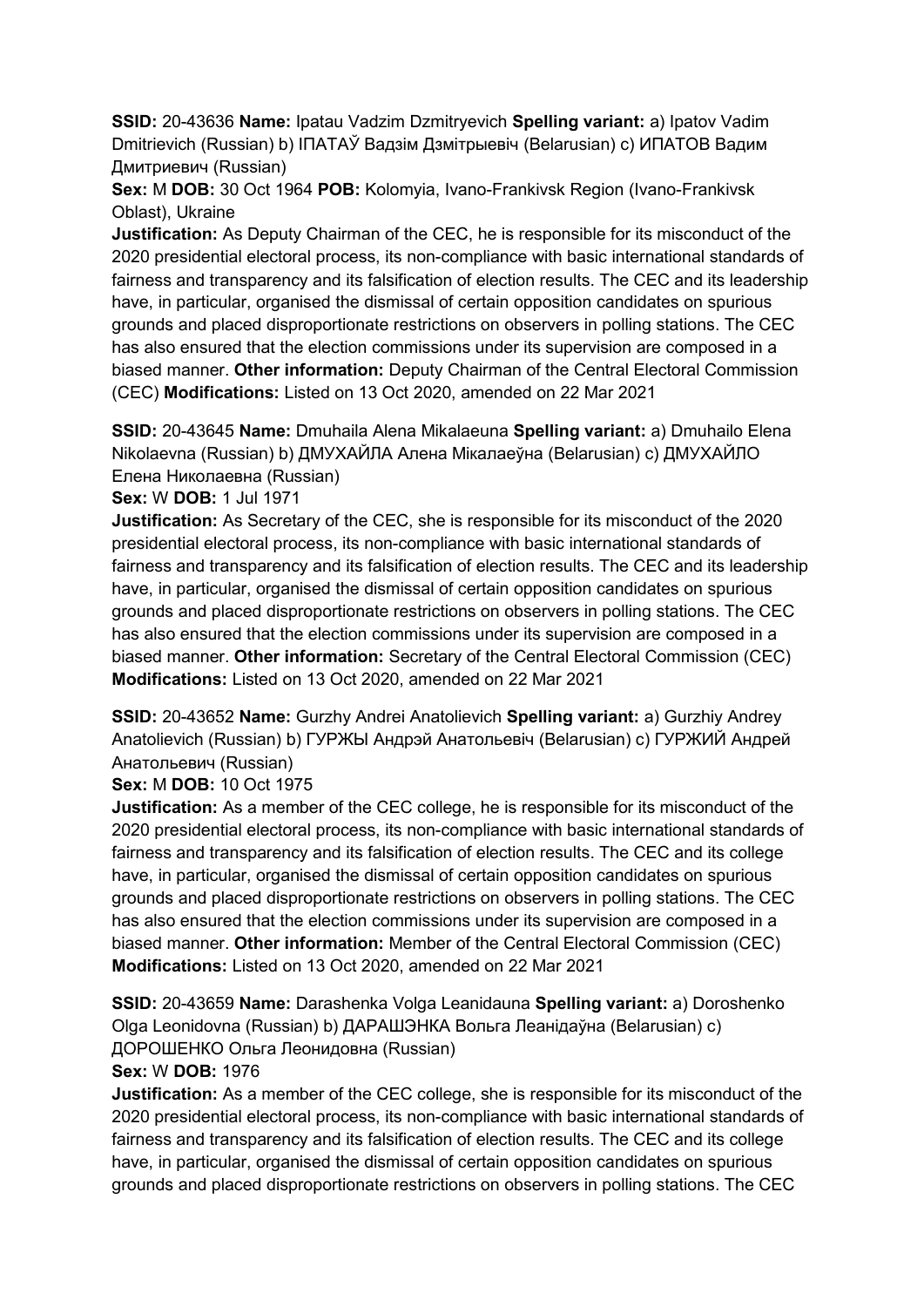has also ensured that the election commissions under its supervision are composed in a biased manner. **Other information:** Member of the Central Electoral Commission (CEC) **Modifications:** Listed on 13 Oct 2020, amended on 22 Mar 2021

**SSID:** 20-43666 **Name:** Kalinouski Siarhei Aliakseevich **Spelling variant:** a) Kalinovskiy Sergey Alekseevich (Russian) b) КАЛIНОЎСКI Сяргей Аляксеевiч (Belarusian) c) КАЛИНОВСКИЙ Сергей Алексеевич (Russian)

**Sex:** M **DOB:** 3 Jan 1969

**Justification:** As a member of the CEC college, he is responsible for its misconduct of the 2020 presidential electoral, its non-compliance with basic international standards of fairness and transparency and its falsification of election results. The CEC and its college have, in particular, organised the dismissal of certain opposition candidates on spurious grounds and placed disproportionate restrictions on observers in polling stations. The CEC has also ensured that the election commissions under its supervision are composed in a biased manner. **Other information:** Member of the Central Electoral Commission (CEC) **Modifications:** Listed on 13 Oct 2020, amended on 22 Mar 2021

**SSID:** 20-43673 **Name:** Katsuba Sviatlana Piatrouna **Spelling variant:** a) Katsubo Svetlana Petrovna (Russian) b) КАЦУБА Святлана Пятроўна (Belarusian) c) КАЦУБО Светлана Петровна (Russian)

**Sex:** W **DOB:** 6 Aug 1959 **POB:** Podilsk, Odessa Region (Odessa Oblast), Ukraine **Justification:** As a member of the CEC college, she is responsible for its misconduct of the 2020 presidential electoral process, its non-compliance with basic international standards of fairness and transparency and its falsification of election results. The CEC and its college have, in particular, organised the dismissal of certain opposition candidates on spurious grounds and placed disproportionate restrictions on observers in polling stations. The CEC has also ensured that the election commissions under its supervision are composed in a biased manner. **Other information:** Member of the Central Electoral Commission (CEC) **Modifications:** Listed on 13 Oct 2020, amended on 22 Mar 2021

**SSID:** 20-43682 **Name:** Lasyakin Aliaksandr Mikhailavich **Spelling variant:** a) Losyakin Alexander Mikhailovich (Russian) b) Losyakin Alexandr Mikhailovich (Russian) c) ЛАСЯКIН Аляксандр Мiхайлавiч (Belarusian) d) ЛОСЯКИН Александр Михайлович (Russian) **Sex:** M **DOB:** 21 Jul 1957

**Justification:** As a member of the CEC college, he is responsible for its misconduct of the 2020 presidential electoral process, its non-compliance with basic international standards of fairness and transparency and its falsification of election results. The CEC and its college have, in particular, organised the dismissal of certain opposition candidates on spurious grounds and placed disproportionate restrictions on observers in polling stations. The CEC has also ensured that the election commissions under its supervision are composed in a biased manner. **Other information:** Member of the Central Electoral Commission (CEC) **Modifications:** Listed on 13 Oct 2020, amended on 22 Mar 2021

**SSID:** 20-43689 **Name:** Plysheuski Igar Anatolievich **Spelling variant:** a) Plyshevskiy Ihor Anatolievich (Russian) b) ПЛЫШЭЎСКI Iгар Анатольевiч (Belarusian) c) ПЛЫШЕВСКИЙ Игорь Анатольевич (Russian)

**Sex:** M **DOB:** 19 Feb 1979 **POB:** Lyuban, Belarus

**Justification:** As a member of the CEC college, he is responsible for its misconduct of the presidential electoral process, its non-compliance with basic international standards of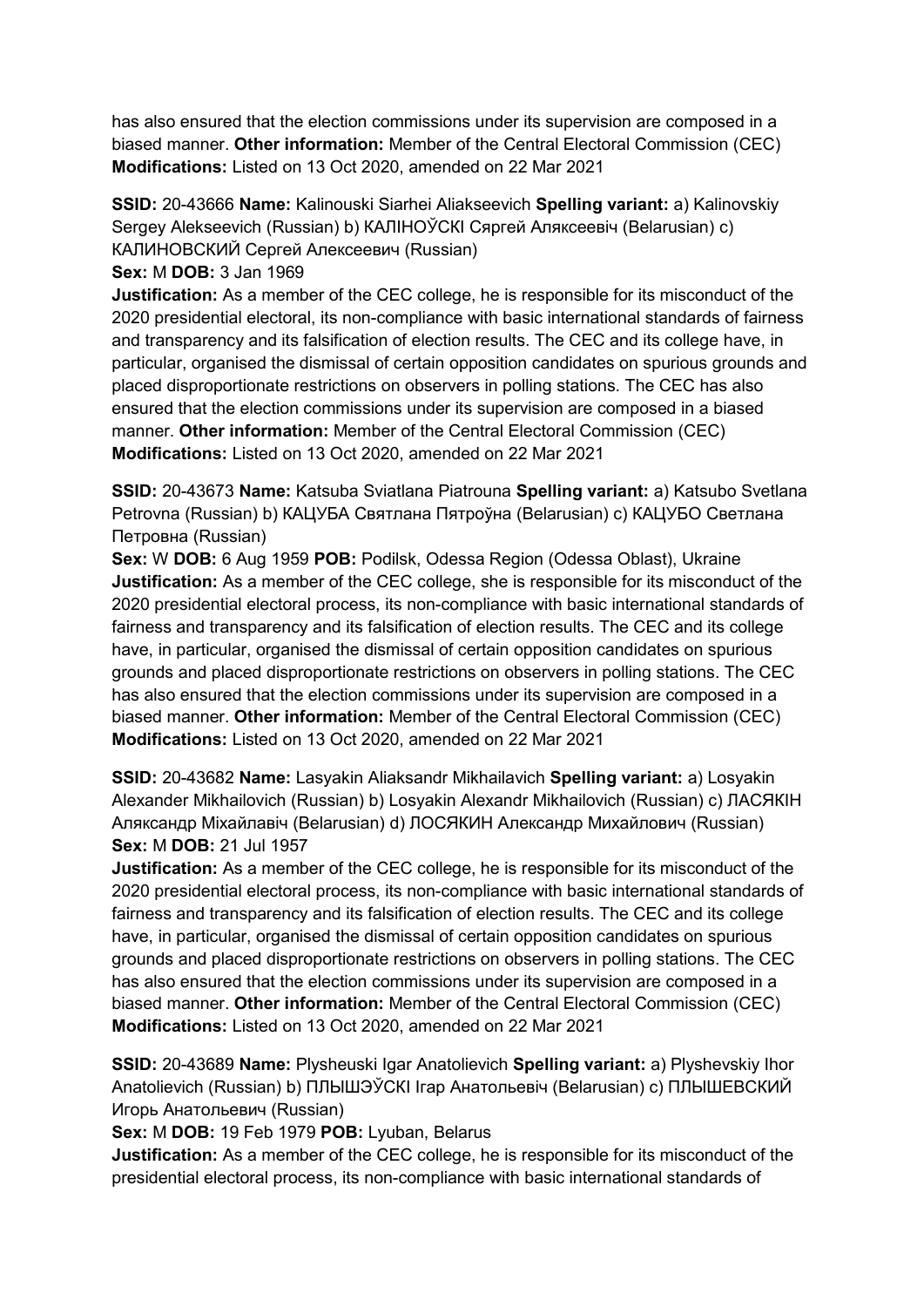fairness and transparency and its falsification of election results. The CEC and its college have, in particular, organised the dismissal of certain opposition candidates on spurious grounds and placed disproportionate restrictions on observers in polling stations. The CEC has also ensured that the election commissions under its supervision are composed in a biased manner. **Other information:** Member of the Central Electoral Commission (CEC) **Modifications:** Listed on 13 Oct 2020, amended on 22 Mar 2021

**SSID:** 20-43698 **Name:** Rakhmanava Marina Yureuna **Spelling variant:** a) Rakhmanova Marina Yurievna (Russian) b) РАХМАНАВА Марына Юр'еўна (Belarusian) c) РАХМАНОВА Марина Юрьевна (Russian)

## **Sex:** W **DOB:** 26 Sep 1970

**Justification:** As a member of the CEC college, she is responsible for its misconduct of the 2020 presidential electoral process, its non-compliance with basic international standards of fairness and transparency and its falsification of election results. The CEC and its college have, in particular, organised the dismissal of certain opposition candidates on spurious grounds and placed disproportionate restrictions on observers in polling stations. The CEC has also ensured that the election commissions under its supervision are composed in a biased manner. **Other information:** Member of the Central Electoral Commission (CEC) **Modifications:** Listed on 13 Oct 2020, amended on 22 Mar 2021

**SSID:** 20-43705 **Name:** Slizheuski Aleh Leanidavich **Spelling variant:** a) Slizhevski Oleg Leonidovich (Russian) b) СЛIЖЭЎСКI Алег Леанiдавiч (Belarusian) c) СЛИЖЕВСКИЙ Олег Леонидович (Russian)

## **Sex:** M **DOB:** 16 Aug 1972 **POB:** Grodno (Hrodna), Belarus

**Justification:** As a member of the CEC college, he is responsible for the misconduct of the 2020 presidential electoral process, its non-compliance with basic international standards of fairness and transparency and its falsification of election results. The CEC and its college have, in particular, organised the dismissal of certain opposition candidates on spurious grounds and placed disproportionate restrictions on observers in polling stations. The CEC has also ensured that the election commissions under its supervision are composed in a biased manner. **Other information:** Member of the Central Electoral Commission (CEC) **Modifications:** Listed on 13 Oct 2020, amended on 22 Mar 2021

**SSID:** 20-43713 **Name:** Tselikavets Irina Aliaksandrauna **Spelling variant:** a) Tselikovec Irina Alexandrovna (Russian) b) ЦЭЛIКАВЕЦ Iрына Аляксандраўна (Belarusian) c) ЦЕЛИКОВЕЦ Ирина Александровна (Russian)

**Sex:** W **DOB:** 2 Nov 1976 **POB:** Zhlobin, Belarus

**Justification:** As a member of the CEC college, she is responsible for the misconduct of the 2020 presidential electoral process, its non-compliance with basic international standards of fairness and transparency and its falsification of election results. The CEC and its college have, in particular, organised the dismissal of certain opposition candidates on spurious grounds and placed disproportionate restrictions on observers in polling stations. The CEC has also ensured that the election commissions under its supervision are composed in a biased manner. **Other information:** Member of the Central Electoral Commission (CEC) **Modifications:** Listed on 13 Oct 2020, amended on 22 Mar 2021

**SSID:** 20-43926 **Name:** Lukashenka Aliaksandr Ryhoravich **Spelling variant:** a) Lukashenko Alexandr Grigorievich (Russian) b) ЛУКАШЭНКА Аляксандр Рыгоравiч (Belarusian) c) ЛУКАШЕНКО Александр Григорьевич (Russian)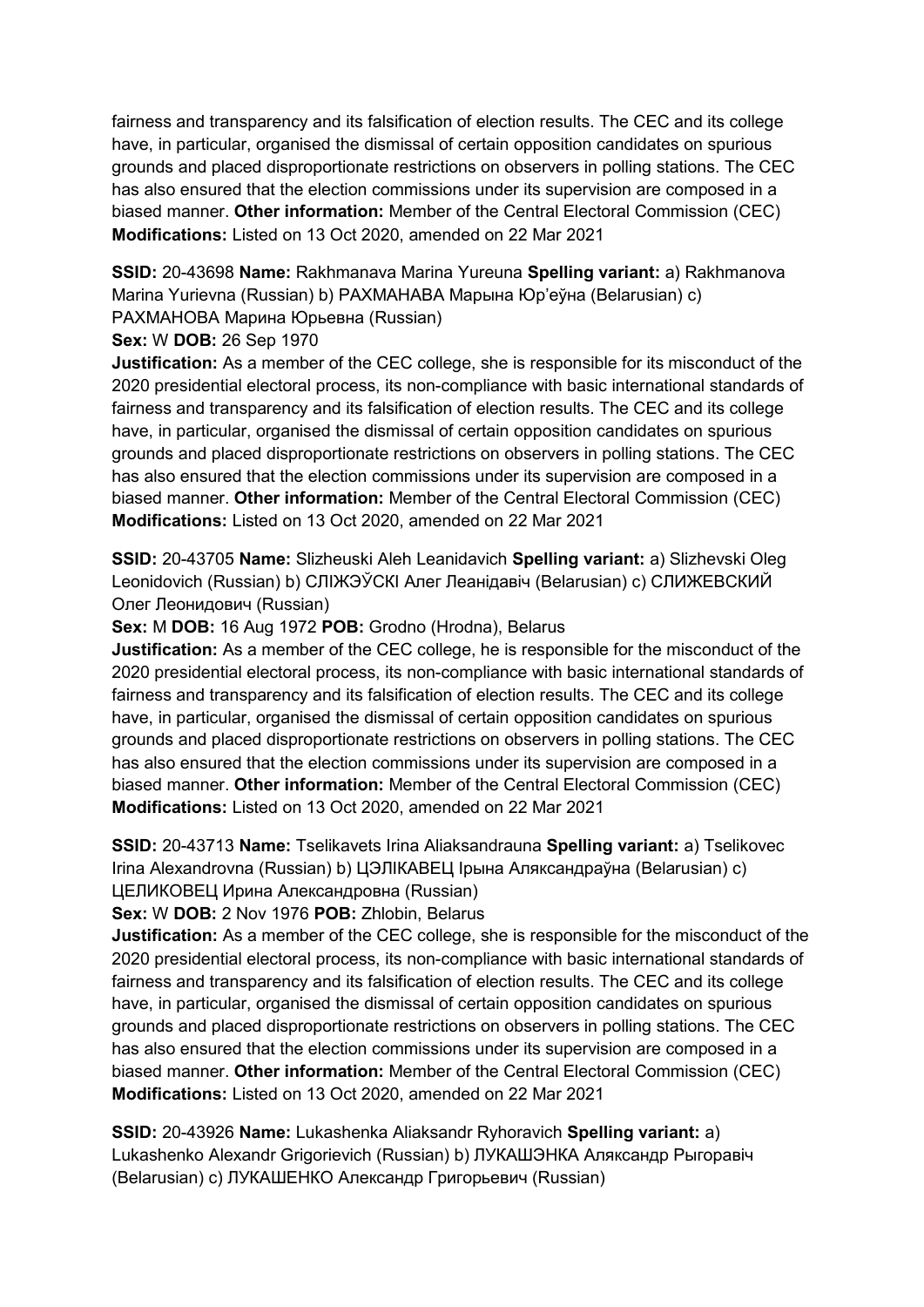**Sex:** M **DOB:** 30 Aug 1954 **POB:** Kopys settlement, Vitebsk Region (Viciebsk Oblast), Belarus

**Justification:** As President of Belarus with authority over State bodies, he is responsible for the violent repression by the State apparatus carried out before and after the 2020 presidential election, in particular the dismissal of key opposition candidates, arbitrary arrests and ill-treatment of peaceful demonstrators as well as intimidation and violence against journalists. **Other information:** President of the Republic of Belarus **Modifications:**  Listed on 11 Dec 2020, amended on 22 Mar 2021

**SSID:** 20-43934 **Name:** Lukashenka Viktar Aliaksandravich **Spelling variant:** a) Lukashenko Viktor Aleksandrovich (Russian) b) ЛУКАШЭНКА Вiктар Аляксандравiч (Belarusian) c) ЛУКАШЕНКО Виктор Александрович (Russian)

**Sex:** M **DOB:** 28 Nov 1975 **POB:** Mogilev, Belarus

**Justification:** In his former position as National Security Advisor to the President and a Member of the Security Council, as well as his informal supervisory position over Belarus security forces, he has been responsible for the repression and intimidation campaign led by the State apparatus in the wake of the 2020 presidential election, in particular arbitrary arrests and ill-treatment, including torture, of peaceful demonstrators as well as intimidation and violence against journalists. He remains active in the Lukashenka regime as the President of the National Olympic Committee. In this position, to which he was appointed on 26 February 2021, he bears responsibility for the mistreatment by the NOC officials of athlete Krystsina Tsimanouskaya during the 2020 Summer Olympics in Tokyo. **Other information: a)** Former National Security Advisor to the President, Member of the Security Council; President of the National Olympic Committee of Belarus **b)** Personal ID: 3281175A014PB8 **Modifications:** Listed on 11 Dec 2020, amended on 22 Mar 2021, 16 Mar 2022

**SSID:** 20-43942 **Name:** Sergyaenka Ihar Piatrovich **Spelling variant:** a) Sergeenko Igor Petrovich (Russian) b) СЕРГЯЕНКА Iгар Пятровiч (Belarusian) c) СЕРГЕЕНКО Игорь Петрович (Russian)

**Sex:** M **DOB:** 14 Jan 1963 **POB:** Stolitsa village, Vitebsk Region (Viciebsk Oblast), Belarus **Justification:** In his position as the Chief of Staff of the Presidential Administration, he is closely associated with the President and responsible for ensuring the implementation of presidential powers in the field of domestic and foreign policy. He is thus supporting the Lukashenka regime, including in the repression and intimidation campaign led by the State apparatus in the wake of the 2020 presidential election. **Other information:** Chief of Staff of the Presidential Administration **Modifications:** Listed on 11 Dec 2020, amended on 22 Mar 2021

**SSID:** 20-43951 **Name:** Tertel Ivan Stanislavavich **Spelling variant:** a) Tertel Ivan Stanislavovich (Russian) b) ТЭРТЭЛЬ Iван Станiслававiч (Belarusian) c) ТЕРТЕЛЬ Иван Станиславович (Russian)

**Sex:** M **DOB:** 8 Sep 1966 **POB:** village Privalka (village Privalki), Grodno Region (Hrodna Oblast), Belarus

**Justification:** In his leadership position as the Chairman of the State Security Committee (KGB) and in his former position as the Chairman of the State Control Committee, he is responsible for the repression and intimidation campaign led by the State apparatus in the wake of the 2020 presidential election, in particular arbitrary arrests and ill-treatment, including torture, of peaceful demonstrators as well as intimidation and violence against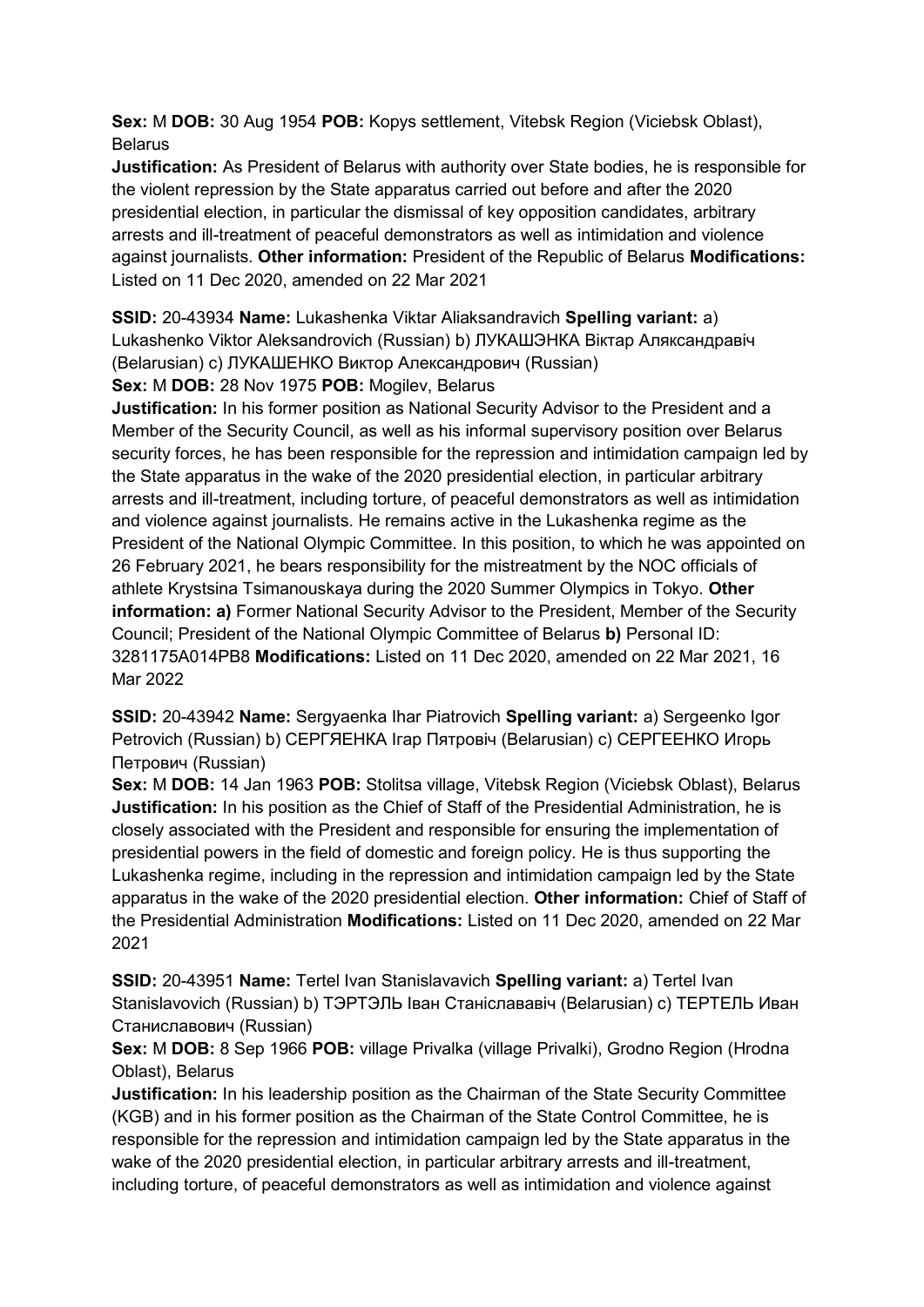journalists. **Other information:** Chairman of the State Security Committee (KGB), former Chairman of the State Control Committee **Modifications:** Listed on 11 Dec 2020, amended on 22 Mar 2021

**SSID:** 20-43959 **Name:** Melnik Raman Ivanavich **Spelling variant:** a) Melnik Roman Ivanovich (Russian) b) МЕЛЬНIК Раман Iванавiч (Belarusian) c) МЕЛЬНИК Роман Иванович (Russian)

**Sex:** M **DOB:** 29 May 1964

**Justification:** In his former leadership position as the Head of the Main Directorate of Law and Order Protection and Prevention at the Ministry of Internal Affairs, he was responsible for the repression and intimidation campaign led by the State apparatus in the wake of the 2020 presidential election, in particular arbitrary arrests and ill-treatment, including torture, of peaceful demonstrators as well as intimidation and violence against journalists. He remains active in the Lukashenka regime as Head of the Administration of the Leninsky District of Minsk. **Other information:** Former Head of the Main Directorate of Law and Order Protection and Prevention at the Ministry of Internal Affairs; Head of the Administration of the Leninsky District of Minsk **Modifications:** Listed on 11 Dec 2020, amended on 22 Mar 2021, 16 Mar 2022

**SSID:** 20-43965 **Name:** Naskevich Ivan Danilavich **Spelling variant:** a) Noskevich Ivan Danilovich (Russian) b) НАСКЕВIЧ Iван Данiлавiч (Belarusian) c) НОСКЕВИЧ Иван Данилович (Russian)

**Sex:** M **DOB:** 25 Mar 1970 **POB:** village of Cierabličy, Brest Region (Brest Oblast), Belarus **Justification:** In his former leadership position as the Chairman of the Investigative Committee, he was responsible for the repression and intimidation campaign led by that Committee in the wake of the 2020 presidential election, in particular investigations launched against the Coordination Council and peaceful demonstrators. He remains active in the Lukashenka regime as a member of the reserve of the Investigative Committee. **Other information:** Former Chairman of the Investigative Committee; Member of the reserve of the Investigative Committee **Modifications:** Listed on 11 Dec 2020, amended on 22 Mar 2021, 16 Mar 2022

**SSID:** 20-43973 **Name:** Volkau Aliaksey Aliaksandravich **Spelling variant:** a) Volkov Alexey Aleksandrovich (Russian) b) ВОЛКАЎ Аляксей Аляксандравiч (Belarusian) c) ВОЛКОВ Алексей Александрович (Russian)

**Sex:** M **DOB:** 7 Sep 1973 **POB:** Minsk, Belarus

**Justification:** In his former leadership position as the First Deputy Chairman of the Investigative Committee, he is responsible for the repression and intimidation campaign led by the Committee in the wake of the 2020 presidential election, in particular investigations launched against the Coordination Council and peaceful demonstrators. **Other information:** Former First Deputy Chairman of the Investigative Committee, currently Chairman of the State Committee for Forensic Expertise **Modifications:** Listed on 11 Dec 2020, amended on 22 Mar 2021

**SSID:** 20-43980 **Name:** Azemsha Siarhei Yakaulevich **Spelling variant:** a) Azemsha Sergei Yakovlevich (Russian) b) АЗЕМША Сяргей Якаўлевiч (Belarusian) c) АЗЕМША Сергей Яковлевич (Russian)

**Sex:** M **DOB:** 17 Jul 1974 **POB:** Rechitsa, Gomel Region (Homyel Oblast), Belarus **Justification:** In his leadership position as the Deputy Chairman of the Investigative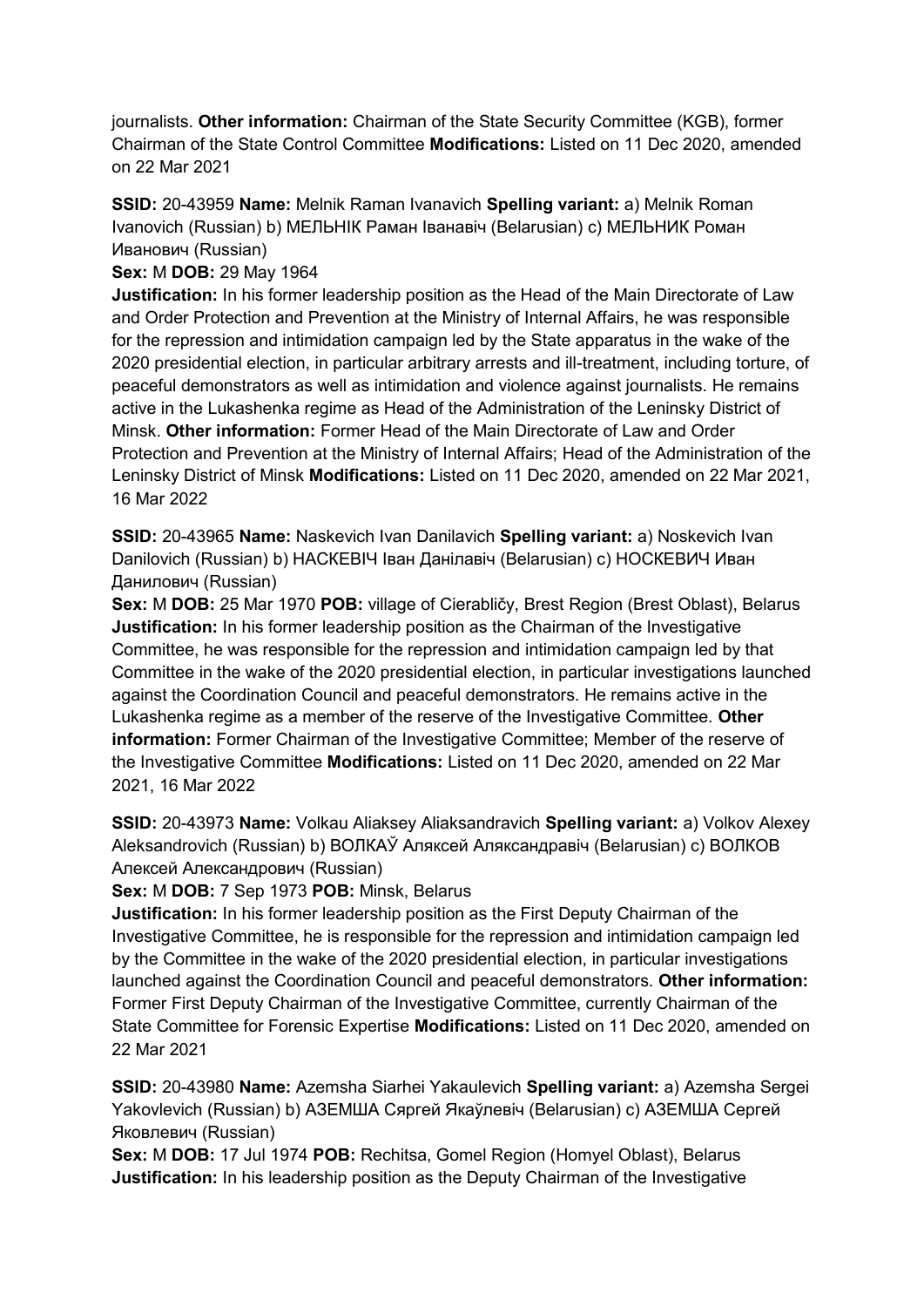Committee, he is responsible for the repression and intimidation campaign led by the Committee in the wake of the 2020 presidential election, in particular investigations launched against the Coordination Council and peaceful demonstrators. **Other information:** Deputy Chairman of the Investigative Committee **Modifications:** Listed on 11 Dec 2020, amended on 22 Mar 2021

**SSID:** 20-43988 **Name:** Smal Andrei Fiodaravich **Spelling variant:** a) Smal Andrei Fyodorovich (Russian) b) СМАЛЬ Андрэй Фёдаравiч (Belarusian) c) СМАЛЬ Андрей Федорович (Russian)

**Sex:** M **DOB:** 1 Aug 1973 **POB:** Brest, Belarus

**Justification:** In his former leadership position as the Deputy Chairman of the Investigative Committee, he was responsible for the repression and intimidation campaign led by the Committee in the wake of the 2020 presidential election, in particular investigations launched against the Coordination Council and peaceful demonstrators. **Other information:** Former Deputy Chairman of the Investigative Committee **Modifications:** Listed on 11 Dec 2020, amended on 22 Mar 2021, 16 Mar 2022

**SSID:** 20-43996 **Name:** Pauliuchenka Andrei Yurevich **Spelling variant:** a) Pavlyuchenko Andrei Yurevich (Russian) b) ПАЎЛЮЧЕНКА Андрэй Юр'евiч (Belarusian) c) ПАВЛЮЧЕНКО Андрей Юрьевич (Russian)

**Sex:** M **DOB:** 1 Aug 1971

**Justification:** In his leadership position as the Head of Operational-Analytical Center, he is closely associated with the President and responsible for the repression of civil society, in particular interrupting connection to telecommunication networks as a tool of repression of civil society, peaceful demonstrators and journalists. **Other information:** Head of Operational-Analytical Center **Modifications:** Listed on 11 Dec 2020, amended on 22 Mar 2021

**SSID:** 20-44002 **Name:** Buzouski Ihar Ivanavich **Spelling variant:** a) Buzovski Igor Ivanovich (Russian) b) БУЗОЎСКI Iгар Iванавiч (Belarusian) c) БУЗОВСКИЙ Игорь Иванович (Russian)

**Sex:** M **DOB:** 10 Jul 1972 **POB:** village of Koshelevo, Grodno region (Hrodna Oblast), Belarus

**Justification:** In his leadership position as Deputy Minister of Information, he is responsible for the repression of civil society, in particular the Ministry of Information decision to cut off access to independent websites and limit internet access in Belarus in the wake of the 2020 presidential election, as a tool of repression of civil society, peaceful demonstrators and journalists. **Other information:** Deputy Minister of Information **Modifications:** Listed on 11 Dec 2020, amended on 22 Mar 2021

**SSID:** 20-44010 **Name:** Eismant Natallia Mikalaeuna **Spelling variant:** a) Eismont Natalia Nikolayevna (Russian) b) ЭЙСМАНТ Наталля Мiкалаеўна (Belarusian) c) ЭЙСМОНТ Наталья Николаевна (Russian)

**Sex:** W **DOB:** 16 Feb 1984 **POB:** Minsk, Belarus

**Justification:** In her position as Press Secretary of the President of Belarus, she is closely associated with the President and responsible for coordinating media activities of the President, including drafting statements and organising public appearances. She is therefores supporting the Lukashenka regime, including in the repression and intimidation campaign led by the State apparatus in the wake of the 2020 presidential election. In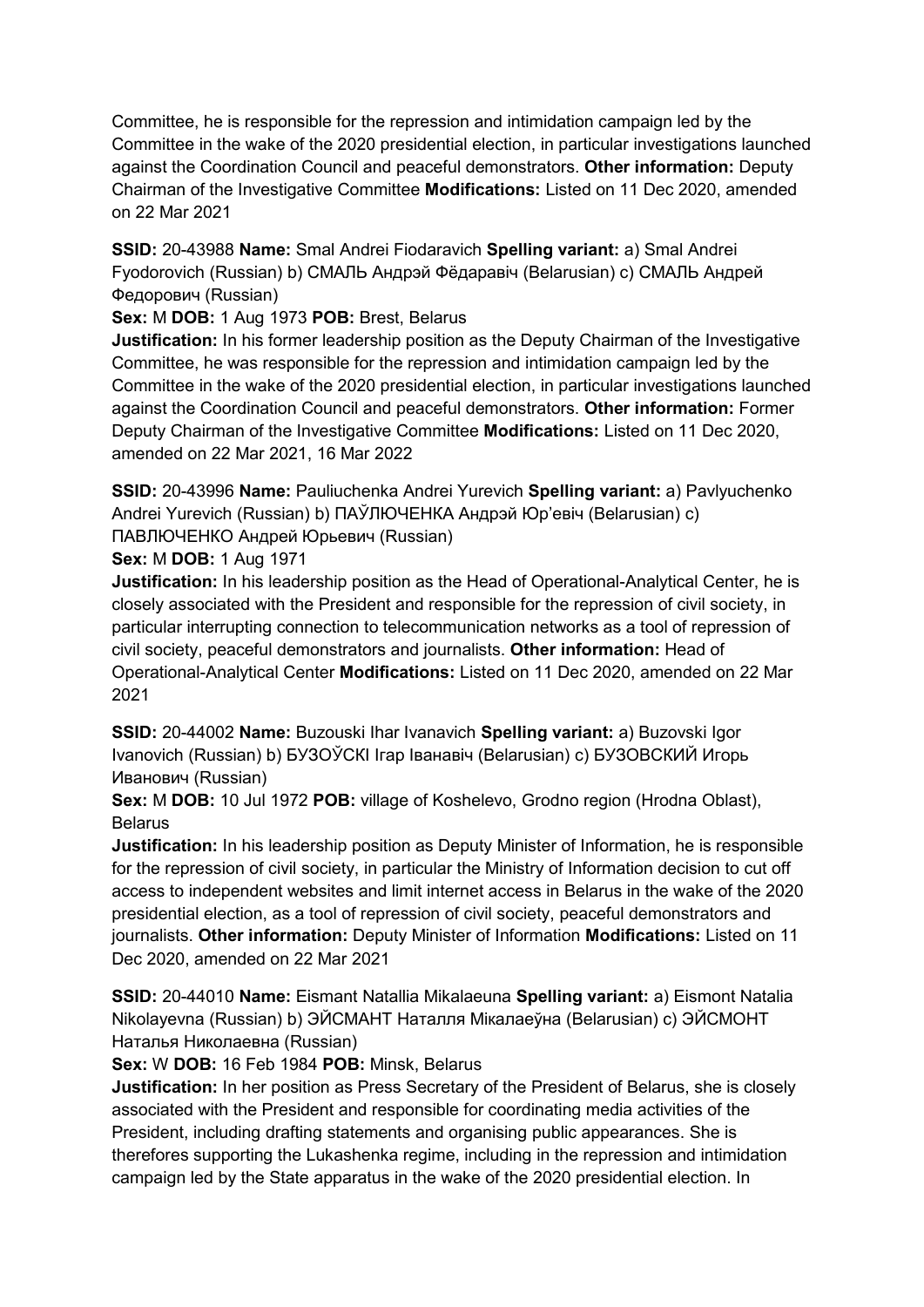particular, with her public statements defending the President and criticising opposition activists as well as the peaceful protesters, made in the wake of the 2020 presidential election, she contributed to seriously undermining democracy and the rule of law in Belarus. **Other information: a)** Press Secretary of the President of Belarus **b)** Maiden name: Kirsanova (Russian spelling: Кирсанова) or Selyun (Russian spelling: Селюн) **Modifications:** Listed on 11 Dec 2020, amended on 22 Mar 2021

**SSID:** 20-44018 **Name:** Zubkou Siarhei Yaugenavich **Spelling variant:** a) Zubkov Sergei Yevgenevich (Russian) b) ЗУБКОЎ Сяргей Яўгенавiч (Belarusian) c) ЗУБКОВ Сергей Евгеньевич (Russian)

**Sex:** M **DOB:** 21 Aug 1975

**Justification:** In his commanding position over ALFA Unit forces, he is responsible for the repression and intimidation campaign carried out by those forces in the wake of the 2020 presidential election, in particular arbitrary arrests and ill-treatment, including torture, of peaceful demonstrators as well as intimidation and violence against journalists. **Other information:** ALFA Unit Commander **Modifications:** Listed on 11 Dec 2020, amended on 22 Mar 2021

**SSID:** 20-44024 **Name:** Raukou Andrei Aliakseevich **Spelling variant:** a) Ravkov Andrei Alekseevich (Russian) b) РАЎКОЎ Андрэй Аляксеевiч (Belarusian) c) РАВКОВ Андрей Алексеевич (Russian)

**Sex:** M **DOB:** 25 Jun 1967 **POB:** village of Revyaki, Vitebsk Region (Viciebsk Oblast), **Belarus** 

**Justification:** In his former position as State Secretary of the Security Council, he has been closely associated with the President and responsible for the repression and intimidation campaign carried out by the State apparatus in the wake of the 2020 presidential election, in particular arbitrary arrests and ill-treatment, including torture, of peaceful demonstrators as well as intimidation and violence against journalists. He remains active in the Lukashenka regime as the ambassador of Belarus to Azerbaijan. **Other information:** Former State Secretary of the Security Council; Ambassador of the Republic of Belarus to Azerbaijan **Modifications:** Listed on 11 Dec 2020, amended on 22 Mar 2021

**SSID:** 20-44032 **Name:** Miklashevich Pyotr Piatrovich **Spelling variant:** a) Miklashevich Petr Petrovich (Russian) b) МIКЛАШЭВIЧ Пётр Пятровiч (Belarusian) c) МИКЛАШЕВИЧ Петр Петрович (Russian)

**Sex:** M **DOB:** 18 Oct 1954 **POB:** Minsk Region (Minsk Oblast), Belarus **Justification:** As the chairman of the Constitutional Court, he is responsible for the Constitutional Court's decision adopted on 25 Aug 2020, by which the results of the fraudulent elections were legitimised. He has therefore supported and facilitated actions of repression and intimidation campaign by the State apparatus against peaceful protestors and journalists and is therefore responsible for seriously undermining democracy and the rule of law in Belarus. **Other information:** Chairman of the Constitutional Court of the Republic of Belarus **Modifications:** Listed on 11 Dec 2020, amended on 22 Mar 2021

**SSID:** 20-44106 **Name:** Sivak Anatol Aliaksandravich **Spelling variant:** a) Sivak Anatoli Aleksandrovich (Russian) b) СIВАК Анатоль Аляксандравiч (Belarusian) c) СИВАК Анатолий Александрович (Russian)

**Sex:** M **DOB:** 19 Jul 1962 **POB:** Zavoit, Narovlya District, Gomel Region (Homyel Oblast), Belarus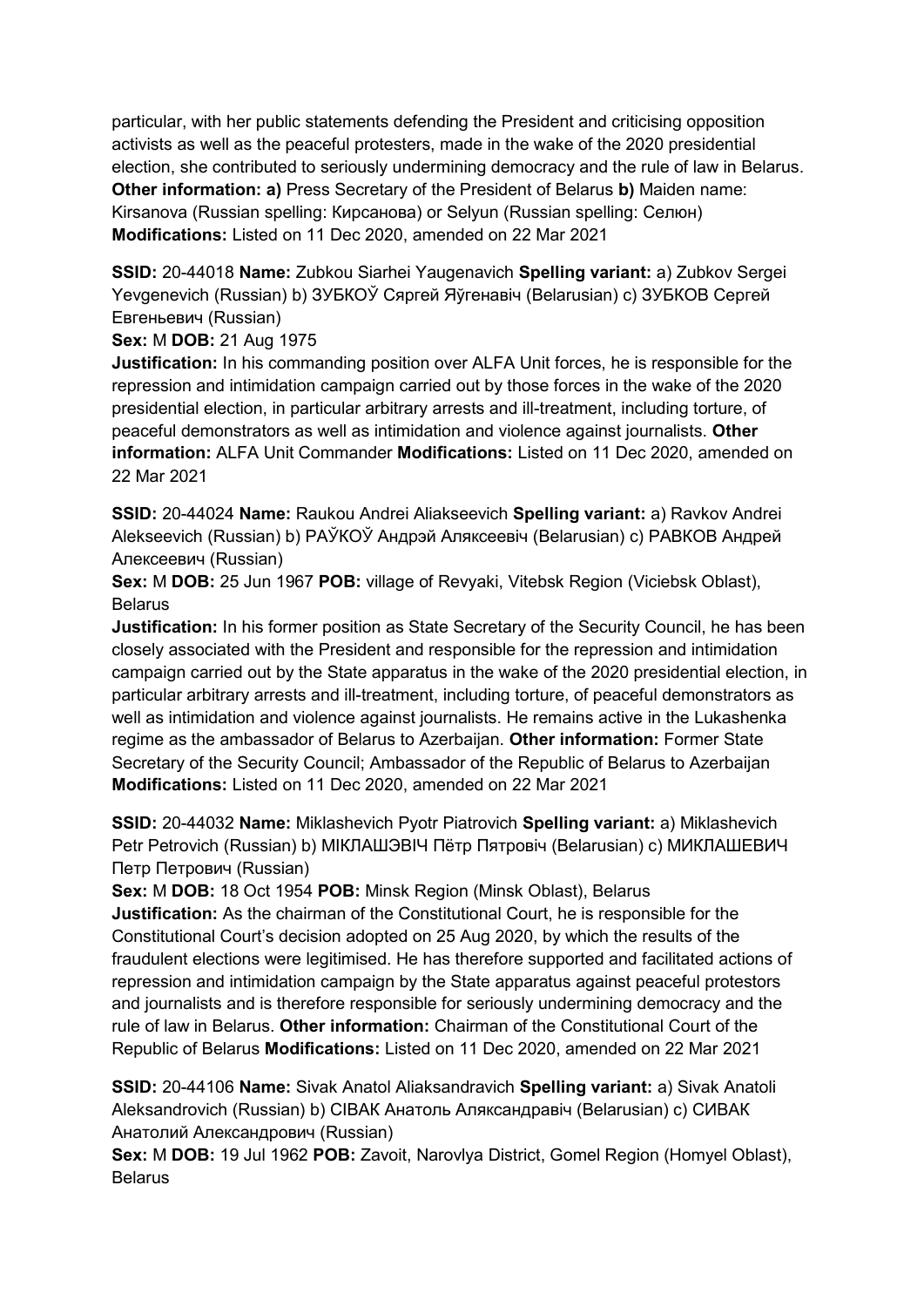**Justification:** In his former leadership capacity as Chairman of the Minsk City Executive Committee, he was responsible for the repression and intimidation campaign run by the local apparatus in Minsk under his oversight in the wake of the 2020 presidential election, in particular with arbitrary arrests and ill-treatment, including torture, of peaceful demonstrators as well as intimidation and violence against journalists. He made numerous public statements criticising peaceful protests taking place in Belarus. In his current leadership position as Deputy Prime Minister he continues to support the Lukashenka regime. **Other information:** Deputy Prime Minister, former Chairman of the Minsk City Executive Committee **Modifications:** Listed on 22 Mar 2021

**SSID:** 20-44114 **Name:** Eismant Ivan Mikhailavich **Spelling variant:** a) Eismont Ivan Mikhailavich (Russian) b) ЭЙСМАНТ Iван Мiхайлавiч (Belarusian) c) ЭЙСМОНТ Иван Михайлович (Russian)

**Sex:** M **DOB:** 20 Jan 1977 **POB:** Grodno (Hrodna), Belarus

**Justification:** In his current position as Head of the Belarusian State Television and Radio Company, he is responsible for the dissemination of state propaganda in public media and continues to support the Lukashenka regime. This includes using media channels to support the President's continuation of his term in office, despite the fraudulent presidential elections that took place on 9 Aug 2020, and the subsequent and repeated violent crackdown on peaceful and legitimate protests. Eismont made public statements criticising the peaceful protesters and refused to provide media coverage of the protests. He also fired striking employees of Belteleradio Company under his management, thereby making him responsible for human rights violations. **Other information:** Chairman of the Belarusian State Television and Radio Company, Head of Belteleradio Company **Modifications:** Listed on 22 Mar 2021

**SSID:** 20-44122 **Name:** Karanik Uladzimir Stsiapanavich **Spelling variant:** a) Karanik Vladimir Stepanovich (Russian) b) КАРАНIК Уладзiмiр Сцяпанавiч (Belarusian) c) КАРАНИК Владимир Степанович (Russian)

**Sex:** M **DOB:** 30 Nov 1973 **POB:** Grodno (Hrodna), Belarus

**Justification:** In his former leadership capacity as the Minister of Healthcare, he was responsible for the use of healthcare services to repress peaceful protesters, including using ambulances to transport protesters in need of medical assistance to isolation wards rather than to hospitals. He made numerous public statements criticising the peaceful protests taking place in Belarus, on one occasion accusing a protester of being intoxicated. In his current leadership position as the Governor of the Grodno/Hrodna Region/Oblast he continues to support the Lukashenka regime. **Other information:** Governor of the Grodno/Hrodna Region/Oblast, former Minister of Healthcare **Modifications:** Listed on 22 Mar 2021

**SSID:** 20-44129 **Name:** Kachanava Natallia Ivanauna **Spelling variant:** a) Kochanova Natalia Ivanovna (Russian) b) КАЧАНАВА Наталля Iванаўна (Belarusian) c) КОЧАНОВА Наталья Ивановна (Russian)

**Sex:** W **DOB:** 25 Sep 1960 **POB:** Polotsk, Vitebsk Region (Viciebsk Oblast), Belarus **Justification:** In her current leadership position as Chair of the Council of the Republic of the National Assembly of Belarus, she is responsible for supporting the decisions of the President in the field of domestic policy. She is also responsible for organising the fraudulent elections that took place on 9 Aug 2020. She made public statements defending the brutal crackdown of the security apparatus on peaceful demonstrators. **Other information:** Chair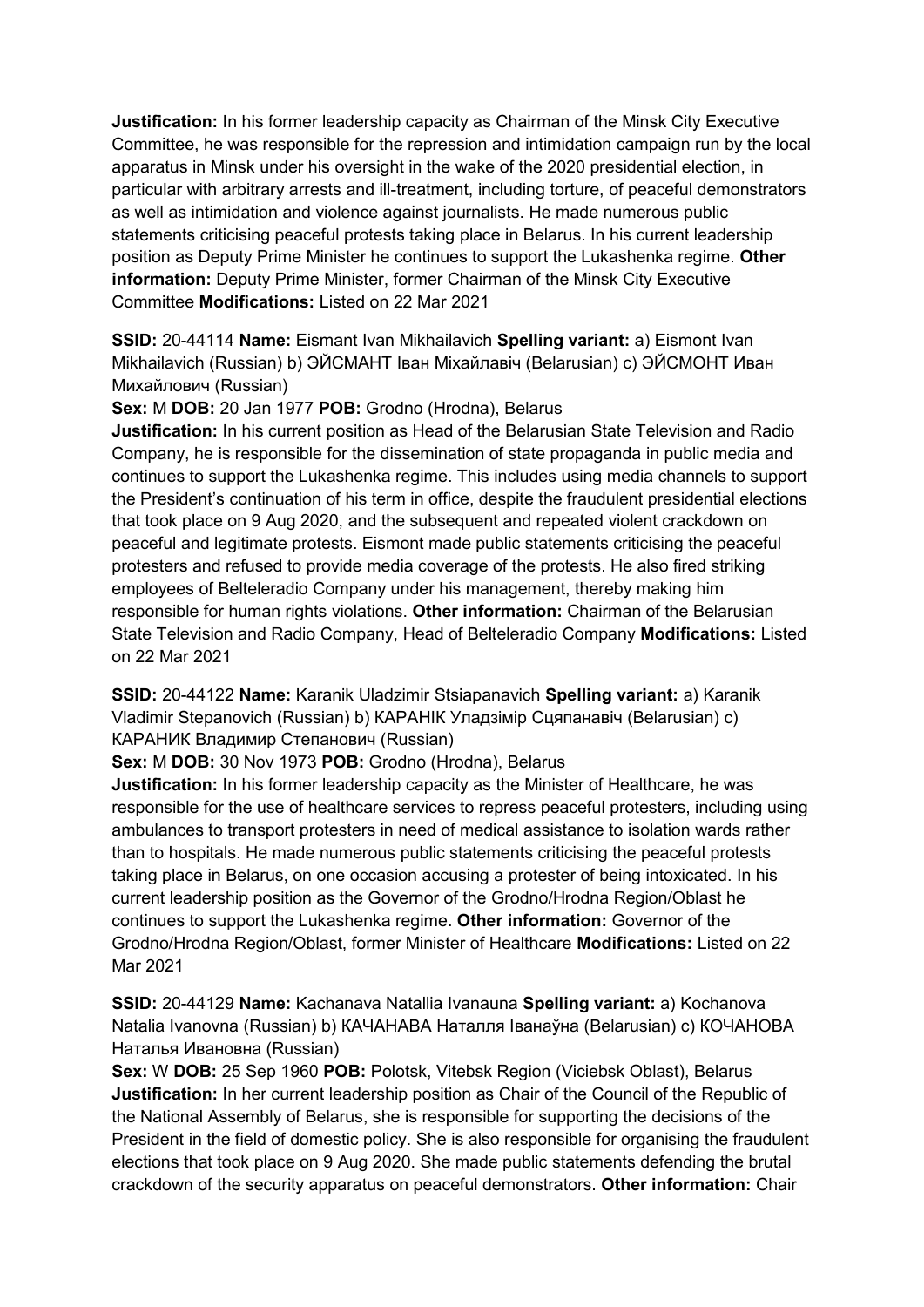of the Council of the Republic of the National Assembly of Belarus **Modifications:** Listed on 22 Mar 2021

**SSID:** 20-44137 **Name:** Liohki Pavel Mikalaevich **Spelling variant:** a) Liohki Pavel Nikolaevich (Russian) b) ЛЁГКI Павел Мiкалаевiч (Belarusian) c) ЛЁГКИЙ Павел Николаевич (Russian)

**Sex:** M **DOB:** 30 May 1972 **POB:** Baranavichy, Belarus

**Justification:** In his leadership position as First Deputy Minister of Information, he is responsible for the repression of civil society, and in particular the Ministry of Information decision to cut off, access to independent websites and limit internet access in Belarus in the wake of the 2020 presidential election, as a tool of repression of civil society, peaceful demonstrators and, journalists. **Other information:** First Deputy Minister of Information **Modifications:** Listed on 22 Mar 2021

**SSID:** 20-44145 **Name:** Lutsky Ihar Uladzimiravich **Spelling variant:** a) Lutsky Igor Vladimirovich (Russian) b) ЛУЦКI Iгар Уладзiмiравiч (Belarusian) c) ЛУЦКИЙ Игорь Владимирович (Russian)

**Sex:** M **DOB:** 31 Oct 1972 **POB:** Stolin, Brest Region (Brest Oblast), Belarus **Justification:** In his leadership position as Minister of Information, he is responsible for the repression of civil society, and in particular the Ministry of Information decision to cut off access to independent websites and limit internet access in Belarus in the wake of the 2020 presidential election, as a tool of repression of civil society, peaceful demonstrators and journalists. **Other information:** Minister of Information **Modifications:** Listed on 22 Mar 2021

**SSID:** 20-44152 **Name:** Shved Andrei Ivanavich **Spelling variant:** a) Shved Andrei Ivanovich (Russian) b) ШВЕД Андрэй Iванавiч (Belarusian) c) ШВЕД Андрей Иванович (Russian)

**Sex:** M **DOB:** 21 Apr 1973 **POB:** Glushkovichi, Gomel Region (Homyel Oblast), Belarus **Justification:** In his position as Prosecutor General of Belarus, he is responsible for the ongoing repression of civil society and democratic opposition, and in particular the launching of numerous criminal proceedings against peaceful demonstrators, opposition leaders and journalists in the wake of the 2020 presidential elections. He also made public statements threatening participants in "unauthorised rallies" with punishment. **Other information:** Prosecutor General of Belarus **Modifications:** Listed on 22 Mar 2021

**SSID:** 20-44160 **Name:** Bogdan Genadz Andreevich **Spelling variant:** a) Bogdan Gennady Andreievich (Russian) b) БОГДАН Генадзь Андрэевiч (Belarusian) c) БОГДАН Геннадий Андреевич (Russian)

**Sex:** M **DOB:** 8 Jan 1977

**Justification:** In his position of Deputy Head of the Belarus President Property Management Directorate, he oversees the functioning of numerous enterprises. The body under his leadership provides financial, material and technical, social, household and medical support to the State apparatus and republican authorities. He is closely associated with the President and continues to support the Lukashenka regime. **Other information:** Deputy Head of the Belarus President Property Management Directorate **Modifications:** Listed on 22 Mar 2021

**SSID:** 20-44166 **Name:** Burmistrau Ihar Paulavich **Spelling variant:** a) Burmistrov Igor Pavlovich (Russian) b) БУРМIСТРАЎ Iгар Паўлавiч (Belarusian) c) БУРМИСТРОВ Игорь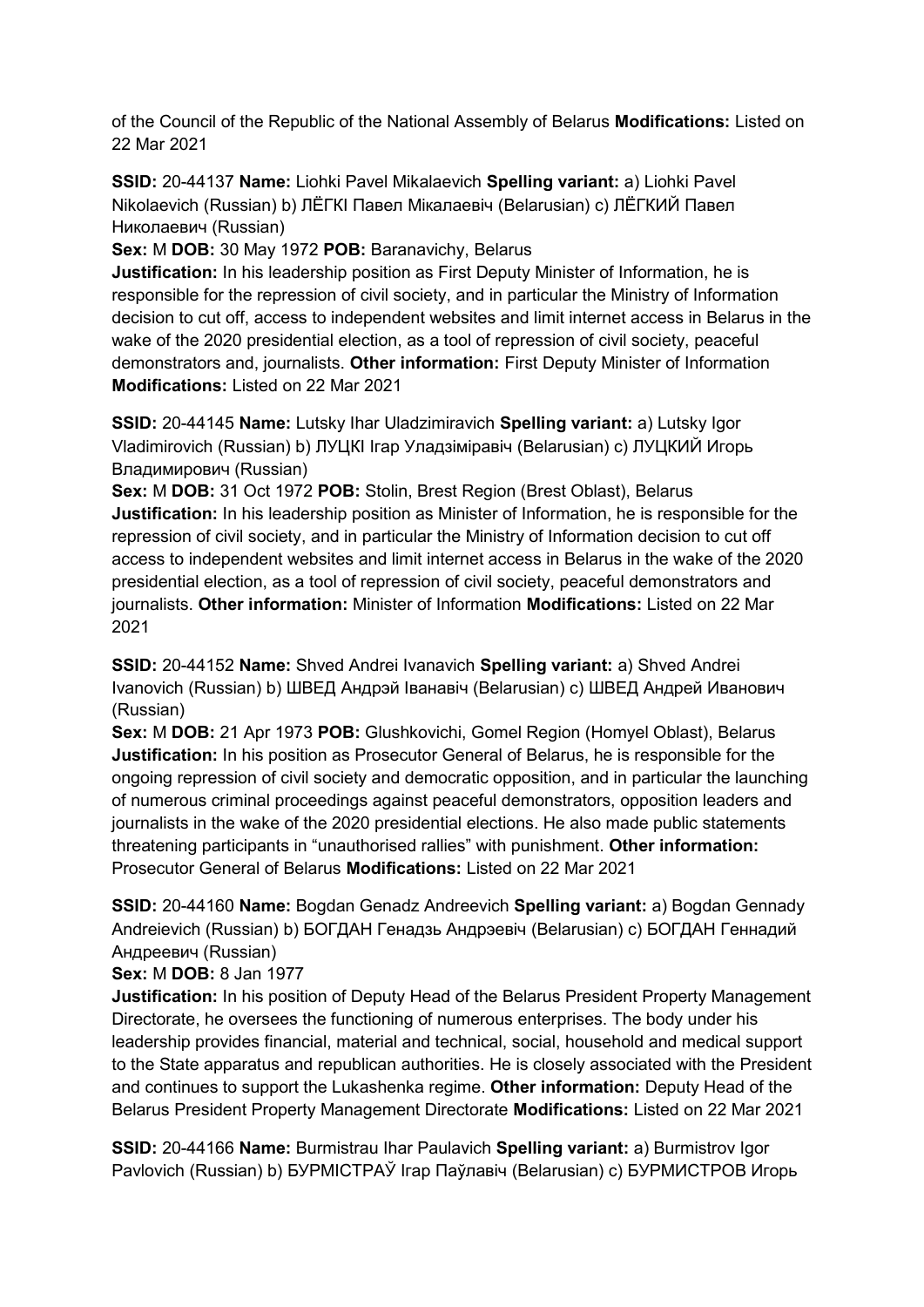## Павлович (Russian)

**Sex:** M **DOB:** 30 Sep 1968

**Justification:** In his leadership position as First Deputy Commander of the Internal Troops of the Ministry of Internal Affairs, he is responsible for the repression and intimidation campaign led by the Internal Troops under his command in the wake of the 2020 presidential election, in particular the arbitrary arrests and ill-treatment, including torture, of peaceful demonstrators as well as intimidation and violence against journalists. **Other information:** Chief of Staff and First Deputy Commander of the Internal Troops of the Ministry of Internal Affairs **Modifications:** Listed on 22 Mar 2021

**SSID:** 20-44172 **Name:** Dunka Arciom Kanstantinavich **Spelling variant:** a) Dunko Artem Konstantinovich (Russian) b) ДУНЬКА Арцём Канстанцiнавiч (Belarusian) c) ДУНЬКО Артем Константинович (Russian)

**Sex:** M **DOB:** 8 Jun 1990

**Justification:** In his leadership position as Senior Inspector for Special Matters of the Department of Financial Investigations of the State Control Committee, he is responsible for the repression and intimidation campaign led by the State apparatus in the wake of the 2020 presidential election, in particular with investigations launched into opposition leaders and activists. **Other information:** Senior Inspector for Special Matters of the Department of Financial Investigations of the State Control Committee **Modifications:** Listed on 22 Mar 2021

**SSID:** 20-44178 **Name:** Karaziei Aleh Heorhievich **Spelling variant:** a) Karazei Oleg Georgevich (Russian) b) КАРАЗЕЙ Алег Георгiевiч (Belarusian) c) КАРАЗЕЙ Олег Георгиевич (Russian)

**Sex:** M **DOB:** 1 Jan 1979 **POB:** Minsk Region (Minsk Oblast), Belarus **Justification:** In his former leadership position as Head of the Prevention Department of the Main Department of Law Enforcement and Prevention of the Public Security Police of the Ministry of Internal Affairs, he was responsible for the repression and intimidation campaign led by the police forces in the wake of the 2020 presidential election, in particular arbitrary arrests and ill-treatment, including torture, of peaceful demonstrators as well as intimidation and violence against journalists. He remains active in the Lukashenka regime as associate professor at the Academy of the Ministry of Internal Affairs. **Other information:** Former Head of the Prevention Department of the Main Department of Law Enforcement and Prevention of the Public Security Police of the Ministry of Internal Affairs; Associate professor at the Academy of the Ministry of Internal Affairs **Modifications:** Listed on 22 Mar 2021, amended on 16 Mar 2022

**SSID:** 20-44186 **Name:** Kuryan Dzmitry Aliaksandravich **Spelling variant:** a) Kuryan Dmitry Aleksandrovich (Russian) b) КУРЯН Дзмiтрый Аляксандравiч (Belarusian) c) КУРЯН Дмитрий Александрович (Russian)

**Sex:** M **DOB:** 3 Oct 1974

**Justification:** In his leadership position as Police Colonel and Deputy Head of the Main Department and Head of the Department of Law Enforcement in the Ministry of Internal Affairs, he is responsible for the repression and intimidation campaign led by the police forces in the wake of the 2020 presidential election, in particular with arbitrary arrests and illtreatment, including torture, of peaceful demonstrators as well as intimidation and violence against journalists. **Other information:** Police Colonel, Deputy Head of the Main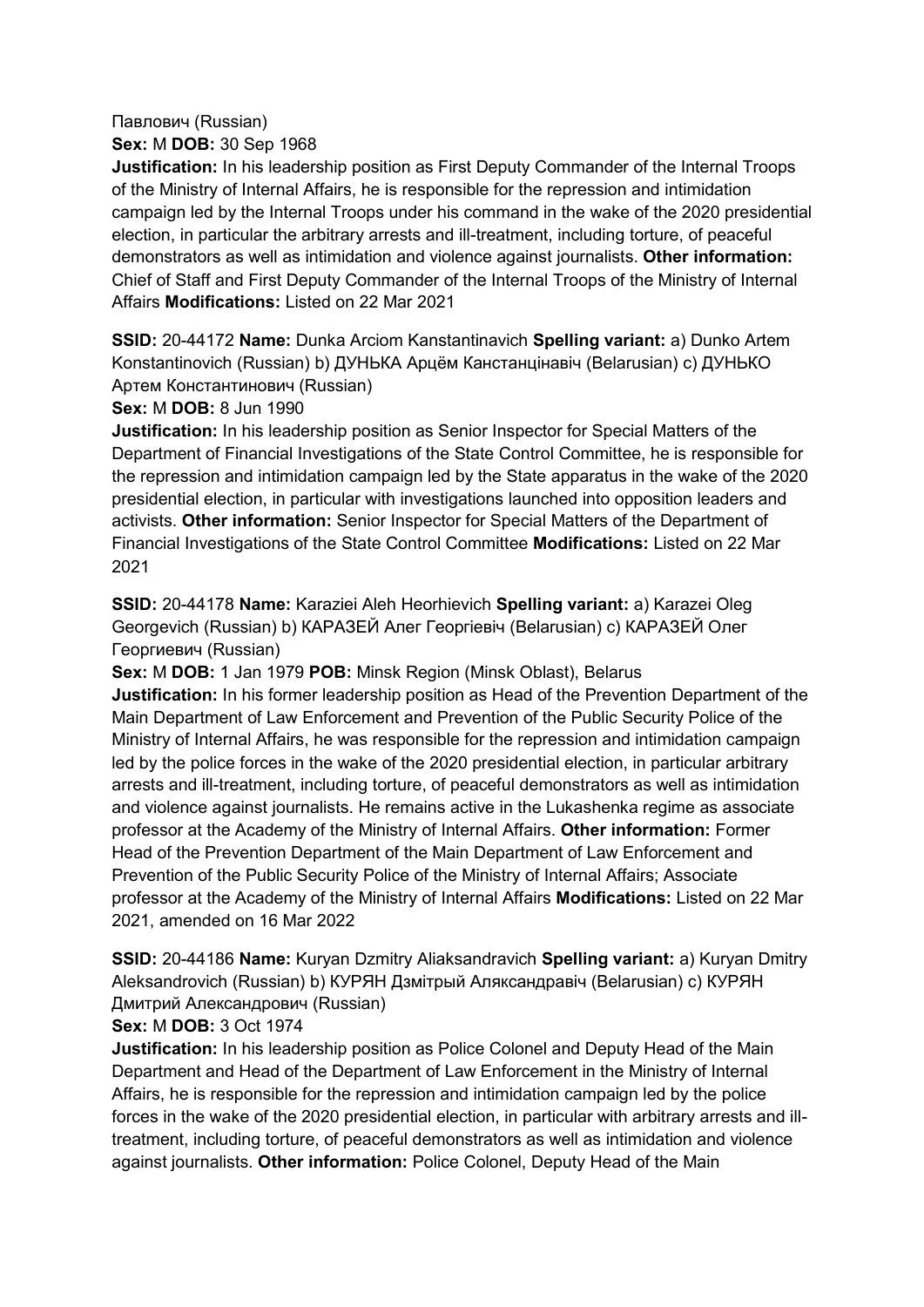Department and Head of the Department of Law Enforcement in the Ministry of Internal Affairs **Modifications:** Listed on 22 Mar 2021

**SSID:** 20-44192 **Name:** Turchin Aliaksandr Henrykavich **Spelling variant:** a) Turchin Aleksandr Henrihovich (Russian) b) ТУРЧЫН Аляксандр Генрыхавiч (Belarusian) c) ТУРЧИН Александр Генрихович (Russian)

**Sex:** M **DOB:** 2 Jul 1975 **POB:** Novogrudok, Grodno Region (Hrodna Oblast), Belarus **Justification:** In his position as the Chairman of Minsk Regional Executive Committee, he is responsible for overseeing local administration, including a number of committees. He is therefore supporting the Lukashenka regime. **Other information:** Chairman of Minsk Regional Executive Committee **Modifications:** Listed on 22 Mar 2021

**SSID:** 20-44200 **Name:** Shumilin Dzmitry Mikalaevich **Spelling variant:** a) Shumilin Dmitry Nikolayevich (Russian) b) ШУМIЛIН Дзмiтрый Мiкалаевiч (Belarusian) c) ШУМИЛИН Дмитрий Николаевич (Russian)

**Sex:** M **DOB:** 26 Jul 1977

**Justification:** In his position as Deputy Head of the department for mass events of the GUVD of the Minsk City Executive Committee, he is responsible for the repression and intimidation campaign led by the local apparatus in the wake of the 2020 presidential election, in particular with arbitrary arrests and ill-treatment, including torture, of peaceful demonstrators as well as intimidation and violence against journalists. He is documented as personally taking part in the unlawful detention of peaceful protesters. **Other information:** Deputy Head of the department for mass events of the GUVD (Main Department of Internal Affairs) of the Minsk City Executive Committee **Modifications:** Listed on 22 Mar 2021

**SSID:** 20-44206 **Name:** Stasiukevich Vital Ivanavich **Spelling variant:** a) Stasiukevich Vitalyi Ivanovich (Russian) b) СТАСЮКЕВIЧ Вiталь Iванавiч (Belarusian) c) СТАСЮКЕВИЧ Виталий Иванович (Russian)

**Sex:** M **DOB:** 5 Mar 1976 **POB:** Grodno (Hrodna), Belarus

**Justification:** In his position as Deputy Chief of Public Security Police in Grodno/Hrodna, he is responsible for the repression and intimidation campaign led by the local police force under his command in the wake of the 2020 presidential election, in particular with arbitrary arrests and ill-treatment, including torture, of peaceful demonstrators as well as intimidation and violence against journalists. According to witnesses, he personally supervised the unlawful detention of peaceful protesters. **Other information:** Deputy Chief of Public Security Police in Grodno/Hrodna **Modifications:** Listed on 22 Mar 2021

**SSID:** 20-44213 **Name:** Kalinnik Siarhei Leanidavich **Spelling variant:** a) Kalinnik Sergei Leonidovich (Russian) b) КАЛИННИК Сяргей Леанiдавiч (Belarusian) c) КАЛИННИК Сергей Леонидович (Russian)

**Sex:** M **DOB:** 23 Jul 1979

**Justification:** In his position as Chief of the Sovetsky District Police Department of Minsk, he is responsible for the repression and intimidation campaign led by the local police force under his command in the wake of the 2020 presidential election, in particular with arbitrary arrests and ill-treatment, including torture, of peaceful demonstrators as well as intimidation and violence against journalists. According to witnesses, he personally supervised and took part in torturing unlawfully detained protesters. **Other information:** Police Colonel, Chief of the Sovetsky District Police Department of Minsk **Modifications:** Listed on 22 Mar 2021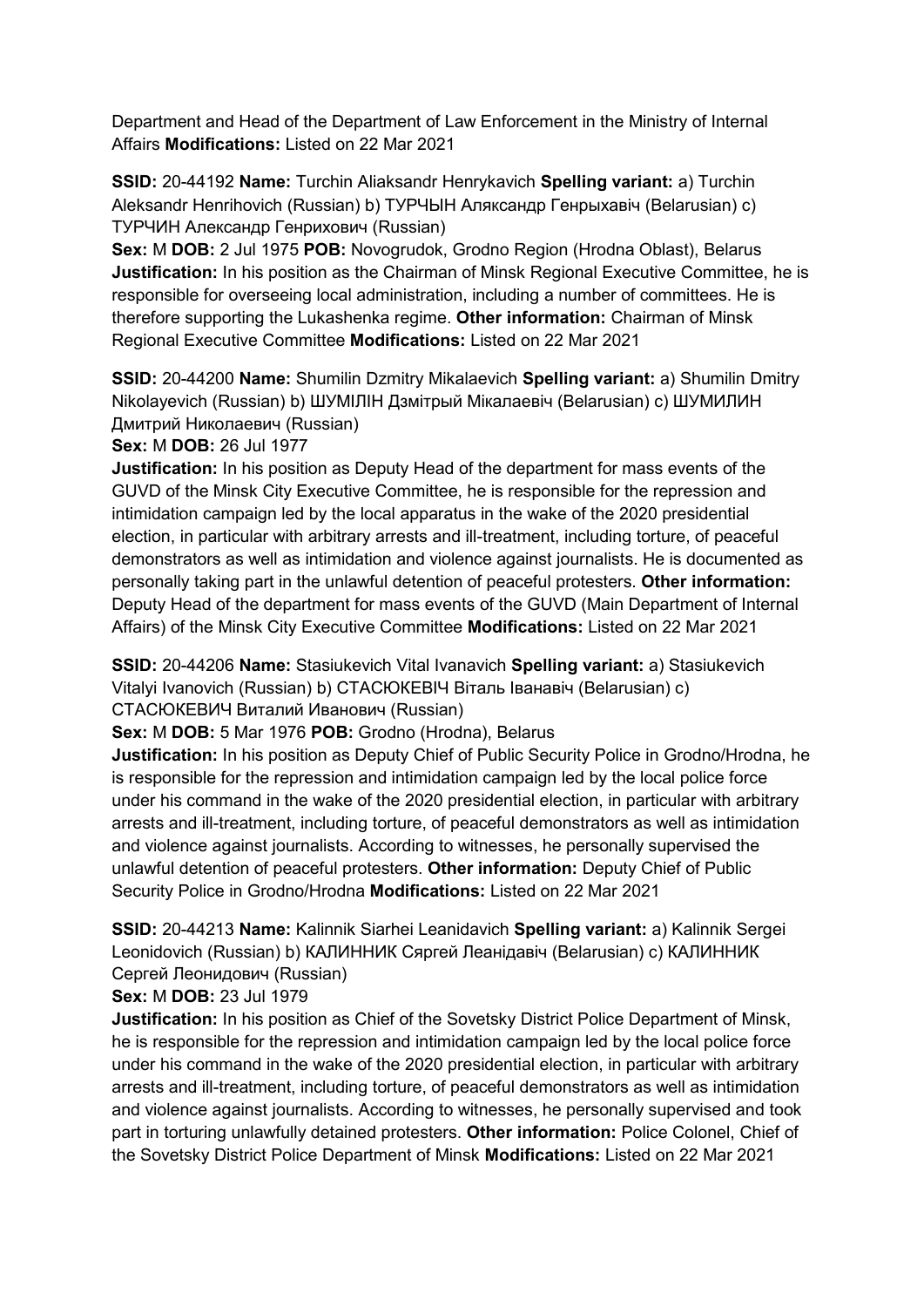**SSID:** 20-44219 **Name:** Prygara Vadzim Siarhaevich **Spelling variant:** a) Prigara Vadim Sergeevich (Russian) b) ПРЫГАРА Вадзiм Сяргеевiч (Belarusian) c) ПРИГАРА Вадим Сергеевич (Russian)

# **Sex:** M **DOB:** 31 Oct 1980

**Justification:** In his position as Head of the District Police Department in Molodechno, he is responsible for the repression and intimidation campaign led by the local police force under his command in the wake of the 2020 presidential election, in particular with arbitrary arrests and ill-treatment, including torture, of peaceful demonstrators as well as intimidation and violence against journalists. According to witnesses, he personally supervised beatings of unlawfully detained protesters. He also made numerous derogatory statements about the protesters to the media. **Other information:** Police Lieutenant Colonel, Head of the District Police Department in Molodechno **Modifications:** Listed on 22 Mar 2021

**SSID:** 20-44225 **Name:** Stanislauchyk Viktar Ivanavich **Spelling variant:** a) Stanislavchik Viktor Ivanovich (Russian) b) СТАНIСЛАЎЧЫК Вiктар Iванавiч (Belarusian) c) СТАНИСЛАВЧИК Виктор Иванович (Russian)

**Sex:** M **DOB:** 27 Jan 1971

**Justification:** In his former position as Deputy Head of the Police Department of the Sovetsky District of Minsk and Head of the Public Security Police, he was responsible for the repression and intimidation campaign led by the local police force under his command in the wake of the 2020 presidential election, in particular arbitrary arrests and ill-treatment, including torture, of peaceful demonstrators as well as intimidation and violence against journalists. According to witnesses, he personally supervised the detention of peaceful protesters and beatings of those unlawfully detained. He remains active in the Lukashenka regime as the First Deputy Head of the Centre of Advanced Studies and Specialists of the Ministry of Internal Affairs. **Other information:** Former Deputy Head of the Police Department of the Sovetsky District of Minsk, Head of the Public Security Police; First Deputy Head of the Centre of Advanced Studies and Specialists of the Ministry of Internal Affairs **Modifications:** Listed on 22 Mar 2021, amended on 16 Mar 2022

**SSID:** 20-44231 **Name:** Pietrash Aliaksandr Aliaksandravich **Spelling variant:** a) Petrash Aleksandr Aleksandrovich (Russian) b) ПЕТРАШ Аляксандр Аляксандравiч (Belarusian) c) ПЕТРАШ Александр Александрович (Russian)

**Sex:** M **DOB:** 16 May 1988

**Justification:** In his position as chairman of the Moskovski district court in Minsk, he is responsible for numerous politically motivated rulings against journalists, opposition leaders, activists and protesters. Violations of rights of defence and reliance on statements from false witnesses were reported during trials conducted under his supervision. He was instrumental in fining and detaining protesters, journalists and opposition leaders in the wake of the 2020 presidential election. He is therefore responsible for human rights violations and undermining the rule of law, as well as for contributing to the repression of civil society and democratic opposition. **Other information:** Chairman of the Moskovski district court in Minsk **Modifications:** Listed on 22 Mar 2021

**SSID:** 20-44237 **Name:** Lahunovich Andrei Aliaksandravich **Spelling variant:** a) Lahunovich Andrei Aleksandrovich (Russian) b) ЛАГУНОВIЧ Андрэй Аляксандравiч (Belarusian) c) ЛАГУНОВИЧ Андрей Александрович (Russian)

**Sex:** M

**Justification:** In his position as judge of the Sovetsky district court in Gomel/Homyel, he is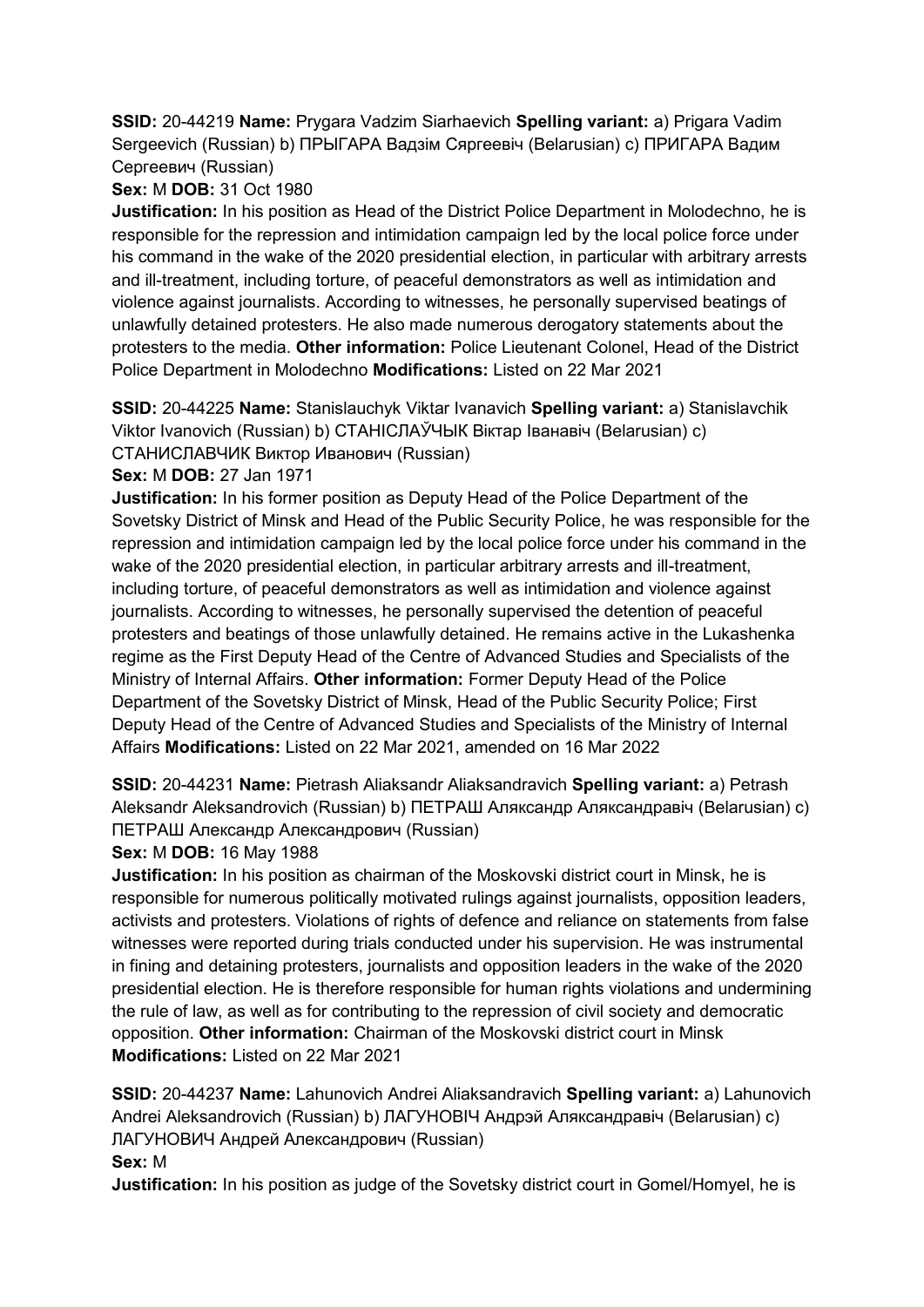responsible for numerous politically motivated rulings against journalists, activists and protesters. Violations of rights of defence were reported during trials conducted under his supervision. He is therefore responsible for human rights violations and undermining the rule of law, as well as for contributing to the repression of civil society and democratic opposition. **Other information:** Judge of the Sovetsky district court in Gomel/Homyel **Modifications:**  Listed on 22 Mar 2021

**SSID:** 20-44242 **Name:** Litvina Alena Vasileuna **Spelling variant:** a) Litvina Elena Vasilevna (Russian) b) ЛIТВIНА Алена Васiльеўна (Belarusian) c) ЛИТВИНА Елена Васильевна (Russian)

## **Sex:** W

**Justification:** In her position as judge of the Leninsky district court in Mogilev/Mahiliou, she is responsible for numerous politically motivated rulings against journalists, opposition leaders, activists and protesters, in particular the sentencing of Siarhei Tsikhanousky – opposition activist and husband of presidential candidate Svetlana Tiskhanouska. Violations of rights of defence were reported during trials conducted under her supervision. She is therefore responsible for human rights violations and undermining the rule of law, as well as for contributing to the repression of civil society and democratic opposition. **Other information:** Judge of the Leninsky district court in Mogilev/Mahiliou **Modifications:** Listed on 22 Mar 2021

**SSID:** 20-44247 **Name:** Shabunya Victoria Valeryeuna **Spelling variant:** a) Shabunya Victoria Valerevna (Russian) b) ШАБУНЯ Вiкторыя Валер'еўна (Belarusian) c) ШАБУНЯ Виктория Валерьевна (Russian)

**Sex:** W **DOB:** 27 Feb 1974

**Justification:** In her position as judge of the Central district court in Minsk, she is responsible for numerous politically motivated rulings against journalists, opposition leaders, activists and protesters, in particular the sentencing of Sergei Dylevsky – Coordination Council member and leader of a strike committee. Violations of rights of defence were reported during trials conducted under her supervision. She is therefore responsible for human rights violations and undermining the rule of law, as well as for contributing to the repression of civil society and democratic opposition. **Other information:** Judge of the Central district court in Minsk **Modifications:** Listed on 22 Mar 2021

**SSID:** 20-44253 **Name:** Zhyvitsa Alena Aliaksandravna **Spelling variant:** a) Zhyvitsa Elena Aleksandrovna (Russian) b) ЖЫВIЦА Алена Аляксандравна (Belarusian) c) ЖИВИЦА Елена Александровна (Russian)

**Sex:** W **DOB:** 9 Apr 1990

**Justification:** In her position as judge of the Oktyabrsky district court in Minsk, she is responsible for numerous politically motivated rulings against journalists, opposition leaders, activists and protesters. Violations of rights of defence were reported during trials conducted under her supervision. She is therefore responsible for human rights violations and undermining the rule of law, as well as for contributing to the repression of civil society and democratic opposition. **Other information:** Judge of the Oktyabrsky district court in Minsk **Modifications:** Listed on 22 Mar 2021

**SSID:** 20-44259 **Name:** Dziadkova Natallia Anatolievna **Spelling variant:** a) Dedkova Natalia Anatolievna (Russian) b) ДЗЯДКОВА Наталля Анатольеўна (Belarusian) c) ДЕДКОВА Наталья Анатольевна (Russian)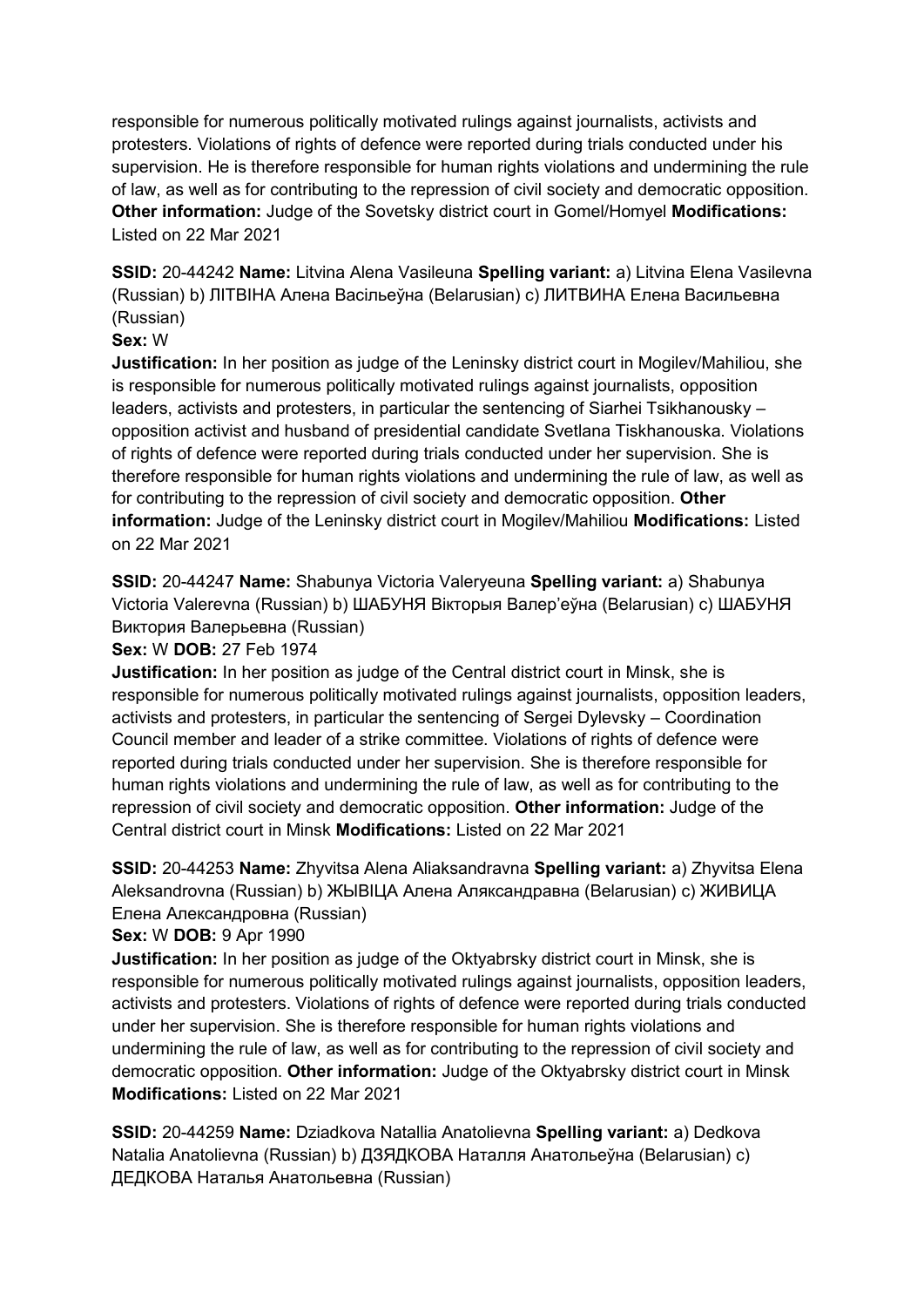## **Sex:** W **DOB:** 2 Dec 1979

**Justification:** In her position as judge of the Partizanski district court in Minsk, she is responsible for numerous politically motivated rulings against journalists, opposition leaders, activists and protesters, in particular the sentencing of Coordination Council leader Mariya Kalesnikava. Violations of rights of defence were reported during trials conducted under her supervision. She is therefore responsible for human rights violations and undermining the rule of law, as well as for contributing to the repression of civil society and democratic opposition. **Other information:** Judge of the Partizanski district court in Minsk **Modifications:** Listed on 22 Mar 2021

**SSID:** 20-44265 **Name:** Fiodarava Maryna Arkadzeuna **Spelling variant:** a) Fedorova Marina Arkadievna (Russian) b) ФЁДАРАВА Марына Аркадзьеўна (Belarusian) c) ФЕДОРОВА Марина Аркадьевна (Russian)

**Sex:** W **DOB:** 11 Sep 1965

**Justification:** In her position as judge of the Sovetsky district court in Minsk, she is responsible for numerous politically motivated rulings against journalists, opposition leaders, activists and protesters. Violations of rights of defence were reported during trials conducted under her supervision. She is therefore responsible for human rights violations and undermining the rule of law, as well as for contributing to the repression of civil society and democratic opposition. **Other information:** Judge of the Sovetsky district court in Minsk **Modifications:** Listed on 22 Mar 2021

**SSID:** 20-44271 **Name:** Hustyr Yulia Chaslavauna **Spelling variant:** a) Hustyr Yulia Cheslavovna (Russian) b) ГУСТЫР Юлiя Чаславаўна (Belarusian) c) ГУСТЫР Юлия Чеславовна (Russian)

**Sex:** W **DOB:** 14 Jan 1984

**Justification:** In her position as judge of the Central district court in Minsk, she is responsible for numerous politically motivated rulings against journalists, opposition leaders, activists and protesters, in particular the sentencing of opposition presidential candidate Viktar Babarika. Violations of rights of defence were reported during trials conducted under her supervision. She is therefore responsible for human rights violations and undermining the rule of law, as well as for contributing to the repression of civil society and democratic opposition. **Other information:** Judge of the Central district court in Minsk **Modifications:**  Listed on 22 Mar 2021

**SSID:** 20-44277 **Name:** Nyakrasava Alena Tsimafeeuna **Spelling variant:** a) Nekrasova Elena Timofeevna (Russian) b) НЯКРАСАВА Алена Цiмафееўна (Belarusian) c) НЕКРАСОВА Елена Тимофеевна (Russian)

**Sex:** W **DOB:** 26 Nov 1974

**Justification:** In her position as judge of the Zavodsky district court in Minsk, she is responsible for numerous politically motivated rulings against journalists, opposition leaders, activists and protesters. Violations of rights of defence were reported during trials conducted under her supervision. She is therefore responsible for human rights violations and undermining the rule of law, as well as for contributing to the repression of civil society and democratic opposition. **Other information:** Judge of the Zavodsky district court in Minsk **Modifications:** Listed on 22 Mar 2021

**SSID:** 20-44283 **Name:** Shakutsin Aliaksandr Vasilevich **Spelling variant:** a) Shakutin Aleksandr Vasilevich (Russian) b) ШАКУЦIН Аляксандр Васiльевiч (Belarusian) c)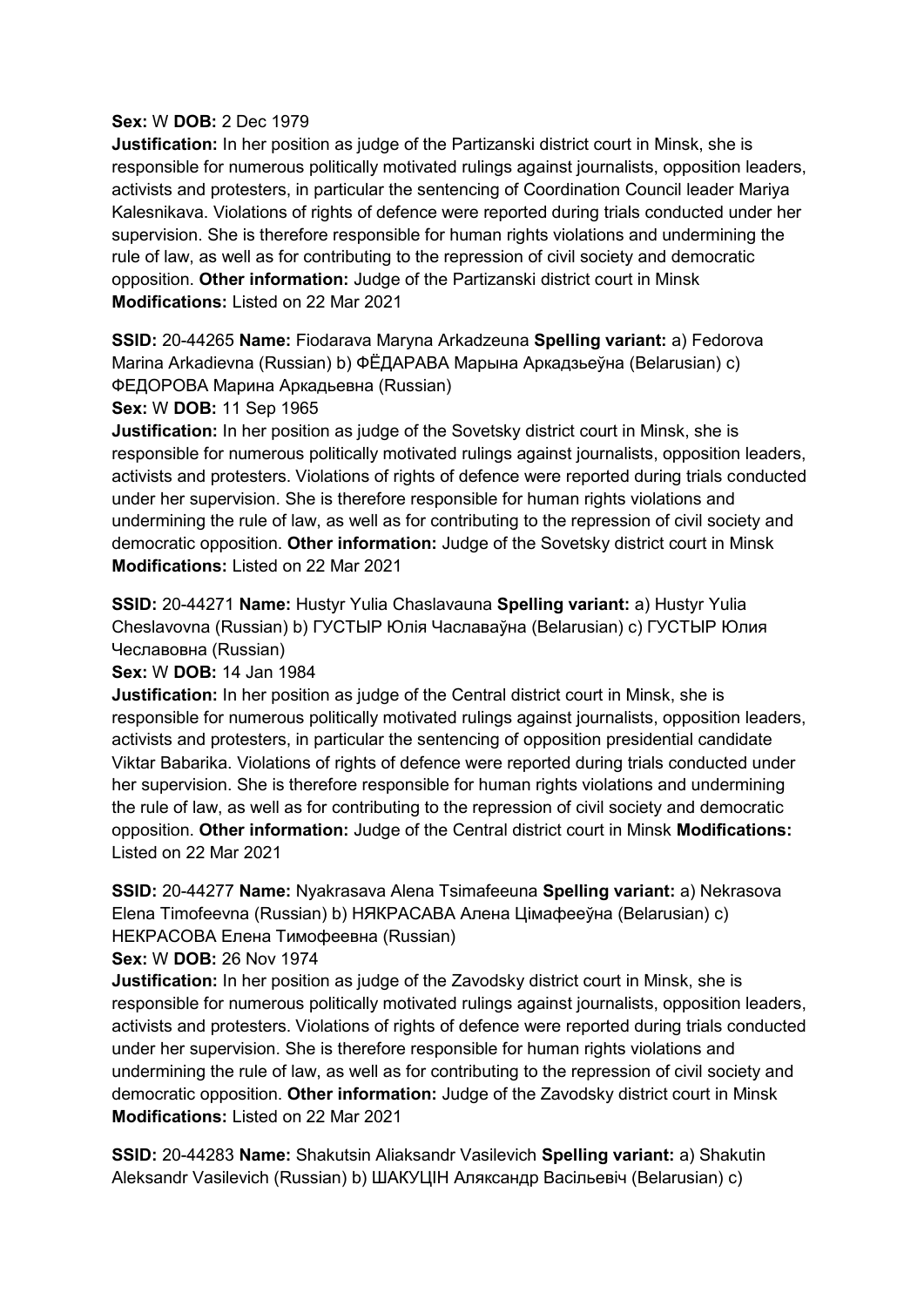### ШАКУТИН Александр Васильевич (Russian)

**Sex:** M **DOB:** 12 Jan 1959 **POB:** Bolshoe Babino, Orsha Rayon, Vitebsk Region (Viciebsk Oblast), Belarus

**Justification:** He is one of the leading businessmen operating in Belarus, with business interests in construction, machine building, agriculture and other sectors. He is reported to be one of the persons who benefitted most from the privatisation during Lukashenka's tenure as President. He is also a former member of the presidium of the pro-Lukashenka public association "Belaya Rus" and a former member of the Council for the Development of Entrepreneurship in the Republic of Belarus. In July 2020 he made public comments condemning the opposition protests in Belarus, thus supporting the Lukashenka regime's policy of repression towards peaceful protesters, democratic opposition and civil society. He maintains business interests in Belarus. **Other information:** Businessman, chairman of the board of directors of Amkodor holding **Modifications:** Listed on 22 Mar 2021, amended on 16 Mar 2022

**SSID:** 20-44291 **Name:** Varabei Mikalai Mikalaevich **Spelling variant:** a) Verabei Mikalai Mikalaevich (Belarusian) b) Vorobey Nikolay Nikolaevich (Russian) c) ВАРАБЕЙ Мiкалай Мiкалаевiч (Belarusian) d) ВЕРАБЕЙ Мiкалай Мiкалаевiч (Belarusian) e) ВОРОБЕЙ Николай Николаевич (Russian)

**Sex:** M **DOB:** 4 May 1963 **POB:** Ukraine

**Justification:** He is one of the leading businessmen operating in Belarus, and has had business interests in petroleum, coal transit, banking and other sectors. He is the co-owner of Bremino Group – a company that has enjoyed tax breaks and other forms of support from the Belarusian administration. His company BelKazTrans was granted an exclusive right to transfer coal through Belarus. In December 2020 he transferred some of his assets to his close business associates. According to media reports he still controls companies Interservice and Oil Bitumen Plant. He maintains business activities and close relations with authorities in Belarus and gave two luxury cars to Lukashenka. He also has business interests in Ukraine and Russia. He is therefore benefitting from and supporting the Lukashenka regime. **Other information:** Businessman, co-owner of Bremino Group **Modifications:** Listed on 22 Mar 2021, amended on 16 Mar 2022

**SSID:** 20-45419 **Name:** Buhuk Natallia Mikhailauna **Spelling variant:** a) БУГУК Наталля Мiхайлаўна (Belarusian) b) Buguk Natalia Mikhailovna (Russian) c) БУГУК Наталья Михайловна (Russian)

**Sex:** W **DOB:** 19 Dec 1989 **POB:** Minsk, Belarus **Nationality:** Belarus **Justification:** In her position as judge at the Fruzensky district court in Minsk, Natallia Buhuk is responsible for numerous politically motivated rulings against journalists and protesters, in particular the sentencing of Katsiaryna Bakhvalava (Andreyeva) and Darya Chultsova. Violations of rights of defence and of right to a fair trial were reported during trials conducted under her supervision. She is therefore responsible for serious human rights violations and for seriously undermining the rule of law, as well as for the repression of civil society and democratic opposition. **Other information:** Judge at the Fruzensky district court in Minsk **Modifications:** Listed on 7 Jul 2021

**SSID:** 20-45427 **Name:** Kasianchyk Alina Siarhieeuna **Spelling variant:** a) КАСЬЯНЧЫК Алiна Сяргееўна (Belarusian) b) Kasyanchyk Alina Sergeevna (Russian) c) КАСЬЯНЧИК Алина Сергеевна (Russian)

**Sex:** W **DOB:** 12 Mar 1998 **Nationality:** Belarus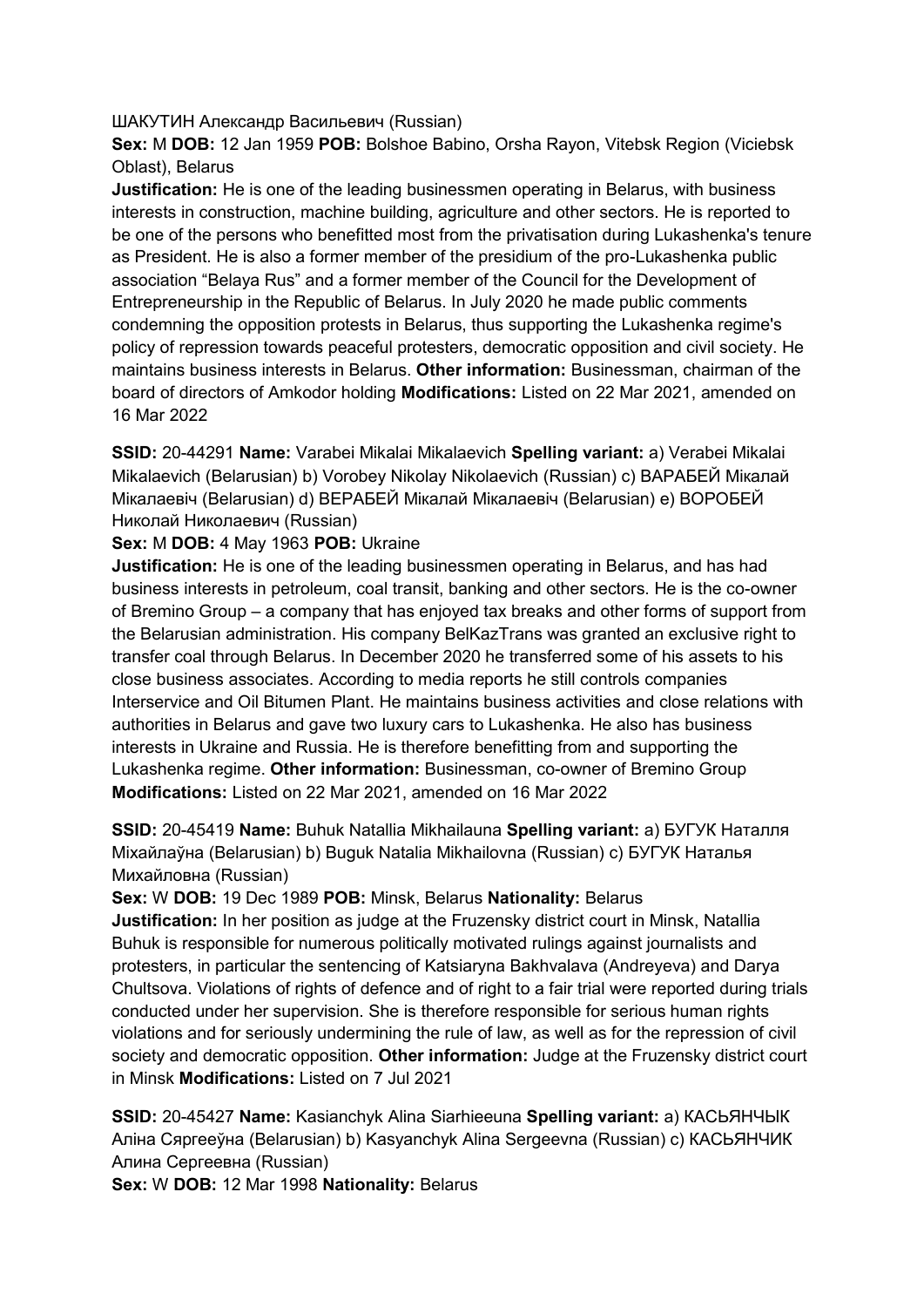**Justification:** In her position as assistant prosecutor at the Fruzensky District Court in Minsk, Alina Kasianchyk has represented the Lukashenka regime in politically motivated cases against journalists, activists and protesters. In particular, she has prosecuted journalists Katsiaryna Bakhvalava (Andreyeva) and Darya Chultsova for recording peaceful protests, based on the groundless charges of "conspiracy" and "violating public order". She has also prosecuted members of Belarusian civil society e.g. for taking parts in peaceful protests, and paying tribute to murdered protester Aliaksandr Taraikousky. She has continuously asked the judge for long-term prison sentences. She is therefore responsible for serious human rights violations and for seriously undermining the rule of law, as well as for the repression of civil society and democratic opposition. **Other information:** Assistant Prosecutor at the Frunzensky District Court in Minsk **Modifications:** Listed on 7 Jul 2021

**SSID:** 20-45434 **Name:** Kurylovich Ihar Viktaravich **Spelling variant:** a) КУРЫЛОВIЧ Iгар Bikтаравіч (Belarusian) b) Kurilovich Igor Viktorovich (Russian) с) КУРИЛОВИЧ Игорь Викторович (Russian)

## **Sex:** M **DOB:** 26 Sep 1990 **Nationality:** Belarus

**Justification:** In his position as Senior Investigator at the Fruzensky District Court in Minsk, Ihar Kurylovich was involved in preparing a politically motivated criminal case against journalists Katsiaryna Bakhvalava (Andreyeva) and Darya Chultsova. The journalists, who recorded peaceful protests, were accused of violations of public order and sentenced to two years of prison. He is therefore responsible for serious human rights violations and for seriously undermining the rule of law, as well as for the repression of civil society and democratic opposition. **Other information:** Senior Investigator of the Frunzensky District Department of the Investigative Committee **Modifications:** Listed on 7 Jul 2021

**SSID:** 20-45441 **Name:** Shatsila Siarhei Viktaravich **Spelling variant:** a) ШАЦIЛА Сяргей Віктаравіч (Belarusian) b) Shatilo Sergei Viktorovich (Russian) с) ШАТИЛО Сергей Викторович (Russian)

**Sex:** M **DOB:** 13 Aug 1989 **POB:** Minsk, Belarus **Nationality:** Belarus **Justification:** In his position as judge of the Sovetsky District Court in Minsk, Siarhei Shatsila is responsible for numerous politically motivated rulings against protesters, in particular the sentencing of Natallia Hersche, Dzmitry Halko and Dzmitry Karatkevich, considered as political prisoners by Viasna, a Belarusian human rights organisation. He is therefore responsible for serious human rights violations and for seriously undermining the rule of law, as well as for the repression of civil society and democratic opposition. **Other information:** Judge at Sovetsky District Court in Minsk **Modifications:** Listed on 7 Jul 2021

**SSID:** 20-45449 **Name:** Achalava Anastasia Vasileuna **Spelling variant:** a) АЧАЛАВА Анастасiя Васiльеўна (Belarusian) b) Achalova Anastasia Vasilievna (Russian) c) АЧАЛОВА Анастасия Васильевна (Russian)

**Sex:** W **DOB:** 15 Oct 1992 **POB:** Minsk, Belarus **Nationality:** Belarus

**Justification:** In her position as judge of the Leninsky District Court in Minsk, Anastasia Achalava is responsible for numerous politically motivated rulings against journalists, activists and protesters, in particular the sentencing of Coordination Council member Dzmitry Kruk, as well as against medical personnel and senior citizens. Reliance on statements of anonymous witnesses was reported during trials conducted under her supervision. She is therefore responsible for serious human rights violations and for seriously undermining the rule of law, as well as for the repression of civil society and democratic opposition. **Other**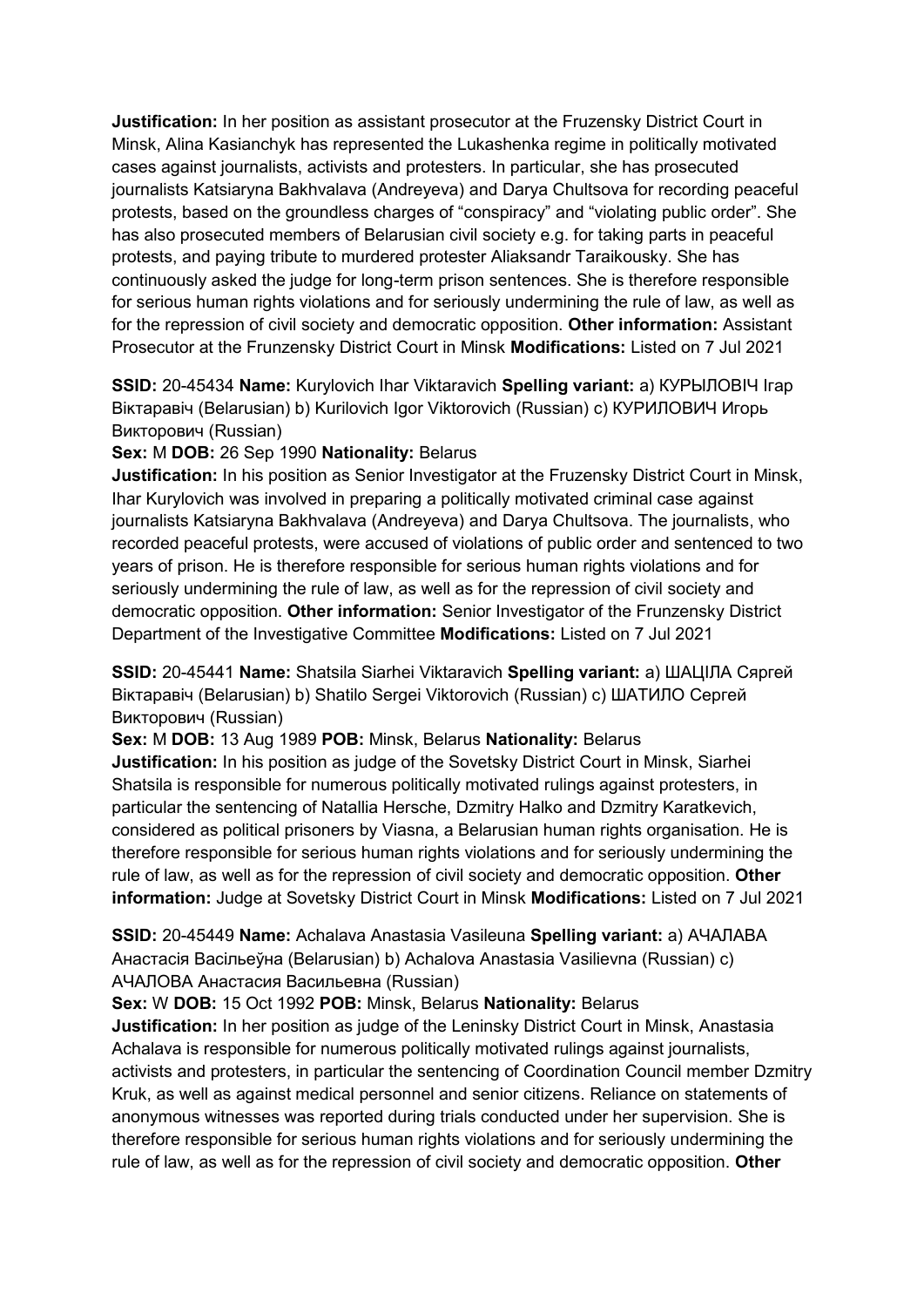**information:** Judge at the Leninsky District Court in Minsk **Modifications:** Listed on 7 Jul 2021

**SSID:** 20-45457 **Name:** Yarokhina Mariya Viachaslavauna **Spelling variant:** a) ЯРОХIНА Марыя Вячаславаўна (Belarusian) b) Yerokhina Maria Viacheslavovna (Russian) c) ЕРОХИНА Мария Вячеславовна (Russian)

**Sex:** W **DOB:** 4 Jul 1987 **POB:** Minsk, Belarus **Nationality:** Belarus

**Justification:** In her position as judge of the Frunzensky District Court in Minsk, Mariya Yerokhina is responsible for numerous politically motivated rulings against journalists, opposition leaders, trade union activists, sportsmen and protesters, in particular the sentencing of journalist Uladzimir Hrydzin. She is therefore responsible for serious human rights violations and for seriously undermining the rule of law, as well as for the repression of civil society and democratic opposition. **Other information:** Judge at the Frunzensky District Court in Minsk **Modifications:** Listed on 7 Jul 2021

**SSID:** 20-45465 **Name:** Blizniuk Yuliya Aliaksandrauna **Spelling variant:** a) БЛIЗНЮК Юлiя Аляĸсандраўна (Belarusian) b) Blizniuk Yuliya Aleksandrovna (Russian) c) БЛИЗНЮК Юлия Алеĸсандровна (Russian)

**Sex:** W **DOB:** 23 Sep 1971 **POB:** Minsk, Belarus **Nationality:** Belarus

**Justification:** In her position as Deputy Chairwoman and judge at the Frunzensky District Court in Minsk, Yuliya Blizniuk is responsible for numerous politically motivated rulings against journalists, activists and protesters, in particular sentencing activists Artsiom Khvashcheuski, Artsiom Sauchuk, Maksim Pauliushchyk. These persons are considered as political prisoners by Viasna, a Belarusian human rights organization. She is therefore responsible for serious human rights violations and for seriously undermining the rule of law, as well as for the repression of civil society and democratic opposition. **Other information:** Deputy Chairwoman/judge at the Frunzensky District Court in Minsk **Modifications:** Listed on 7 Jul 2021

**SSID:** 20-45473 **Name:** Kulik Anastasia Dzmitreuna **Spelling variant:** a) КУЛIК Анастасiя Дзмiтрыеўна (Belarusian) b) Kulik Anastasia Dmitrievna (Russian) c) КУЛИК Анастасия Дмитриевна (Russian)

**Sex:** W **DOB:** 28 Jul 1989 **POB:** Minsk, Belarus **Nationality:** Belarus

**Justification:** In her position as judge of the Pervomaisky District Court of Minsk, Anastasia Kulik is responsible for numerous politically motivated rulings against peaceful protesters, in particular the sentencing of Aliaksandr Zakharevich, who is considered as a political prisoner by Viasna, a Belarusian human rights organization. She is therefore responsible for serious human rights violations and for seriously undermining the rule of law, as well as for the repression of civil society and democratic opposition. **Other information:** Judge of the Pervomaisky District Court of Minsk **Modifications:** Listed on 7 Jul 2021

**SSID:** 20-45481 **Name:** Trusevich Maksim Leanidavich **Spelling variant:** a) ТРУСЕВIЧ Маĸсiм Леанiдавiч (Belarusian) b) Trusevich Maksim Leonidovich (Russian) c) ТРУСЕВИЧ Максим Леонидович (Russian)

**Sex:** M **DOB:** 12 Aug 1989 **Nationality:** Belarus

**Justification:** In his position as judge at the Pervomaisky District Court in Minsk, Maxim Trusevich is responsible for numerous politically motivated rulings against journalists, opposition leaders, activists and protesters. Violations of rights of defence and right to a fair trial were reported during trials conducted under his supervision. He is therefore responsible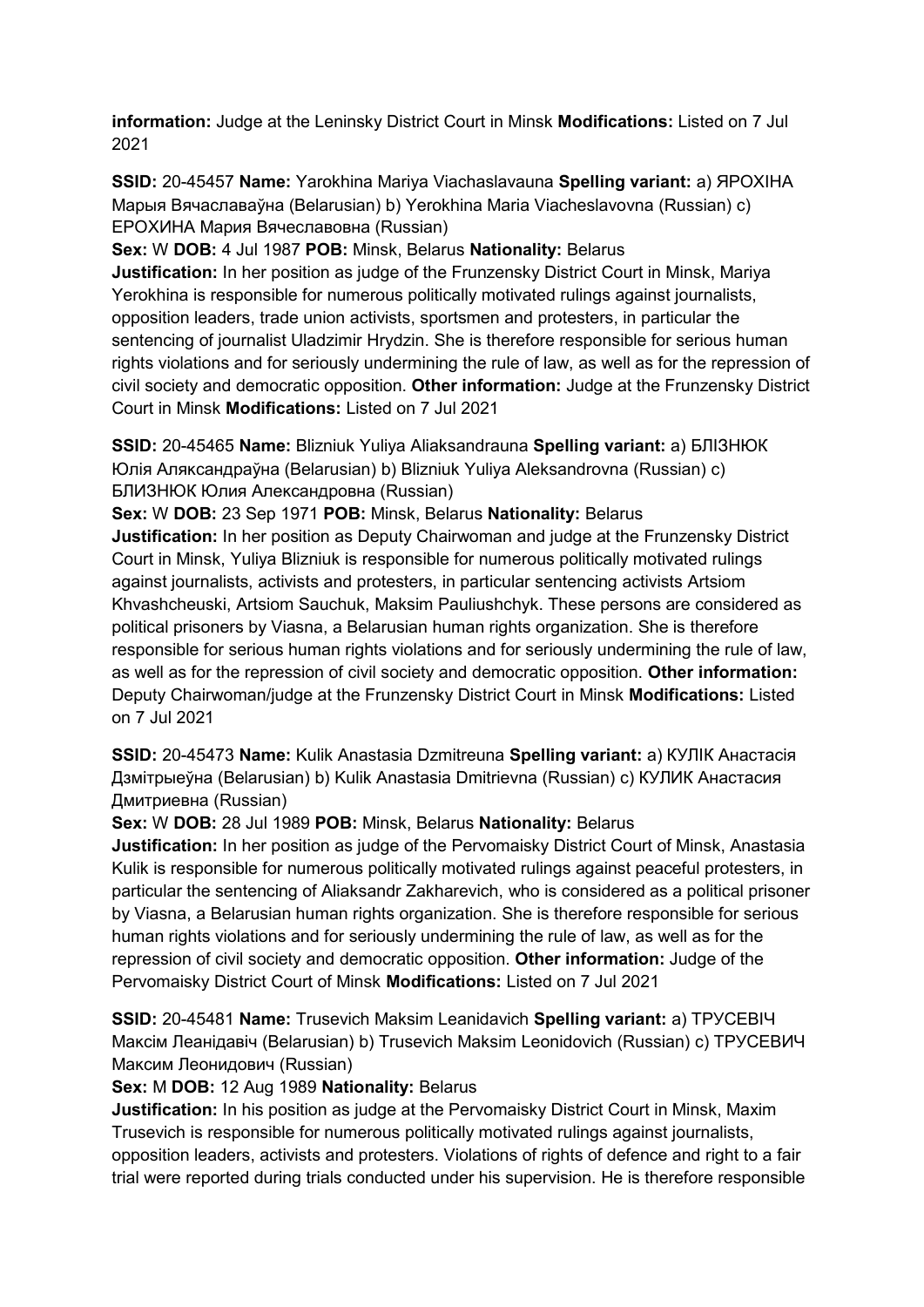for serious human rights violations and for seriously undermining the rule of law, as well as for the repression of civil society and democratic opposition. **Other information:** Judge of the Pervomaisky District Court of Minsk **Modifications:** Listed on 7 Jul 2021

**SSID:** 20-45488 **Name:** Matyl Tatsiana Yaraslavauna **Spelling variant:** a) МАТЫЛЬ Тацяна Яраславаўна (Belarusian) b) Motyl Tatiana Yaroslavovna (Russian) c) МОТЫЛЬ Татьяна Ярославовна (Russian)

**Sex:** W **DOB:** 20 Jan 1968 **POB:** Minsk, Belarus **Nationality:** Belarus

**Justification:** In her position as judge at the Moskovsky District Court in Minsk, Tatsiana Matyl is responsible for numerous politically motivated rulings against journalists, opposition leaders, activists and protesters, in particular the sentencing of opposition politician Mikalai Statkevich and journalist Alexander Borozenko. Violations of rights of defence and right to a fair trial were reported during trials conducted under her supervision. She is therefore responsible for serious human rights violations and for seriously undermining the rule of law, as well as for the repression of civil society and democratic opposition. **Other information:** Judge of the Moskovsky District Court of Minsk **Modifications:** Listed on 7 Jul 2021

**SSID:** 20-45496 **Name:** Rudzenka Aliaksandr Anatolevich **Spelling variant:** a) РУДЗЕНКА Аляĸсандр Анатольевiч (Belarusian) b) Rudenko Aleksandr Anatolevich (Russian) c) РУДЕНКО Александр Анатольевич (Russian)

# **Sex:** M **DOB:** 1 Dec 1981 **Nationality:** Belarus

**Justification:** In his position as Deputy Chairman and judge of the Oktyabrsky District Court in Minsk, Aliaksandr Rudzenka is responsible for numerous politically motivated rulings against journalists, activists and protesters, in particular fining an elderly and disabled protester, as well as the sentencing of Lyudmila Kazak – the lawyer of Mariya Kalesnikava, Belarussian opposition leader. Violations of rights of defence and right to a fair trial were reported during trials conducted under his supervision. He is therefore responsible for serious human rights violations and for seriously undermining the rule of law, as well as for the repression of civil society and democratic opposition. **Other information:** Deputy Chairman of the of the Oktyabrsky District Court of Minsk **Modifications:** Listed on 7 Jul 2021

**SSID:** 20-45503 **Name:** Vouk Aliaksandr Aliaksandravich **Spelling variant:** a) ВОЎК Аляĸсандр Аляĸсандравiч (Belarusian) b) Volk Aleksandr Aleksandrovich (Russian) c) ВОЛК Александр Александрович (Russian)

## **Sex:** M **DOB:** 1 Aug 1979 **Nationality:** Belarus

**Justification:** In his position as judge of the Sovetsky District Court of Minsk, Aliaksandr Vouk is responsible for numerous politically motivated rulings against peaceful protesters, in particular the sentencing of sisters Anastasia and Victoria Mirontsev, considered as political prisoners by Viasna, a Belarussian human rights organisation. Violations of rights of defence and right to a fair trial were reported during trials conducted under his supervision. He is therefore responsible for serious human rights violations and for seriously undermining the rule of law, as well as for the repression of civil society and democratic opposition. **Other information:** Judge of the Sovetsky District Court of Minsk **Modifications:** Listed on 7 Jul 2021

**SSID:** 20-45510 **Name:** Niaborskaia Volha Siarheeuna **Spelling variant:** a) НЯБОРСКАЯ Вольга Сяргееўна (Belarusian) b) Neborskaia Olga Sergeevna (Russian) c) НЕБОРСКАЯ Ольга Сергеевна (Russian)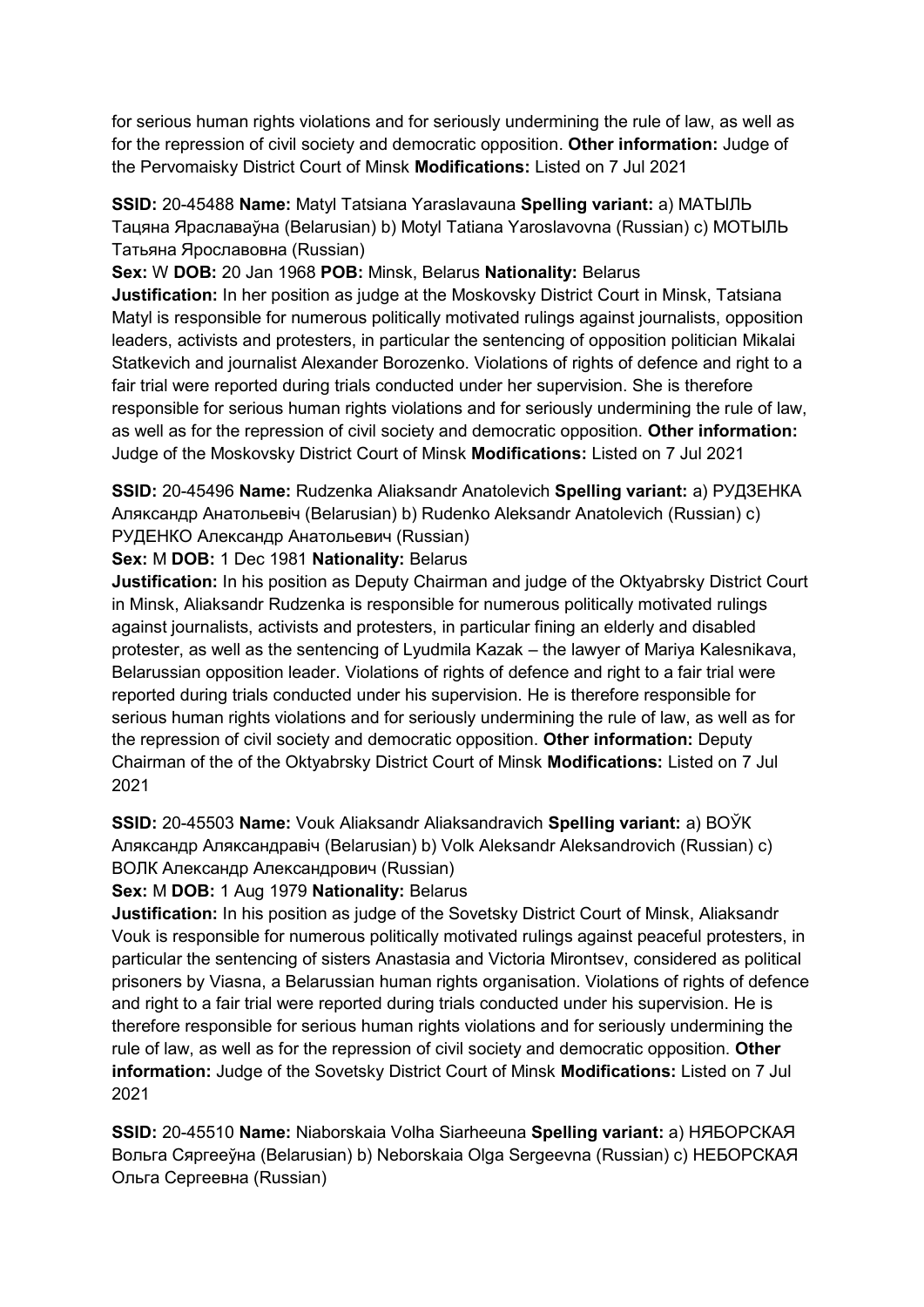# **Sex:** W **DOB:** 14 Feb 1991 **Nationality:** Belarus

**Justification:** In her position as judge of the Oktyabrsky district court in Minsk, Volha Niaborskaya is responsible for numerous politically motivated rulings against peaceful protesters and journalists, in particular the sentencing of Sofia Malashevich and Tikhon Kliukach, considered as political prisoners by Viasna, a Belarussian human rights organisation. Violations of rights of defence were reported during trials conducted under her supervision. She is therefore responsible for serious human rights violations and seriously undermining the rule of law, as well as for the repression of civil society and democratic opposition. **Other information:** Judge of the Oktyabrsky District Court of Minsk **Modifications:** Listed on 7 Jul 2021

**SSID:** 20-45517 **Name:** Zapasnik Marina Sviataslavauna **Spelling variant:** a) ЗАПАСНIК Марына Святаславаўна (Belarusian) b) Zapasnik Marina Sviatoslavovna (Russian) c) ЗАПАСНИК Марина Святославовна (Russian)

## **Sex:** W **DOB:** 28 Mar 1982 **POB:** Minsk, Belarus **Nationality:** Belarus

**Justification:** In her position as Deputy Chairman and judge of the Court of the Leninsky District of Minsk, Marina Zapasnik is responsible for numerous politically motivated rulings against peaceful protesters, in particular the sentencing of activists Vladislav Zenevich, Olga Pavlova, Olga Klaskovskaya, Viktar Barushka, Sergey Ratkevich, Aleksey Charvinskiy, Andrey Khrenkov, student Viktor Aktistov, and minor Maksim Babich. All are recognized as political prisoners by Viasna, a Belarussian human rights organisation. She is therefore responsible for serious human rights violations and seriously undermining the rule of law, as well as for the repression of civil society and democratic opposition. **Other information:** Deputy Chairman of the Court of the Leninsky District of Minsk **Modifications:** Listed on 7 Jul 2021

**SSID:** 20-45525 **Name:** Filatau Maxim Yurevich **Spelling variant:** a) Фiлатаў Максiм Юр'евiч (Belarusian) b) Filatov Maxim Yurevich (Russian) c) ФИЛАТОВ Максим Юрьевич (Russian)

## **Sex:** M **Nationality:** Belarus

**Justification:** In his position as the judge of Lida City Court, Maxim Filatau is responsible for numerous politically motivated rulings against peaceful protesters, in particular the sentencing of activist Vitold Ashurok, who is recognized as political prisoner by Viasna, a Belarussian human rights organisation. He is therefore responsible for serious human rights violations and seriously undermining the rule of law, as well as the repression of civil society and democratic opposition. **Other information:** Judge of the Lida City Court **Modifications:**  Listed on 7 Jul 2021

**SSID:** 20-45531 **Name:** Hrushko Andrei Vaclavavich **Spelling variant:** a) ГРУШКО Андрэй Вацлававiч (Belarusian) b) Grushko Andrei Vatslavovich (Russian) c) ГРУШКО Андрей Вацлавович (Russian)

## **Sex:** M **DOB:** 24 Jan 1979 **Nationality:** Belarus

**Justification:** In his position as judge of the Leninsky District Court of Brest, Andrei Hrushko is responsible for numerous politically motivated rulings against peaceful protesters, in particular by sentencing activists, recognized as political prisoners, and minors. He is therefore responsible for serious human rights violations and seriously undermining the rule of law, as well as the repression of civil society and democratic opposition. **Other information:** Judge of the Leninsky District Court of Brest **Modifications:** Listed on 7 Jul 2021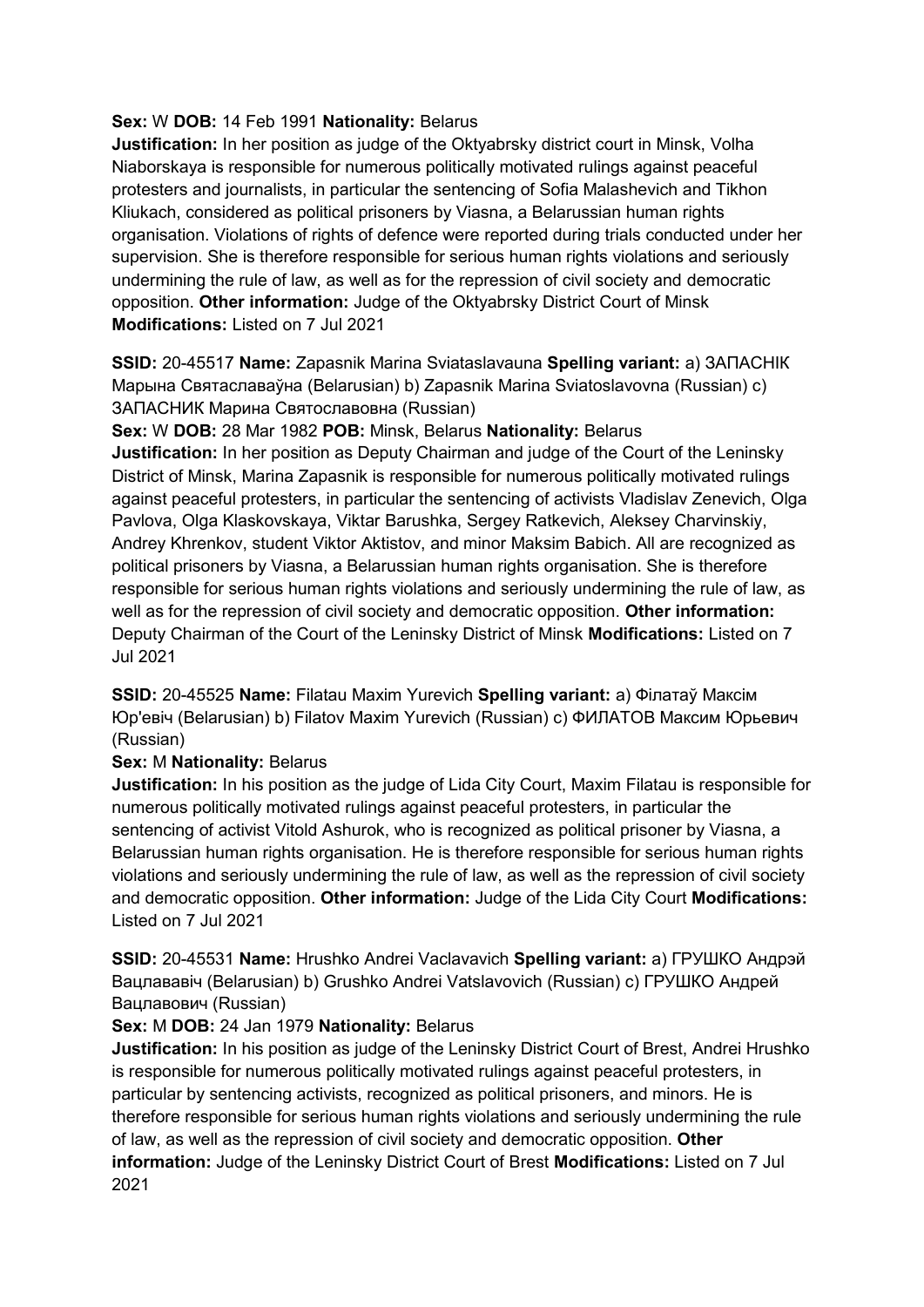**SSID:** 20-45538 **Name:** Hara Dzmitry Iurevich **Spelling variant:** a) ГАРА Дзмiтрый Юр'евiч (Belarusian) b) Gora Dmitry Iurevich (Russian) c) ГОРА Дмитрий Юрьевич (Russian) **Sex:** M **DOB:** 4 May 1970 **POB:** Tbilisi, Georgia **Nationality:** Belarus **Justification:** In his position of Deputy Prosecutor General until Mar 2021, Dzmitry Hara bears responsibility for politically motivated criminal cases against peaceful protestors, members of the opposition, journalists, civil society and regular citizens. Mr Gora was also involved in initiating of politically motivated criminal proceedings against Siarhei Tsikhanousky – opposition activist and husband of presidential candidate Svetlana Tsikhanouskaya. As the Head of the Intergovernmental Commission created by the Office of the General Prosecutor to investigate citizens' complaints about abuse of powers by law enforcement officers, Dzmitry Hara is responsible for inaction of this institution, since no case of such an investigation is known, despite applications for the initiation of criminal cases complaining about the use of violence, ill-treatment and torture. As of Mar 2021, he is the Chairman of the Investigative Committee of Belarus. In this position he is responsible for prosecuting human rights defenders and participants in peaceful protests. He is therefore responsible for serious human rights violations and for seriously undermining the rule of law, as well as for the repression of civil society and democratic opposition **Other information: a)** Chairman of the Investigative Committee of Belarus (appointed on 11 Mar 2021) **b)**  Former Deputy Prosecutor General of the Republic of Belarus (until 11 Mar 2021) **Modifications:** Listed on 7 Jul 2021

**SSID:** 20-45548 **Name:** Stuk Aliaksei Kanstantsinavich **Spelling variant:** a) СТУК Аляĸсей Канстанцiнавiч (Belarusian) b) Stuk Alexey Konstantinovich (Russian) c) СТУК Алеĸсей Константинович (Russian)

**Sex:** M **DOB:** 1959 **POB:** Minsk, Belarus **Nationality:** Belarus

**Justification:** In his position of Deputy Prosecutor General, Aliaksei Stuk bears responsibility for politically motivated criminal cases against opposition, journalists, civil society and regular citizens. He is responsible for tightening the Prosecutor's Office's control of citizens' activities in localities and work places and is responsible for applying excessive legal responsibilities on participants in peaceful protests. He publicly stated that the Office of Prosecutor General would work to identify "illegal" citizen associations and suppress their activities. He is therefore responsible for serious human rights violations and seriously undermining the rule of law, as well as for the repression of civil society and democratic opposition. **Other information:** Deputy Prosecutor General of the Republic of Belarus **Modifications:** Listed on 7 Jul 2021

**SSID:** 20-45556 **Name:** Dysko Genadz Iosifavich **Spelling variant:** a) ДЫСКО Генадзь Iосiфавiч (Belarusian) b) Dysko Gennadi Iosifovich (Russian) c) ДЫСКО Геннадий Иосифович (Russian)

**Sex:** M **DOB:** 22 Mar 1964 **POB:** Oshmyany, Hrodna region, Belarus **Nationality:** Belarus **Justification:** In his position of Deputy Prosecutor General, Genadz Dysko bears responsibility for politically motivated criminal cases against opposition, journalists, civil society and regular citizens. He was also involved in initiating of politically motivated criminal proceedings against Siarhei Tsikhanousky - opposition activist and husband of presidential candidate Svetlana Tsikhanouskaya. He is therefore responsible for serious human rights violations and seriously undermining the rule of law, as well as the repression of civil society and democratic opposition. **Other information:** Deputy Prosecutor General of the Republic of Belarus, State Counselor of Justice of the 3rd class **Modifications:** Listed on 7 Jul 2021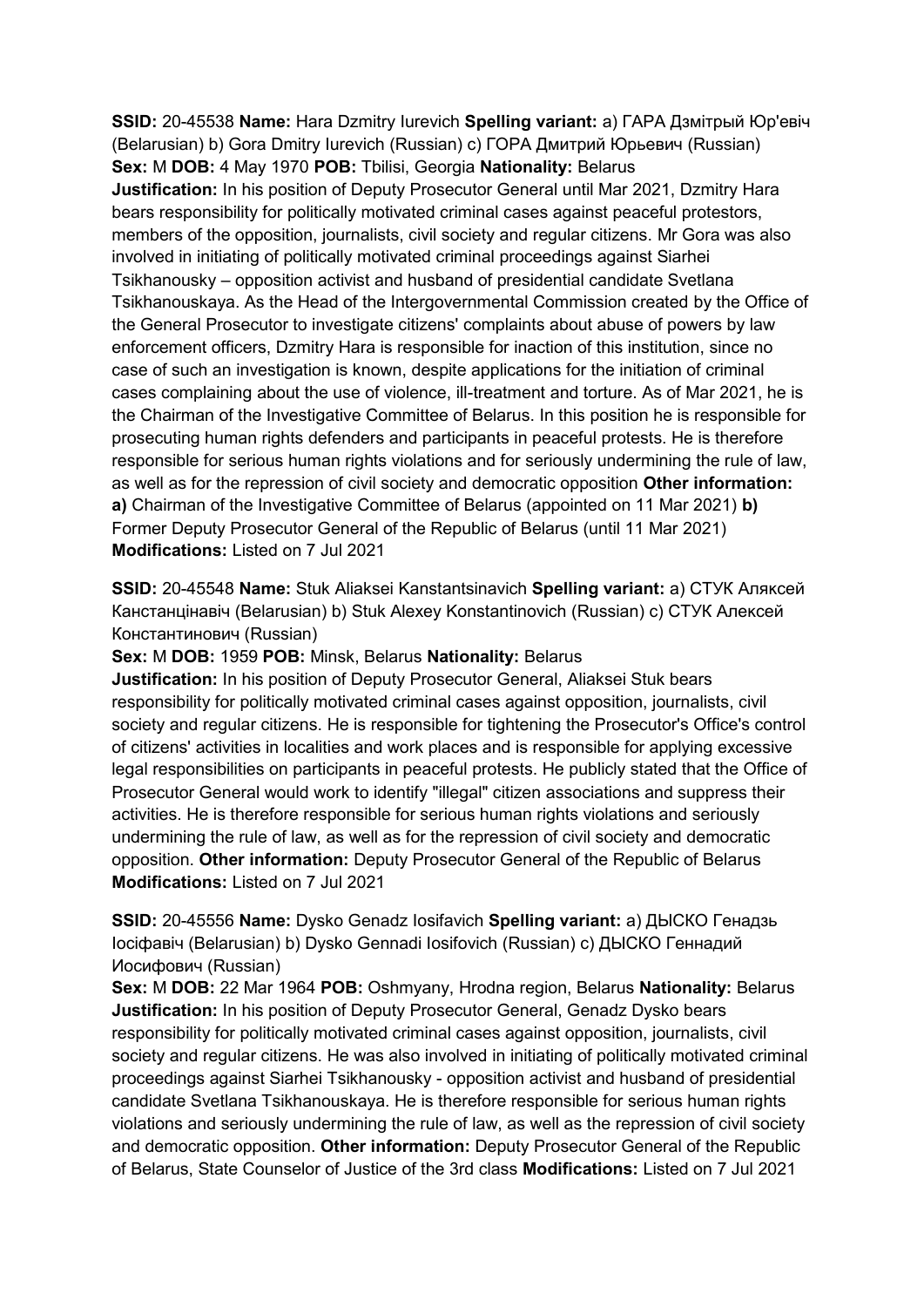**SSID:** 20-45565 **Name:** Lyubetskaya Sviatlana Anatoleuna **Spelling variant:** a) ЛЮБЕЦКАЯ Святлана Анатольеўна (Belarusian) b) Lyubetskaya Svetlana Anatolevna (Russian) c) ЛЮБЕЦКАЯ Светлана Анатольевна (Russian)

**Sex:** W **DOB:** 3 Jun 1971 **POB:** Ukraine **Nationality:** Belarus

**Justification:** In her position as Chairperson of the Parliamentary Commission on Law, Sviatlana Lyubetskaya is responsible for the adoption of the new Code of Administrative Infringements (entered into force on 1 Mar 2021) that authorises arbitrary arrests and imposed increased liability for participation in mass events, including for display of political symbols. Through these legislative activities, she is responsible for serious violations of human rights, including the right of peaceful assembly, and the repression of civil society and democratic opposition. These legislative activities also seriously undermine democracy and the rule of law in Belarus. **Other information:** Member of the House of Representatives of the National Assembly of the Republic of Belarus, Chairperson of the Standing Commission on Law **Modifications:** Listed on 7 Jul 2021

**SSID:** 20-45573 **Name:** Iahorau Aliaksei Uladzimiravich **Spelling variant:** a) ЯГОРАЎ Аляксей Уладзiмiравiч (Belarusian) b) Yegorov Alexei Vladimirovich (Russian) c) ЕГОРОВ Алексей Владимирович (Russian)

**Sex:** M **DOB:** 16 Dec 1969 **POB:** Novosokolniki, Pskov region, Russian Federation **Nationality:** Belarus

**Justification:** In his position as Deputy Chairperson of the Parliamentary Commission on Law, Aliaksei Iahorau is responsible for the adoption of the new Code of Administrative Infringements (entered into force on 1 Mar 2021) that authorises arbitrary arrests and imposed increased liability for participation in mass events, including for display of political symbols. Through these legislative activities, he is responsible for serious violations of human rights, including the right of peaceful assembly, and the repression of civil society and democratic opposition. These legislative activities also seriously undermine democracy and the rule of law in Belarus. **Other information:** Member of the House of Representatives of the National Assembly of the Republic of Belarus, Deputy Chairperson of the Standing Commission on Law **Modifications:** Listed on 7 Jul 2021

**SSID:** 20-45582 **Name:** Amelianiuk Aliaksandr Paulavich **Spelling variant:** a) АМЕЛЬЯНЮК Аляксандр Паўлавiч (Belarusian) b) Omelyanyuk Aleksandr Pavlovich (Russian) c) ОМЕЛЬЯНЮК Александр Павлович (Russian)

**Sex:** M **DOB:** 6 Mar 1964 **POB:** Kobrin, Brest Region, Belarus **Nationality:** Belarus **Justification:** In his position as Deputy Chairperson of the Parliamentary Commission on Law, Aliaksandr Amelianiuk is responsible for the adoption of the new Code of Administrative Infringements (entered into force on 1 Mar 2021) that authorises arbitrary arrests and imposed increased liability for participation in mass events, including display of political symbols. Through these legislative activities, he is responsible for serious violations of human rights, including the right to peaceful assembly, and the repression of civil society and democratic opposition. These legislative activities also seriously undermine democracy and the rule of law in Belarus. **Other information:** Member of the House of Representatives of the National Assembly of the Republic of Belarus, Deputy Chairperson of the Standing Commission on Law **Modifications:** Listed on 7 Jul 2021

**SSID:** 20-45591 **Name:** Mukavozchyk Andrei Mikalaevich **Spelling variant:** a) МУКАВОЗЧЫК Андрэй Мiĸалаевiч (Belarusian) b) Mukovozchyk Andrei Nikolaevich (Russian) c) МУКОВОЗЧИК Андрей Ниĸолаевич (Russian)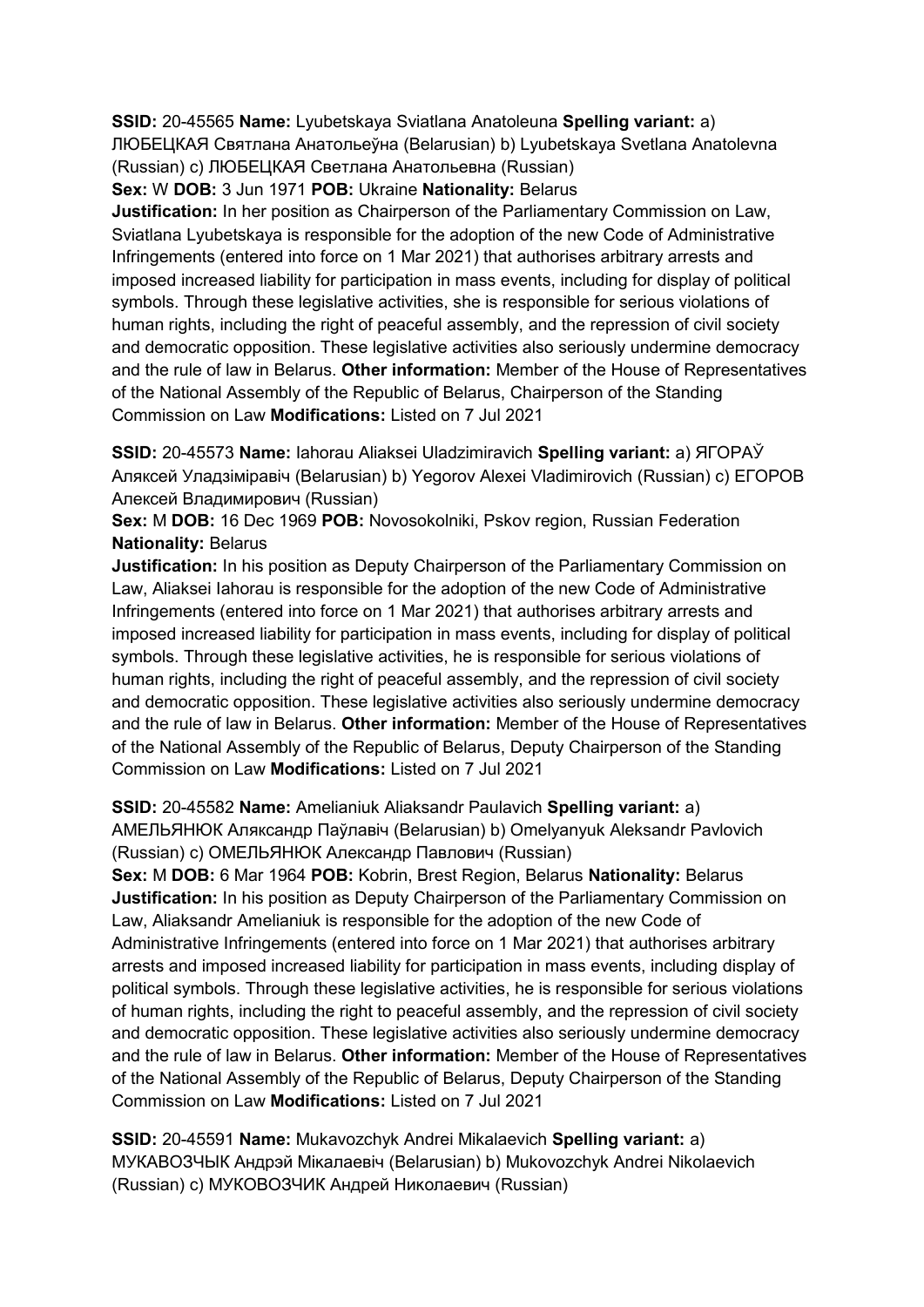**Sex:** M **DOB:** 13 Jun 1963 **POB:** Novosibirsk, Russian Federation **Nationality:** Belarus **Justification:** Andrei Mukavozchyk is one of the main propagandists of the Lukashenka regime publishing in "Belarus Today", the official newspaper of the Presidential Administration. In his articles, democratic opposition and civil society are systematically highlighted in a negative and derogatory way, using falsified information. He is one of the main sources of state propaganda, which supports and justifies the repression of the democratic opposition and of civil society. In May 2020, Mukavozchyk became a recipient of the "Golden Pen" award from a pro-governmental organization Belarusian Union of Journalists. In Dec 2020, he received the prize "Golden Letter", handed over by representatives of the Belarussian Ministry of Information. In Jan 2021, Lukashenka signed a decree awarding Mukavozchyk a medal "For labour merits". He is therefore benefitting from and supporting the Lukashenka regime. **Other information: a)** Political observer of "Belarus Today" ("Sovietskaia Belarus - Belarus Segodnya") **b)** Passport number: MP 3413113 and MP 2387911 **Modifications:** Listed on 7 Jul 2021

**SSID:** 20-45600 **Name:** Gusachenka Siarhei Aliaksandravich **Spelling variant:** a) ГУСАЧЭНКА Сяргей Аляксандравiч (Belarusian) b) Gusachenko Sergey Alexandrovich (Russian) c) ГУСАЧЕНКО Сергей Александрович (Russian)

**Sex:** M **DOB:** 5 Nov 1983 **POB:** Minsk, Belarus **Nationality:** Belarus

**Justification:** In his position as the Deputy Chair of Belteleradio Company (the National State Television and Radio Company), author and host of weekly propaganda television show "Glavnyy efir", Siarhei Gusachenka has been willingly providing the Belarusian public with false information about the outcome of elections, protests, repressions perpetrated by the state authorities and activities of the Lukashenka regime that facilitate illegal crossing of the external borders of the Union. He is directly responsible for the way in which the state television presents information about the situation in the country, thus lending support to the authorities including Lukashenka. He is therefore supporting the Lukashenka regime. **Other information: a)** Deputy Chair of the National State Television and Radio Company (Belteleradio Company) **b)** Tel. (office): +375 (17) 369-90-15 **Modifications:** Listed on 7 Jul 2021, amended on 16 Mar 2022

**SSID:** 20-45609 **Name:** Davydzka Genadz Branislavavich **Spelling variant:** a) ДАВЫДЗЬКА Генадзь Бранiслававiч (Belarusian) b) Davydko Gennadi Bronislavovich (Russian) c) ДАВЫДЬКO Геннадий Брониславович (Russian) **Sex:** M **DOB:** 29 Sep 1955 **POB:** Popovka village, Senno/Sjanno, Vitebsk Region, Belarus

**Nationality:** Belarus

**Justification:** As the Chairman of Belaya Rus, a major pro-Lukashenka organization, Genadz Davydzka is one of the main propagandists of the regime. In his support for Lukashenka, he frequently used inflammatory language, and encouraged the violence of the state apparatus against peaceful protesters. He is therefore supporting the Lukashenka regime. **Other information: a)** Member of the Chamber of Representatives, Chair of the Committee on Human Rights and Media **b)** Chair of the Belarusian political organisation Belaya Rus **c)** Passport MP2156098 **Modifications:** Listed on 7 Jul 2021

**SSID:** 20-45621 **Name:** Chamadanava Volha Mikalaeuna **Spelling variant:** a) ЧАМАДАНАВА Вольга Мiĸалаеўна (Belarusian) b) Chemodanova Olga Nikolaevna (Russian) c) ЧЕМОДАНОВА Ольга Ниĸолаевна (Russian) **Sex:** W **DOB:** 13 Oct 1977 **POB:** Minsk Region (Minsk Oblast), Belarus **Nationality: Belarus**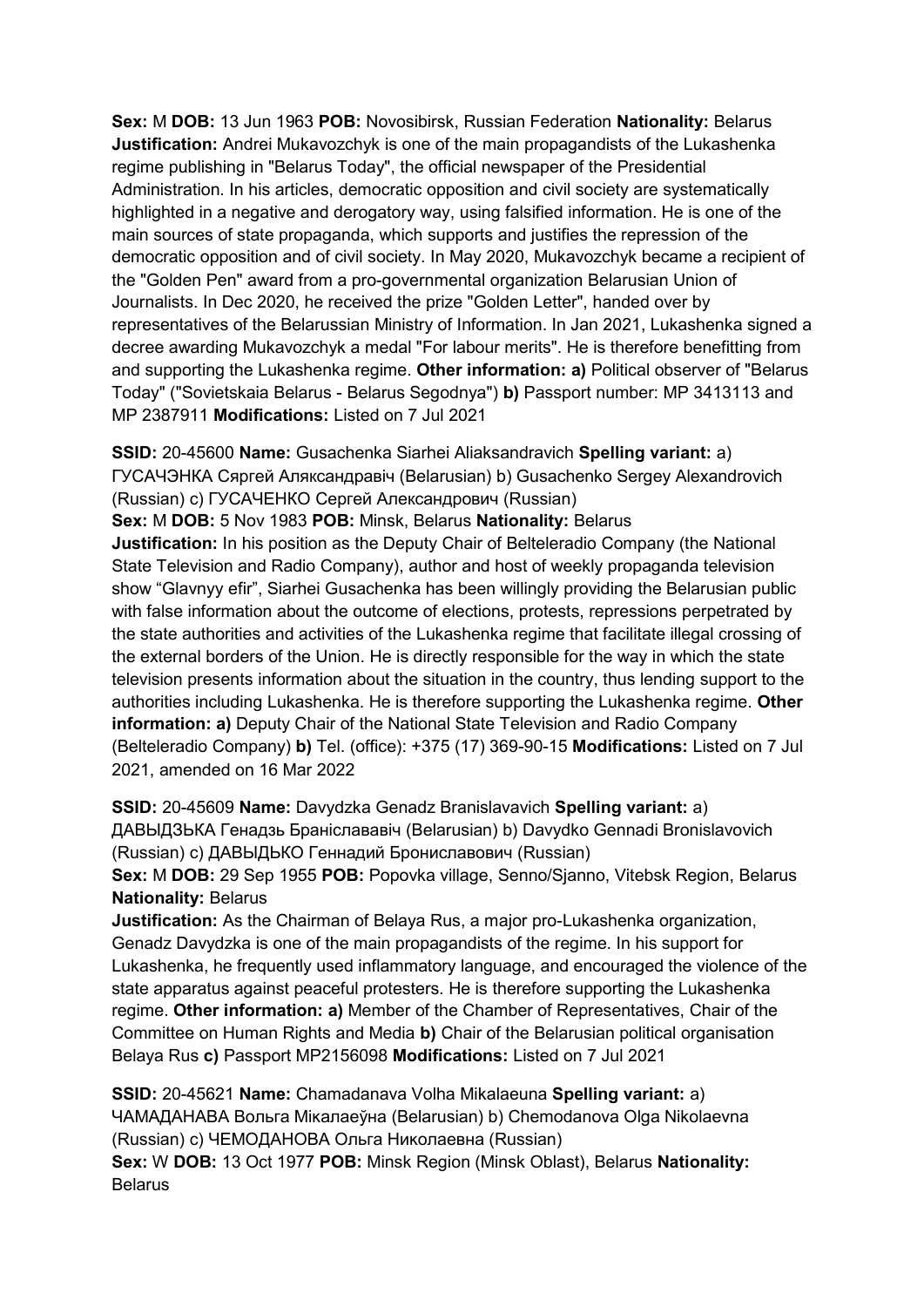**Justification:** In her former position as the main media person of the Ministry of Internal Affairs of Belarus, Volha Chamadanava played a key role in distorting and deflecting the facts regarding violence against protesters, as well as in spreading false information about them. She threatened peaceful protesters and continuously justified violence against them. Since she has been a part of the security apparatus and has spoken on its behalf, she is therefore supporting the Lukashenka regime. She remains active in the Lukashenka regime as the Head of the Main Directorate for Ideology and Youth of the Minsk City Executive Committee. **Other information: a)** Former Press Secretary of the Ministry of Internal Affairs of Belarus; Head of the Main Directorate for Ideology and Youth of the Minsk City Executive Committee **b)** Rank: Colonel **c)** Passport: MC1405076 **Modifications:** Listed on 7 Jul 2021, amended on 16 Mar 2022

**SSID:** 20-45631 **Name:** Skryba Siarhei Ivanavich **Spelling variant:** a) СКРЫБА Сяргей Iванавiч (Belarusian) b) Skriba Sergei Ivanovich (Russian) c) СКРИБА Сергей Иванович (Russian)

**Sex:** M **DOB: a)** 21 Nov 1964 **b)** 21 Nov 1965 **POB:** Kletsk, Minsk Region, Belarus **Nationality:** Belarus

**Justification:** In his position as Vice Chancellor of the Belarusian State Economic University (BSEU) for educational work, Siarhei Skryba is responsible for sanctions taken against students for their participation in peaceful protests, including their expulsion from university. Some of these sanctions were taken following Lukashenka's call on 27 Oct 2020 for expelling from universities students taking part in protests and strikes. He is therefore responsible for the repression of civil society and is supporting the Lukashenka regime. **Other information: a)** Vice Chancellor of the Belarusian State Economic University for Educational Work **b)** e-mail: skriba\_s@bseu.by **Modifications:** Listed on 7 Jul 2021

**SSID:** 20-45642 **Name:** Rubnikovich Siarhei Piatrovich **Spelling variant:** a) РУБНIКОВIЧ Сяргей Пятровiч (Belarusian) b) Rubnikovich Sergei Petrovich (Russian) c) РУБНИКОВИЧ Сергей Петрович (Russian)

**Sex:** M **DOB:** 1974 **POB:** Sharkauschyna, Vitebsk Region (Viciebsk Oblast), Belarus **Nationality:** Belarus

**Justification:** In his position as the Rector of the Belarusian State Medical University, whose appointment was approved by Alexander Lukashenka, Siarhei Rubnikovich is responsible for the decision of University administration to expel students for taking part in peaceful protests. The expulsion orders were taken following Lukashenka's call on 27 Oct 2020 for expelling from universities students taking part in protests and strikes. He is therefore responsible for the repression of civil society and is supporting the Lukashenka regime. **Other information:** Rector of the Belarusian State Medical University **Modifications:** Listed on 7 Jul 2021

**SSID:** 20-45651 **Name:** Bakhanovich Aliaksandr Henadzevich **Spelling variant:** a) БАХАНОВIЧ Аляĸсандр Генадзевiч (Belarusian) b) Bakhanovich Aleksandr Gennadevich (Russian) с) БАХАНОВИЧ Александр Геннадьевич (Russian)

## **Sex:** M **DOB:** 1972 **Nationality:** Belarus

**Justification:** In his position as the Rector of the Brest State Technical University, whose appointment was approved by Alexander Lukashenka, Aliaksandr Bakhanovich is responsible for the decision of University administration to expel students for taking part in peaceful protests. The expulsion orders were taken following Lukashenka's call on 27 Oct 2020 for expelling from universities students taking part in protests and strikes. Bakhanovich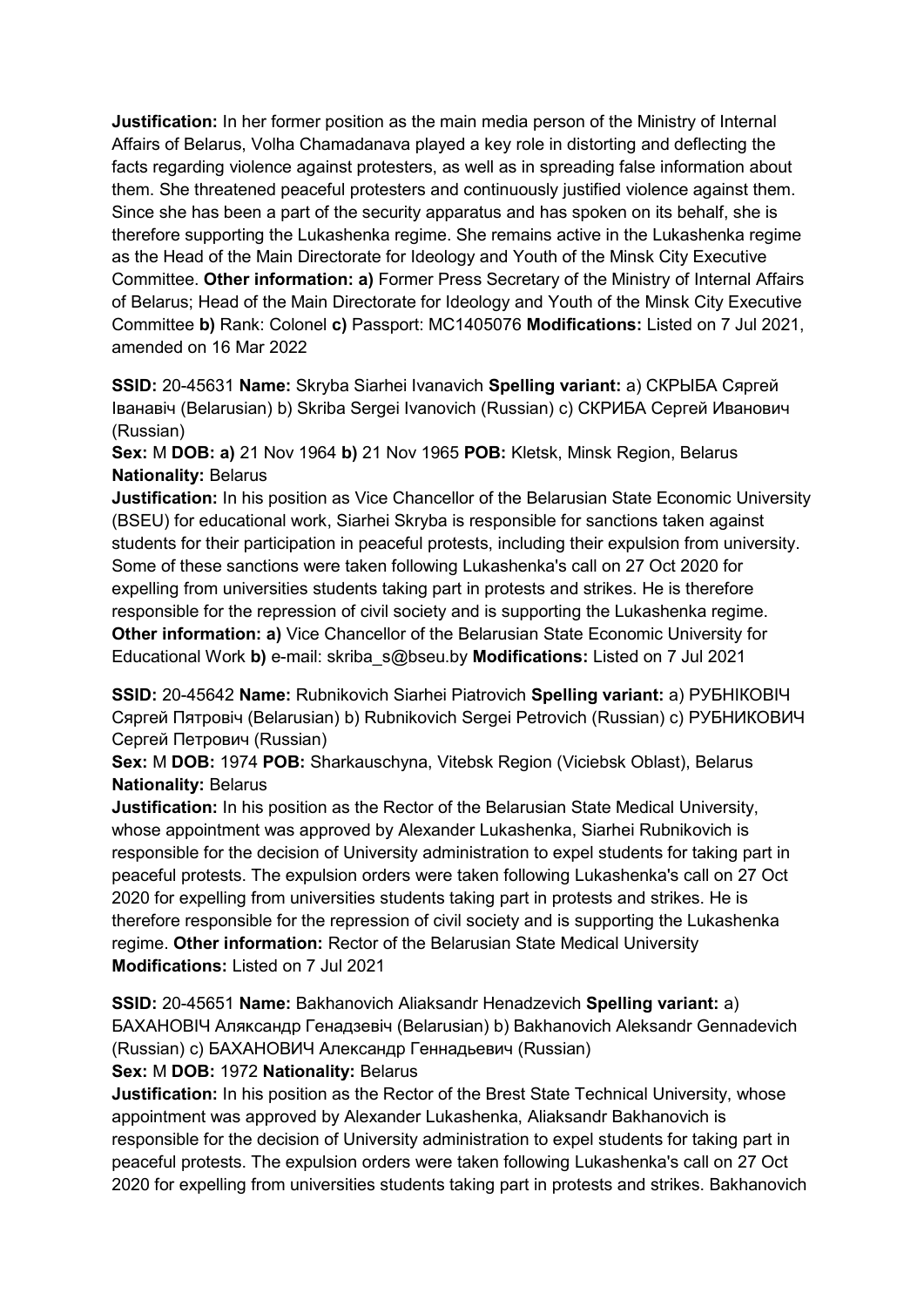is therefore responsible for the repression of civil society and is supporting the Lukashenka regime. **Other information:** Rector of the Brest State Technical University **Modifications:**  Listed on 7 Jul 2021

**SSID:** 20-45658 **Name:** Barazna Mikhail Ryhoravich **Spelling variant:** a) БАРАЗНА Мiхаiл Рыгоравiч (Belarusian) b) Borozna Mikhail Grigorevich (Russian) c) БОРОЗНА Михаил Григорьевич (Russian)

**Sex:** M **DOB:** 20 Nov 1962 **POB:** Rakusheva, Mahileu Region (Mogiliev Oblast), Belarus **Nationality:** Belarus

**Justification:** In his position as the Rector of the Belarusian State Academy of Arts (BSAA), Mikhail Barazna is responsible for the decision of University administration to expel students for taking part in peaceful protests. The expulsion orders were taken following Lukashenka's call on 27 Oct 2020 for expelling from universities students taking part in protests and strikes. Mikhail Barazna is therefore responsible for the repression of civil society and is supporting the Lukashenka regime. **Other information:** Rector of the Belarusian State Academy of Arts (BSAA) **Modifications:** Listed on 7 Jul 2021

**SSID:** 20-45667 **Name:** Ryzhankou Maxim Uladzimiravich **Spelling variant:** a) РЫЖАНКОЎ Максiм Уладзiмiравiч (Belarusian) b) Ryzhenkov Maxim Vladimirovich (Russian) c) РЫЖЕНКОВ Максим Владимирович (Russian) **Sex:** M **DOB:** 19 Jun 1972 **POB:** Minsk, Belarus **Nationality:** Belarus **Justification:** In his position as the First Deputy Head of the Presidential Administration, Maxim Ryzhankou is closely associated with the President and responsible for ensuring the implementation of presidential powers in the field of domestic and foreign policy. For over 20 years of his career in the civil service of Belarus he has held a number of posts, including in the Ministry of Foreign Affairs and various embassies. He is therefore supporting the Lukashenka regime. **Other information:** First Deputy Head of the Presidential Administration **Modifications:** Listed on 7 Jul 2021

**SSID:** 20-45675 **Name:** Lukashenka Dzmitry Aliaksandravich **Spelling variant:** a) ЛУКАШЭНКА Дзмiтрый Аляксандравiч (Belarusian) b) Lukashenko Dmitry Aleksandrovich (Russian) c) ЛУКАШЕНКО Дмитрий Александрович (Russian)

**Sex:** M **DOB:** 23 Mar 1980 **POB:** Mogilev, Belarus **Nationality:** Belarus

**Justification:** Dzmitry Lukashenka is Aliaksandr Lukashenka's son and a businessman. He has been the chairman of the State-Public Association "Presidential Sport's Club" since 2005 and in 2020 he has been re-elected to this post. Through this entity, he conducts business and controls a number of enterprises. He was present on Aliaksandr Lukashenka's secret inauguration in Sep 2020. He is therefore benefiting from and supporting the Lukashenka regime. **Other information:** Businessman, chairman of President's Sport Club **Modifications:** Listed on 7 Jul 2021

**SSID:** 20-45682 **Name:** Lukashenka Liliya Valereuna **Spelling variant:** a) ЛУКАШЭНКА Лiлiя Валер'еўна (Belarusian) b) Lukashenko Liliya Valerevna (Russian) c) ЛУКАШЕНКО Лилия Валерьевна (Russian)

**Sex:** W **DOB:** 29 Oct 1979 **Good quality a.k.a.:** Siamashka Liliya Valereuna (СЯМАШКА Лiлiя Валер'еўна, Semashko Liliya Valerevna, СЕМАШКО Лилия Валерьевна) **Nationality:** Belarus

**Justification:** Liliya Lukashenka is the wife of Viktar Lukashenka and daughter-in-law of Aliaksandr Lukashenka. She has been closely connected with a number of high-profile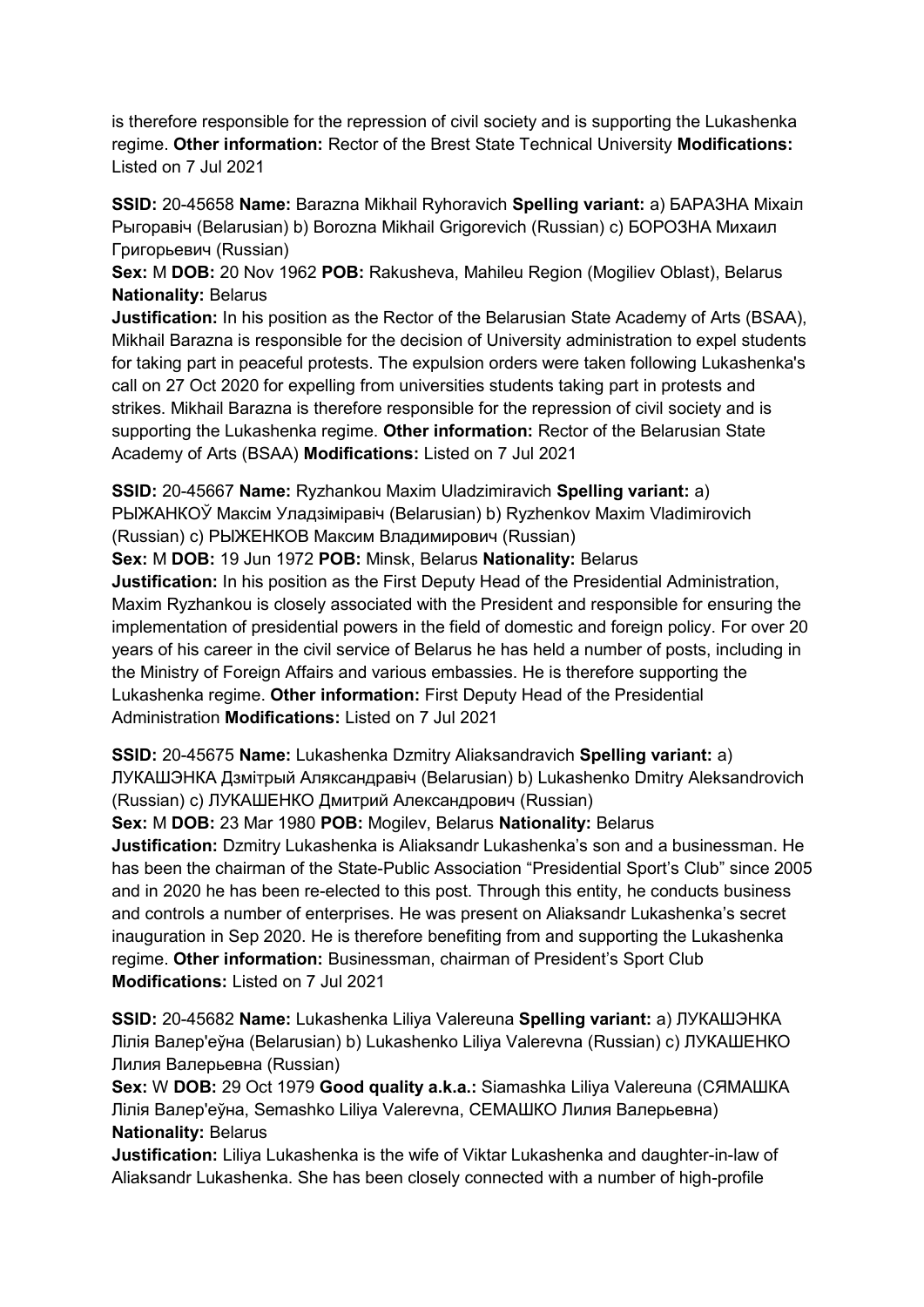companies which have benefitted from the Lukashenka regime, including Dana Holdings / Dana Astra and Belkhudozhpromysly concern. She was present, alongside her husband Viktar Lukashenka, on Aliaksandr Lukashenka's secret inauguration in September 2020. She is currently the director of the art gallery "Art Chaos". Her business activities are promoted by regime-affiliated media. She is therefore benefitting from and supporting the Lukashenka regime. **Other information: a)** Businesswoman, director of an art gallery **b)**  Personal ID: 4291079A047PB1 **Modifications:** Listed on 7 Jul 2021, amended on 16 Mar 2022

**SSID:** 20-45691 **Name:** Ivankovich Valeri Valerevich **Spelling variant:** a) IВАНКОВIЧ Валерый Валер'евiч (Belarusian) b) Ivankovich Valery Valerevich (Russian) c) ИВАНКОВИЧ Валерий Валерьевич (Russian)

**Sex:** M **DOB:** 1971 **POB:** Novopolotsk, Belarus **Nationality:** Belarus

**Justification:** In his position as the General Director of OJSC "MAZ", Valeri Ivankavich bears responsibility for the detention of MAZ workers within MAZ premises by security forces, and for firing MAZ employees who were participating in peaceful protests against the regime. He is therefore responsible for the repression of civil society. He was appointed by Lukashenka as a member of the commission tasked to draft amendments to the Belarus constitution. He therefore supports the Lukashenka regime. **Other information:** General Director of OJSC "MAZ" **Modifications:** Listed on 7 Jul 2021

**SSID:** 20-45700 **Name:** Shatrou Aliaksandr Yauhenavich **Spelling variant:** a) ШАТРОЎ Аляксандр Яўгенавiч (Belarusian) b) Shatrov Alexander Evgenevich (Russian) c) Shatrov Alexandr Evgenevich (Russian) d) ШАТРОВ Александр Евгеньевич (Russian) **Sex:** M **DOB:** 9 Nov 1978 **POB:** Russian Federation **Nationality: a)** Russian Federation **b)**  Belarus

**Justification:** In his position as the former head and former majority shareholder of Synesis LLC, Alexander Shatrov was responsible for that company's decision to provide Belarusian authorities with a surveillance platform, Kipod, which can search through and analyse video footage and employ facial recognition software. He is therefore contributing to the repression of civil society and democratic opposition by the state apparatus. Synesis LLC and its subsidiary Panoptes benefit from their participation in the Republican Safety Monitoring System. Other companies which have been owned or co-owned by Shatrov, such as BelBet and Synesis Sport, also benefit from government contracts. He made public statements in which he criticised those protesting against the Lukashenka regime and put into perspective the lack of democracy in Belarus. He therefore benefits from and supports the Lukashenka regime. He remains a shareholder of Synesis LLC. **Other information: a)** Businessman, shareholder and former head of Synesis LLC **b)** Personal ID: 3091178A002VF5 **Modifications:** Listed on 7 Jul 2021, amended on 16 Mar 2022

**SSID:** 20-45708 **Name:** Tsiatseryn Siarhei Siamionavich **Spelling variant:** a) ЦЯЦЕРЫН Сяргей Сямёнавiч (Belarusian) b) Teterin Sergei Semionovich (Russian) c) ТЕТЕРИН Сергей Семёнович (Russian)

**Sex:** M **DOB:** 7 Jan 1961 **POB:** Minsk, Belarus **Nationality:** Belarus

**Justification:** Siarhei Tsiatseryn is one of the leading businessmen operating in Belarus, with business interests in the distribution of alcohol drinks (through his company BelGlobalStart), food products and furniture. He belongs to Lukashenka's inner circle. In 2019, BelGlobalStart was granted an opportunity to start the construction of a multifunctional business centre in front of the presidential palace in Minsk. He co-owns the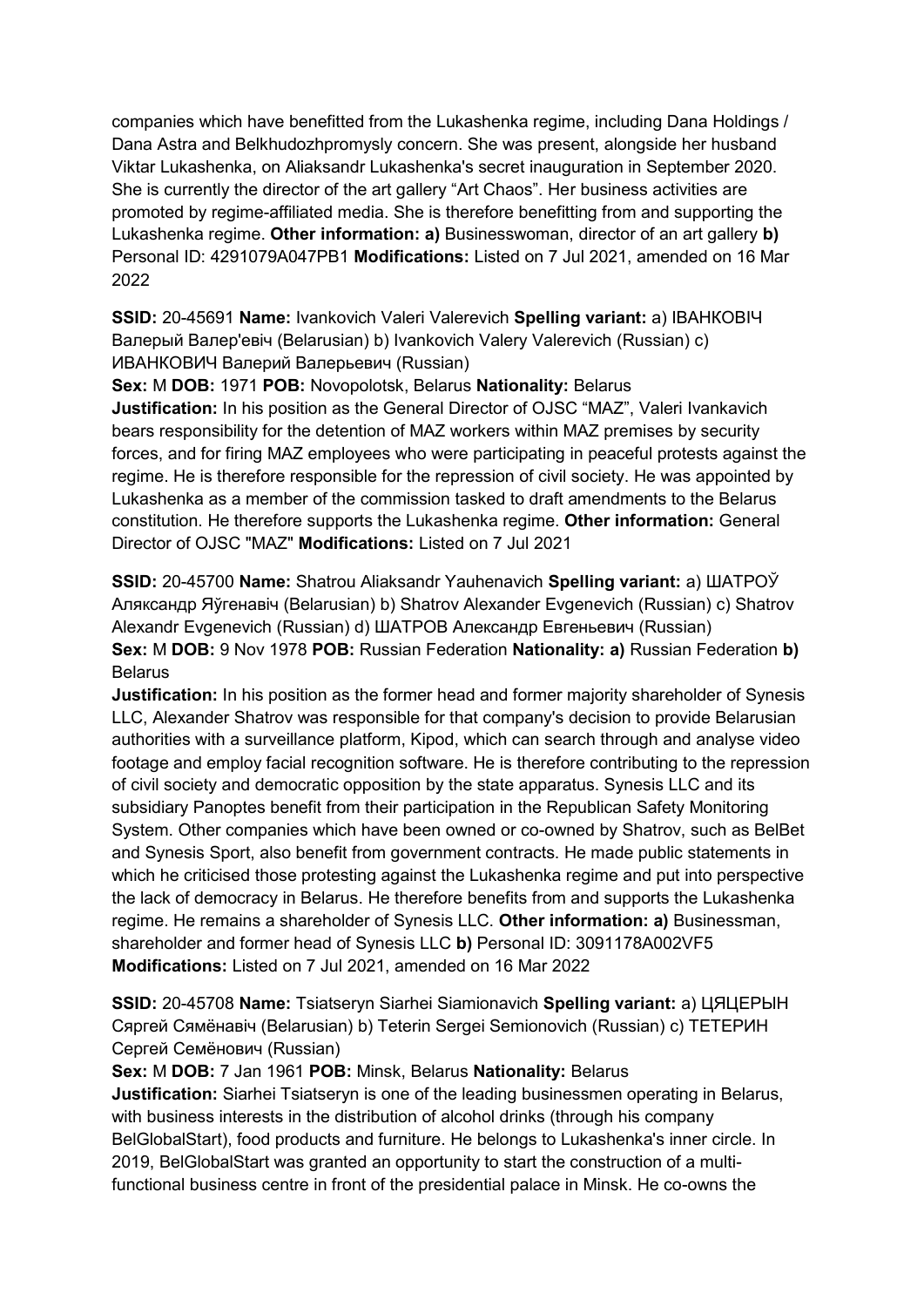company VIBEL, which sells commercials on a number of Belarusian national TV channels. He was the chairman of the Belarusian Tennis Federation and Lukashenka's former aide for sports matters. **Other information:** Businessman, owner of BelGlobalStart, co-owner of VIBEL, former Chairman of the Belarusian Tennis Federation **Modifications:** Listed on 7 Jul 2021, amended on 16 Mar 2022

**SSID:** 20-45716 **Name:** Gutseriev Mikhail Safarbekovich **Spelling variant:** a) ГУЦЕРИЕВ Микаил Сафарбекович (Russian) b) ГУЦЕРИЕВ Михаил Сафарбекович (Russian) **Sex:** M **DOB:** 9 May 1958 **POB:** Akmolinsk, Kazakhstan **Nationality:** Russian Federation **Justification:** Mikhail Gutseriev is a prominent Russian businessman, with business interests in Belarus in the sectors of energy, potash, hospitality and others. He is a long-time acquaintance of Aliaksandr Lukashenka and thanks to that association has accumulated significant wealth and influence among the political elite in Belarus. Safmar, a company which has been controlled by Gutseriev, was the only Russian oil firm that carried on supplying oil to Belarusian refineries during the energy crisis between Belarus and Russia in early 2020. Gutseriev also supported Lukashenka in disputes with Russia over oil deliveries. Gutseriev has been the chairman of the board of directors of, and a shareholder in, the Slavkali company, which is building the Nezhinsky potassium chloride mining and processing plant based on the Starobinsky potash salt deposit near Lyuban. It is the largest investment in Belarus, worth USD 2 billion. Lukashenka promised to rename the town of Lyuban "Gutserievsk" in his honour. His other businesses in Belarus have included fuelling stations and oil depots, a hotel, a business centre and an airport terminal in Minsk. Lukashenka came to Gutseriev's defence after a criminal investigation was initiated against him in Russia. Lukashenka also thanked Gutseriev for his financial contributions to charity and investments worth billions of dollars in Belarus. Gutseriev is reported to have gifted Lukashenka luxurious presents. Gutseriev also declared himself to be the owner of a residency which de facto belongs to Lukashenka, thus covering him up when journalists started to investigate Lukashenka's assets. Gutseriev attended Lukashenka's secret inauguration on 23 September 2020. In October 2020 Lukashenka and Gutseriev both appeared at the opening of an orthodox church, which the latter sponsored. According to media reports, when the striking employees of Belarusian state-owned media were fired in August 2020, Russian media workers were flown to Belarus on board aircraft belonging to Gutseriev in order to replace the fired workers, and lodged in the Minsk Renaissance Hotel belonging to Gutseriev. Gutseriev assisted with the acquisition of CT scanners for Belarus during the COVID-19 crisis. Mikhail Gutseriev is therefore benefitting from and supporting the Lukashenka regime. **Other information:** Businessman, shareholder and chairman of the board of executives of Safmar and Slavkali companies **Modifications:** Listed on 7 Jul 2021, amended on 16 Mar 2022

**SSID:** 20-45725 **Name:** Aleksin Aliaksey Ivanavich **Spelling variant:** a) АЛЕКСIН Аляксей Iванавiч (Belarusian) b) Oleksin Alexei Ivanovich (Russian) c) ОЛЕКСИН Алексей Иванович (Russian)

#### **Sex:** M **Nationality:** Belarus

**Justification:** Aliaksei Aleksin is one of the leading businessmen in Belarus, with business interests in the sectors of oil and energy, real estate, development, logistics, tobacco, retail, finance and others. He enjoys a close relationship with Aliaksandr Lukashenka and his son and former National Security Advisor Viktar Lukashenka. He is active in the biker movement in Belarus, a hobby he shares with Viktar Lukashenka. His company owns property in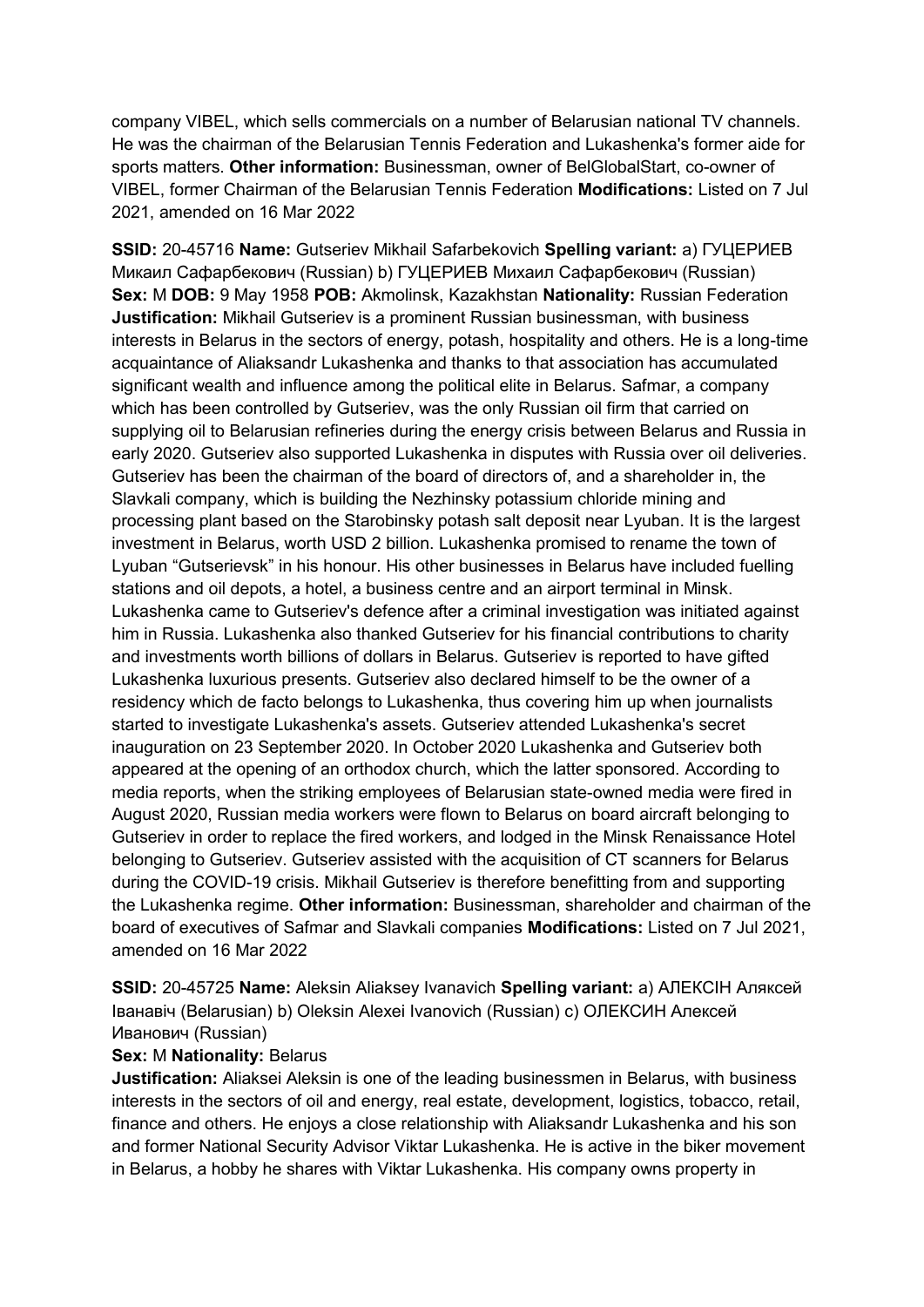"Alexandria 2" (Mogilev region), commonly called "presidential residence", where Aliaksandr Lukashenka is a frequent visitor. He is the co-owner of "Bremino Group" – the initiator and co-administrator of the Bremino-Orsha special economic zone project, created by a presidential decree signed by Aliaksandr Lukashenka. The company has received state support for developing the Bremino-Orsha zone, as well as a number of financial and tax advantages and other benefits. Aleksin and other owners of Bremino Group received support from Viktar Lukashenka. Companies "Inter Tobacco" and "Energo-Oil", which belong to Aleksin and members of his close family, were given exclusive privileges to import tobacco products to Belarus, based on a decree signed by Aliaksandr Lukashenka, and received state support for the creation of Tabakierka kiosks. He was allegedly involved in the establishment of the first government-approved private military company in Belarus "GardServis", with reported links to the Belarussian security apparatus. He is therefore benefitting from the Lukashenka regime. **Other information:** Businessman, Co-owner of Bremino Group **Modifications:** Listed on 7 Jul 2021

**SSID:** 20-45731 **Name:** Zaitsau Aliaksandr Mikalaevich **Spelling variant:** a) ЗАЙЦАЎ Аляксандр Мiкалаевiч (Belarusian) b) Zaitsev Alexander Nikolaevich (Russian) c) Zaitsev Alexandr Nikolaevich (Russian) d) ЗАЙЦЕВ Александр Николаевич (Russian) **Sex:** M **DOB:** 22 Nov 1976 **POB:** Ruzhany, Brest Region (Brest Oblast), Belarus **Nationality:** Belarus

**Justification:** Aliaksandr Zaitsau is the former assistant of Viktar Lukashenka, son of and former Adviser on National Security to Aliaksandr Lukashenka. Through access to the Lukashenka family, Zaitsau obtains lucrative contracts for his businesses. He has had close ties with the Sohra Group that is granted the right to export state-owned enterprises' production (tractors and trucks) to the Gulf and African countries. He is also the co-owner and chairman of the Council of participants of Bremino Group. The company has received state support for developing the Bremino-Orsha zone, as well as a number of financial and tax advantages and other benefits. Zaitsau and other owners of Bremino Group received support from Viktar Lukashenka. He therefore benefits from and supports the Lukashenka regime. **Other information:** Businessman, co-owner of Bremino Group and Sohra Group **Modifications:** Listed on 7 Jul 2021, amended on 16 Mar 2022

**SSID:** 20-45741 **Name:** Myslitski Ivan Branislavavich **Spelling variant:** a) МЫСЛIЦКI Iван Бранiслававiч (Belarusian) b) Myslitskiy Ivan Bronislavovich (Russian) c) МЫСЛИЦКИЙ Иван Брониславович (Russian)

#### **Sex:** M **DOB:** 23 Oct 1976 **Nationality:** Belarus

**Justification:** In his position as First Deputy Head of the Penal Correction Department of the Ministry of Internal Affairs that has authority over detention facilities, Ivan Myslitski is responsible for the inhumane and degrading treatment, including torture, inflicted on citizens who participated in peaceful protests and were detained in those detention facilities in the wake of the 2020 presidential election, in line with the address of Lukashenka to officers of the Interior Ministry. In his position, he bears responsibility for detention conditions in Belarusian prisons, including the categorisation of prisoners corresponding to different kinds of ill-treatment and torture the detainees are subject to, such as verbal abuse, punitive isolation, deprivation of calls and visits, mutilation, beatings and brutal torture. He is therefore responsible for serious human rights violations and for the repression of civil society and democratic opposition. **Other information:** First Deputy Head of the Penal Correction Department Of the Ministry of Internal Affairs **Modifications:** Listed on 7 Jul 2021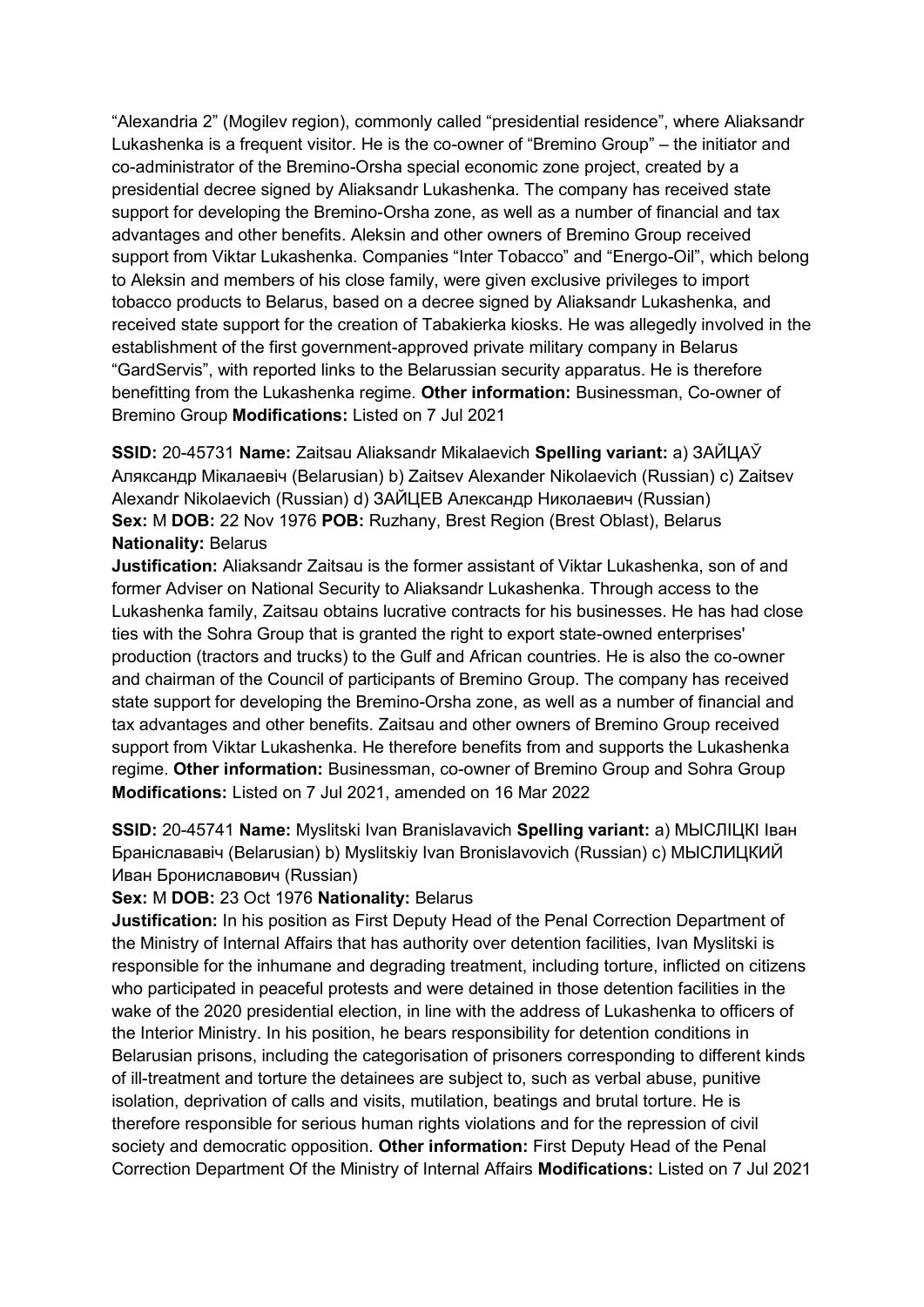**SSID:** 20-45748 **Name:** Beliakou Aleh Mikalaevich **Spelling variant:** a) БЕЛЯКОЎ Алег Мiĸалаевiч (Belarusian) b) Beliakov Oleg Nikolaevich (Russian) c) БЕЛЯКОВ Олег Николаевич (Russian)

## **Sex:** M **Nationality:** Belarus

**Justification:** In his position as Deputy Head of the Penal Correction Department of the Ministry of Internal Affairs that has authority over detention facilities, Aleh Beliakou is responsible for the inhumane and degrading treatment, including torture, inflicted on citizens who participated in peaceful protests and were detained in those detention facilities in the wake of the 2020 presidential election, in line with the address of Lukashenka to officers of the Interior Ministry. In his position, he bears responsibility for detention conditions in Belarusian prisons, including the categorisation of prisoners corresponding to different kinds of ill-treatment and torture the detainees are subject to, such as verbal abuse, punitive isolation, deprivation of calls and visits, mutilation, beatings and brutal torture. He is therefore responsible for serious human rights violations and for the repression of civil society and democratic opposition. **Other information:** Deputy Head of the Penal Correction Department of the Ministry of Internal Affairs **Modifications:** Listed on 7 Jul 2021

**SSID:** 20-45754 **Name:** Mandryk Uladzislau Aliakseevich **Spelling variant:** a) МАНДРЫК Уладзiслаў Аляксеевiч (Belarusian) b) Mandrik Vladislav Alekseevich (Russian) c) МАНДРИК Владислав Алексеевич (Russian)

# **Sex:** M **DOB:** 4 Jul 1971 **Nationality:** Belarus

**Justification:** In his position as Deputy Head of the Penal Correction Department of the Ministry of Internal Affairs that has authority over detention facilities, Uladzislau Mandryk is responsible for the inhumane and degrading treatment, including torture, inflicted on citizens who participated in peaceful protests and were detained in those detention facilities in the wake of the 2020 presidential election, in line with the address of Lukashenka to officers of the Interior Ministry. In his position, he bears responsibility for detention conditions in Belarusian prisons, including the categorization of prisoners, corresponding to different kinds of ill-treatment and torture the detainees are subject to, such as verbal abuse, punitive isolation, deprivation of calls and visits, mutilation, beatings and brutal torture. He is therefore responsible for serious human rights violations and for the repression of civil society and democratic opposition. **Other information: a)** Deputy Head of the Penal Correction Department of the Ministry of Internal Affairs **b)** National ID: 3040771A125PB2; Passport: MP3810311 **Modifications:** Listed on 7 Jul 2021

**SSID:** 20-45762 **Name:** Dailida Andrei Mikalaevich **Spelling variant:** a) ДАЙЛIДА Андрэй Мiкалаевiч (Belarusian) b) Dailida Andrei Nikolaevich (Russian) c) ДАЙЛИДА Андрей Николаевич (Russian)

# **Sex:** M **DOB:** 1 Jul 1974 **Nationality:** Belarus

**Justification:** In his position as Deputy Head of the Penal Correction Department of the Ministry of Internal Affairs that has authority over detention facilities, Andrei Dailida is responsible for the inhumane and degrading treatment, including torture, inflicted on citizens who participated in peaceful protests and were detained in those detention facilities in the wake of the 2020 presidential election, in line with the address of Lukashenka to officers of the Interior Ministry. In his position, he bears responsibility for detention conditions in Belarusian prisons, including the categorization of prisoners, corresponding to different kinds of ill-treatment and torture the detainees are subject to, such as verbal abuse, punitive isolation, deprivation of calls and visits, mutilation, beatings and brutal torture. For his work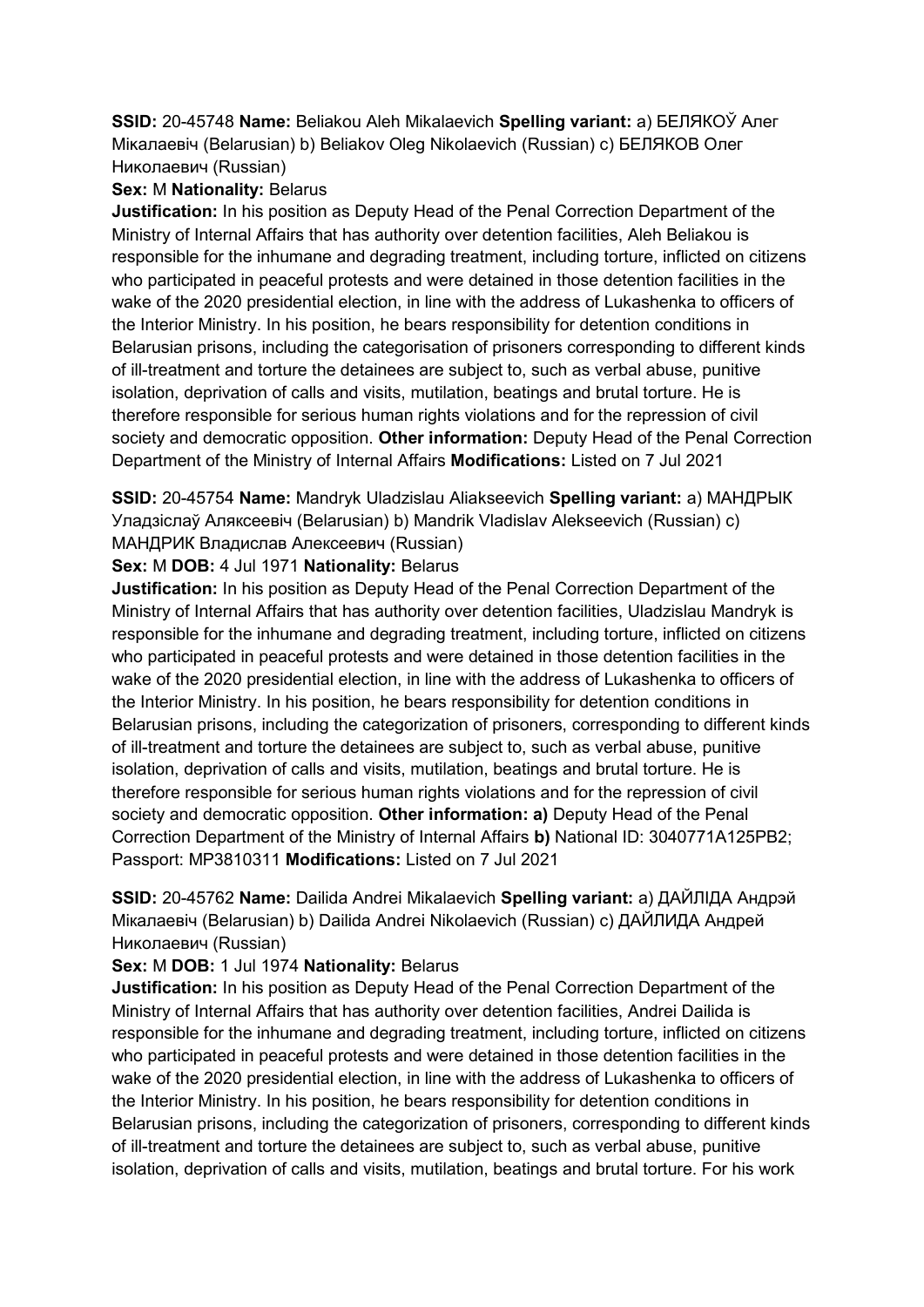as Deputy head of the Penal Correction Department of the Ministry of Internal Affairs, he received, in December 2020, the Presidential Order for service to the Motherland and has therefore benefitted from the Lukashenka regime He is therefore responsible for serious human rights violations and for the repression of civil society and democratic opposition. **Other information: a)** Deputy Head of the Penal Correction Department of the Ministry of Internal Affairs **b)** Passport: KH2133825 **Modifications:** Listed on 7 Jul 2021

**SSID:** 20-45770 **Name:** Lashchynouski Aleh Mikalaevich **Spelling variant:** a) ЛАШЧЫНОЎСКI Алег Мiкалаевiч (Belarusian) b) Lashchinovskii Oleg Nikolaevich (Russian) c) ЛАЩИНОВСКИЙ Олег Николаевич (Russian)

## **Sex:** M **DOB:** 12 May 1963 **Nationality:** Belarus

**Justification:** In his former position as Deputy Head of the Penal Correction Department that has authority over detention facilities of the Ministry of Internal Affairs, Aleh Lashchynouski is responsible for the inhumane and degrading treatment, including torture, inflicted on citizens who participated in peaceful protests and were detained in those detention facilities in the wake of the 2020 presidential election, in line with the address of Lukashenka to officers of the Interior Ministry. In his former position, he bears responsibility for conditions in Belarusian prisons and the repressive measures taken there, including the categorisation of prisoners corresponding to different kinds of ill-treatment and torture the detainees are subject to, such as verbal abuse, punitive isolation, deprivation of calls and visits, mutilation, beatings and brutal torture. He is therefore responsible for serious human rights violations and for the repression of civil society and democratic opposition. **Other information:** Former Deputy Head of the Penal Correction Department of the Ministry of Internal Affairs **Modifications:** Listed on 7 Jul 2021

**SSID:** 20-45777 **Name:** Baturytskaia Zhana Uladzimirauna **Spelling variant:** a) БАТУРЫЦКАЯ Жана Уладзiмiраўна (Belarusian) b) Baturitskaya Zhanna Vladimirovna (Russian) c) БАТУРИЦКАЯ Жанна Владимировна (Russian)

# **Sex:** W **DOB:** 20 Apr 1972 **Nationality:** Belarus

**Justification:** In her position as Head of the Directorate of Sentence Enforcement of the Penal Correction Department of the Ministry of Internal Affairs that has authority over detention facilities, Zhana Baturitskaia is responsible for the inhumane and degrading treatment, including torture, inflicted on citizens who participated in peaceful protests and were detained in those detention facilities in the wake of the 2020 presidential election, in line with the address of Lukashenka to officers of the Interior Ministry. In her position, she bears responsibility for detention conditions in Belarusian prisons, including the categorisation of prisoners corresponding to different kind of ill-treatment and torture the detainees are subject to, such as verbal abuse, punitive isolation, deprivation of calls and visits, mutilation, beatings, brutal torture. She is therefore responsible for serious human rights violations and for the repression of civil society and democratic opposition. **Other information:** Head of the Directorate of Sentence Enforcement of the Penal Correction Department of the Ministry of Internal Affairs **Modifications:** Listed on 7 Jul 2021

**SSID:** 20-45784 **Name:** Strebkou Dzmitry Mikalaevich **Spelling variant:** a) СТРЭБКОЎ Дзмiтрый Мiкалаевiч (Belarusian) b) Strebkov Dmitry Nikolaevich (Russian) c) СТРЕБКОВ Дмитрий Николаевич (Russian)

# **Sex:** M **DOB:** 19 Mar 1977 **Nationality:** Belarus

**Justification:** In his position as Head of the Prison No. 8 in Zhodino, Dzmitry Strebkou is responsible for the appalling conditions in the detention centre and for the inhumane and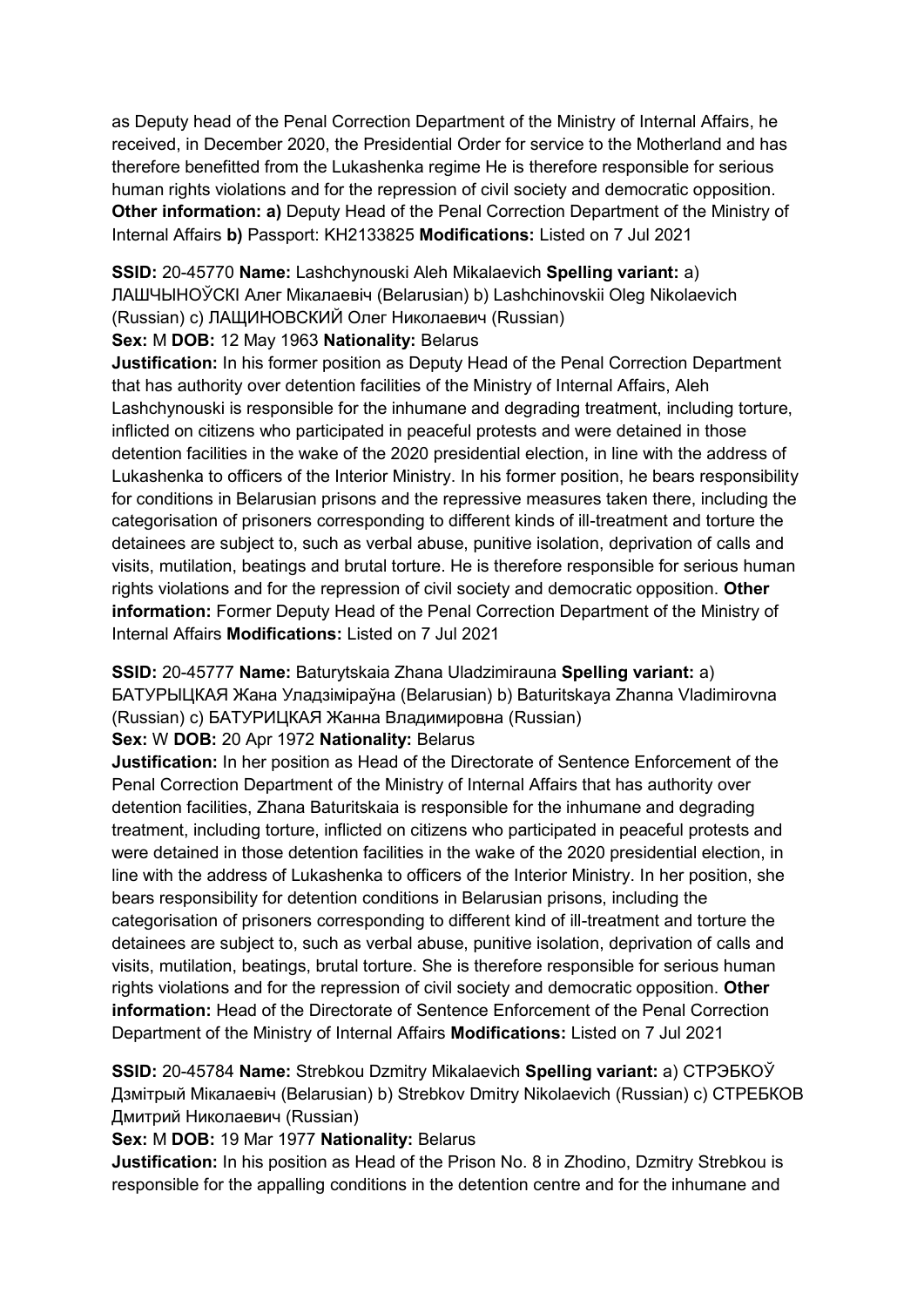degrading treatment, including torture, inflicted on citizens who participated in peaceful protests and were detained in this detention facility, including in its temporary detention centre, in the wake of the 2020 presidential election. He is therefore responsible for serious human rights violations and for the repression of civil society and democratic opposition. **Other information:** Head of the Prison No. 8 in Zhodino **Modifications:** Listed on 7 Jul 2021

**SSID:** 20-45791 **Name:** Shapetska Yauhen Andreevich **Spelling variant:** a) ШАПЕЦЬКА Яўген Андрэевiч (Belarusian) b) Shapetko Evgeniy Andreevich (Russian) c) ШАПЕТЬКО Евгений Андреевич (Russian)

**Sex:** M **DOB:** 30 Mar 1989 **POB:** Minsk, Belarus **Nationality:** Belarus

**Justification:** In his position as the Head of the Akrestina Isolation Centre for Offenders, Yauhen Shapetska is responsible for appalling conditions in the isolation centre and for the inhumane and degrading treatment, including torture, inflicted on citizens who participated in peaceful protests and were detained in this detention facility in the wake of the 2020 presidential election. He is therefore responsible for serious violations of human rights and for the repression of civil society and democratic opposition. **Other information:** Head of Akrestina isolation centre for offenders **Modifications:** Listed on 7 Jul 2021

**SSID:** 20-45799 **Name:** Keniukh Ihar Ryhoravich **Spelling variant:** a) КЕНЮХ Iгар Рыгоравiч (Belarusian) b) Keniukh Igor Grigorevich (Russian) c) КЕНЮХ Игорь Григорьевич (Russian)

**Sex:** M **DOB:** 21 Jan 1980 **POB:** Gomel Region (Gomel Oblast), Belarus **Nationality:** Belarus

**Justification:** In his position as the Head of the Akrestina Temporary Detention Centre, Ihar Keniukh is responsible for appalling conditions and for the inhumane and degrading treatment, including beatings and torture, inflicted on citizens detained in this detention facility in the wake of the 2020 presidential election. He exerted pressure on medical staff to remove doctors who sympathize with protesters. According to the testimony of multiple women included in the report of the Centre for Promotion of Women's Rights, "Her Rights," the most inhumane treatment took place in the detention centre at Akrestina in Minsk, where the OMON policemen were especially cruel and used torture. He is therefore responsible for serious violations of human rights and for the repression of civil society and democratic opposition. **Other information:** Head of Akrestina Temporary Detention Centre **Modifications:** Listed on 7 Jul 2021

**SSID:** 20-45808 **Name:** Dryl Hleb Uladzimiravich **Spelling variant:** a) ДРЫЛЬ Глеб Уладзiмiравiч (Belarusian) b) Dril Gleb Vladimirovich (Russian) c) ДРИЛЬ Глеб Владимирович (Russian)

# **Sex:** M **DOB:** 12 May 1980 **Nationality:** Belarus

**Justification:** In his position as Deputy Head of the Temporary Detention Centre, Hleb Dryl is responsible for the appalling conditions and for the inhumane and degrading treatment, including beatings and torture, inflicted on citizens detained in this detention facility in the wake of the 2020 presidential election. According to witness testimonies, some of the women detained on 9-12 Aug 2020 were heavily beaten in the detention centres. According to the testimony of multiple women, included in the report of the Centre for Promotion of Women's Rights "Her Rights", the most inhumane treatment took place in the detention centre at Akrestina in Minsk, where the OMON policemen were especially cruel and used torture. He is therefore responsible for serious human rights violations and for the repression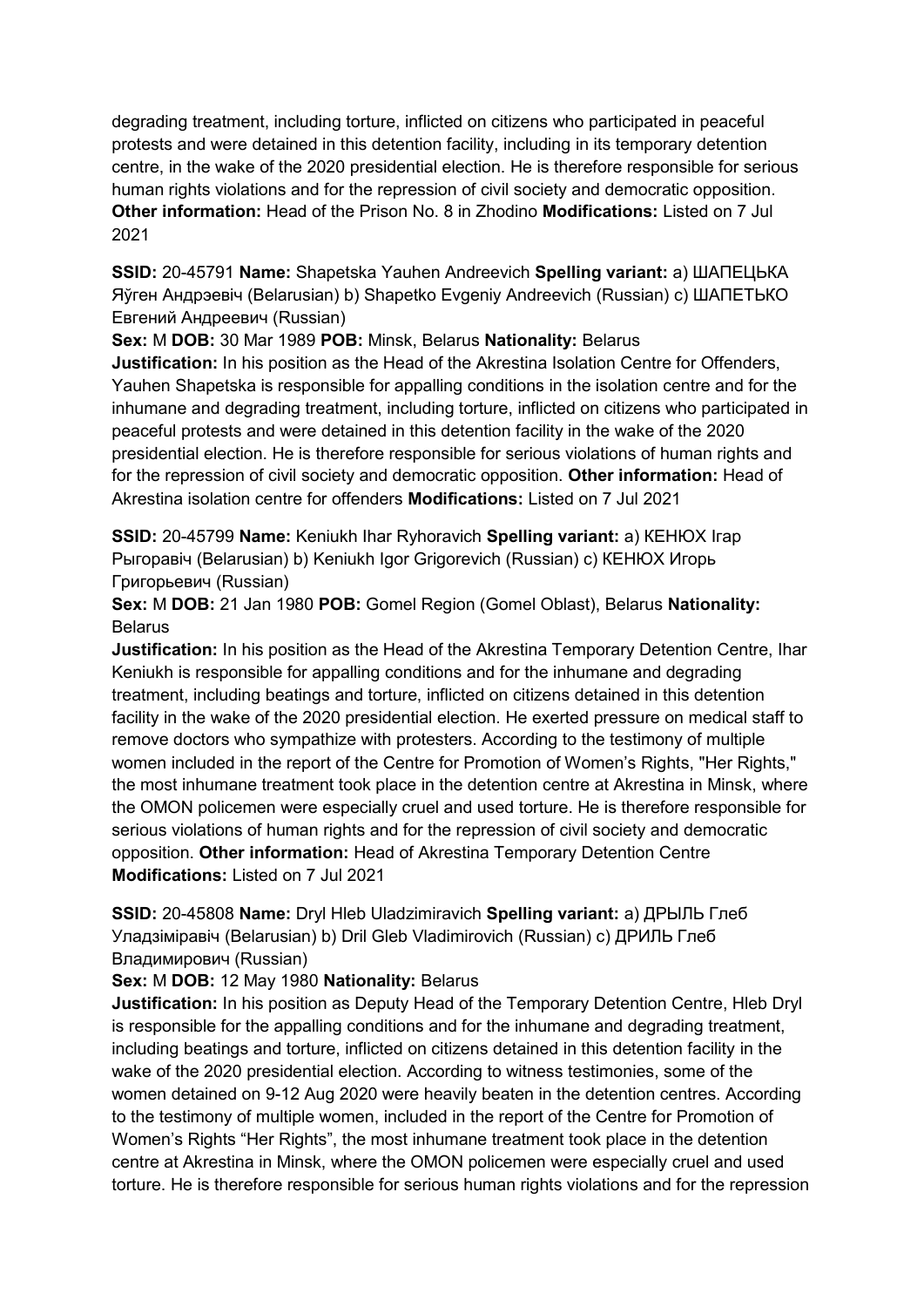of civil society and democratic opposition. **Other information:** Deputy Head of the Akrestina Temporary Detention Centre **Modifications:** Listed on 7 Jul 2021

**SSID:** 20-45815 **Name:** Lapyr Uladzimir Iosifavich **Spelling variant:** a) ЛАПЫР Уладзiмiр Iосiфавiч (Belarusian) b) Lapyr Vladimir Yosifovich (Russian) c) ЛАПЫРЬ Владимир Иосифович (Russian)

**Sex:** M **DOB:** 21 Aug 1977 **Nationality:** Belarus

**Justification:** In his position as Deputy Head of the Akrestina Temporary Detention Centre, Uladzimir Lapyr is responsible for appalling conditions and for the inhumane and degrading treatment, including beatings and torture, inflicted on citizens detained in this detention facility in the wake of the 2020 presidential election. According to the testimony of multiple women included in the report of the Centre for Promotion of Women's Rights, "Her Rights," the most inhumane treatment took place in the detention centre at Akrestina in Minsk, where the OMON policemen were especially cruel and used torture. He is therefore responsible for serious violations of human rights and for the repression of civil society and democratic opposition. **Other information:** Deputy Head of the Akrestina Temporary Detention Centre **Modifications:** Listed on 7 Jul 2021

**SSID:** 20-45822 **Name:** Vasiliuk Aliaksandr Uladzimiravich **Spelling variant:** a) ВАСIЛЮК Аляксандр Уладзiмiравiч (Belarusian) b) Vasiliuk Alexander Vladimirovich (Russian) c) Vasiliuk Alexandr Vladimirovich (Russian) d) ВАСИЛЮК Александр Владимирович (Russian)

**Sex:** M **DOB:** 8 May 1975 **Nationality:** Belarus

**Justification:** In his position as Head of the Investigation team of the Investigative Committee of Belarus, Aliaksandr Vasiliuk is responsible for politically-motivated prosecutions and detention, in particular of the opposition Coordination Council members, including Belarusian opposition leader Mariya Kalesnikava who is considered a political prisoner by human rights organisations. He is also responsible for the detention of several opposition media representatives. He is therefore responsible for the repression of civil society and democratic opposition. **Other information:** Head of the Investigation team of the Investigative Committee **Modifications:** Listed on 7 Jul 2021

**SSID:** 20-45829 **Name:** Arkhireeu Yauhen Anatolevich **Spelling variant:** a) АРХIРЭЕЎ Яўген Анатольевiч (Belarusian) b) Arkhireev Evgeniy Anatolevich (Russian) c) АРХИРЕЕВ Евгений Анатольевич (Russian)

## **Sex:** M **DOB:** 1 Jul 1977 **Nationality:** Belarus

**Justification:** In his position as the Head of the Main Investigation Department of the Investigative Committee of Belarus, Yauhen Arkhireeu is responsible for initiating and investigating politically-motivated criminal proceedings, in particular of the opposition Coordination Council members and other protesters. Such investigations are aimed at intimidating protesters, as well as criminalizing the participation in peaceful protests. He is therefore responsible for the repression of civil society and democratic opposition. **Other information:** Head of the Main Investigation Department, Central Office of Investigative Committee **Modifications:** Listed on 7 Jul 2021

**SSID:** 20-45836 **Name:** Kauryzhkin Aliaksei Iharavich **Spelling variant:** a) КАЎРЫЖКIН Аляĸсей Iгаравiч (Belarusian) b) Kovryzhkin Alexey Igorovich (Russian) c) КОВРИЖКИН Алексей Игоревич (Russian)

**Sex:** M **DOB:** 3 Nov 1981 **POB:** Bobruisk, Belarus **Nationality:** Belarus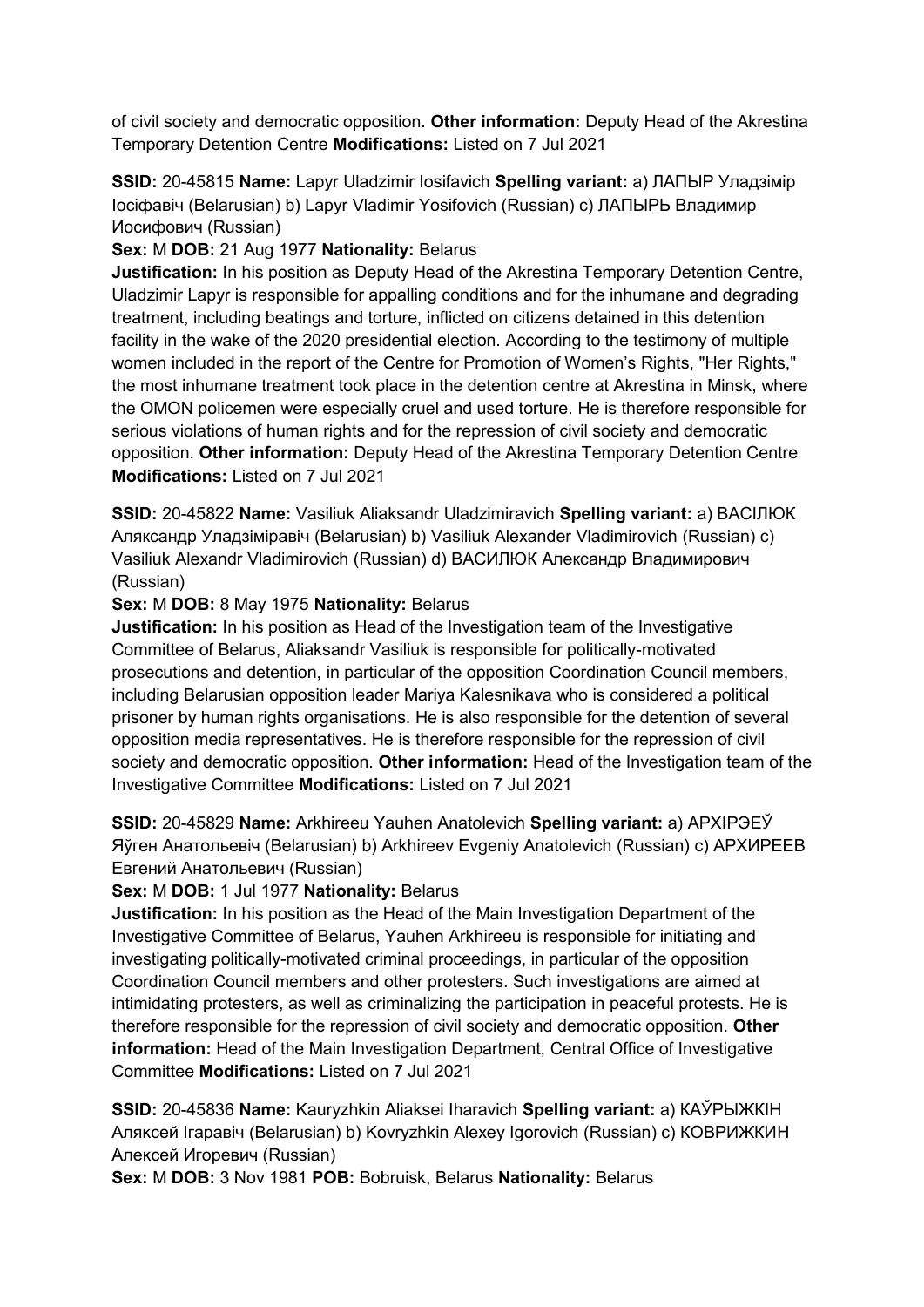**Justification:** In his position as the Head of the Investigation Team of the Investigative Committee of Belarus, Aliaksei Kauryzhkin is responsible for politically motivated prosecutions and detention, in particular of members of Viktar Babarika's presidential campaign team and of Coordination Council members, including lawyer Maxim Znak who is considered a political prisoner by human rights organisations. He is therefore responsible for the repression of civil society and democratic opposition. **Other information:** Head of Investigation Team, Main Investigation Department, Investigative Committee **Modifications:**  Listed on 7 Jul 2021

**SSID:** 20-45845 **Name:** Ahafonau Aliaksandr Dzmitryevich **Spelling variant:** a) АГАФОНАЎ Аляксандр Дзмiтрыевiч (Belarusian) b) Agafonov Alexander Dmitrievich (Russian) c) Agafonov Alexandr Dmitrievich (Russian) d) АГАФОНОВ Александр Дмитриевич (Russian) **Sex:** M **DOB:** 13 Mar 1982 **Nationality:** Belarus

**Justification:** In his position as the First Deputy Head of the Main Investigation Department of the Investigative Committee of Belarus, Aliaksandr Ahafonau is responsible for politically motivated prosecutions and arrests of the presidential candidate Siarhei Tsikhanousky – opposition activist and husband of presidential candidate Svetlana Tsikhanouskaya. and other political activists, including Mikalai Statkevich and Dzmitry Kazlou. Siarhei Tsikhanousky, Dzmitry Kazlou, and Mikalai Statkevich are recognised as political prisoners by Viasna, a Belarussian human rights organisation. He is therefore responsible for the repression of civil society and democratic opposition. **Other information:** First Deputy Head of the Main Investigation Department, Investigative Committee **Modifications:** Listed on 7 Jul 2021

**SSID:** 20-45852 **Name:** Bychak Kanstantsin Fiodaravich **Spelling variant:** a) БЫЧАК Канстанцiн Фёдаравiч (Belarusian) b) Bychek Konstantin Fedorovich (Russian) c) БЫЧЕК Константин Фёдорович (Russian)

## **Sex:** M **DOB:** 20 Sep 1985 **Nationality:** Belarus

**Justification:** In his position as Head of Division of the KGB Investigation Department, Kanstantin Bychak has supervised politically motivated investigation of presidential candidate Viktar Babarika. Babarika's candidacy was rejected by the Central Election Commission. This decision was based on a report from the KGB and official TV statements of Bychak declaring Babarika guilty of money laundering while investigations were still ongoing. On Oct 26, 2020, Bychak threatened peaceful protestors on the governmental TV by stating that their actions would be classified as acts of terrorism. He is therefore responsible for the repression of the democratic opposition and civil society. **Other information:** Head of Division of the KGB Investigation Department **Modifications:** Listed on 7 Jul 2021

**SSID:** 20-45859 **Name:** Bakach Andrei Siarheevich **Spelling variant:** a) БАКАЧ Андрэй Сяргеевiч (Belarusian) b) Bakach Andrei Sergeevich (Russian) c) БАКАЧ Андрей Сергеевич (Russian)

## **Sex:** M **DOB:** 19 Nov 1983 **POB:** Minsk, Belarus **Nationality:** Belarus

**Justification:** In his former position as Head of the Department of Internal Affairs of the Pervomaysky District Administration in Minsk, Andrei Bakach was responsible for the actions of police forces belonging to that police precinct and for the actions occurring in the police station. During his time as Head, peaceful protesters in Minsk were subjected to cruel, inhumane and degrading treatment inside the police station under his control. He is therefore responsible for serious violations of human rights and the repression of civil society and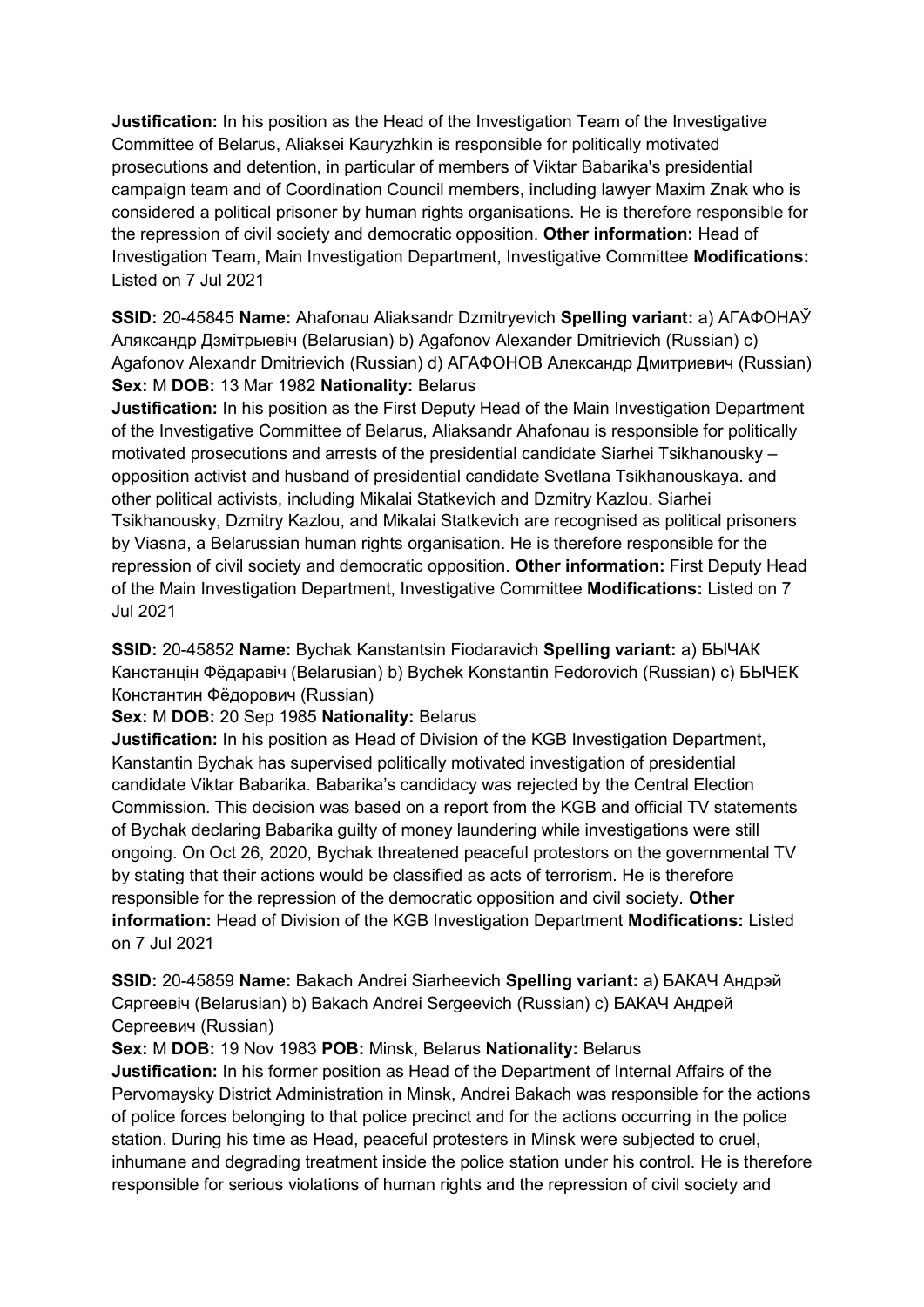democratic opposition. He remains active in the Lukashenka regime as the First Deputy Head of the Internal Affairs Directorate of the Grodno/Hrodna Regional Executive Committee. **Other information:** Former Head of the Pervomaysky District Police Department of Minsk; First Deputy Head of the Internal Affairs Directorate of the Grodno/Hrodna Regional Executive Committee **Modifications:** Listed on 7 Jul 2021, amended on 16 Mar 2022

**SSID:** 20-45867 **Name:** Palulekh Aliaksandr Uladzimiravich **Spelling variant:** a) ПАЛУЛЕХ Аляксандр Уладзiмiравiч (Belarusian) b) Polulekh Aleksandr Vladimirovich (Russian) c) ПОЛУЛЕХ Александр Владимирович (Russian)

**Sex:** M **DOB:** 25 Jun 1979 **POB:** Minsk, Belarus **Nationality:** Belarus **Justification:** In his position as the Head of the Internal Affairs Directorate of the Frunzensky District Administration of Minsk, Aliaksandr Palulekh is responsible for the repression led by the police forces in this district against peaceful protesters in the wake of the 2020 presidential elections, in particular with ill-treatment, including torture, of peaceful protesters who were detained inside the police station under his control. He is therefore responsible for serious violations of human rights and the repression of civil society and democratic opposition. **Other information:** Head of the Frunzensky District Police Department of Minsk **Modifications:** Listed on 7 Jul 2021

**SSID:** 20-45875 **Name:** Zakhvitsevich Aliaksandr Aliaksandravich **Spelling variant:** a) ЗАХВIЦЭВIЧ Аляксандр Аляксандравiч (Belarusian) b) Zakhvitsevich Aleksandr Aleksandrovich (Russian) c) ЗАХВИЦЕВИЧ Александр Александрович (Russian) **Sex:** M **DOB:** 1 Jan 1977 **Nationality:** Belarus

**Justification:** In his position as the Deputy Head of the Frunzensky District Police Department of Minsk Aliaksandr Zakhvitsevich supervises public security police and is responsible for the inhumane and degrading treatment, including torture, inflicted on citizens detained in the Frunzenskiy District in the wake of the 2020 presidential election and for the general brutal crackdown on peaceful protesters in this district. Officers under Zakhvitsevich's supervision used torture against detainees. He is therefore responsible for serious violations of human rights and the repression of civil society and democratic opposition. **Other information:** Deputy Head of the Frunzensky District Police Department of Minsk **Modifications:** Listed on 7 Jul 2021

**SSID:** 20-45882 **Name:** Ushakou Siarhei Uladzimiravich **Spelling variant:** a) УШАКОЎ Сяргей Уладзiмiравiч (Belarusian) b) Ushakov Sergei Vladimirovich (Russian) c) УШАКОВ Сергей Владимирович (Russian)

**Sex:** M **DOB:** 22 Aug 1980 **POB:** Minsk, Belarus **Nationality:** Belarus

**Justification:** In his position as the Deputy Head of the Frunzensky District Police Department of Minsk supervising criminal police, Siarhei Ushakou is responsible for actions of his subordinates, especially inhumane and degrading treatment, including torture, inflicted on citizens detained in the Frunzensky District in the wake of the 2020 presidential election and for the general brutal crackdown on peaceful protesters. Officers under Ushakou's direct supervision used torture against detainees. He is therefore responsible for serious violations of human rights and the repression of civil society and democratic opposition. **Other information:** Deputy Head of the Frunzensky District Police Department of Minsk **Modifications:** Listed on 7 Jul 2021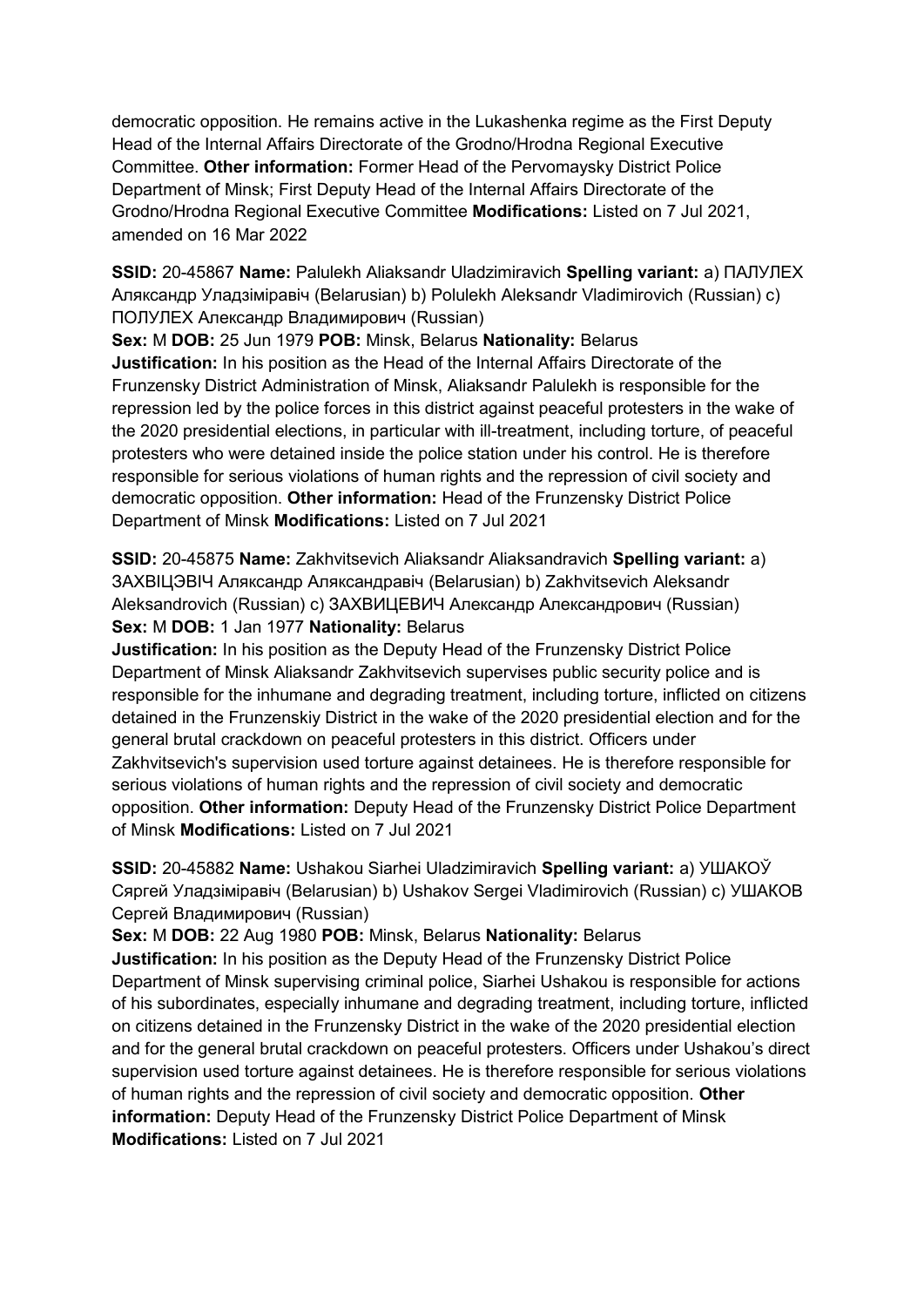**SSID:** 20-45890 **Name:** Artsiomenka Siarhei Piatrovich **Spelling variant:** a) АРЦЁМЕНКА Сяргей Пятровiч (Belarusian) b) Artemenko Sergei Petrovich (Russian) c) Artiomenko Sergei Petrovich (Russian) d) АРТЁМЕНКО Сергей Петрович (Russian)

# **Sex:** M **DOB:** 26 Mar 1973 **Nationality:** Belarus

**Justification:** In his position as the Deputy Head of the Pervomaisky Police District in Minsk, supervising public security police, Siarhei Artemenko is responsible for the inhumane and degrading treatment, including torture, inflicted, by his subordinates on citizens detained at the Pervomaiskiy District Police Department of Minsk that occurred in the wake of the 2020 presidential election and for the general brutal crackdown on peaceful protesters. One example is the mistreatment of Maxim Haroshin, a floral shop owner, who was arrested after he gave flowers to the participants of the Women's March on 13 Oct 2020. Artemenko exerted pressure on citizens not to participate in peaceful demonstrations. He is therefore responsible for serious violations of human rights and the repression of civil society and democratic opposition. **Other information:** Deputy Head of the Pervomaisky Police District in Minsk **Modifications:** Listed on 7 Jul 2021

**SSID:** 20-45897 **Name:** Rydzetski Aliaksandr Mikhailavich **Spelling variant:** a) РЫДЗЕЦКI Аляксандр Мiхайлавiч (Belarusian) b) Ridetskiy Aleksandr Mikhailovich (Russian) c) РИДЕЦКИЙ Александр Михайлович (Russian)

## **Sex:** M **DOB:** 14 Aug 1978 **Nationality:** Belarus

**Justification:** In his former position as the Head of the Oktyabrsky District Police Department of Minsk, Aliandsandr Rydzetski was responsible for the inhuman and degrading treatment, including torture, inflicted by his subordinates on citizens detained in that district in the wake of the 2020 presidential election. He is therefore responsible for serious violations of human rights and the repression of civil society and democratic opposition. **Other information:** Former Head of the Oktyabrskiy District Police Department of Minsk, Head of the Directorate of internal security of the State Forensic Examination Committee **Modifications:** Listed on 7 Jul 2021

**SSID:** 20-45904 **Name:** Burdziuk Dzmitry Iauhenevich **Spelling variant:** a) БУРДЗЮК Дзмiтрый Яўгеньевiч (Belarusian) b) Burdiuk Dmitry Evgenevich (Russian) c) БУРДЮК Дмитрий Евгеньевич (Russian)

**Sex:** M **DOB:** 31 Jan 1980 **POB:** Brest Region, Belarus **Nationality:** Belarus **Justification:** In his former position as Head of the Partizanski District Police Department of Minsk, Dzmitry Burdziuk was responsible for overseeing the severe beatings and torture of peaceful protesters and bystanders in that district in the wake of the 2020 presidential election. In Dec 2020 he was appointed Head of the Oktyabrsky Disrict Police Department. He is therefore responsible for serious violations of human rights and the repression of civil society and democratic opposition. **Other information: a)** Head of the Oktyabrsky District Police Department, Former Head of the Partizanski District Police Department of Minsk **b)**  Personal identification: 3310180C009PB7 **c)** Passport number: MP3567896 **Modifications:**  Listed on 7 Jul 2021

**SSID:** 20-45915 **Name:** Kapilevich Vital Vitalevich **Spelling variant:** a) КАПIЛЕВIЧ Вiталь Вiтальевiч (Belarusian) b) Kapilevich Vitaliy Vitalevich (Russian) c) КАПИЛЕВИЧ Виталий Витальевич (Russian)

# **Sex:** M **DOB:** 26 Nov 1988 **Nationality:** Belarus

**Justification:** In his position as the Head of the Leninsky District Police Department of Minsk, Vital Kapilevich is responsible for the inhumane and degrading treatment, including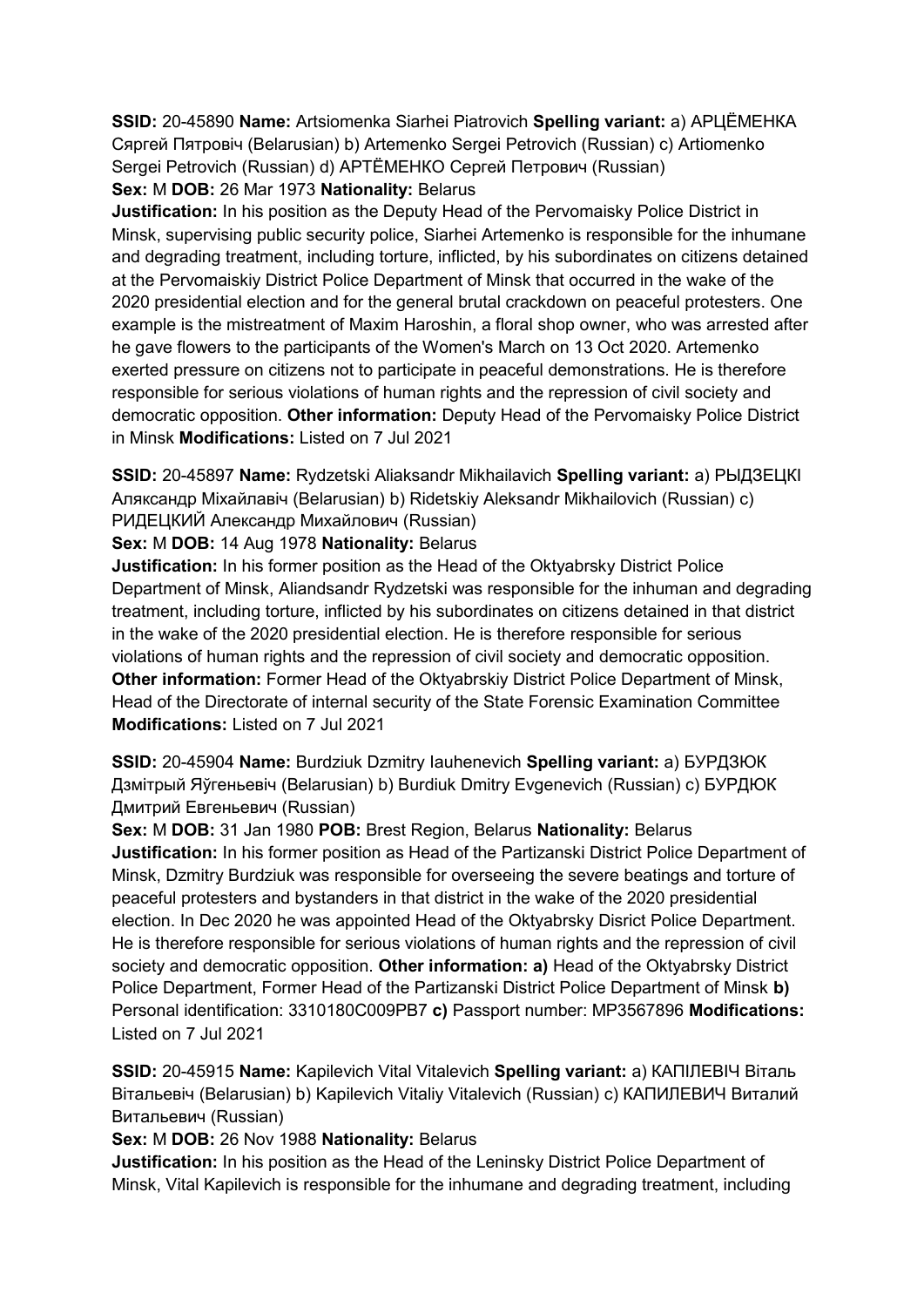torture, inflicted on citizens detained at the Leninsky District Police Department. The detainees were denied medical help; paramedics who arrived at the Department were intimidated to prevent the provision of medical assistance to the detainees. He is therefore responsible for serious violations of human rights and the repression of civil society. **Other information:** Head of the Leninsky District Police Department of Minsk **Modifications:**  Listed on 7 Jul 2021

**SSID:** 20-45922 **Name:** Kislou Kiryl Stanislavavich **Spelling variant:** a) КIСЛОЎ Кiрыл Станiслававiч (Belarusian) b) Kislov Kirill Stanislavovich (Russian) c) КИСЛОВ Кирилл Станиславович (Russian)

**Sex:** M **DOB:** 2 Jan 1979 **POB:** Minsk, Belarus **Nationality:** Belarus

**Justification:** In his position as Head of the Zavodsky District Police Department of Minsk, Kiryl Kislou is responsible for inhumane and degrading treatment, including torture, inflicted on citizens detained at the premises of this police station. He is also responsible for mass repressions against peaceful protesters, journalists, human rights activists, workers, representatives of the academic community and bystanders, inflicted by his subordinates. He is therefore responsible for serious violations of human rights and the repression of civil society. **Other information:** Head of the Zavodsky District Police Department of Minsk **Modifications:** Listed on 7 Jul 2021

**SSID:** 20-45930 **Name:** Vareika Siarhei Aliaksandravich **Spelling variant:** a) ВАРЭЙКА Сяргей Аляĸсандравiч (Belarusian) b) Vareiko Sergey Aleksandrovich (Russian) c) **ВАРЕЙКО Сергей Александрович (Russian)** 

## **Sex:** M **DOB:** 1 Feb 1980 **Nationality:** Belarus

**Justification:** In his former position as Deputy Head of the Zavodsky District Police Siarhei Vareika is responsible for the inhumane and degrading treatment, including torture, inflicted on citizens detained on the premises of the Zavodsky District Police Department in the wake of the 2020 presidential election. He is also responsible for the actions of his subordinates, who took part in mass repressions against peaceful protesters, journalists, human rights activists, workers, representatives of the academic community and bystanders. On 21 Dec 2020 he was appointed Head of Moskovsky District Police Department of Minsk. He is therefore responsible for serious violations of human rights and the repression of civil society. **Other information:** Head of Moskovski District Police Department of Minsk, former Deputy Head of the Zavodsky District Police Department of Minsk **Modifications:** Listed on 7 Jul 2021

**SSID:** 20-45937 **Name:** Dubavik Siarhei Feliksavich **Spelling variant:** a) ДУБАВIК Сяргей Фелiĸсавiч (Belarusian) b) Dubovik Sergey Feliksovich (Russian) c) ДУБОВИК Сергей Феликсович (Russian)

# **Sex:** M **DOB:** 1 Feb 1974 **Nationality:** Belarus

**Justification:** In his position as Deputy Head of the Leninsky District Police Department, Siarhei Dubavik is responsible for the inhumane and degrading treatment, including torture, inflicted on citizens detained on the premises of the Leninsky District Police Department in the wake of the 2020 presidential election. The detainees were denied medical help; paramedics who arrived at the Department were intimidated to prevent the provision of medical assistance to the detainees. He is also responsible for the actions of his subordinates, who took part in mass repressions against peaceful protesters, journalists, human rights activists, workers, representatives of the academic community and bystanders. He is therefore responsible for serious violations of human rights and the repression of civil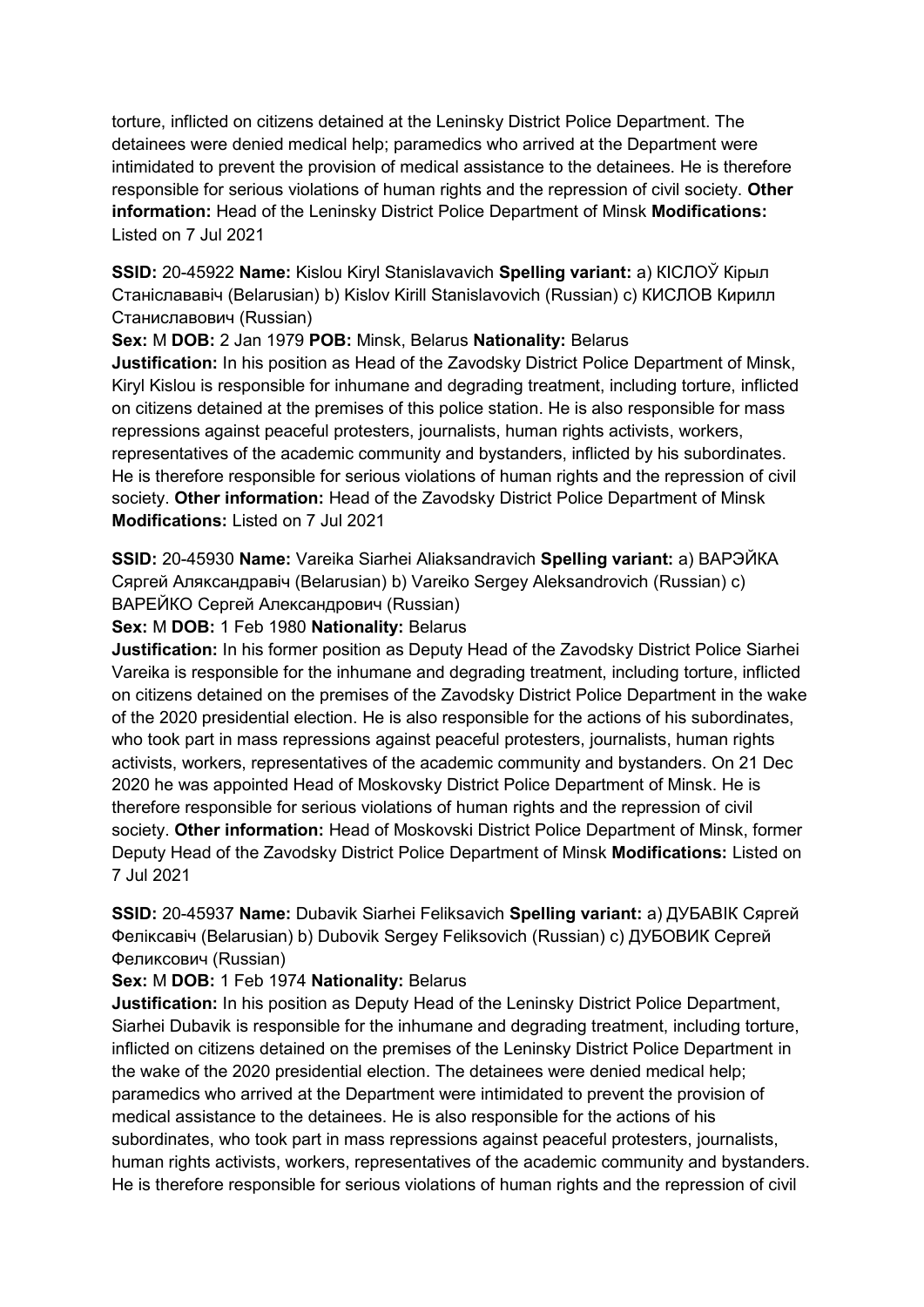society and democratic opposition. **Other information:** Deputy Head of the Leninsky District Police Department **Modifications:** Listed on 7 Jul 2021

**SSID:** 20-45944 **Name:** Andryeuski Aliaksandr Mechyslavavich **Spelling variant:** a) АНДРЫЕЎСКI Аляĸсандр Мечыслававiч (Belarusian) b) Andrievskii Alexander Mechislavovich (Russian) c) Andrievskii Alexandr Mechislavovich (Russian) d) АНДРИЕВСКИЙ Александр Мечиславович (Russian)

**Sex:** M **DOB:** 29 Apr 1982 **Nationality:** Belarus

**Justification:** In his position as Deputy Head of the Frunzensky District Police Department in Minsk, Aliaksandr Andryeuski is responsible for inhumane and degrading treatment, including torture, inflicted on citizens detained on the premises of the Fruzensky District Police Department in the wake of the 2020 presidential election. Detaineees were standing on their knees with heads down for hours, violently beaten, hit with a taser. He is therefore responsible for serious violations of human rights and the repression of civil society and democratic opposition. **Other information:** Deputy Head of the Frunzensky District Police Department of Minsk **Modifications:** Listed on 7 Jul 2021

**SSID:** 20-45951 **Name:** Makrytski Vital Mikhailavich **Spelling variant:** a) МАКРЫЦКI Вiталь Мiхайлавiч (Belarusian) b) Makritskii Vitalii Mikhailavich (Russian) c) МАКРИЦКИЙ Виталий Михайлович (Russian)

**Sex:** M **DOB:** 17 Feb 1975 **Nationality:** Belarus

**Justification:** In his former position as Deputy Head of the Oktyabrsky District Police Department of Minsk, Vital Makrytski was responsible for overseeing the severe beatings and torture of peaceful protesters and bystanders detained on the premises of this police department, in the wake of the 2020 presidential election. In Dec 2020 he was promoted to the position of the Head of the Partizanski District Police Department of Minsk. He is therefore responsible for serious violations of human rights and the repression of civil society and democratic opposition. **Other information:** Deputy Head of the Oktyabrsky District Police Department of Minsk (Until Dec 17 2020). From Dec 17 2020 - the Head of the Partizanski District Police Department of Minsk **Modifications:** Listed on 7 Jul 2021

**SSID:** 20-45958 **Name:** Urubleuski Yauhen Aliakseevich **Spelling variant:** a) УРУБЛЕЎСКI Яўген Аляĸсеевiч (Belarusian) b) Vrublevskii Evgenii Alekseevich (Russian) c) ВРУБЛЕВСКИЙ Евгений Алексеевич (Russian)

**Sex:** M **DOB:** 28 Jan 1966 **Nationality:** Belarus

**Justification:** In his position as a senior police sergeant of the Akrestina Offenders Isolation Centre. Yauhen Urubleuski is responsible for the inhumane and degrading treatment, including torture, inflicted on citizens detained in the Offenders' Detention Centre. According to witnesses and media reports, he personally took part in brutal beatings of civilians detained in Aug 2020. He is therefore responsible for serious human rights violations. **Other information:** Senior Police Sergeant of the Akrestina Offenders' Isolation Centre **Modifications:** Listed on 7 Jul 2021

**SSID:** 20-45965 **Name:** Karpiankau Mikalai Mikalaevich **Spelling variant:** a) КАРПЯНКОЎ Мікалай Мікалаевіч (Belarusian) b) Karpenkov Nikolai Nikolaevich (Russian) c) КАРПЕНКОВ Ниĸолай Ниĸолаевич (Russian)

**Sex:** M **DOB:** 6 Sep 1968 **POB:** Minsk, Belarus **Nationality:** Belarus

**Justification:** In his position as the Head of the Main Department for Combating Organized Crime and Corruption of the Ministry of Internal Affairs, Mikalai Karpiankau is responsible for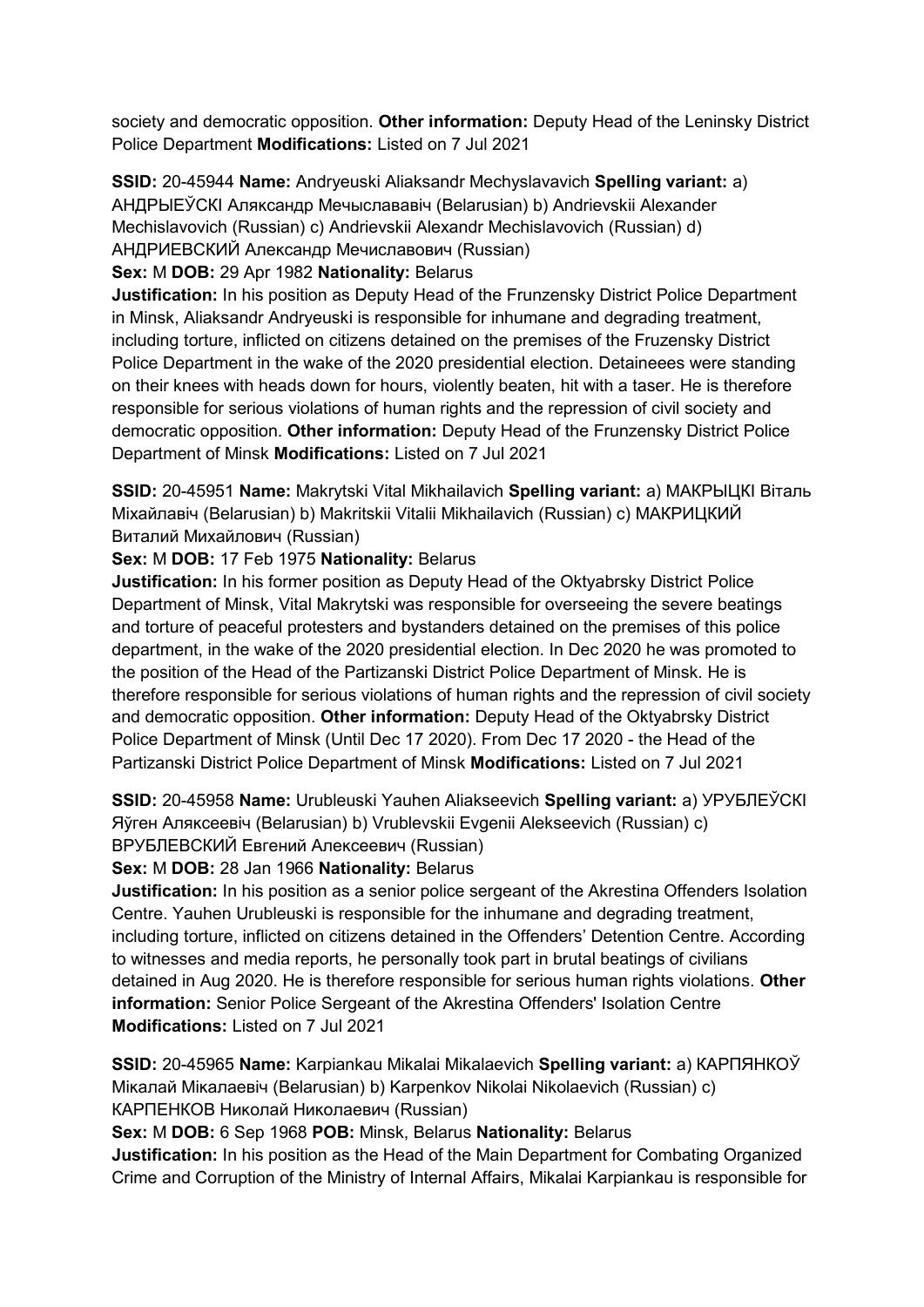the inhumane and degrading treatment inflicted on citizens who participated in peaceful protests and for their arbitrary arrest and detention. Numerous testimonies, photo and video evidence indicate that the group under his command beat and arrested peaceful protestors, threatened them with firearms. On 6 Sep 2020, Karpiankou was filmed as he was smashing a glass door with a baton to the café where peaceful protestors were hiding and brutally detaining them. A recording has been published where he claimed his department would use firearms against the protestors. He is therefore responsible for serious human rights violations and for repression of civil society and democratic opposition. **Other information:** Deputy Minister of Internal Affairs, Former Head of the Main Department for Combating Organized Crime and Corruption of the Ministry of Internal Affairs **Modifications:** Listed on 7 Jul 2021

**SSID:** 20-45973 **Name:** Hryb Mikhail Viachaslavavich **Spelling variant:** a) ГРЫБ Мiхаiл Вячаслававiч (Belarusian) b) Grib Mikhail Viacheslavovich (Russian) c) ГРИБ Михаил Вячеславович (Russian)

**Sex:** M **DOB:** 29 Jul 1980 **POB:** Minsk, Belarus **Nationality:** Belarus **Justification:** Mikhail Hryb was Head of the Department of Internal Affairs in the Vitebsk Regional Executive Committee from Mar 2019 to Oct 2020, afterwards being appointed Head of the Main Department of Internal Affairs of the Minsk city Executive Committee and assigned the title of major general of militia (police forces). In this capacity, he is responsible for the actions of police forces, respectively in the Vitebsk region until Oct 2020 and in Minsk since after Oct 2020, including violent repression of peaceful protesters and breaches of right to peaceful assembly and free speech, committed by police forces in Vitebsk and Minsk, in the aftermath of the 2020 Belarussian presidential elections. He is therefore responsible for serious violations of human rights and the repression of civil society and democratic opposition. **Other information:** Head of the Main Department of Internal Affairs of the Minsk City Executive Committee **Modifications:** Listed on 7 Jul 2021

**SSID:** 20-45981 **Name:** Khrenin Viktar Genadzevich **Spelling variant:** a) ХРЭНIН Вiктар Генадзевiч (Belarusian) b) Khrenin Viktor Gennadievich (Russian) c) ХРЕНИН Виктор Геннадиевич (Russian)

**Sex:** M **DOB:** 1 Aug 1971 **POB:** Navahrudak (Novogrudek), Belarus **Nationality:** Belarus **Justification:** In his position as Minister of Defense of Belarus since 20 Jan 2020, Viktar Khrenin is responsible for the decision taken by the Command of the Air Forces and Air Defence Forces, on Lukashenka's instructions, to dispatch military aircraft to escort the forced landing of passenger flight FR4978 in Minsk airport without proper justification on 23 May 2021. This politically motivated decision was aimed at arresting and detaining opposition journalist Raman Pratasevich and Sofia Sapega and is a form of repression against civil society and democratic opposition in Belarus. He has made several public statements, declaring readiness to use the army against peaceful protesters in Aug 2020 and likening protesters' use of the historical white-red-white flag to Nazi collaborators. He is therefore responsible for the repression of civil society and democratic opposition in Belarus, and is supporting the Lukashenka regime. **Other information: a)** Minister of Defense **b)**  Rank: Lieutanant General **c)** BY passport number: KH2594621 **d)** Personal identification: 3010871K003PB1 **Modifications:** Listed on 7 Jul 2021

**SSID:** 20-45993 **Name:** Holub Ihar Uladzimiravich **Spelling variant:** a) ГОЛУБ Iгар Уладзiмiравiч (Belarusian) b) Golub Igor Vladimirovich (Russian) c) ГОЛУБ Игорь Владимирович (Russian)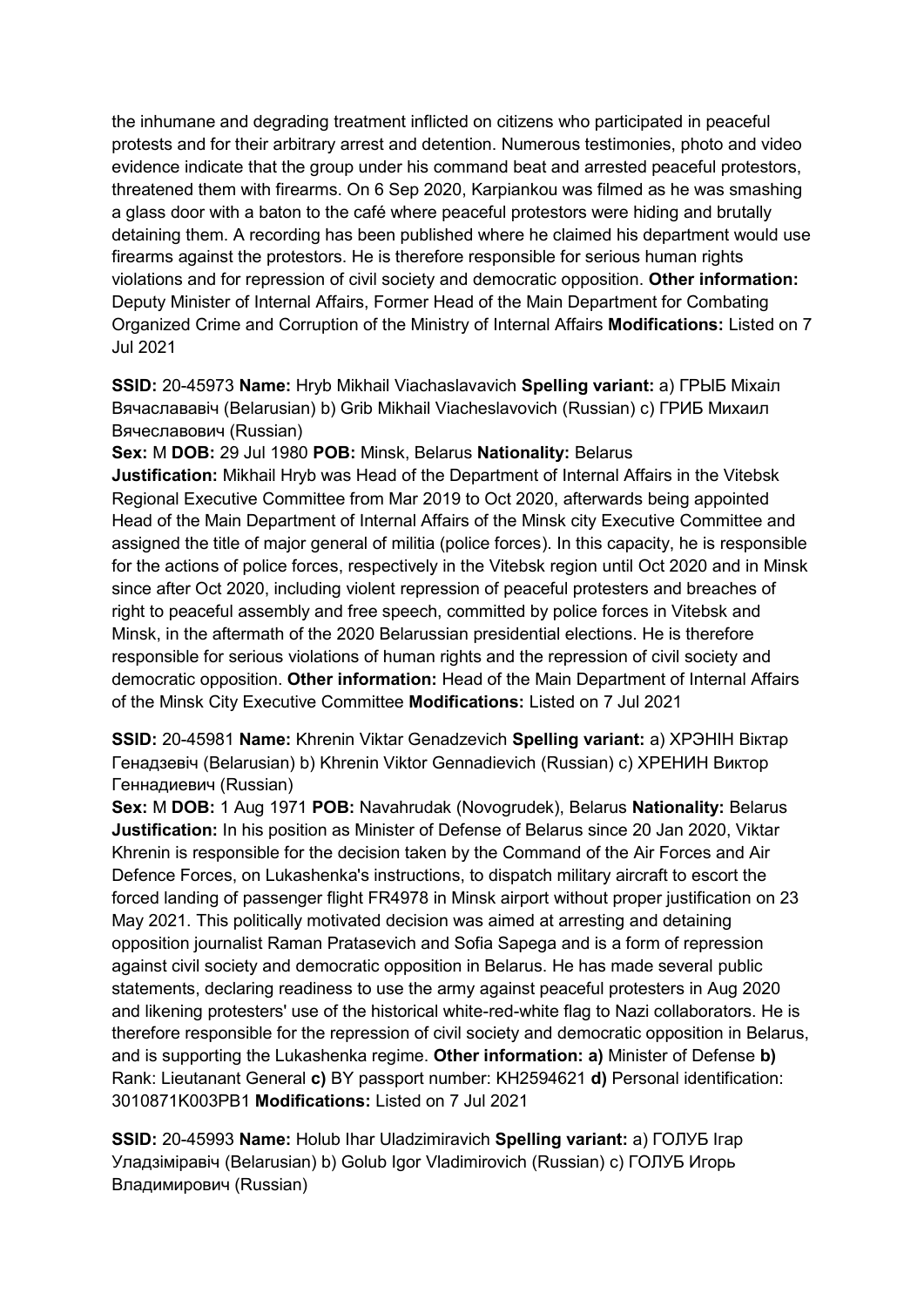**Sex:** M **DOB:** 19 Nov 1967 **POB:** Chernigov, Chernigovskaya Oblast, Ukraine **Nationality:** Belarus

**Justification:** In his position as Commander of the Air Force and Air Defence Forces of the Armed Forces of the Republic of Belarus, Ihar Holub is responsible for the decision taken by the Command of the Air Forces and Air Defence Forces, on Lukashenka's instructions to dispatch military aircraft to escort the forced landing of passenger flight FR4978 in Minsk airport without proper justification on 23 May 2021. This politically motivated decision was aimed at arresting and detaining opposition journalist Raman Pratasevich and Sofia Sapega and is a form of repression against civil society and democratic opposition in Belarus. Following the incident, Ihar Holub gave press statements together with Belarusian Ministry of Transport Aviation Department Director Artem Sikorsky justifying the actions of the Belarusian aviation authorities. He is therefore responsible for the repression of civil society and democratic opposition in Belarus, and is supporting the Lukashenka regime. **Other information: a)** Commander of the Air Force and Air Defence of the Armed Forces **b)** Rank: Major General **c)** BY passport number: KH2187962 **d)** Personal identification: 3191167E003PB1 **Modifications:** Listed on 7 Jul 2021

**SSID:** 20-46005 **Name:** Gurtsevich Andrei Mikalaevich **Spelling variant:** a) ГУРЦЕВИЧ Андрэй Мiкалаевiч (Belarusian) b) Gurtsevich Andrei Nikolaevich (Russian) c) ГУРЦЕВИЧ Андрей Николаевич (Russian)

**Sex:** M **DOB:** 27 Jul 1971 **POB:** Baranovich, Brest Region (Brest Oblast), Belarus **Nationality:** Belarus

**Justification:** In his position as Chief of the Main Staff and First Deputy Commander of the Air Force and Air Defence Forces of the Armed Forces, Andrei Gurtsevich is responsible for the decision taken by the Command of the Air Forces and Air Defence Forces, on Lukashenka's instructions, to dispatch military aircraft to escort the forced landing of passenger flight FR4978 in Minsk airport without proper justification on 23 May 2021. This politically motivated decision was aimed at arresting and detaining opposition journalist Raman Pratasevich and Sofia Sapega and is a form of repression against civil society and democratic opposition in Belarus. Following the incident, he gave press statements justifying the actions of the Belarusian authorities. He is therefore responsible for the repression of civil society and democratic opposition in Belarus, and is supporting the Lukashenka regime. **Other information: a)** Chief of the Main Staff, First Deputy Commander of the Air Force **b)**  Rank: Major General **c)** BY passport number: MP3849920 **d)** Personal identification: 3270771C016PB2 **Modifications:** Listed on 7 Jul 2021

**SSID:** 20-46017 **Name:** Churo Leanid Mikalaevich **Spelling variant:** a) ЧУРО Леанiд Мiкалаевiч (Belarusian) b) Churo Leonid Nikolaevich (Russian) c) ЧУРО Леонид Николаевич (Russian)

# **DOB:** 8 Jul 1956 **Nationality:** Belarus

**Justification:** In his position as Director General of the BELAERONAVIGATSIA State-Owned Enterprise, Leanid Churo is responsible for Belarusian air traffic control. He therefore bears responsibility for diverting passenger flight FR4978 to Minsk airport without proper justification on 23 May 2021. This politically motivated decision was aimed at arresting and detaining opposition journalist Raman Pratasevich and Sofia Sapega and is a form of repression against civil society and democratic opposition in Belarus. He is therefore responsible for the repression of civil society and democratic opposition. **Other information: a)** Director General of BELAERONAVIGATSIA State-Owned Enterprise **b)** BY passport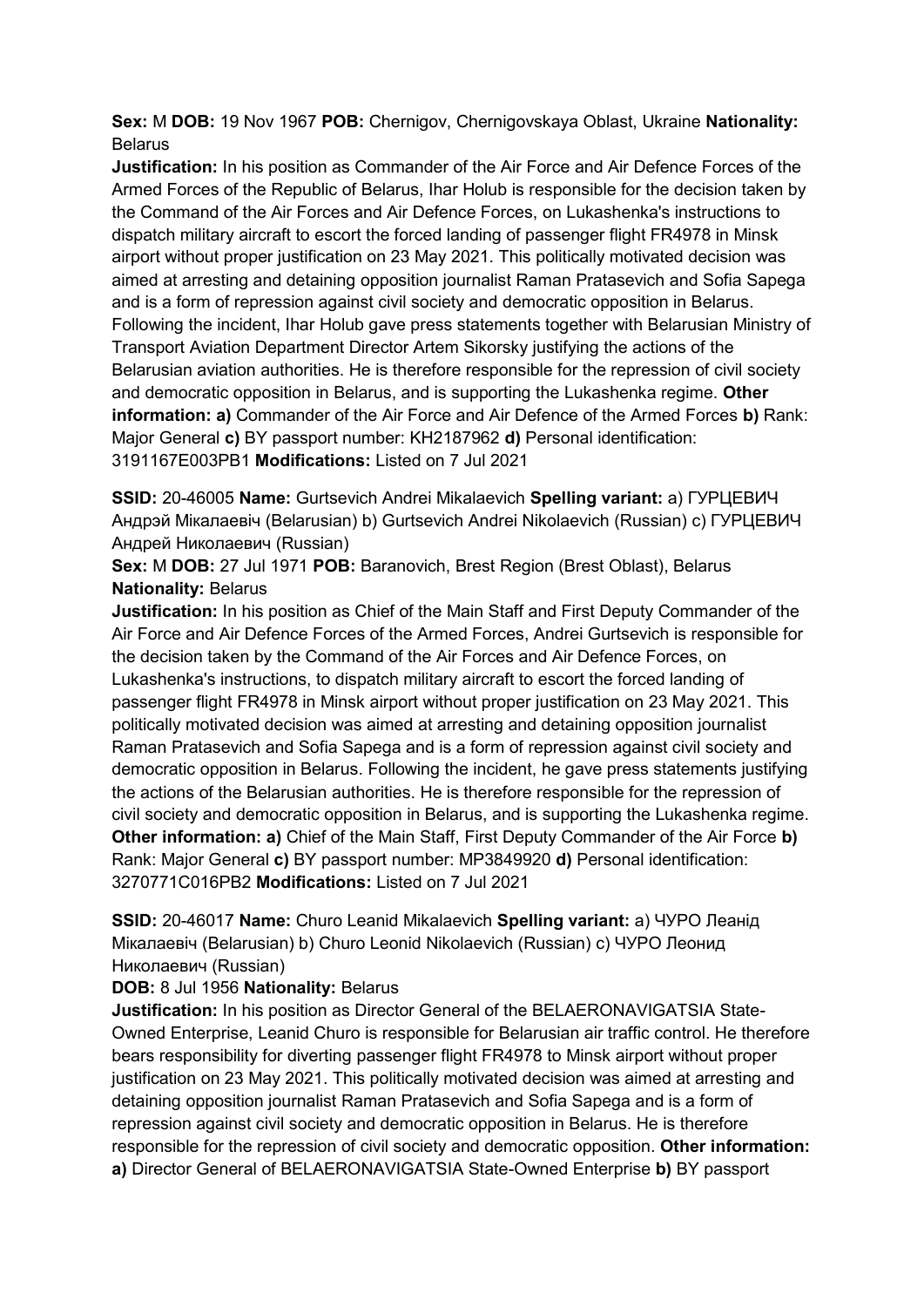number: P4289481 **c)** Personal identification: 3080756A068PB5 **Modifications:** Listed on 7 Jul 2021

**SSID:** 20-46026 **Name:** Auramenka Aliaksei Mikalaevich **Spelling variant:** a) АЎРАМЕНКА Аляксей Мiкалаевiч (Belarusian) b) Avramenko Alexey Nikolaevich (Russian) c) АВРАМЕНКО Алексей Николаевич (Russian)

**Sex:** M **DOB:** 11 May 1977 **POB:** Minsk, Belarus **Nationality:** Belarus

**Justification:** In his position as Minister of Transport and Communications of Belarus, Aliaksei Auramenka is responsible for the state management in the sphere of civil aviation and supervision of air traffic control. He therefore bears responsibility for diverting passenger flight FR4978 to Minsk airport without proper justification on 23 May 2021. This politically motivated decision was aimed at arresting and detaining opposition journalist Raman Pratasevich and Sofia Sapega and is a form of repression against civil society and democratic opposition in Belarus. He is therefore responsible for repression of civil society and democratic opposition. **Other information: a)** Minister of Transport and Communications **b)** BY passport number: MP3102183 **c)** Personal identification: 3110577A020PB2 **Modifications:** Listed on 7 Jul 2021

**SSID:** 20-46036 **Name:** Sikorski Artsiom Igaravich **Spelling variant:** a) СIКОРСКI Арцём Iгаравiч (Belarusian) b) Sikorskiy Artem Igorevich (Russian) c) СИКОРСКИЙ Артем Игоревич (Russian)

**Sex:** M **DOB:** 1983 **POB:** Soligorsk, Minsk Region (Minsk Oblast), Belarus **Nationality:** Belarus

**Justification:** In his capacity as the Director of the Aviation Department of the Ministry of Transport and Communications of Belarus, Artsiom Sikorski is responsible for the state management in the sphere of civil aviation and supervision of air traffic control. He therefore bears responsibility for diverting passenger flight FR4978 to Minsk on 23 May 2021 without a proper justification. This politically motivated decision was aimed at arresting and detaining the opposition journalist Raman Pratasevich and Sofia Sapega and is a form of repression against civil society and democratic opposition of Belarus. Following the incident, he gave press statements together with Commander of the Air Force and Air Defence Forces of the Armed Forces of the Republic of Belarus, Ihar Holub, justifying the actions of the Belarusian aviation authorities. He is therefore responsible for repression of civil society and democratic opposition and is supporting the Lukashenka regime. **Other information: a)** Director of the Aviation Department of the Ministry of Transport and Communications **b)** BY passport number: MP3785448 **c)** Personal identification: 3240483A023PB7 **Modifications:** Listed on 7 Jul 2021

**SSID:** 20-46047 **Name:** Haidukevich Aleh Siarheevich **Spelling variant:** a) ГАЙДУКЕВIЧ Алег Сяргеевiч (Belarusian) b) Gaidukevich Oleg Sergeevich (Russian) c) ГАЙДУКЕВИЧ Олег Сергеевич (Russian)

**Sex:** M **DOB:** 26 Mar 1977 **POB:** Minsk, Belarus **Nationality:** Belarus **Justification:** Aleh Haidukevich is the Deputy Chairman of the Standing Committee on International Affairs in the House of Representatives of the National Assembly, member of the delegation of the National Assembly for contacts with the Parliamentary Assembly of the Council of Europe. He made public statements, applauding diverting passenger flight FR4978 to Minsk on 23 May 2021. This politically motivated decision was done without proper justification and was aimed at arresting and detaining opposition journalist Raman Pratasevich and Sofia Sapega and is a form of repression against civil society and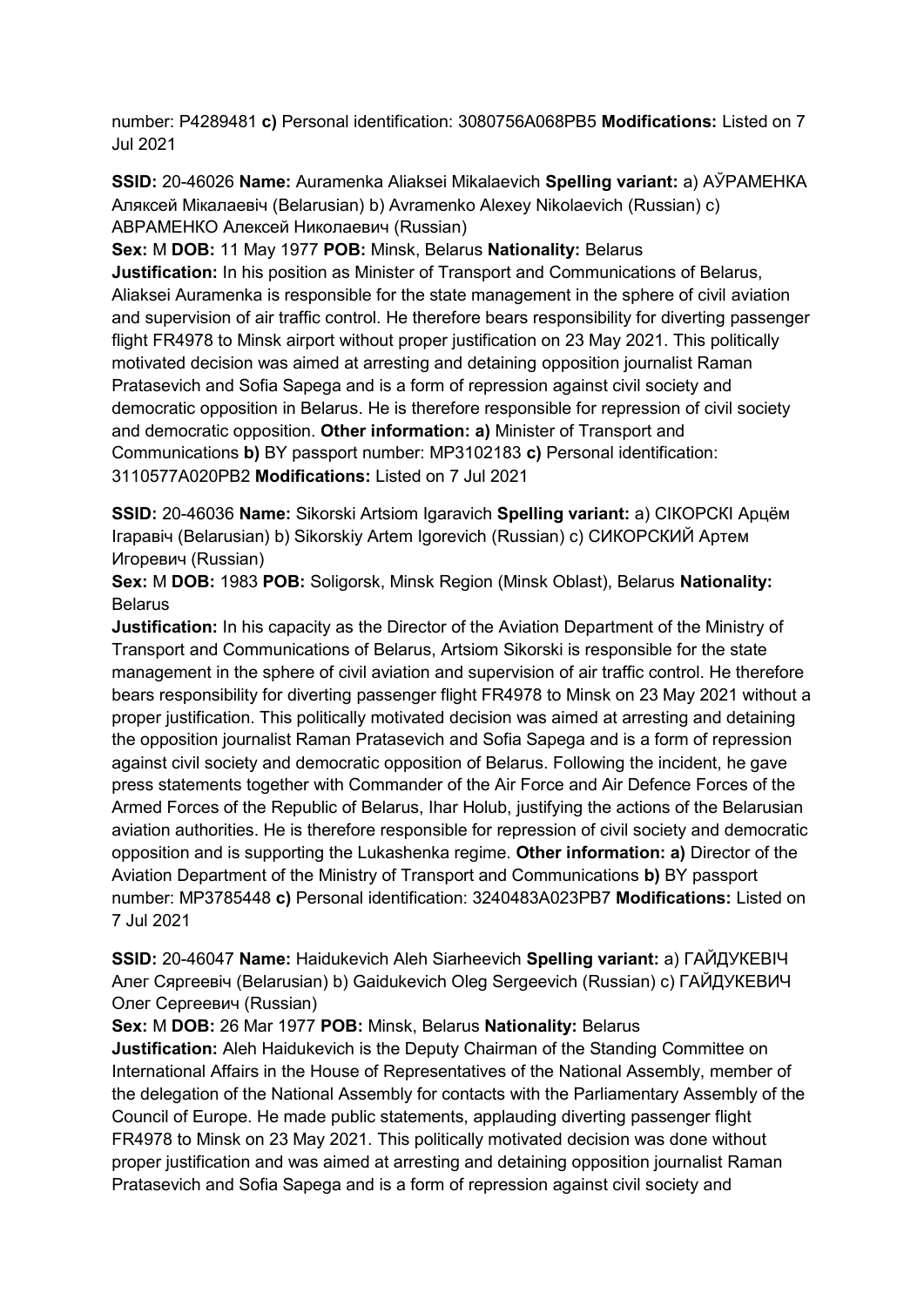democratic opposition in Belarus. Additionally, Aleh Haidukevich made public statements suggesting that Belarusian opposition leaders may be detained abroad and transported to Belarus "in a car trunk", thus supporting the ongoing crackdown of security forces on Belarusian democratic opposition and journalists. He is therefore supporting the Lukashenka regime. **Other information: a)** Deputy Chairman of the Standing Committee on International Affairs in the House of Representatives of the National Assembly, member of the delegation of the National Assembly for contacts with the Parliamentary Assembly of the Council of Europe **b)** Personal identification: 3260377A081PB9 **c)** Passport number: MP2663333 **Modifications:** Listed on 7 Jul 2021

**SSID:** 20-46588 **Name:** Kruchkou Ihar Anatolevich **Spelling variant:** a) КРУЧКОЎ Iгар Анатольевiч (Belarusian) b) Kriuchkov Igor Anatolevich (Russian) c) КРЮЧКОВ Игорь Анатольевич (Russian)

## **Sex:** M **DOB:** 13 Apr 1976 **Nationality:** Belarus

**Justification:** In his position as Head of Separate Service for Active Measures (ASAM) of the Special Forces of the State Border Committee, Ihar Kruchkou is responsible for actions of forces under his command, who are involved in the physical transportation of migrants inside Belarus to the border between Belarus and Union Member States. ASAM charges the transported migrants for the border crossing. Those actions are implemented as part of operation "Gate". He is therefore contributing to activities by the Lukashenka regime that facilitate the illegal crossing of the external borders of the Union. **Other information: a)**  Head of Separate Service for Active Measures (ASAM) of the Special Forces of the State Border Committee **b)** Personal ID: 3130476M077PB6 **Modifications:** Listed on 20 Dec 2021

**SSID:** 20-46603 **Name:** Lapo Anatol Piatrovich **Spelling variant:** a) ЛАПО Анатоль Пятровiч (Belarusian) b) ЛАППО Анатоль Пятровiч (Belarusian) c) Lappo Anatoliy Petrovich (Russian) d) ЛАППО Анатолии Петрович (Russian)

**Sex:** M **DOB:** 24 May 1963 **POB:** Kulakovka, Mogilev Region (Mahiliou Oblast), Belarus **Nationality:** Belarus

**Justification:** In his position as Chairman of the State Border Committee, Anatol Lapo is responsible for actions of border control bodies under his command, whose border guards were documented as directing, guiding or forcing migrants to illegally cross the border between Belarus and Union Member States, and whose deliberate failure to carry out their duties properly facilitates attempts by migrants to cross that border. He is therefore responsible for organising activities by the Lukashenka regime that facilitate the illegal crossing of the external borders of the Union. **Other information: a)** Lieutenant General, Chairman of the State Border Committee of the Republic of Belarus (appointed on 29 Dec 2016), Chief State Border Delegate **b)** Passport number: MP4098888 **c)** Personal ID: 3240563K033PB5 **Modifications:** Listed on 20 Dec 2021

**SSID:** 20-46615 **Name:** Molastau Kanstantsin Henadzevich **Spelling variant:** a) МОЛАСТАЎ Канстанцiн Генадзьевiч (Belarusian) b) Molostov Konstantin Gennadevich (Russian) c) МОЛОСТОВ Константин Геннадьевич (Russian)

**Sex:** M **DOB:** 30 May 1970 **POB:** Krasnoarmeysk, Saratov Region, Russian Federation **Nationality:** Belarus

**Justification:** In his position as Head of the Grodno Border Group, Kanstantsin Molastau is responsible for actions of border guards under his command. The deliberate failure of the Grodno Border Group to carry out its duties properly facilitates attempts by migrants to cross the border with Union Member States. He is therefore contributing to activities by the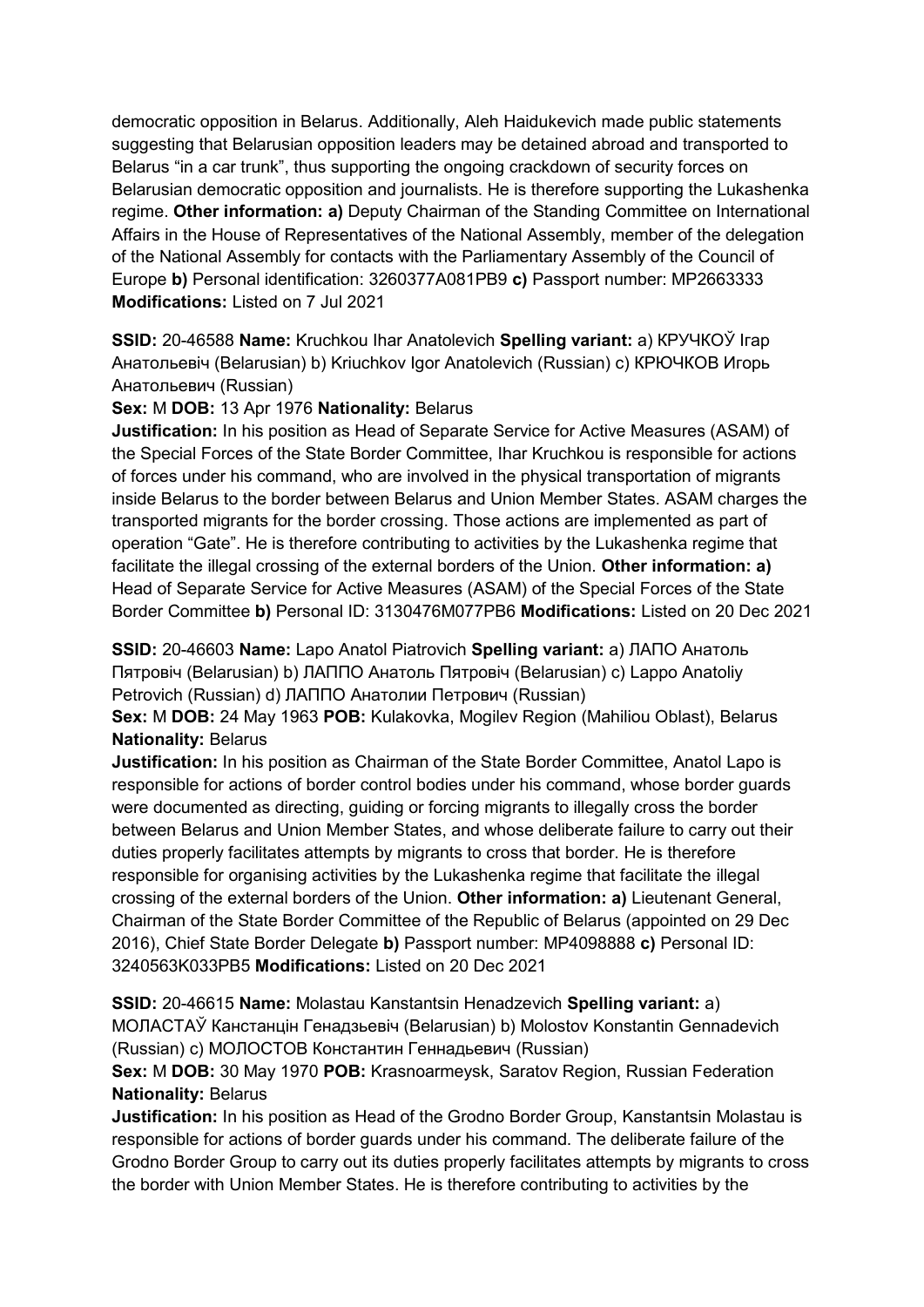Lukashenka regime that facilitate the illegal crossing of the external borders of the Union. **Other information: a)** Colonel, Head of the Grodno Border Group (appointed on 1 Oct 2014), Military Unit 2141, State Border Delegate **b)** Passport number: KH2479999 **c)**  Personal ID: 3300570K025PB3 **Modifications:** Listed on 20 Dec 2021, amended on 16 Mar 2022

**SSID:** 20-46626 **Name:** Kharchanka Pavel Mikalaevich **Spelling variant:** a) Харчанка Павел Мiкалаевiч (Belarusian) b) Kharchenko Pavel Nikolaevich (Russian) c) ХАРЧЕНКО Павел Николаевич (Russian)

**Sex:** M **DOB:** 29 Mar 1981 **POB:** Chita, Russian Federation **Nationality:** Belarus **Justification:** In his position as Head of the Polotsk Border Detachment, Pavel Kharchanka is responsible for actions of border guards under his command. The deliberate failure of the Polotsk Border Detachment to carry out its duties properly facilitates attempts by migrants to cross the border with Union Member States. He is therefore contributing to activities by the Lukashenka regime that facilitate the illegal crossing of the external borders of the Union. **Other information:** Head of the Polotsk Border Detachment **Modifications:** Listed on 20 Dec 2021

**SSID:** 20-46635 **Name:** Gutnik Ihar Mikalaevich **Spelling variant:** a) ГУТНIК Iгар Мiкалаевiч (Belarusian) b) Gutnik Igor Nikolaevich (Russian) c) ГУТНИК Игорь Николаевич (Russian)

**Sex:** M **DOB:** 17 Dec 1974 **POB:** Village of Zabolotye, Smolevichi District, Minsk Region (Minsk Oblast), Belarus **Address:** 90 Heroes of Defense of the Brest Fortress St., Brest, 224018, Belarus **Nationality:** Belarus

**Justification:** In his position as Head of the Brest Border Group, Ihar Gutnik, who in 2018 became a deputy of the Brest Regional Council as one of the candidates loyal to Lukashenka, is responsible for actions of border guards under his command. The deliberate failure of the Brest Border Group to carry out its duties properly facilitates attempts by migrants to cross the border with Union Member States. He is therefore contributing to activities by the Lukashenka regime that facilitate the illegal crossing of the external borders of the Union. **Other information: a)** Head of the Brest Border Group, colonel **b)** Passport number: BM1962867 **Modifications:** Listed on 20 Dec 2021

**SSID:** 20-46646 **Name:** Davidziuk Aliaksandr Barysavich **Spelling variant:** a) ДАВIДЗЮК Аляксандр Барысавiч (Belarusian) b) Davidiuk Aleksandr Borisovich (Russian) c) ДАВИДЮК Александр Борисович (Russian)

**Sex:** M **DOB:** 4 May 1973 **POB:** Novograd-Volynsky, Zhytomyr region, Ukraine **Nationality:** Belarus

**Justification:** In his position as Head of the Lida Border Detachment, Aliaksandr Davidziuk is responsible for actions of border guards under his command. The deliberate failure of the Lida Border Detachment to carry out its duties properly facilitates attempts by migrants to cross the border with Union Member States. He is therefore contributing to activities by the Lukashenka regime that facilitate the illegal crossing of the external borders of the Union. **Other information: a)** Colonel, Head of the Lida Border Detachment, Military Unit 1234

(appointed on 27 Sep 2016), State Border Delegate **b)** Member of Lida District Council of Deputies of the 28th convocation (took office on 2 Feb 2018) **c)** Passport number: KH2613034 **d)** Personal ID: 3040573E050PB7 **Modifications:** Listed on 20 Dec 2021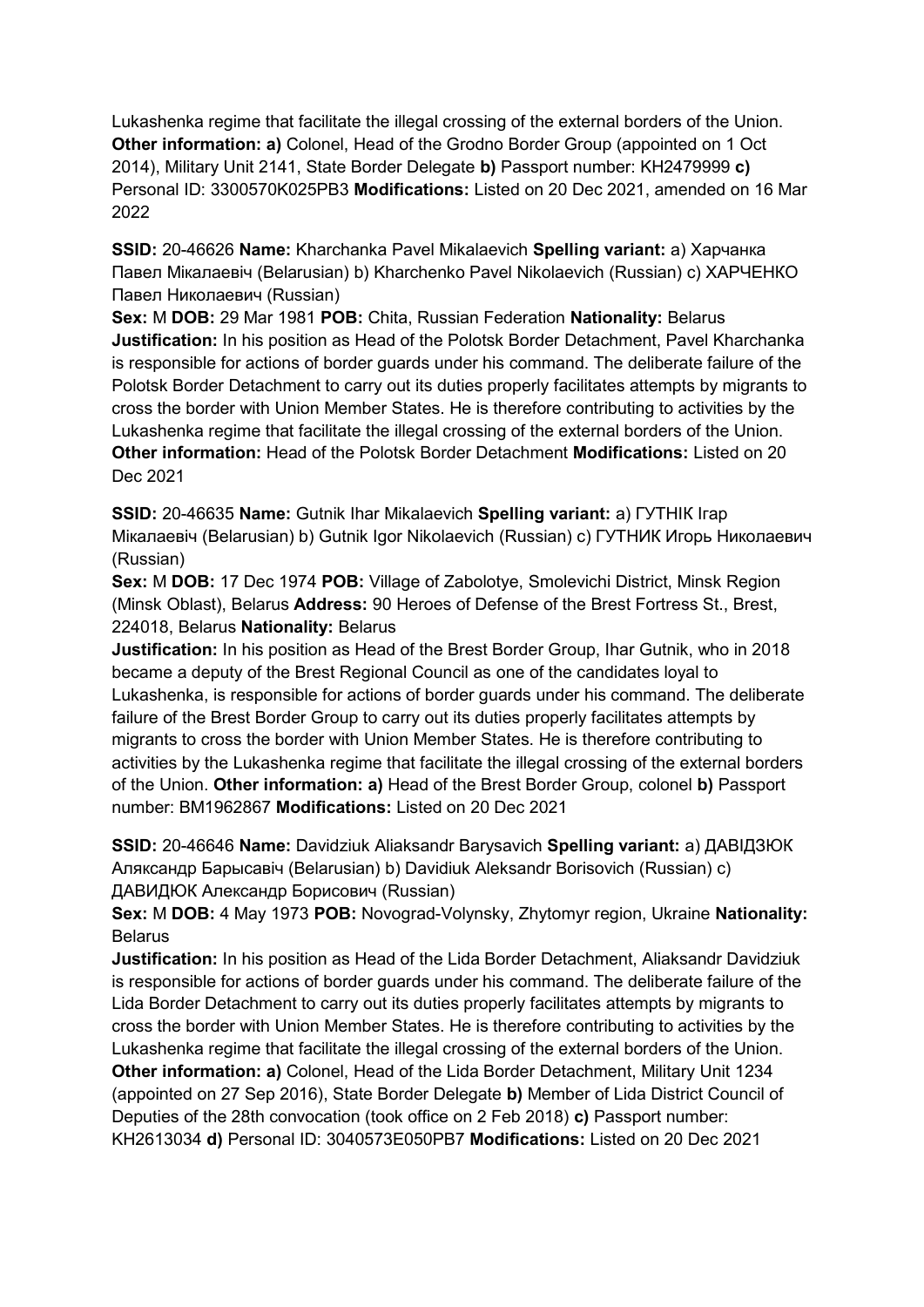**SSID:** 20-46658 **Name:** Butranets Maksim Viktaravich **Spelling variant:** a) БУТРАНЕЦ Максiм Вiктаравiч (Belarusian) b) Butranets Maxim Viktorovich (Russian) c) БУТРАНЕЦ Максим Викторович (Russian)

**Sex:** M **DOB:** 12 Dec 1978 **POB:** Sverdlovsk, Russian Federation **Nationality:** Belarus **Justification:** In his position as Head of the Smorgon Border Group, Maksim Butranets is responsible for actions of border guards under his command. The deliberate failure of the Smorgon Border Group to carry out its duties properly facilitates attempts by migrants to cross the border with Union Member States. Maksim Butranets also stated that the number of migrants at the Belarusian-Lithuanian border remained at the usual level, despite the substantial increase observed on the Lithuanian side. He is therefore contributing to activities by the Lukashenka regime that facilitate the illegal crossing of the external borders of the Union. **Other information:** Head of the Smorgon Border Group, Military Unit 2044 (appointed in Mar 2018), State Border Delegate **Modifications:** Listed on 20 Dec 2021

**SSID:** 20-46666 **Name:** Glaz Anatol Anatolyevich **Spelling variant:** a) ГЛАЗ Анатоль Анатольевiч (Belarusian) b) Glaz Anatoliy Anatolyevich (Russian) c) ГЛАЗ Анатолий Анатольевич (Russian)

**Sex:** M **DOB:** 31 Jul 1982 **Nationality:** Belarus

**Justification:** Anatol Glaz has been Head of the Department of Information and Digital Diplomacy and Spokesperson of the Ministry of Foreign Affairs of Belarus since 11 Jun 2018. In this capacity, he made a number of public statements, supporting the policy of the Lukashenka regime in its latest attempts to facilitate the illegal crossings of the external borders of Union Member States. He also publicly defended the forced landing of passenger flight FR4978 in Minsk airport without proper justification on 23 May 2021. This politically motivated decision had the aim of the arrest and detention of opposition journalist Raman Pratasevich and Sofia Sapega and is a form of repression against civil society and democratic opposition in Belarus. He is therefore supporting the Lukashenka regime. **Other information:** Head of the Department of Information and Digital Diplomacy (spokesperson) of the Ministry of Foreign Affairs of Belarus **Modifications:** Listed on 20 Dec 2021

**SSID:** 20-46673 **Name:** Epikhau Siarhei Aliaksandravich **Spelling variant:** a) ЕПIХАЎ Сяргей Аляксандравiч (Belarusian) b) Epikhov Sergei Aleksandrovich (Russian) c) ЕПИХОВ Сергей Александрович (Russian)

**Sex:** M **DOB:** 16 May 1966 **Address: a)** 38 Timoshenko St., apt. 198, Minsk, Belarus **b)** 59 L.Tolstoy St., apt. 80, Vileika, Belarus **c)** 14 Kedyshko St., apt. 11, Minsk, Belarus **Nationality:** Belarus

**Justification:** In his position as judge at the Minsk Regional Court, Siarhei Epikhau is responsible for politically motivated rulings against opposition leaders and activists, in particular the sentencing of Maria Kolesnikova and Maksim Znak, who are considered as political prisoners by human rights organisations. Violations of rights of defence and of the right to a fair trial were reported during trials conducted under his supervision. He is therefore responsible for serious human rights violations and for seriously undermining the rule of law, as well as for the repression of civil society and democratic opposition. **Other information: a)** Judge at the Minsk Regional Court **b)** Personal ID: 3160566B046PB4 **Modifications:** Listed on 20 Dec 2021

**SSID:** 20-46685 **Name:** Liubavitski Ihar Viachaslavavich **Spelling variant:** a) ЛЮБАВIЦКI Iгар Вячаслававiч (Belarusian) b) Liubovitski Igor Viacheslavovich (Russian) c) ЛЮБОВИЦКИЙ Игорь Вячеславович (Russian)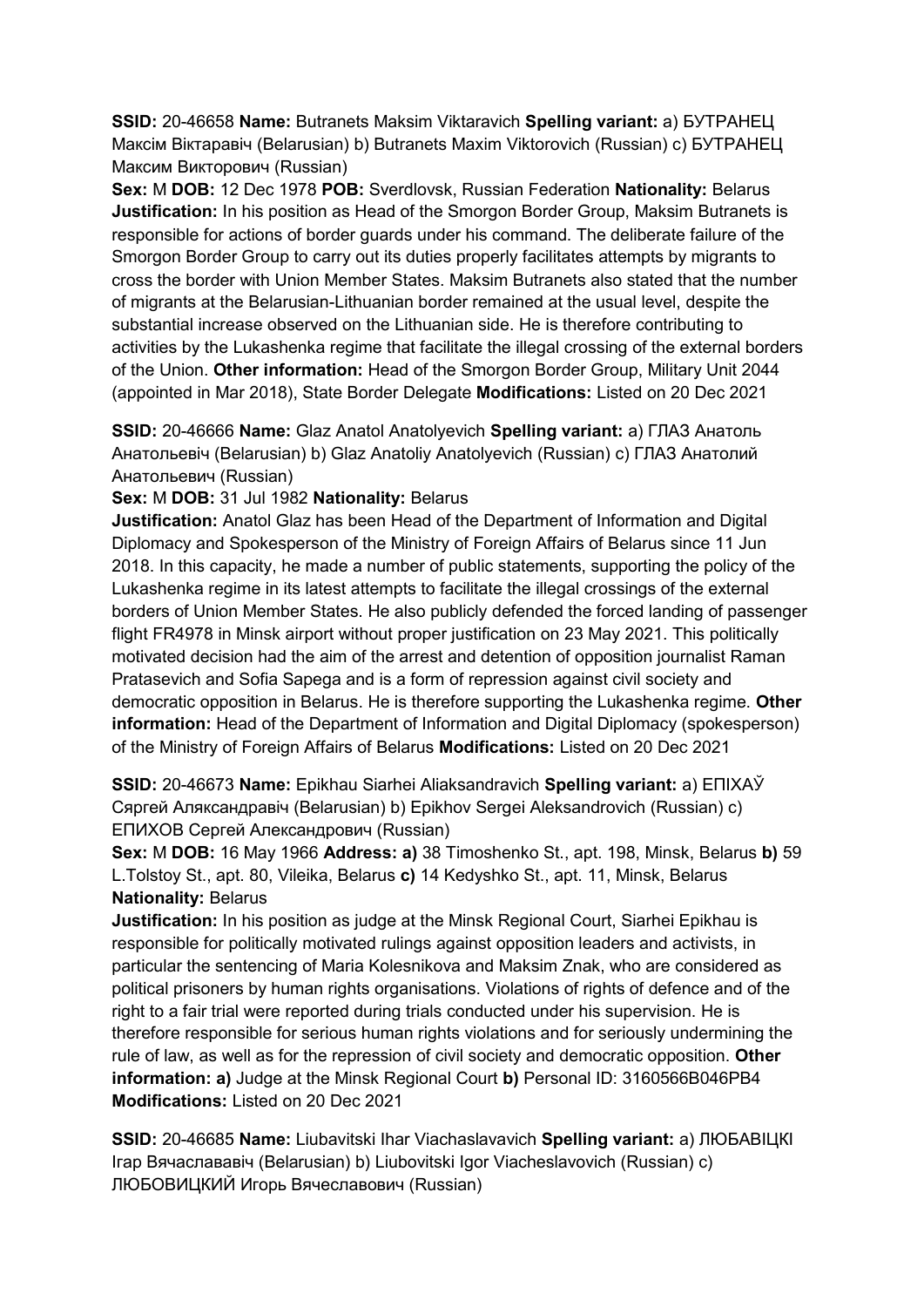**Sex:** M **DOB:** 21 Jul 1983 **Address:** Vogel 1K St., apt. 17, Minsk, Belarus **Nationality:** Belarus

**Justification:** In his position as judge at the Supreme Court of the Republic of Belarus, Ihar Liubavitski is responsible for politically motivated rulings against opposition leaders, activists and journalists, in particular the sentencing of opposition presidential candidate Viktar Babarika, who is considered a political prisoner by human rights organisations. He is therefore responsible for serious human rights violations and for seriously undermining the rule of law, as well as for the repression of civil society and democratic opposition. **Other information: a)** Judge at the Supreme Court of the Republic of Belarus **b)** Personal ID: 3210783C002PB2 **Modifications:** Listed on 20 Dec 2021

**SSID:** 20-46694 **Name:** Girgel Siarhei Siarheevich **Spelling variant:** a) ГIРГЕЛЬ Сяргей Сяргеевiч (Belarusian) b) Girgel Sergei Sergeevich (Russian) c) ГИРГЕЛЬ Сергей Сергеевич (Russian)

**Sex:** M **DOB:** 16 Jun 1978 **Address:** 16 Lidskaya St., apt. 165, Minsk, Belarus **Nationality:** Belarus

**Justification:** In his position as the Senior Prosecutor of the Department of Public Prosecution of the General Prosecutor's Office, Siarhei Girgel has represented the Lukashenka regime in politically motivated cases against opposition leaders and civil society members. In particular he has prosecuted the opposition presidential candidate Viktar Babarika, who is recognised as a political prisoner by human rights organisations. Siarhei Girgel has continuously asked the judge for long-term prison sentences. He is therefore responsible for serious human rights violations and for seriously undermining the rule of law, as well as for the repression of civil society and democratic opposition. **Other information: a)** Senior Prosecutor of the Department of Public Prosecution of the General Prosecutor's Office **b)** Personal ID: 3160678H018PB5 **Modifications:** Listed on 20 Dec 2021

**SSID:** 20-46703 **Name:** Kulik Valiantsina Genadzeuna **Spelling variant:** a) КУЛIК Валянцiна Генадзьеўна (Belarusian) b) Kulik Valentina Gennadevna (Russian) c) КУЛИК Валентина Геннадьевна (Russian)

**Sex:** W **DOB:** 15 Jan 1960 **Address:** 54 Angarskaya St., apt. 48, Minsk, Belarus **Nationality:** Belarus

**Justification:** In her position as judge at the Supreme Court of the Republic of Belarus, Valiantsina Kulik is responsible for politically motivated decisions against activists and opposition leaders. In particular she denied Viktar Babarika's complaint to initiate a civil case based on his complaints against the Central Electoral Commission's decision to refuse registration as a presidential candidate. She is therefore responsible for serious human rights violations and for seriously undermining the rule of law, as well as for the repression of civil society and democratic opposition. **Other information: a)** Judge at the Supreme Court of the Republic of Belarus **b)** Personal ID: 4150160A119PB2 **Modifications:** Listed on 20 Dec 2021

**SSID:** 20-46712 **Name:** Prakapuk Andrei Andreevich **Spelling variant:** a) ПРАКАПУК Андрэй Андрэевiч (Belarusian) b) Prokopuk Andrey Andreevich (Russian) c) ПРОКОПУК Андрей Андреевич (Russian)

**Sex:** M **DOB:** 22 Jul 1973 **POB:** Kobrin, Brest Region, Belarus **Address:** 22 Mira St., apt. 88, Priluki, Minsk Region, Belarus **Nationality:** Belarus

**Justification:** In his position as the Deputy Director of the Financial Investigations Department of the State Control Committee of the Republic of Belarus, Andrei Prakapuk is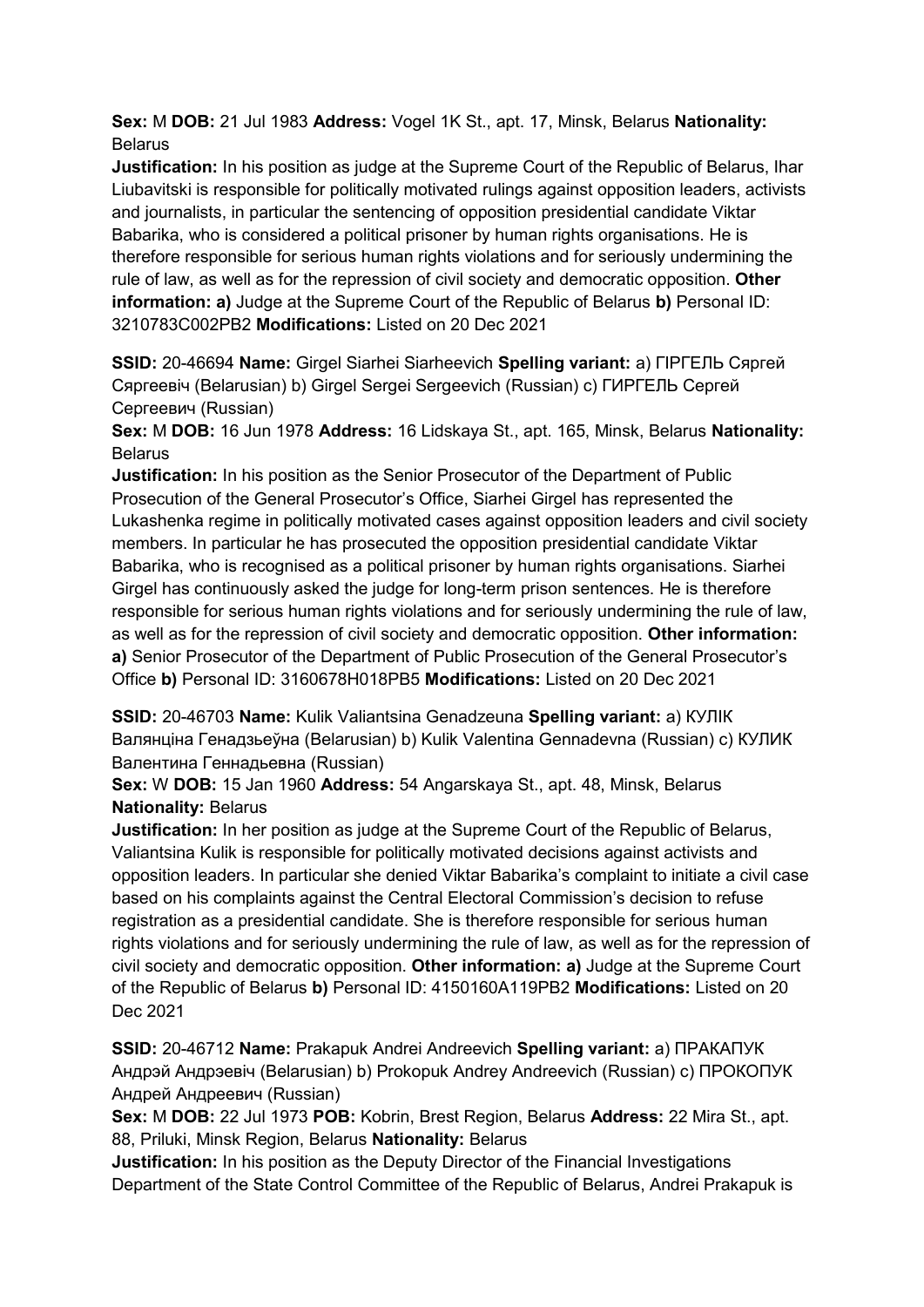responsible for politically motivated campaigns of that department against journalists and independent Belarusian media outlets. He personally approved a decision to search the premises of independent media outlet TUT.by and initiated a court case into TUT.by and the journalists employed by TUT.by, as well as blocking access to the TUT.by website. He is therefore responsible for serious human rights violations and the repression of civil society and democratic opposition as well as for seriously undermining the rule of law. **Other information: a)** Deputy Director of the Financial Investigations Department of the State Control Committee of the Republic of Belarus **b)** Colonel of the Financial Police **c)** Personal ID: 3220773C061PB1 **Modifications:** Listed on 20 Dec 2021

**SSID:** 20-46724 **Name:** Marshalau Ihar Anatolevich **Spelling variant:** a) МАРШАЛАЎ Iгар Анатольевiч (Belarusian) b) Marshalov Igor Anatolevich (Russian) c) МАРШАЛОВ Игорь Анатольевич (Russian)

**Sex:** M **DOB:** 12 Jan 1972 **POB:** Shkolv, Mogilev Region (Mahiliou Oblast), Belarus **Address: a)** 15 Shchukina St., Minsk, Belarus **b)** 43A Franciska St. apt 41, Minsk, Belarus **Nationality:** Belarus

**Justification:** Ihar Marshalau is the Deputy Chairman of the State Control Committee of Belarus and Director of the Financial Investigations Department of the State Control Committee. In that position, he is responsible for initiating the politically motivated tax evasion case against the media outlet TUT.by, allegedly based on Article 243 of the Criminal Code of the Republic of Belarus, which threatens the freedom of media in Belarus. He is also responsible for the searches conducted in May 2021 at the office of TUT.by in Minsk, at regional offices and at the homes of several TUT.by staff. He is also responsible for the detention of members of the Belarus Press Club in Dec 2020, a search and confiscation of items at the office of Rights of People with Disabilities including the violent interrogation of Aleh Hrableuski and Syarhei Drazdouski in Jan 2021, the detention of and tax evasion charges on member of the Coordination Council Liliya Ulasava, as well as the searches and detentions affecting employees of PandaDoc software company, who was running the initiative "Protect Belarus", in Sep 2021. He is therefore responsible for serious human rights violations and the repression of civil society and democratic opposition as well as for seriously undermining the rule of law. **Other information: a)** Deputy Chairman of the State Control Committee, Director of the Financial Investigations Department of the State Control Committee **b)** Major General of Financial Police **c)** Personal ID: 3120172H018PB4 **Modifications:** Listed on 20 Dec 2021

**SSID:** 20-46737 **Name:** Sakalouskaya Hanna Mikhailauna **Spelling variant:** a) САКАЛОЎСКАЯ Ганна Мiхайлаўна (Belarusian) b) Sokolovskaya Anna Mikhaylovna (Russian) c) СОКОЛОВСКАЯ Анна Михайловна (Russian)

**Sex:** W **DOB:** 18 Sep 1955 **Address:** 22 Surhanava St., apt. 1, Minsk, Belarus **Nationality:** Belarus

**Justification:** In her position as judge at the Supreme Court of the Republic of Belarus, Hanna Sakalouskaya is responsible for the politically motivated decision to liquidate the Belarus PEN Center – a Belarusian civil society organisation. She is also responsible for a politically motivated decision leading up to the liquidation of the Belarus Helsinki Committee (BHC), as on 2 Sep 2021 she dismissed the complaint from BHC concerning the warning directed towards BHC by the Belarusian Ministry of Justice. She is therefore responsible for serious human rights violations and for seriously undermining the rule of law, as well as for the repression of civil society and democratic opposition. **Other information: a)** Judge of the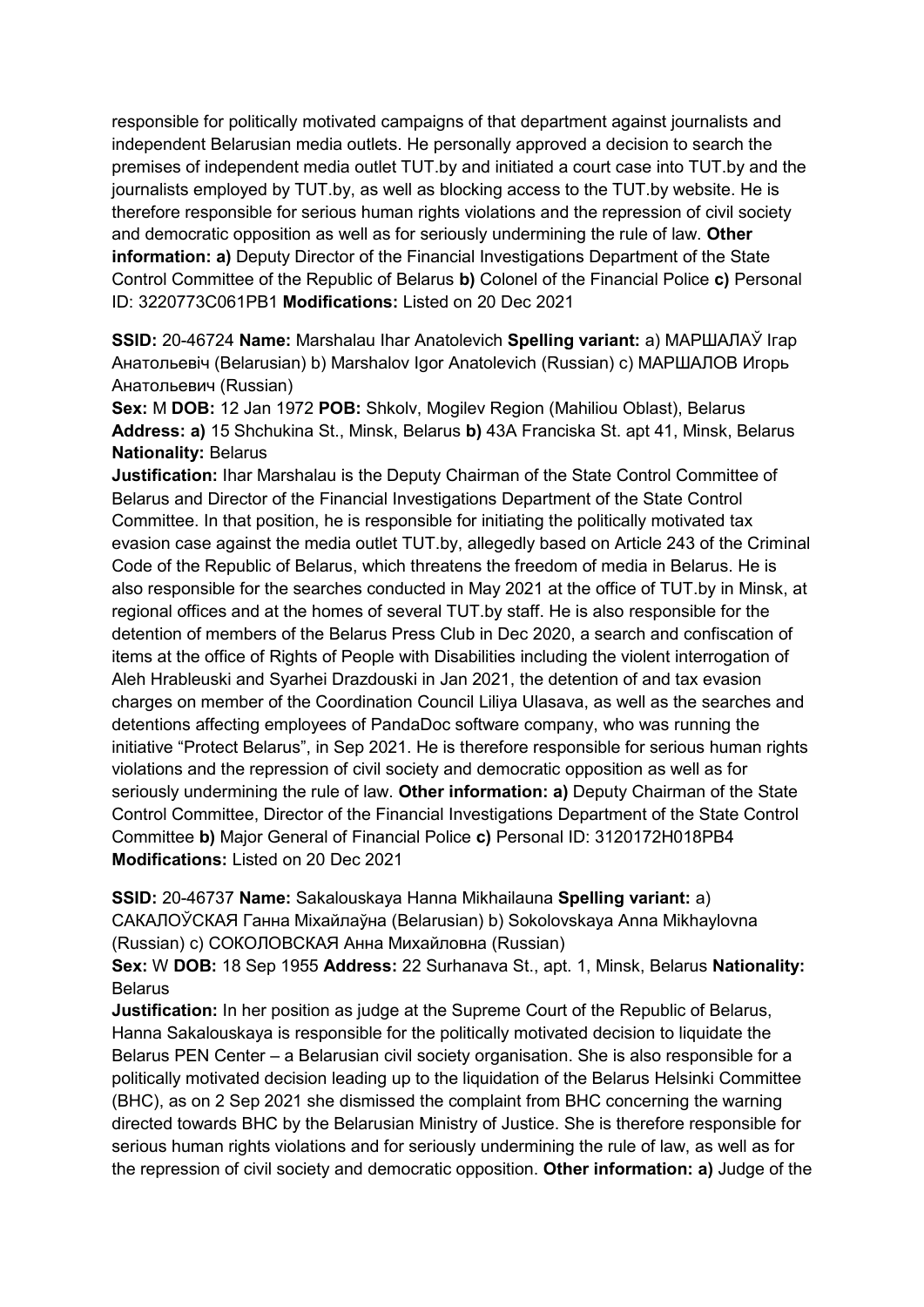Judicial Collegium for Civil Cases at the Supreme Court **b)** Personal ID: 4180955A015P80 **Modifications:** Listed on 20 Dec 2021

**SSID:** 20-46746 **Name:** Markau Marat Siarheevich **Spelling variant:** a) МАРКАЎ Марат Сяргеевiч (Belarusian) b) Markov Marat Sergeevich (Russian) c) МАРКОВ Марат Сергеевич (Russian)

**Sex:** M **DOB:** 1 May 1969 **POB:** Luninets, Belarus **Nationality:** Belarus

**Justification:** Marat Markau is the Chairman of the Management Board of State-controlled TV channel ONT and the host of the "Markov: Nothing Personal" programme. In this position he has been willingly providing the Belarusian public with false information about the outcome of elections, protests and the repression perpetrated by the State authorities, and the circumstances of the forced landing of passenger flight FR4978 in Minsk airport without proper justification on 23 May 2021. He is directly responsible for the way in which the ONT channel presents information about the situation in the country, thus lending support to the authorities, including Lukashenka. He is therefore supporting the Lukashenka regime. Markov conducted the first forced interview with Raman Pratasevich, after Pratasevich was detained and according to numerous reports tortured by the Belarusian authorities. Markov also threatened and intimidated ONT workers who were striking in the wake of fraudulent 2020 presidential elections and authorities' crackdown. He is therefore responsible for the repression of civil society and democratic opposition. **Other information:** Chairman of the Management Board of State-controlled TV channel ONT, host of the "Markov: Nothing Personal" programme **Modifications:** Listed on 20 Dec 2021

**SSID:** 20-46755 **Name:** Karsiuk Dzmitry Siarheevich **Spelling variant:** a) КАРСЮК Дзмiтрый Сяргеевiч (Belarusian) b) Karsiuk Dmitriy Sergeevich (Russian) c) КАРСЮК Дмитрий Сергеевич (Russian)

## **Sex:** M **DOB:** 7 Jul 1995 **Nationality:** Belarus

**Justification:** In his position as judge at the Central District of the City of Minsk Court, Dzmitriy Karsiuk is responsible for numerous politically motivated rulings against peaceful protesters, in particular the sentencing of Yahor Viarshynin, Pavel Lukoyanov, Artsiom Sakovich and Mikalai Shemetau, who are recognised as political prisoners by Belarusian Human rights organisation Viasna. He has sentenced people to penal colony, prison and house arrest for taking part in peaceful protests, posts on social media, use of the white-redwhite flag of Belarus and other exercises of civil freedoms. He is therefore responsible for serious human rights violations and for seriously undermining the rule of law, as well as for the repression of civil society and democratic opposition. **Other information:** Judge at the Central District of the City of Minsk Court **Modifications:** Listed on 20 Dec 2021

# **Entities**

**SSID:** 20-54559 **Name:** Open Joint Stock Company "Belaruskali" **Spelling variant:** a) Адкрытае акцыянернае таварыства "Беларуськалiй" (Belarusian) b) Открытое акционерное общество "Беларуськалий" (Russian)

**Address:** 5 Korzha St., Soligorsk, 223710, Minsk Region (Minsk Oblast), Belarus **Justification:** OJSC Belaruskali is a state-owned enterprise and one of the biggest potash producers in the world, providing 20 % of global potash exports. As such, it is a major source of revenue and foreign currency for the Lukashenka regime. Aliaksandr Lukashenka described it as "a national treasure, pride, one of the pillars of Belarusian exports". Therefore, Belaruskali benefits from and supports the Lukashenka regime. Employees of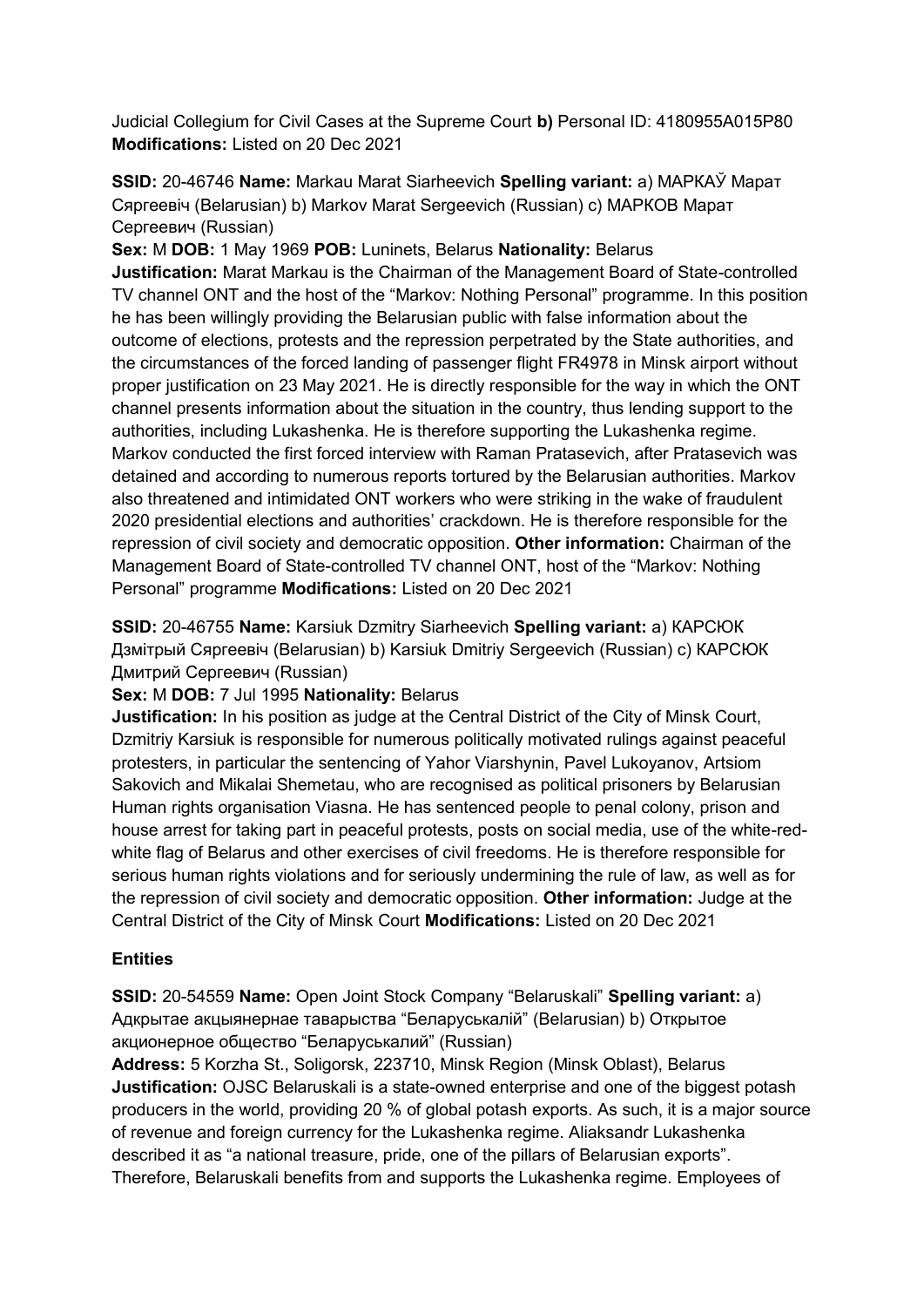Belaruskali who took part in strikes and peaceful protests in the aftermath of the fraudulent Aug 2020 presidential elections in Belarus were intimidated and dismissed by the company's management. Lukashenka himself personally threatened to replace the strikers with miners from Ukraine. Therefore, Belaruskali is responsible for the repression of civil society in Belarus and supports the Lukashenka regime. **Other information: a)** Date of registration: 23.12.1996 **b)** Registration number: 600122610

**SSID:** 20-54566 **Name:** Joint Stock Company "Belarusian Potash Company" **Spelling variant:** a) ААТ "Беларуская калiйная кампанiя" (Belarusian) b) ОАО "Белорусская калийная компания" (Russian)

**Address:** 35 Masherova Ave., Minsk, 220002, Belarus

**Justification:** JSC Belarusian Potash Company is the exporting arm of Belarusian state potash producer Belaruskali. Belaruskali is one of the largest sources of revenue for the Lukashenka regime. Supplies from the Belarusian Potash Company account for 20 % of global potash exports. The state guarantees the Belarusian Potash Company monopoly rights to export potassium fertilizers. Thanks to preferential treatment from the Belarusian authorities, the company earns a substantial revenue. Therefore, the Belarusian Potash Company benefits from and supports the Lukashenka regime. **Other information: a)** Date of registration: 13.9.2013 **b)** Registration number: 192050251 **c)** Tel. +375 (17) 309-30-10; +375 (17) 309-30-30 **d)** E-mail address: info@belpc.by

**SSID:** 20-54575 **Name:** "Inter Tobacco" LLC **Spelling variant:** a) Таварыства з абмежаванай адказнасцю "Iнтэр Табак" (Belarusian) b) Общество с ограниченной ответственностью "Интер Тобако" (Russian)

**Address:** 131 Novodvorskiy village, Novodvorskiy village council, Minsk District, 223016, Minsk Region (Minsk Oblast), Belarus ((Minsk Free Economic Zone))

**Justification:** Inter Tobacco LLC is part of the tobacco manufacturing industry in Belarus. It has a significant share of the profitable domestic cigarette market in Belarus. The company was given exclusive privileges to import tobacco products to Belarus, based on a decree signed by Aliaksandr Lukashenka. Additionally, Lukashenka issued a Presidential decree to re-draw the boundaries of Belarus's capital, Minsk, to carve out land for Inter Tobacco's factory, probably for reasons related to tax evasion. Inter Tobacco belongs to Alexei Oleksin and members of his close family (it is owned by Oleksin's company Energo-Oil). Therefore, Inter Tobacco is benefitting from the Lukashenka regime. **Other information: a)** Date of registration: 10.10.2002 **b)** Registration number: 808000714

**SSID:** 20-54583 **Name:** Open Joint Stock Company "Naftan" **Spelling variant:** a) Адкрытае акцыянернае таварыства "Нафтан" (Belarusian) b) Открытое акционерное общество "Нафтан" (Russian)

**Address:** Novopolotsk 1, 211440, Vitebsk Region (Vitebsk Oblast), Belarus **Justification:** As a state-owned enterprise, OJSC Naftan is a major source of revenue and foreign currency for the Lukashenka regime. Therefore, Naftan benefits from and supports the Lukashenka regime. Employees of Naftan who took part in strikes and peaceful protests in the aftermath of the fraudulent Aug 2020 presidential elections in Belarus were intimidated and dismissed by the company's management. Therefore, Naftan is responsible for the repression of civil society in Belarus and supports the Lukashenka regime. **Other information: a)** Date of registration: 1992 **b)** Registration number: 300042199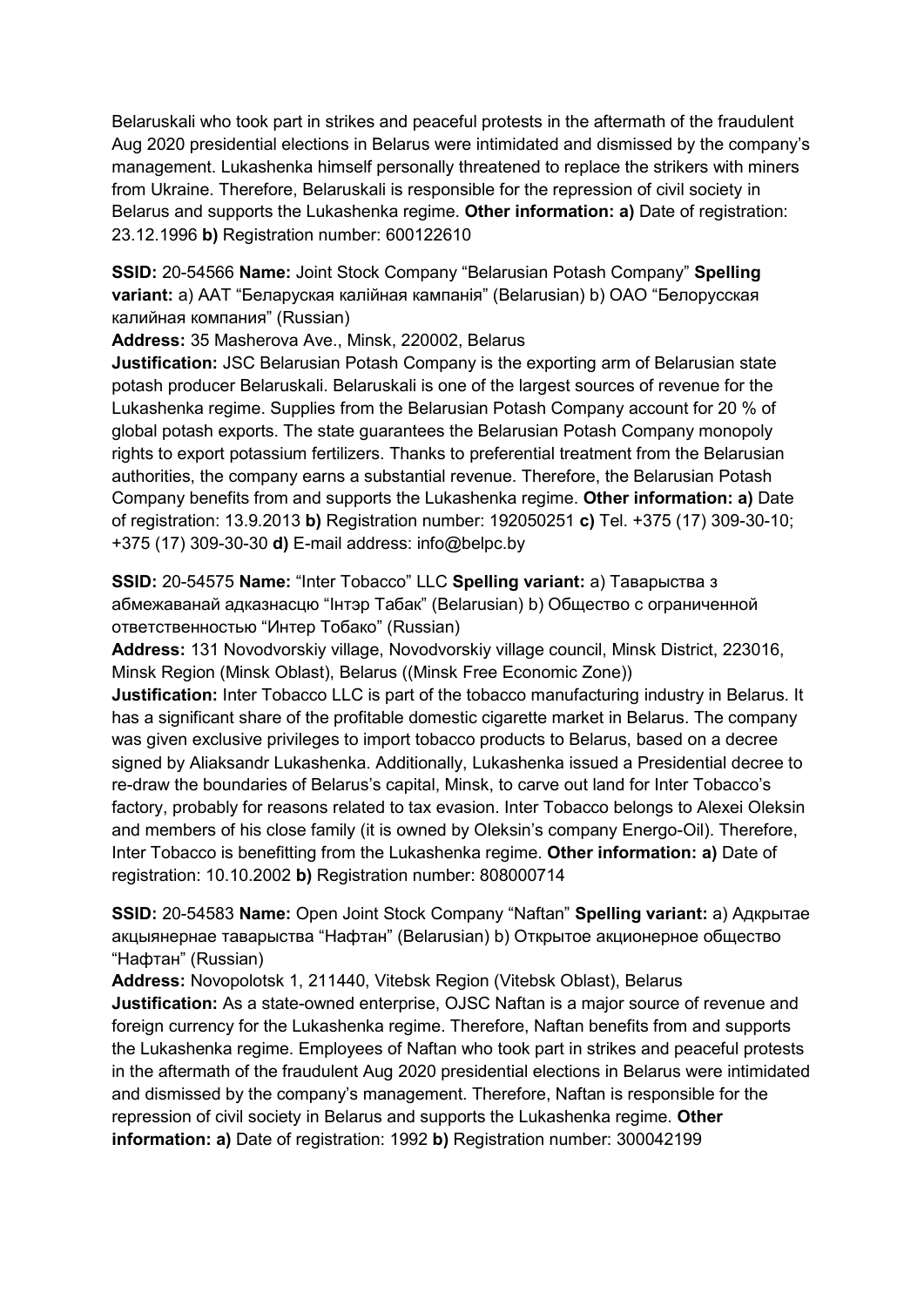**SSID:** 20-54591 **Name:** Open Joint Stock Company "Grodno Tobacco Factory Neman" **Spelling variant:** a) Адкрытае акцыянернае таварыства "Гродзенская тытунёвая фабрыка Нёман" (Belarusian) b) Oткрытое акционерное общество "Гродненская табачная фабрика Неман" (Russian)

**Address:** 18 Ordzhonikidze St., Grodno, 230771 (Hrodna), Belarus **Justification:** OJSC Grodno Tobacco Factory Neman is a Belarusian state-owned enterprise and one of the major sources of revenue for the Lukashenka regime. The company has a 70-80 % share of the tobacco market in Belarus. Grodno Tobacco Factory Neman therefore benefits from and supports the Lukashenka regime. Manufactured in Belarus, Grodno Tobacco Factory Neman brands are among the most common cigarettes smuggled into the Union as part of the lucrative contraband tobacco trade. Train cars belonging to Belarusian state-owned companies Belaruskali and Grodno Azot are used in the contraband scheme. Grodno Tobacco Factory Neman therefore contributes to facilitating the illegal transfer of restricted goods into the territory of the Union. **Other information: a)**  Date of registration: 30.12.1996 **b)** Registration number: 500047627

**SSID:** 20-54598 **Name:** Beltamozhservice **Spelling variant:** a) Рэспублiканскае унiтарнае прадпрыемства "Белмытсэрвiс" (Belarusian) b) Республиканское унитарное предприятие "Белтаможсервис" (Russian)

**Address:** 17th km, Minsk- Dzerzhinsk highway, administrative building, office 75, Shchomyslitsky s/s, 223049, Minsk Region (Minsk Oblast), Belarus

**Justification:** Beltamozhservice is a state-owned company and one of the largest logistics companies in Belarus. It is closely associated with the Belarusian authorities and is involved in the smuggling and re-export of goods from Belarus to Russia. The company benefits from links with the Belarusian authorities and provides significant revenue to the Lukashenka regime. Beltamozhservice is therefore benefitting from and supporting the Lukashenka regime. **Other information: a)** Date of registration: 9.6.1999 **b)** Registration number: 101561144

**SSID:** 20-54605 **Name:** Open Joint Stock Company "Managing Company of Holding 'Belkommunmash'" **Spelling variant:** a) Адкрытае акцыянернае таварыства "Кiруючая кампанiя холдынгу 'Белкамунмаш'" (Belarusian) b) Открытое акционерное общество "Управляющая компания холдинга 'Белкоммунмаш'" (Russian)

**Address:** 64B-2 Perekhodnaya St., Minsk, 220070, Belarus

**Justification:** Belkommunmash is a Belarusian manufacturer of public transport vehicles. Aliaksandr Lukashenka is promoting Belkommunmash's business, guaranteeing the company's compliance with its contractual obligations to its partners and using his influence to support its business activity. Belkommunmash is therefore benefitting from the Lukashenka regime. Belkommunmash dismissed workers in retaliation for their protest against falsified presidential election results in 2020, and is therefore responsible for the repression of civil society and supports the Lukashenka regime. **Other information: a)** Date of registration: 13.8.1991 **b)** Registration number: 100205408

**SSID:** 20-54612 **Name:** Belteleradio Company / National State Television and Radio Company of the Republic of Belarus **Spelling variant:** a) Нацыянальная дзяржаўная тэлерадыёкампанiя Рэспублiкi Беларусь / Белтэлерадыёкампанiя (Belarusian) b) Национальная государственная телерадиокомпания Республики Беларусь / Белтелерадиокомпания (Russian)

**Address:** 9 Makayonka St., Minsk, Belarus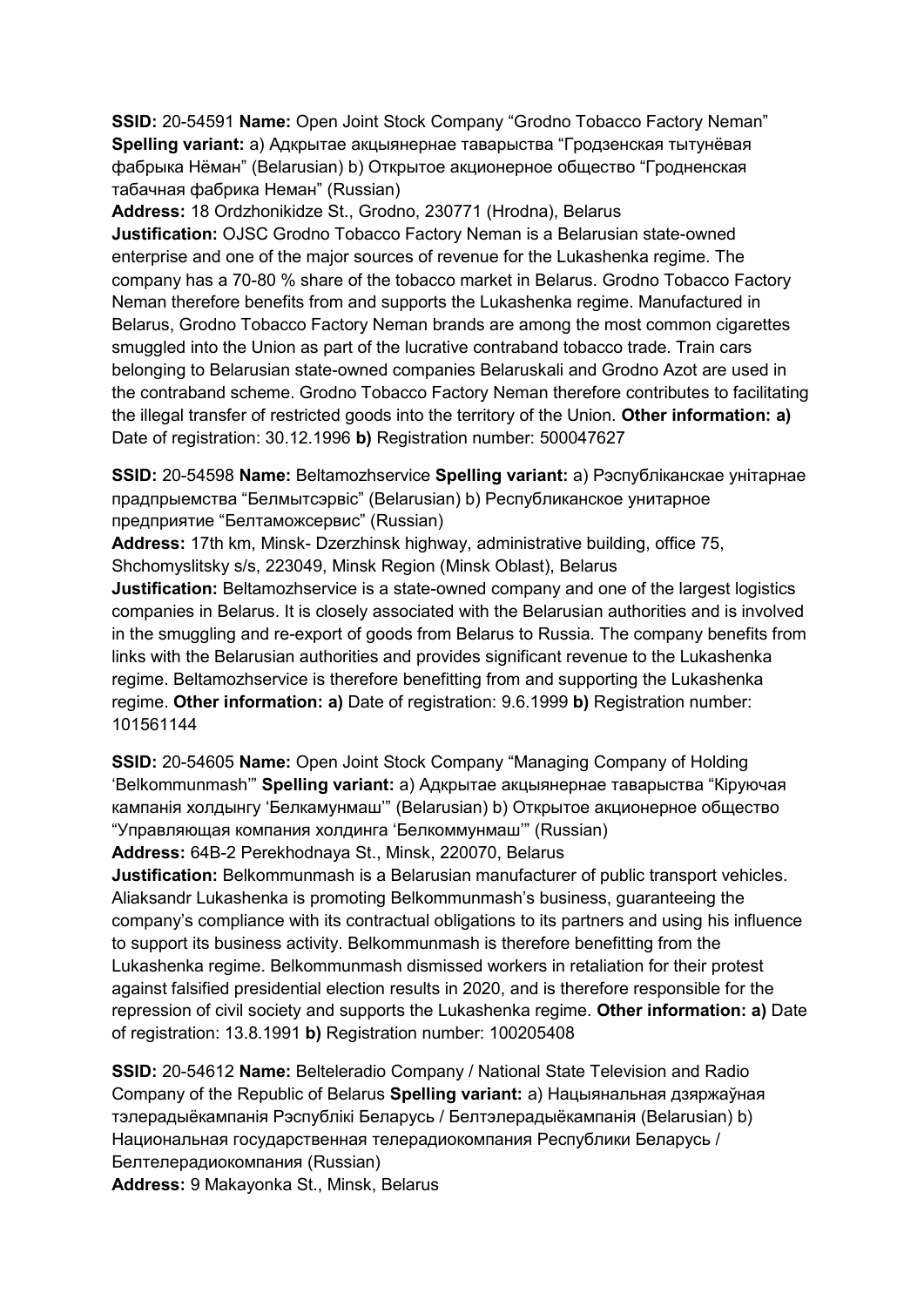**Justification:** Belteleradio Company is the state television and radio broadcasting company, and controls seven television channels and five radio stations in Belarus. In the aftermath of fraudulent presidential elections in Aug 2020, Belteleradio Company dismissed protesting workers of the media outlets it controls and replaced them with Russian media employees. It is therefore responsible for the repression of civil society. The television and radio stations supervised by Belteleradio Company are actively spreading propaganda and thus supporting the Lukashenka regime. **Other information: a)** Date of registration: 14.9.1994 **b)**  Registration number: 100717729 **c)** Website: tvr.by

**SSID:** 20-44298 **Name:** Beltechexport **Spelling variant:** Белтехэкспорт (Belarusian) **Address:** Nezavisimosti ave. 86-B, Minsk, Belarus

**Justification:** Beltechexport is a private entity which exports weapons and military equipment produced by Belarusian state-owned companies to countries in Africa, South America, Asia and the Middle East. Beltechexport is closely associated with the Ministry of Defence of Belarus. Beltechexport is therefore benefitting from its association with and supporting the Lukashenka regime, by bringing benefits to the presidential administration. **Other information: a)** Website: https://bte.by/ **b)** E-mail address: mail@bte.by **Modifications:** Listed on 22 Mar 2021, amended on 16 Mar 2022

**SSID:** 20-44306 **Name:** Dana Holdings **Spelling variant:** a) ТАА "Дана Холдынгз" (Belarusian) b) ООО "Дана Холдингз" (Russian)

**Address:** Peter Mstislavets St. 9, pom. 3 (office 4), Minsk, 220076, Belarus **Justification:** Dana Holdings is one of the main real estate developers and constructors in Belarus. The company and its subsidiaries received development rights for plots of land and developed several large residential complexes and business centres. Individuals reportedly representing Dana Holdings maintain close relations with President Lukashenka. Liliya Lukashenka, daughter-in-law of the President, had a high-ranking position in Dana Astra. Dana Holdings is still active economically in Belarus. Dana Holdings is therefore benefitting from and supporting the Lukashenka regime. **Other information: a)** Registration number: 690611860 **b)** Websites: https://bir.by/; https://en.dana-holdings.com; https://danaholdings.com/ **c)** E-mail address: info@bir.by **d)** Tel.: +375 (29) 636-23-91 **Modifications:**  Listed on 22 Mar 2021, amended on 16 Mar 2022

**SSID:** 20-44315 **Name:** GHU – Main Economic Department of the Presidential Administration **Spelling variant:** Главное хозяйственное управление (Belarusian) **Address:** Miasnikova str. 37, Minsk, Belarus

**Justification:** Main Economic Department (GHU) of the Presidential Administration is the largest operator on the non-residential real estate market in the Republic of Belarus and a supervisor of numerous companies. Victor Sheiman, who as the former head of the Belarus President Property Management Directorate exercised direct control over GHU, was asked by President Aliaksandr Lukashenka to supervise the safety of the 2020 presidential elections. GHU is therefore benefitting from its association with and supporting the Lukashenka regime. **Relation:** Related to Sheiman Viktar Uladzimiravich (SSID 20-4596) **Other information: a)** Website: http://ghu.by **b)** E-mail address: ghu@ghu.by **Modifications:** Listed on 22 Mar 2021, amended on 16 Mar 2022

**SSID:** 20-44323 **Name:** Synesis LLC **Spelling variant:** ООО "Синезис" (Belarusian) **Address: a)** Platonova 20B, Minsk, 220005, Belarus **b)** Mantulinskaya 24, Moskau, 123100, Russian Federation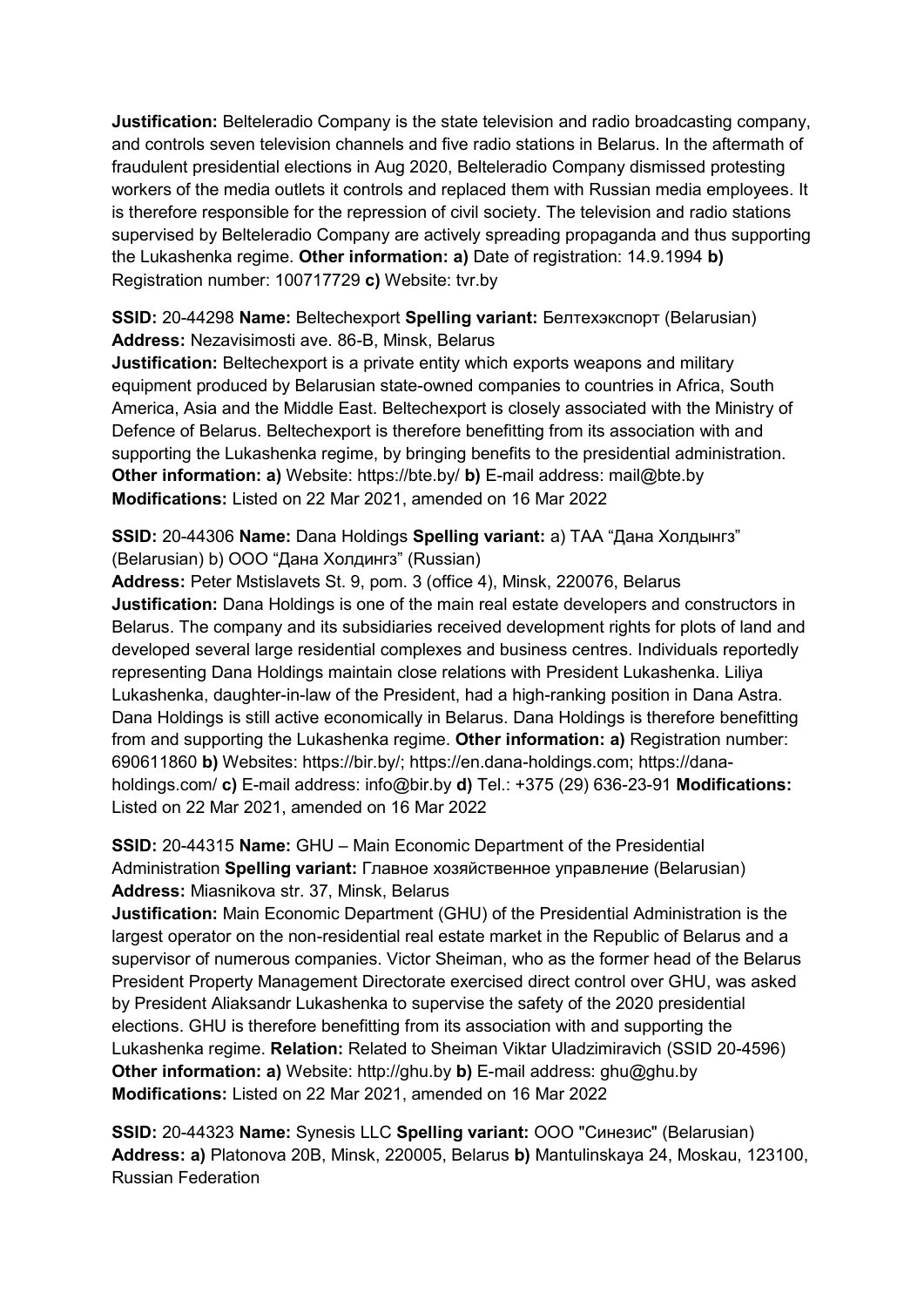**Justification:** Synesis LLC provides the Belarusian authorities with a surveillance platform, which can search through and analyse video footage and employ facial recognition software, making the company responsible for the repression of civil society and democratic opposition by the state apparatus in Belarus. Synesis employees are forbidden from communicating in Belarusian, thereby supporting the Lukashenka regime's policy of discrimination on the basis of language. The Belarusian State Security Committee (KGB) and Ministry of Internal Affairs are listed as users of a system created by Synesis. The company is therefore benefitting from its association with and supporting the Lukashenka regime. Synesis former head, founder and former majority shareholder Alexander Shatrov publicly criticised those protesting against the Lukashenka regime and relativized the lack of democracy in Belarus. **Other information: a)** Registration number: 190950894 (Belarus); 7704734000/ 770301001 (Russia) **b)** Website: https://synesis.partners; https://synesisgroup.com/ **c)** E-mail address: yuriy.serbenkov@synesis.by **d)** Tel.: +375 (17) 240-36-50 **Modifications:** Listed on 22 Mar 2021, amended on 16 Mar 2022

**SSID:** 20-44332 **Name:** AGAT Electromechanical Plant OJSC **Spelling variant:** Агатэлектромеханический завод (Belarusian)

**Address:** Nezavisimosti ave. 115, Minsk, 220114, Belarus

**Justification:** AGAT electromechanical Plant OJSC is part of the Belarusian State Authority for Military Industry of the Republic of Belarus (a.k.a. SAMI or State Military Industrial Committee), which is responsible for implementing the military-technical policy of the State and a subordinate to the Council of Ministers and President of Belarus. AGAT electromechanical Plant OJSC is therefore benefitting from its association with and supporting the Lukashenka regime. The company manufactures "Rubezh" – a barrier system designed for riot control that has been deployed against peaceful demonstrations that took place in the wake of the presidential elections held on 9 Aug 2020, thus making the company responsible for the repression of civil society and democratic opposition. **Other information: a)** Website: https://agat-emz.by/ **b)** E-mail address: marketing@agat-emz.by **c)** Tel.: +375 (17) 272-01-32; +375 (17) 570-41-45 **Modifications:** Listed on 22 Mar 2021, amended on 16 Mar 2022

**SSID:** 20-44340 **Name:** 140 Repair Plant **Spelling variant:** 140 ремонтный завод (Belarusian)

**Justification:** 140 Repair Plant is part of the Belarussian State Authority for Military Industry of the Republic of Belarus (a.k.a. SAMI or State Military Industrial Committee), which is responsible for implementing the military-technical policy of the State and a subordinate to the Council of Ministers and President of Belarus. 140 Repair Plant is therefore benefitting from its association with and supporting the Lukashenka regime. The company manufactures transport vehicles and armoured vehicles, which have been deployed against peaceful demonstrations that took place in the wake of the presidential elections held on 9 Aug 2020, thus making the company responsible for the repression of civil society and democratic opposition. **Other information:** Website: 140zavod.org **Modifications:** Listed on 22 Mar 2021, amended on 16 Mar 2022

**SSID:** 20-44348 **Name:** MZKT **Spelling variant:** МЗКТ - Минский завод колёсных тягачей (Belarusian)

# **Good quality a.k.a.:** VOLAT

**Justification:** MZKT (a.k.a. VOLAT) is part of the Belarusian State Authority for Military Industry of the Republic of Belarus (a.k.a. SAMI or State Military Industrial Committee),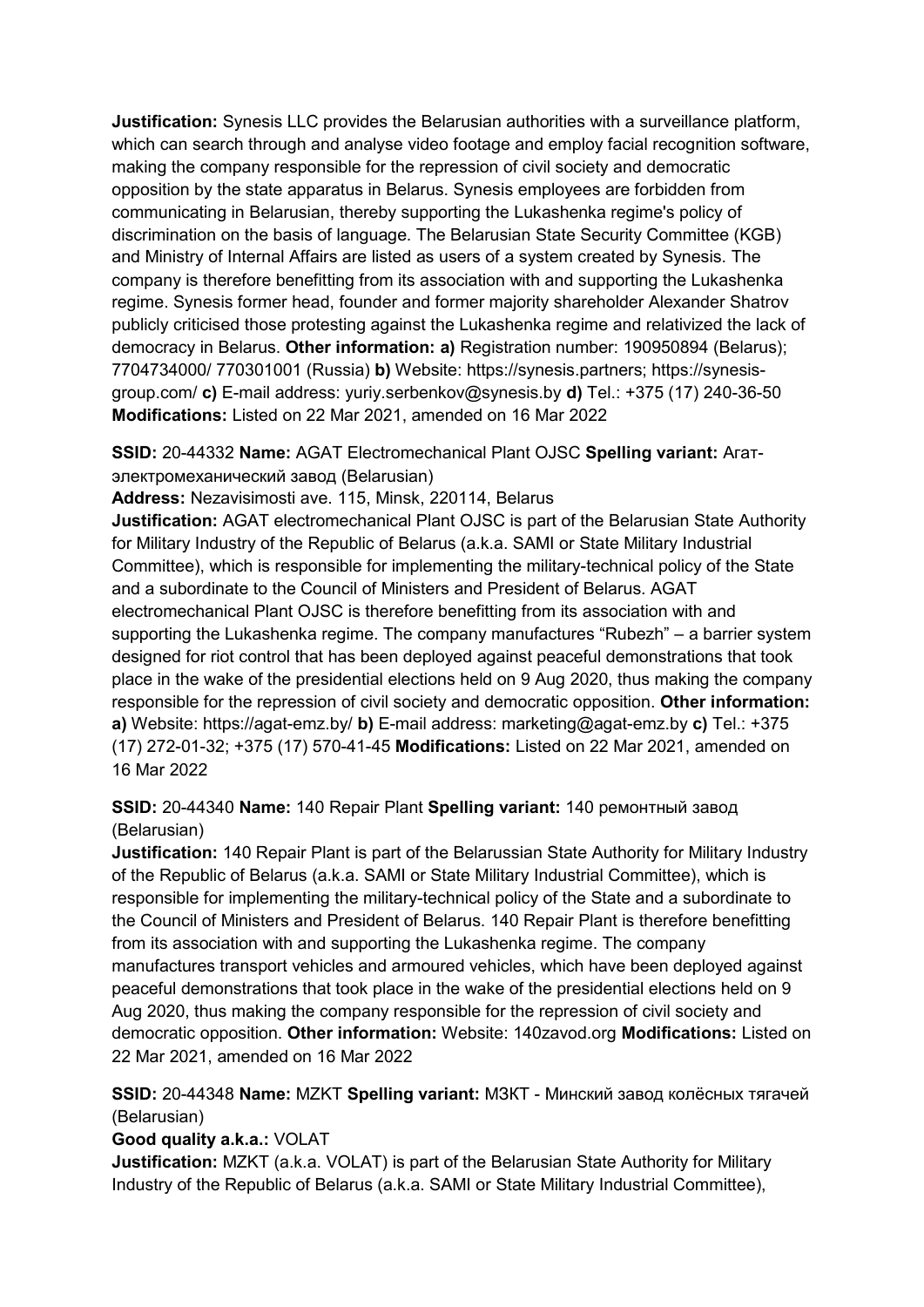which is responsible for implementing the military-technical policy of the State and a subordinate to the Council of Ministers and the President of Belarus. MZKT (a.k.a. VOLAT) is therefore benefitting from its association with and supporting the Lukashenka regime. Employees of MZKT who protested during the visit of Aliaksandr Lukashenka to the factory and went on strike in the wake of the 2020 presidential elections in Belarus were fired, which makes the company responsible for violation of human rights. **Other information:** Website: www.mzkt.by **Modifications:** Listed on 22 Mar 2021, amended on 16 Mar 2022

**SSID:** 20-46057 **Name:** Sohra Group **Spelling variant:** a) Sohra LLC (Belarusian) b) ООО Сохра (Belarusian)

**Address:** Revolucyonnaya 17/19, office no.22, Minsk, 220030, Belarus **Justification:** Sohra company was owned by Aliaksandr Zaitsau, one of the most influential businessmen in Belarus, a person with close connections to the Belarusian political establishment and a close aide to Lukashenka's eldest son Viktor. Sohra promotes Belarusian industrial products in countries in Africa and the Middle East. It co-founded the defence company BSVT-New Technologies, engaged in weapons production and missile modernisation. Sohra, using its privileged position, serves as a proxy between the Belarusian political establishment and state-owned companies and foreign partners in Africa and the Middle East. It also engaged in gold mining in African countries on the basis of concessions obtained by the Lukashenka regime. Sohra Group is therefore benefitting from the Lukashenka regime. **Other information: a)** Registration number: 192363182 **b)**  Website: http://sohra.by/ **c)** E-mail address: info@sohra.by **Modifications:** Listed on 7 Jul 2021, amended on 16 Mar 2022

**SSID:** 20-46065 **Name:** Bremino Group LLC **Spelling variant:** ООО "Бремино групп" (Belarusian)

**Address: a)** Niamiha 40, Minsk, 220004, Belarus **b)** Zavodskaya 1k, Bolbasovo village, Orsha region (Orsha Oblast), Belarus

**Justification:** Bremino Group is the initiator and co-administrator of the Bremino-Orsha special economic zone project, created by a presidential decree signed by Aliaksandr Lukashenka. The company has received state support for developing the Bremino-Orsha zone, as well as a number of financial and tax advantages and other benefits. The owners of Bremino Group - Aliaksandr Zaitsau, Mikalai Varabei and Aliaksei Aleksin - belong to the inner circle of Lukashenka-related businessmen and maintain close relations with Lukashenka and his family. Bremino Group is therefore benefitting from the Lukashenka regime. Bremino Group is the owner of Transport and Logistics Center (TLC) on the Belarusian-Polish border - Bremino-Bruzgi, which was used by the Lukashenka regime as a shelter for migrants who have been transported to the Belarusian-Union border with the aim of illegally crossing it. Bremino-Bruzgi TLC was also a site of Lukashenka's propaganda visit to the migrants. Bremino Group is therefore contributing to the activities by the Lukashenka regime that facilitate the illegal crossing of the external borders of the Union. **Other information: a)** Registration number: 691598938 **b)** Website: http://www.bremino.by **c)** Email address: office@bremino.by; marketing@bremino.by **Modifications:** Listed on 7 Jul 2021, amended on 16 Mar 2022

**SSID:** 20-46075 **Name:** Globalcustom Management LLC **Spelling variant:** ООО "Глобалкастом-менеджмент" (Belarusian)

**Address:** Nemiga 40/301, Minsk, Belarus

**Justification:** Globalcustom Management is associated with the Belarus President Property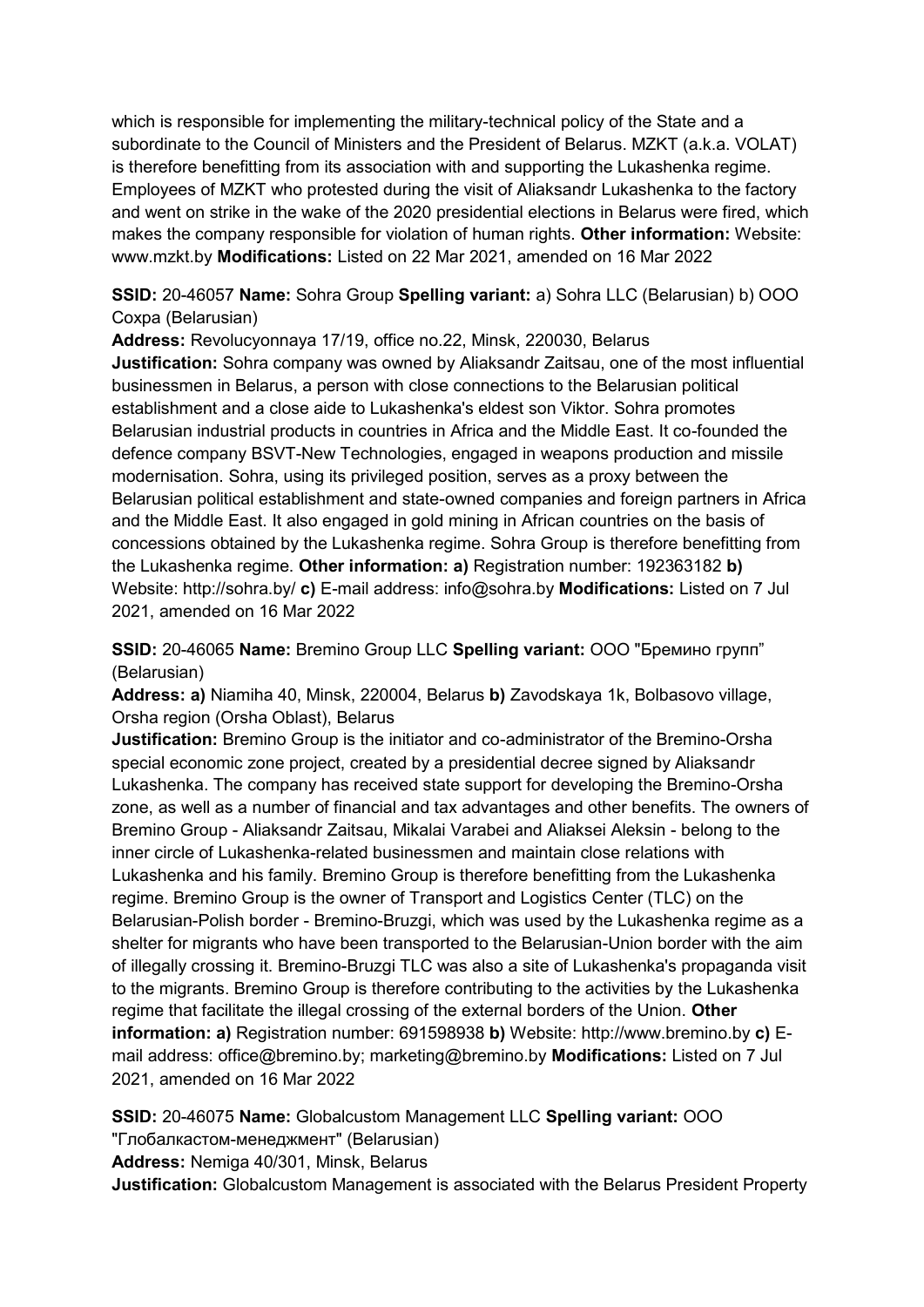Management Directorate, formerly headed by Victor Sheiman, who has been designated by the Union since 2004. The company is involved in the smuggling of goods to Russia, which would not be possible without the consent of the Lukashenka regime, which controls the border guards and customs. The privileged position in the flower export sector to Russia, from which the company benefits, is also conditioned on the support of the regime. Globalcustom Management was the first owner of the GardService, the only private company to whom Lukashenka granted the use of weapons. Globalcustom Management is therefore benefitting from the Lukashenka regime. **Other information: a)** Registration number: 193299162 **b)** Website: https://globalcustom.by/ **c)** E-mail address: info@globalcustom.by **Modifications:** Listed on 7 Jul 2021, amended on 16 Mar 2022

**SSID:** 20-46083 **Name:** Belarusski Avtomobilnyi Zavod (BelAZ) **Spelling variant:** a) OJSC "BELAZ" (Belarusian) b) Open Joint Stock Company "BELAZ" - Management Company of Holding "BELAZ-HOLDING" (English) c) ААТ "БЕЛАЗ" (Belarusian) d) ОАО "БЕЛАЗ" (Russian)

**Address:** 40 let Octyabrya St. 4, Zhodino, 222161, Minsk region (Minsk Oblast), Belarus **Justification:** OJSC BelAZ is one of the leading state-owned companies in Belarus and one of the largest manufacturers of large trucks and large dump trucks in the world. It is a source of significant revenue for the Lukashenka regime. Lukashenka stated that the government will always support the company, and described it as a "Belarusian brand" and "part of the national legacy". OJSC BelAZ has offered its premises and equipment to stage a political rally in support of the Lukashenka regime. Therefore OJSC BelAZ benefits from and supports the Lukashenka regime. The employees of OJSC BelAZ who took part in strikes and peaceful protests in the aftermath of the fraudulent Aug 2020 elections in Belarus were threatened with layoffs and intimidated by the company management. A group of employees was locked indoors by OJSC BelAZ to prevent them from joining the other protesters. The company management presented a strike to the media as a staff meeting. Therefore OJSC BelAZ is responsible for the repression of civil society and supports the Lukashenka regime. **Other information:** Website: https://belaz.by **Modifications:** Listed on 7 Jul 2021, amended on 16 Mar 2022

**SSID:** 20-46090 **Name:** Minskii Avtomobilnyi Zavod (MAZ) **Spelling variant:** a) OJSC "MAZ" (Belarusian) b) Open Joint Stock Company "Minsk Automobile Works" - Management Company of "BELAVTOMAZ" Holding (English) c) ААТ "Мiнскi аўтамабiльны завод" (Belarusian) d) ОАО "Минский автомобильный завод" (Russian)

**Address:** Socialisticheskaya 2, Minsk, 220021, Belarus

**Justification:** OJSC Minsk Automobile Plant (MAZ) is one of the biggest state-owned automotive manufacturers in Belarus. Lukashenka described it as "one of the most important industrial enterprises of the country". It is a source of revenue for the Lukashenka regime. OJSC MAZ has offered its premises and equipment to stage a political rally in support of the regime. Therefore, OJSC MAZ benefits from and supports the Lukashenka regime. Employees of OJSC MAZ who took part in strikes and peaceful protests in the aftermath of fraudulent Aug 2020 elections in Belarus were intimidated and later laid off by the company's management. A group of employees was locked indoors by OJSC MAZ to prevent them from joining the other protesters. Therefore, OJSC MAZ is responsible for the repression of civil society and supports the Lukashenka regime. **Other information: a)** Website: http://maz.by/ **b)** Date of registration: 16.7.1944 **c)** Tel.: +375 (17) 217-22-22; +8000 217-22- 22 **Modifications:** Listed on 7 Jul 2021, amended on 16 Mar 2022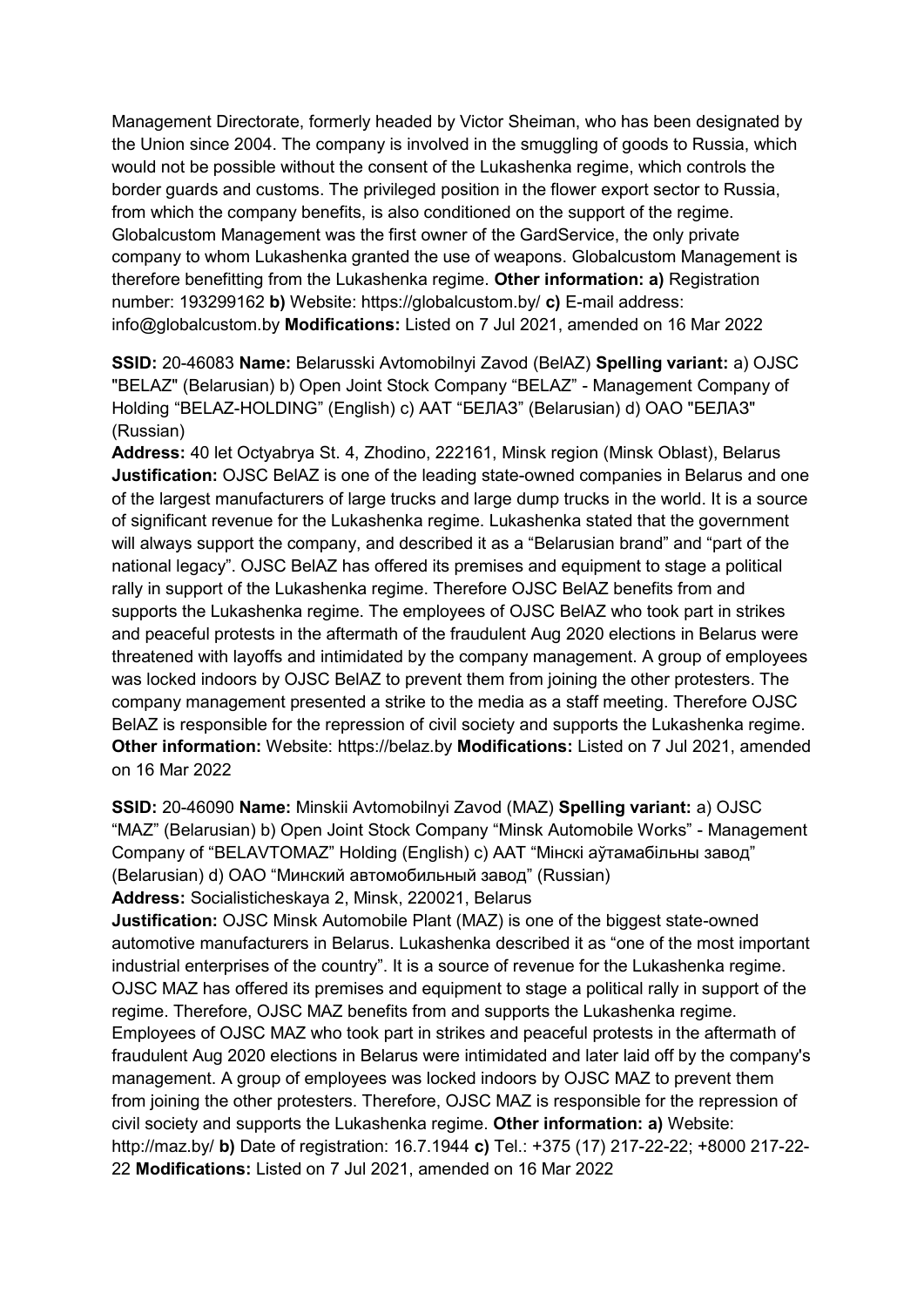**SSID:** 20-46097 **Name:** Logex **Spelling variant:** a) ТАА "Лагекс" (Belarusian) b) ООО "Логекс" (Russian)

**Address:** 24 Kommunisticheskaya Str., office 2, Minsk, Belarus

**Justification:** Logex is associated with Aliaksandr Shakutsin, a businessman close to the Lukashenka regime, who has been designated by the Union. The company is involved in the export of flowers to the Russian Federation at dumped prices, which would not be possible without the consent of the regime, which controls the border guards and customs. The privileged position in the flower export sector to Russia, from which the company benefits, is conditioned on the support of the regime. The main Belarusian suppliers of cut flowers are the companies that are closely connected with the leadership of the republic. Logex is therefore benefitting from the Lukashenka regime. **Other information: a)** Registration number: 192695465 **b)** Website: http://logex.by/ **c)** E-mail address: info@logex.by **Modifications:** Listed on 7 Jul 2021, amended on 16 Mar 2022

**SSID:** 20-46105 **Name:** JSC "NNK" (Novaia naftavaia kampania) **Spelling variant:** a) New Oil Company (English) b) ЗАТ "ННК" (Новая нафтавая кампанiя) (Belarusian) c) ЗАО "ННК" (Новая нефтяная компания) (Russian)

**Address:** Rakovska str. 14W room 7, 5th floor, Minsk, Belarus

**Justification:** Novaya Neftnaya Kompaniya (NNK), New Oil company, is an entity founded in Mar 2020. It is the only private company entitled to export oil products from Belarus - an indication of close links to the authorities and the highest level of state privileges. NNK is owned by Interservice, a company belonging to Mikalai Varabei who is one of the leading businessmen benefitting from and supporting the Lukashenka regime. NNK is also reported to be connected to Aliaksei Aleksin, another prominent Belarusian businessman who benefits from the Lukashenka regime. According to media reports, Aleskin was the founder of NNK alongside Varabei. NNK was also used by the Belarusian authorities to adapt the Belarusian economy to restrictive measures introduced by the Union. NNK is therefore benefitting from the Lukashenka regime. **Other information:** Registration number: 193402282 **Modifications:** Listed on 7 Jul 2021, amended on 16 Mar 2022

**SSID:** 20-46114 **Name:** Belaeronavigatsia State-owned enterprise **Spelling variant:** a) Белаэронавiгация Дзяржаўнае прадпрыемства (Belarusian) b) Белаэронавигация Государственное предприятие (Russian)

**Address:** 19 Korotkevich St., Minsk, 220039, Belarus

**Justification:** The state-owned enterprise Belaeronavigatsia is responsible for Belarusian air traffic control. It therefore bears responsibility for diverting passenger flight FR4978 to Minsk airport without proper justification on 23 May 2021. This politically motivated decision was taken with the aim of arresting and detaining opposition journalist Raman Pratasevich and Sofia Sapega and is a form of repression against civil society and democratic opposition in Belarus. The state-owned enterprise Belaeronavigatsia is therefore responsible for the repression of civil society and democratic opposition. **Other information: a)** Date of registration: 1996 **b)** Website: http://www.ban.by/ **c)** E-mail address: office@ban.by **d)** Tel.: +375 (17) 215-40-51 **e)** Fax: +375 (17) 213-41-63 **Modifications:** Listed on 11 Aug 2021, amended on 16 Mar 2022

**SSID:** 20-46596 **Name:** Open Joint Stock Company "Belavia Belarusian Airlines" **Spelling variant:** a) ААТ "Авiякампанiя Белавiя" (Belarusian) b) ОАО "Авиакомпания Белавиа" (Russian)

**Address:** 14A Nemiga St., Minsk, 220004, Belarus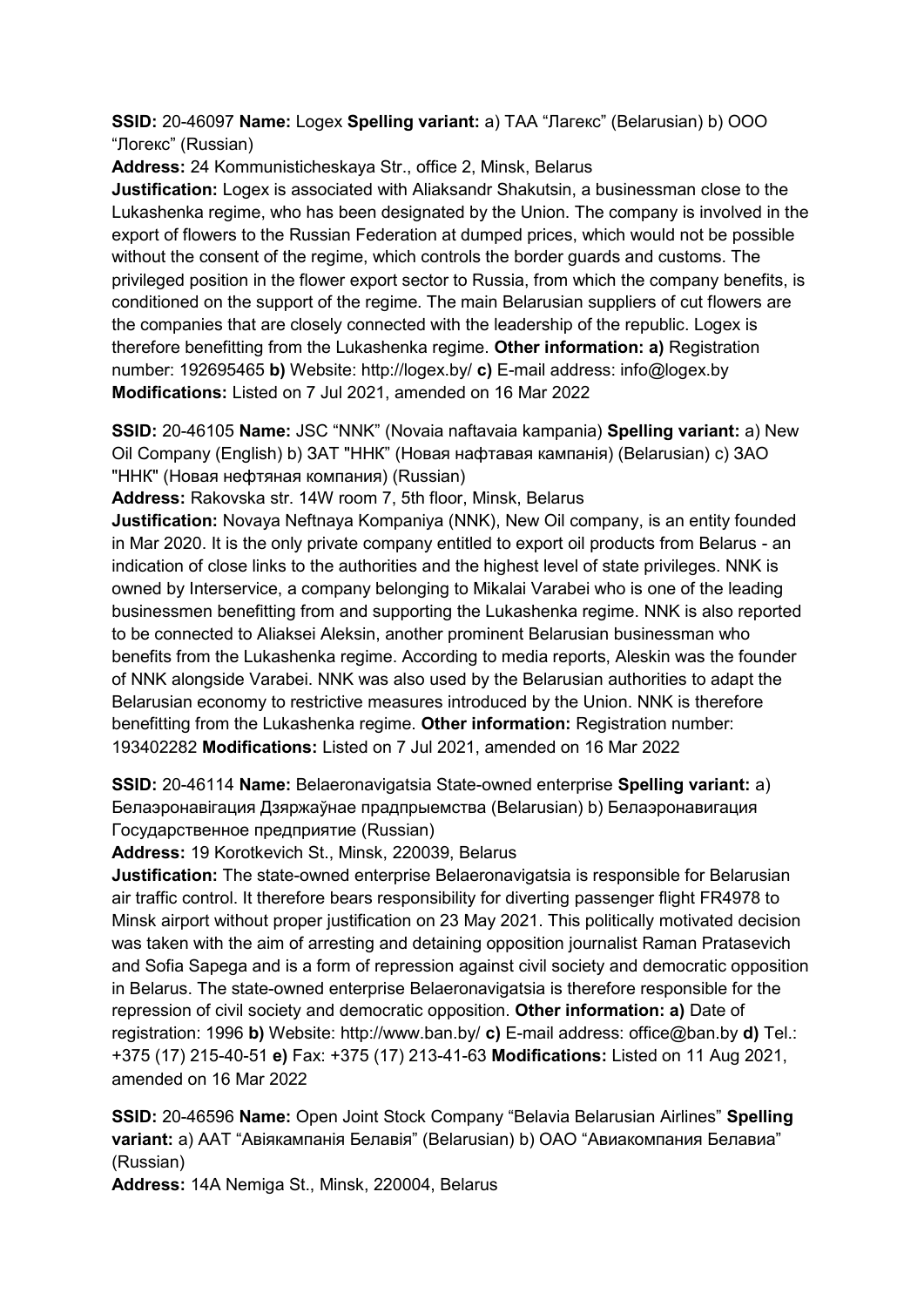**Justification:** OJSC Belavia Belarusian Airlines is the state-owned national flag carrier airline. Aliaksandr Lukashenka promised that his administration would provide all possible support to Belavia after the Union decided to introduce a prohibition on the overflight of Union airspace and on access to Union airports by all Belarusian air carriers. To that end, he agreed with the Russian President Vladimir Putin on planning the opening of new airline routes for Belavia. Belavia's management also told its employees not to protest against the election irregularities and mass detentions in Belarus, in view of the fact that Belavia is a state-owned enterprise. Belavia is therefore benefitting from and supporting the Lukashenka regime. Belavia has been involved in bringing migrants from the Middle East to Belarus. Migrants wishing to cross the Union's external border have been flying to Minsk on board flights operated by Belavia from a number of Middle Eastern countries, in particular Lebanon, UAE and Turkey. In order to facilitate this, Belavia opened new air routes and expanded the number of flights on existing routes. Local tour operators have acted as intermediaries in selling Belavia tickets to prospective migrants, thereby helping Belavia to keep a low profile. Belavia is therefore contributing to activities by the Lukashenka regime that facilitate the illegal crossing of the external borders of the Union. **Other information: a)**  Date of registration: 4.1.1996 **b)** Registration number: 600390798 **Modifications:** Listed on 20 Dec 2021, amended on 16 Mar 2022

**SSID:** 20-46762 **Name:** Republican unitary enterprise "TSENTRKURORT" **Spelling variant:**  a) Рэспублiканскае унiтарнае прадпрыемства "ЦЭНТРКУРОРТ" (Belarusian) b) Республиканское унитарное предприятие "ЦЕНТРКУРОРТ" (Russian) **Address:** 39 Myasnikova St., Minsk, 220030, Belarus

**Justification:** State-owned tourism company Tsentrkurort is part of the Belarus President Property Management Directorate. Tsentrkurort is reported to be one of the companies coordinating the flow of migrants that intend to cross the border between Belarus and the Union. Tsentrkurort helped at least 51 Iraqi citizens acquire visas for their visit to Belarus, and signed a contract for transportation services with Belarusian company Stroitur, which offers bus rentals with drivers. Buses booked by Tsentrkurort transported migrants, including children, from Minsk airport to hotels. Tsentrkurort is therefore contributing to activities by the Lukashenka regime that facilitate the illegal crossing of the external borders of the Union. **Other information: a)** Date of registration: 12.8.2003 **b)** Registration number: 100726604 **Modifications:** Listed on 20 Dec 2021, amended on 16 Mar 2022

## **SSID:** 20-46769 **Name:** Oskartour LLC **Spelling variant:** ООО Оскартур (Belarusian) **Address:** 25 Karl Marx St., room 1n, Minsk, Belarus

**Justification:** Oskartour is a tour operator, which facilitated the obtainment of visas for migrants coming from Iraq and organised their subsequent travel to Belarus by flights from Bagdad to Minsk. Those Iraqi migrants were later transported to the Belarusian-Union border with the aim of illegally crossing it. Thanks to Oskartour and its contacts with Iraqi airlines, Belarusian authorities and the state-owned Tsentrkurort company, regular flights from Baghdad to Minsk were launched by the Iraqi air carrier, in order to bring more persons to Belarus to illegally cross the external borders of the Union. Oskartour took part in this illegal border-crossing scheme carried out by Belarusian security services and state-owned companies. It is therefore contributing to activities by the Lukashenka regime that facilitate the illegal crossing of the external borders of the Union. **Other information: a)** Date of registration: 18.10.2016 **b)** Registration number: 192721937 **Modifications:** Listed on 20 Dec 2021, amended on 16 Mar 2022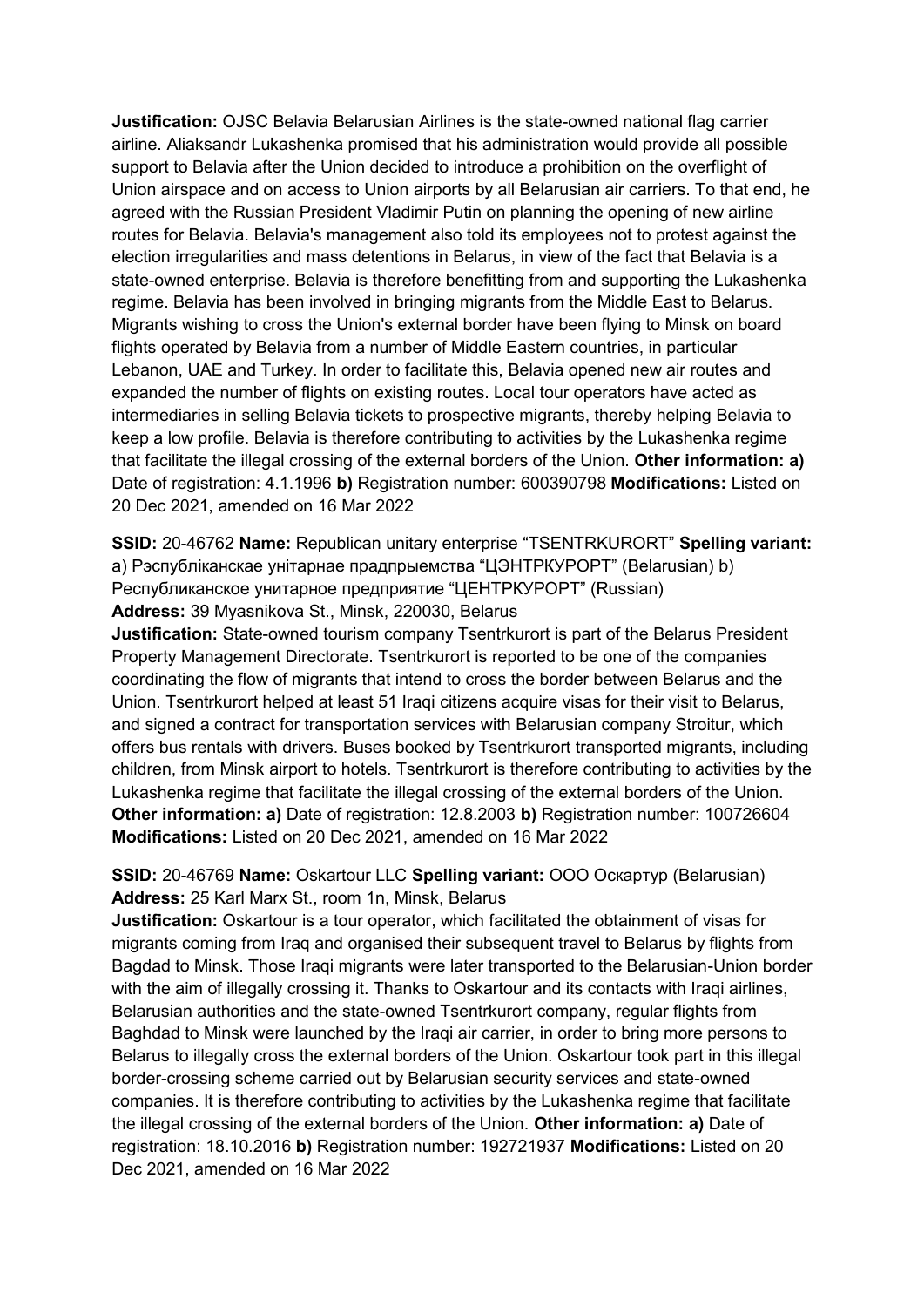**SSID:** 20-46787 **Name:** Open Joint Stock Company "Hotel Planeta" **Spelling variant:** a) ААТ "Гасцiнiца Планета" (Belarusian) b) OAO "Гостиница Планета" (Russian) **Address:** 31 Pobediteley Ave., Minsk, Belarus

**Justification:** OJSC Hotel Planeta is a subsidiary company of the Belarus President Property Management Directorate – a government agency that directly reports to the President. Hotel Planeta took part in the illegal border-crossing scheme carried out by Belarusian security services and state-owned companies. Migrants were accommodated in the hotel before being transported to the border between Belarus and the Union in order to illegally cross it. They paid USD 1 000 to a travel agent in Baghdad for the flight, a tourist visa and a stay in the hotel. Hotel Planeta is therefore contributing to activities by the Lukashenka regime that facilitate the illegal crossing of the external borders of the Union. **Other information: a)** Date of registration: 1.2.1994/6.3.2000 **b)** Registration number: 100135173 **c)** Website: https://hotelplaneta.by/ **d)** E-mail address: planeta@udp.gov.by **e)**  Tel.: +375 (17) 226-78-53 **f)** Fax: +375 (17) 226-78-55 **Modifications:** Listed on 20 Dec 2021, amended on 16 Mar 2022

**SSID:** 20-46798 **Name:** ASAM (Asobnaia sluzhba aktyunykh merapryemstvau) **Spelling variant:** a) Асобная служба актыўных мерапрыемстваў (АСАМ) (Belarusian) b) OSAM (Otdiel'naya sluzhba aktivnykh mieropriyatiy) (Russian) c) Отдельная служба активных мероприятий (ОСАМ) (Russian)

**Address:** State Border Committee of the Republic of Belarus, 24 Volodarsky St., Minsk, 220050, Belarus

**Justification:** ASAM (Separate Service for Active Measures) is a Belarusian special border guard unit controlled by Viktar Lukashenka and headed by Ihar Kruchkou. ASAM forces under special operation "Gate" organise illegal border crossings through Belarus to Union Member States and are directly involved in the physical transportation of migrants to the other side of the border. ASAM additionally charges the transported migrants for the border crossing. ASAM is therefore contributing to activities by the Lukashenka regime that facilitate the illegal crossing of the external borders of the Union. **Modifications:** Listed on 20 Dec 2021

## **SSID:** 20-46803 **Name:** Cham Wings Airlines

**Address:** P.O.Box 30588, Damascus, Syrian Arab Republic

**Justification:** Cham Wings Airlines is an operator of charter flights from Syria to Belarus. The company increased the number of flights from Damascus to Minsk since the summer of 2021 in order to transport migrants to Belarus who intended to illegally cross the external borders of the Union. In autumn 2021, Cham Wings also opened two new offices in Minsk in order to be able to organise the flights between Damascus and Minsk. Cham Wings Airlines therefore contributes to activities by the Lukashenka regime that facilitate the illegal crossing of the external borders of the Union. **Other information:** Website: https://chamwings.com/ **Modifications:** Listed on 20 Dec 2021, amended on 16 Mar 2022

## **SSID:** 20-46809 **Name:** VIP Grub

**Address:** Büyükdere Cad., No:201, Istanbul, Turkey

**Justification:** VIP Grub is a passport and visa service based in Istanbul, Turkey, which organises trips to Belarus with the explicit intention of facilitating migration to the Union. VIP Grub actively advertises migration to the Union. VIP Grub therefore contributes to activities by the Lukashenka regime that facilitate the illegal crossing of the external borders of the Union. **Modifications:** Listed on 20 Dec 2021, amended on 16 Mar 2022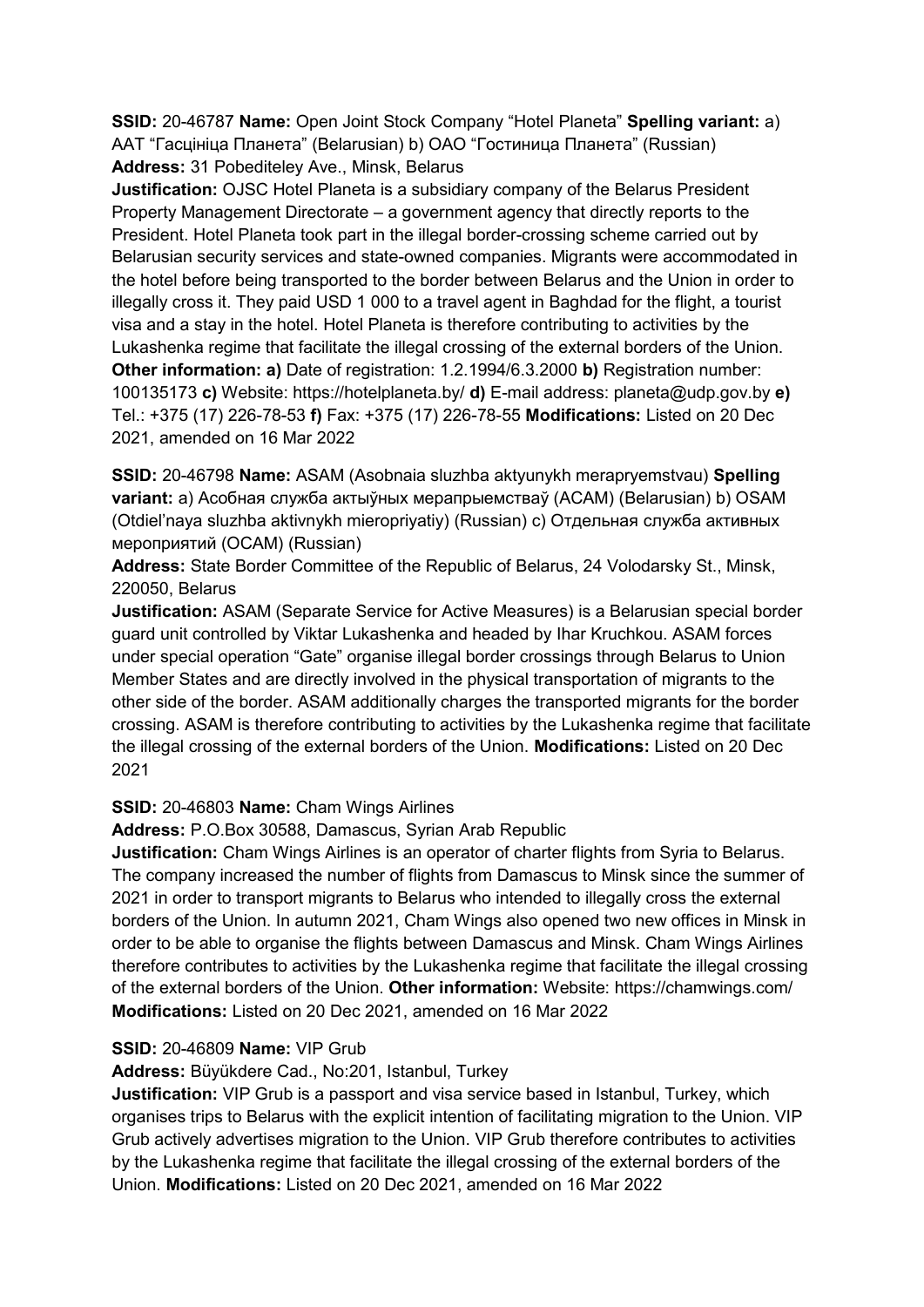**SSID:** 20-46814 **Name:** Open Joint Stock Company "Grodno Azot" **Spelling variant:** a) ААТ "Гродна Азот" (Belarusian) b) ОАО "Гродно Азот" (Russian)

**Good quality a.k.a.:** "Khimvolokno Plant" JSC "Grodno Azot" (Фiлiял "Завод Хiмвалакно" ААТ "Гродна Азот", Филиал "Завод Химволокно" ОАО "Гродно Азот") **Address: a)** 100 Kosmonavtov Ave., Grodno (Hrodna), Belarus **b)** 4 Slavinskogo, St., Grodno, 230026 (Hrodna), Belarus

**Justification:** OJSC Grodno Azot is a large state-owned producer of nitrogen compounds, based in Grodno/Hrodna. Lukashenka described it as "a very important enterprise, a strategic one". Grodno Azot also owns Khimvolokno Plant, which is a large manufacturer of polyamide and polyester and composite materials. Grodno Azot and its Khimvolokno Plant are a source of substantial revenue for the Lukashenka regime. Grodno Azot is therefore supporting the Lukashenka regime. Lukashenka visited the company and met with its representatives, discussing the plant's modernisation and various forms of State support. Lukashenka also promised that a loan would be used for the construction of a new nitrogen plant in Grodno/Hrodna. Grodno Azot is therefore benefitting from the Lukashenka regime. The workers of Grodno Azot, including its employees at the Khimvolokno Plant, who participated in peaceful protests against the regime and went on strike, were dismissed, intimidated and threatened both by the Grodno Azot management and regime representatives. Grodno Azot is therefore responsible for the repression of civil society. **Other information: a)** Date of registration: 1965 **b)** Registration number: 500036524 **c)**  Website: https://azot.by/en/ **d)** A.k.a. Date of registration: 12.5.2000; Registration number: 590046884; Website: www.grodno-khim.by; E-mail address: office@grodno-khim.by; market@grodno-khim.by; ppm@grodno-khim.by; tnp@grodno-khim.by; Tel./Fax: +375 (152) 39-19-00; +375 (152) 39-19-44 **Modifications:** Listed on 20 Dec 2021, amended on 16 Mar 2022

**SSID:** 20-46825 **Name:** State Production Association "Belorusneft" **Spelling variant:** a) Дзяржаўнае вытворчае аб'яднанне "Беларуснафта" (Belarusian) b) Государственное производственное объединение "Белоруснефть" (Russian)

**Address:** 9 Rogachevskaya St., Gomel, 246003, Belarus

**Justification:** Belorusneft is a state-owned company, operating in the petrochemical sector. The company's management dismissed workers who went on strike, took part in anti-regime protests or publicly supported those protests. Belorusneft is therefore responsible for the repression of civil society. **Other information: a)** Date of registration: 25.2.1966 **b)**  Registration number: 400051902 **Modifications:** Listed on 20 Dec 2021, amended on 16 Mar 2022

**SSID:** 20-46833 **Name:** Open Joint Stock Company "Belshina" **Spelling variant:** a) AAT "Белшина" (Belarusian) b) ОАО "Белшина" (Russian)

**Address:** 4 Minskoe Shosse St., Bobruisk, 213824, Belarus

**Justification:** OJSC Belshina is one of the leading state-owned companies in Belarus and a large manufacturer of vehicle tyres. As such, it is a substantial source of revenue for the Lukashenka regime. The Belarusian State is directly profiting from the earnings made by Belshina. Therefore, Belshina supports the Lukashenka regime. Employees of Belshina who protested and went on strike in the wake of the 2020 presidential elections in Belarus were dismissed. Belshina is therefore responsible for the repression of civil society. **Other information: a)** Date of registration: 10.1.1994 **b)** Registration number: 700016217 **c)**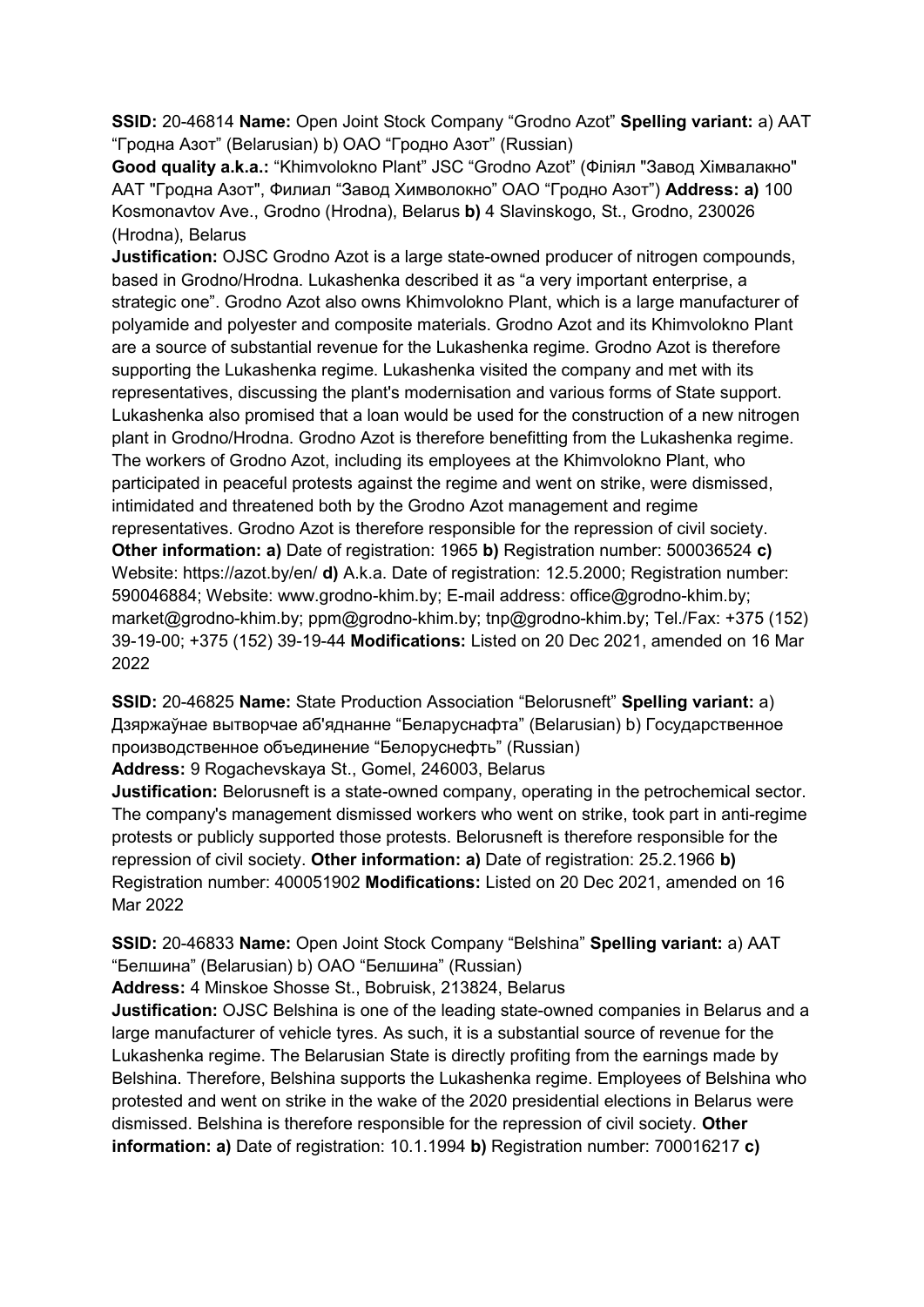Website: http://www.belshinajsc.by/ **Modifications:** Listed on 20 Dec 2021, amended on 16 Mar 2022

**SSID:** 20-46841 **Name:** Republican subsidiary unitary enterprise "Hotel Minsk" **Spelling variant:** a) Гатэль "Мiнск" (Belarusian) b) Республиканское дочернее унитарное предприятие "Отель "Минск" (Russian)

**Address:** 11 Nezavisimosti Ave., Minsk, Belarus

**Justification:** Hotel Minsk is a subsidiary company of the Belarus President Property Management Directorate – a government agency that directly reports to the President. Hotel Minsk took part in the illegal border-crossing scheme carried out by Belarusian security services and Stated-owned companies. Migrants were accommodated in the hotel before being transported to the border between Belarus and Union Member States in order to illegally cross it. Iraqi migrants had listed Hotel Minsk as a temporary residence in their Belarusian visa applications, which were lodged immediately before their arrival to Belarus. Hotel Minsk is therefore contributing to activities by the Lukashenka regime that facilitate the illegal crossing of the external borders of the Union. **Other information: a)** Date of registration: 26.12.2016/3.4.2017 **b)** Registration number: 192750964 **c)** Website: http://hotelminsk.by/ **d)** E-mail address: hotelminsk@udp.gov.by; marketing@hotelminsk.by **e)** Tel.: +375 (17) 209-90-61 **f)** Fax: +375 (17) 200-00-72 **Modifications:** Listed on 20 Dec 2021, amended on 16 Mar 2022

**SSID:** 20-49903 **Name:** Dana Astra **Spelling variant:** a) ЗТАА "Дана Астра" (Belarusian) b) ИООО "Дана Астра" (Russian)

**Address:** Peter Mstislavets St. 9, pom. 9-13, Minsk, 220076, Belarus **Justification:** Dana Astra, previously a subsidiary of Dana Holdings, is one of the main real estate developers and constructors in Belarus. The company received development rights for plots of land and is developing the multifunctional centre "Minsk World", which is advertised by the company as the biggest investment of its kind in Europe. Individuals reportedly representing Dana Astra maintain close relations with President Lukashenka. Liliya Lukashenka, daughter-in-law of the President, had a high-ranking position in the company. Dana Astra is therefore benefitting from and supporting the Lukashenka regime. **Other information: a)** Registration number: 191295361 **b)** Websites: https://bir.by/; https://en.dana-holdings.com; https://dana-holdings.com/ **c)** E-mail address: PR@bir.by **d)**  Tel.: +375 (17) 269-32-60; +375 17 269-32-51 **Modifications:** Listed on 16 Mar 2022

**Sanctions program:** Belarus: Verordnung vom 16. März 2022 über Massnahmen gegenüber Belarus (SR 946.231.116.9), Anhang 5, 13, 14 und 15 **Origin:** EU **Sanctions:** Art. 16 und 17 (Restriktionen auf dem Geld- und Kapitalmarkt), Anhang 14 **Sanctions program:** Bélarus: Ordonnance du 16 mars 2022 instituant des mesures à l'encontre du Bélarus (RS 946.231.116.9), annexes 5, 13, 14 et 15 **Origin:** EU **Sanctions:** art. 16 et 17 (Restrictions sur les marchés monétaire et financier), annexe 14 **Sanctions program:** Bielorussia: Ordinanza del 16 marzo 2022 che istituisce provvedimenti nei confronti della Bielorussia (RS 946.231.116.9), allegati 5, 13, 14 et 15 **Origin:** EU **Sanctions:** art. 16 e 17 (Restrizioni sui mercati finanziari), allegato 14

## **Entities**

**SSID:** 20-46124 **Name:** Belarusbank **Modifications:** Listed on 11 Aug 2021, amended on 20 Dec 2021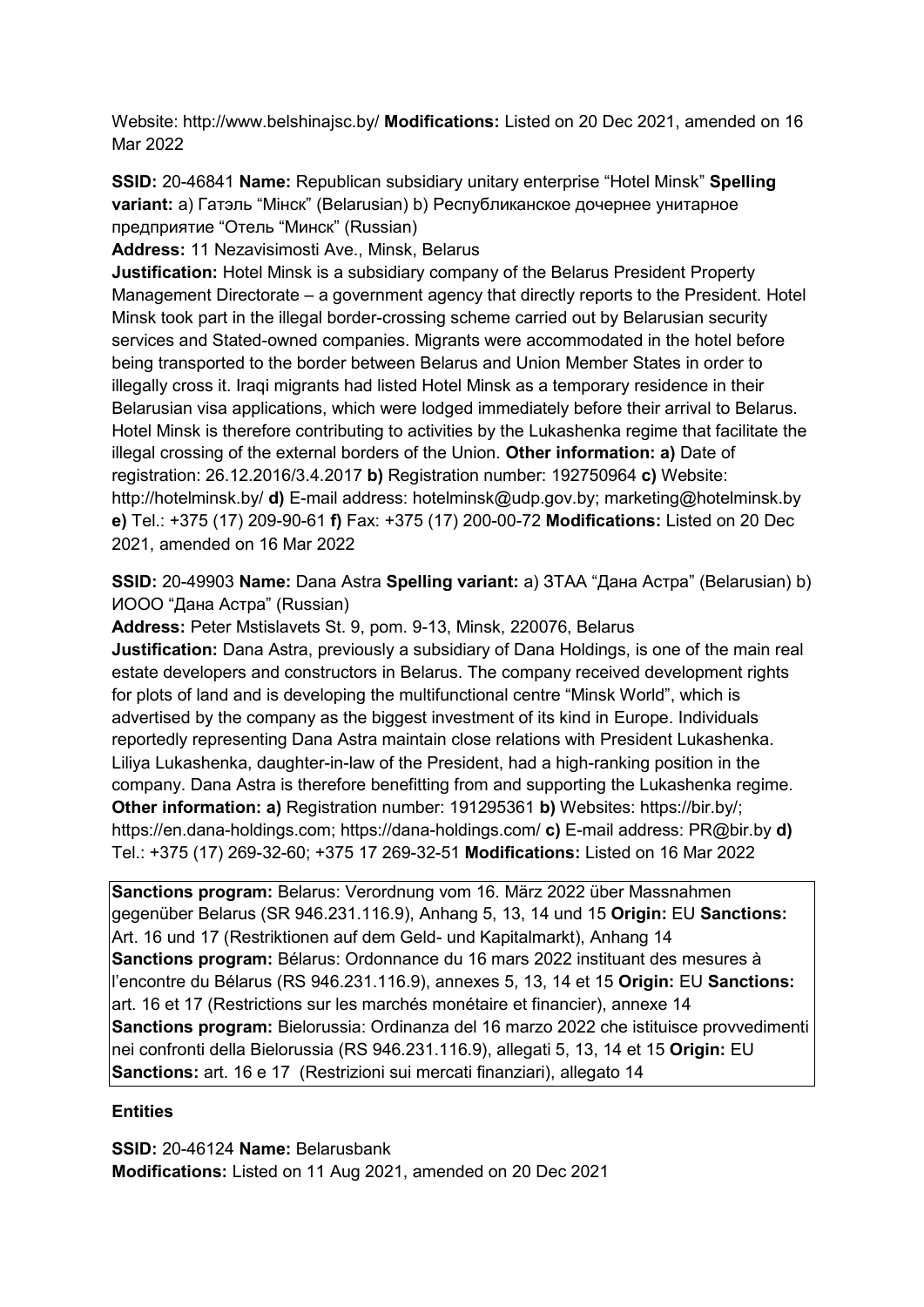**SSID:** 20-46127 **Name:** Belinvestbank **Good quality a.k.a.:** Belarusian Bank for Development and Reconstruction **Modifications:** Listed on 11 Aug 2021, amended on 16 Mar 2022

**SSID:** 20-46130 **Name:** Belagroprombank **Modifications:** Listed on 11 Aug 2021

**SSID:** 20-51263 **Name:** Bank Dabrabyt **Modifications:** Listed on 16 Mar 2022

**SSID:** 20-51267 **Name:** Development Bank of the Republic of Belarus **Modifications:** Listed on 16 Mar 2022

**Sanctions program:** Belarus: Verordnung vom 16. März 2022 über Massnahmen gegenüber Belarus (SR 946.231.116.9), Anhang 5, 13, 14 und 15 **Origin:** EU **Sanctions:** Art. 7 Abs. 3 (Endempfänger nach Art. 7 Abs.3), Anhang 5 **Sanctions program:** Bélarus: Ordonnance du 16 mars 2022 instituant des mesures à l'encontre du Bélarus (RS 946.231.116.9), annexes 5, 13, 14 et 15 **Origin:** EU **Sanctions:** art. 7 al. 3 (Destinataires finales selon l'art. 7 al.3), annexe 5 **Sanctions program:** Bielorussia: Ordinanza del 16 marzo 2022 che istituisce provvedimenti nei confronti della Bielorussia (RS 946.231.116.9), allegati 5, 13, 14 et 15 **Origin:** EU **Sanctions:** art. 7 cpv. 3 (Destinatari finali secondo l'art. 7 cpv. 3), allegato 5

## **Entities**

**SSID:** 20-54620 **Name:** 140 Repair Plant JSC

**SSID:** 20-54623 **Name:** 558 Aircraft Repair Plant JSC

**SSID:** 20-54626 **Name:** 2566 Radioelectronic Armament Repair Plant JSC

**SSID:** 20-54629 **Name:** AGAT - Control Systems - Managing Company of Geoinformation Control Systems Holding, JSC

**SSID:** 20-54632 **Name:** AGAT - Electromechanical Plant OJSC

**SSID:** 20-54635 **Name:** AGAT - SYSTEM

**SSID:** 20-54638 **Name:** ATE - Engineering LLC

**SSID:** 20-54641 **Name:** BelOMO Holding

**SSID:** 20-54644 **Name:** Belspetsvneshtechnika SFTUE

**SSID:** 20-54647 **Name:** Beltechexport CJSC

**SSID:** 20-54650 **Name:** BSVT-New Technologies

**SSID:** 20-54653 **Name:** Department of Internal Affairs of the Gomel Region Executive **Committee** 

**SSID:** 20-54656 **Name:** Internal Troops of the Ministry of Internal Affairs of the Republic of Belarus